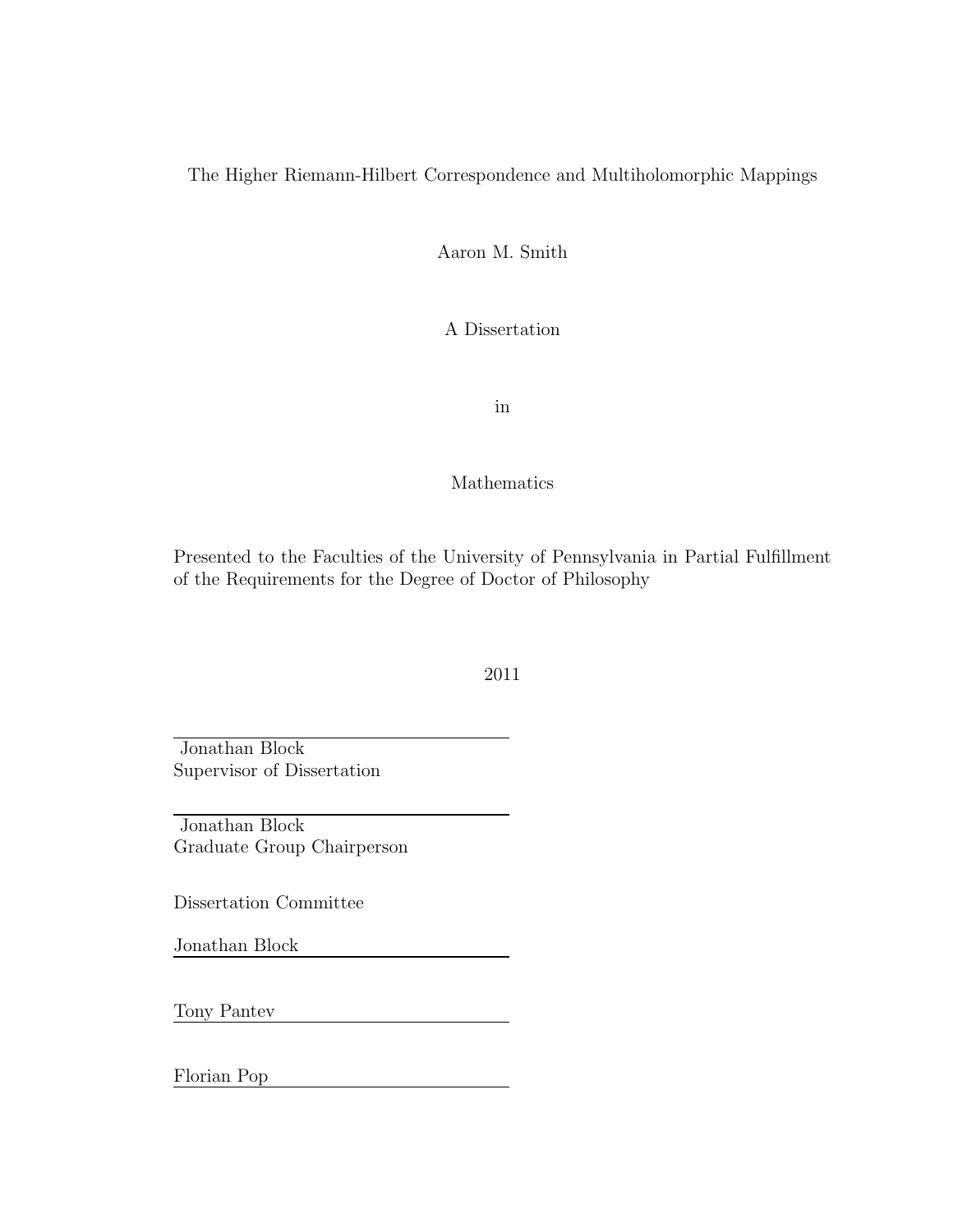# Acknowledgments

This accomplishment –no matter how grand or how modest– could not have been reached without the support of many individuals who formed an important part of my life –both mathematical and otherwise. The most immediate thanks go out to Jonathan Block, my advisor, who gently pushed me towards new mathematical ventures and whose generosity and patience gave me some needed working-space. He shared his insights and knowledge freely, and gave me a clear picture of an ideal career as a mathematician. I must also thank him for his warm hospitality, and introducing me to his family.

I am also gracious for the presence of Tony Pantev, who was a kind of advisor-from-afar during my tenure, and whose students were often my secondary mathematical mentors. Collectively that are responsible for a significant amount of learning on my part. I also thank Denis Auroux, Calder Daenzer, Kevin Lin, Ricardo Mendes, Harshaaa Reddy, Jim Stasheff, Cliff Taubes, and Erik Van Erp on the same account.

I cannot leave out the fine work of the office staff at Penn: Janet, Monica, Robin, Paula. They keep the machine running.

The task of producing significant mathematical research was daunting for me, and brought me to the edge of burn-out on a number of occasions. I am infinitely grateful to have had classmates who were also solid friends. In this regard I am most in debt to Umut Isik, Ricardo Mendes, and Sohrab Shahshahani. But singling out a few doesn't do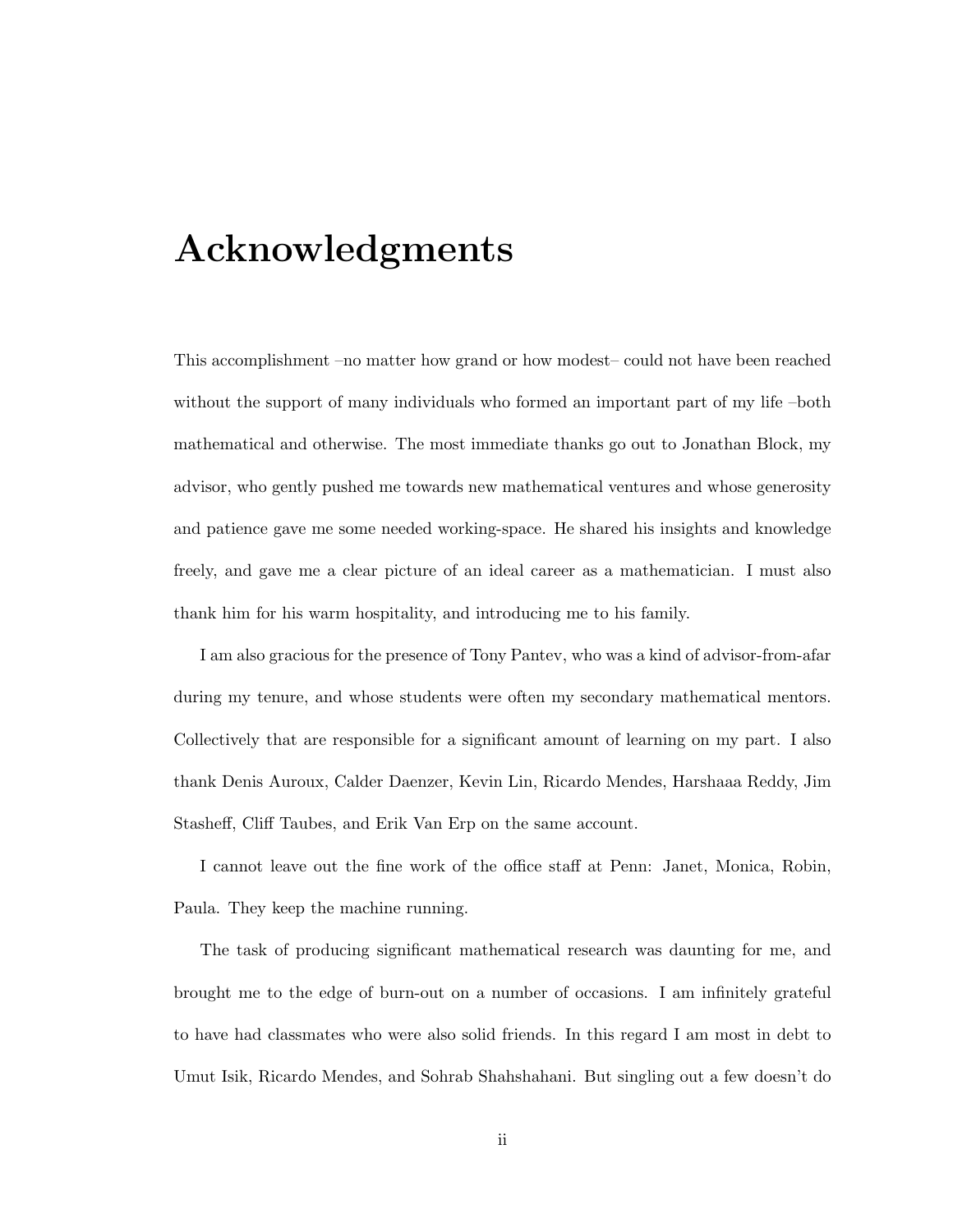justice to the warmth and cameraderie of the graduate department at Penn.

I have saved the most important for last: my family. Without the friendship and suport of my parents and brothers it is unlikely that I could have succeeded in completing these graduate years. I am incredibly grateful to have been yoked to Liam and Evan, two admirable brothers that I can rely on, and to my parents who have always urged me to pursue my interests and passions where they lead.

This thesis is dedicated to my parents, who let me play with fire.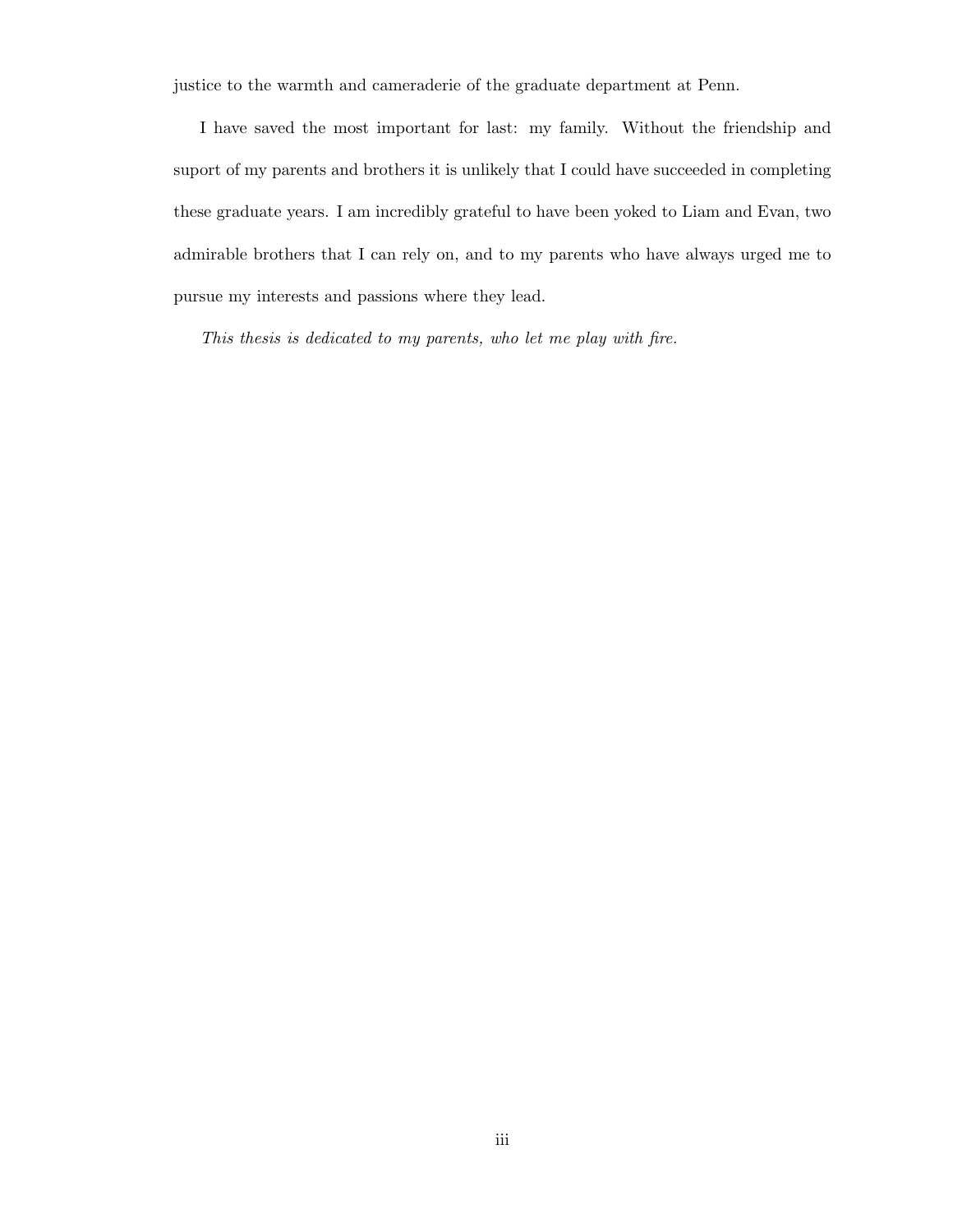#### ABSTRACT

#### The Higher Riemann-Hilbert Correspondence and Multiholomorphic Mappings

#### Aaron M. Smith

#### Jonathan Block, Advisor

This thesis consists in two chapters. In the first part we describe an  $A_{\infty}$ -quasiequivalence of dg-categories between Block's  $P_A$ , corresponding to the de Rham dga A of a compact manifold  $M$  and the dg-category of infinity-local systems on  $M$ . We understand this as a generalization of the Riemann-Hilbert correspondence to Z-graded connections (superconnections in some circles). In one formulation an infinity-local system is an  $(\infty, 1)$ -functor between the  $(\infty, 1)$ -categories  $\pi_{\infty}M$  and a repackaging of the dg-category of cochain complexes by virtue of the simplicial nerve and Dold-Kan. This theory makes crucial use of Igusa's notion of higher holonomy transport for Z-graded connections which is a derivative of Chen's main idea of generalized holonomy. In the appendix we describe some alternate perspectives on these ideas and some technical observations.

The second chapter is concerned with the development of the theory of multiholomorphic maps. This is a generalization in a particular direction of the theory of pseudoholomorphic curves. We first present the geometric framework of compatible n-triads, from which follows naturally the definition of a multiholomorphic mapping. We develop some of the essential analytic and differential-geometric facts about these maps in general, and then focus on a special case of the theory which pertains to the calibrated geometry of  $G<sub>2</sub>$ -manifolds. This work builds toward the realization of invariants generated by the topology of the moduli spaces of multiholomorphic maps. Because this study is relatively fundamental, there will be many instances where questions/conjectures are put forward, or directions of further research are described.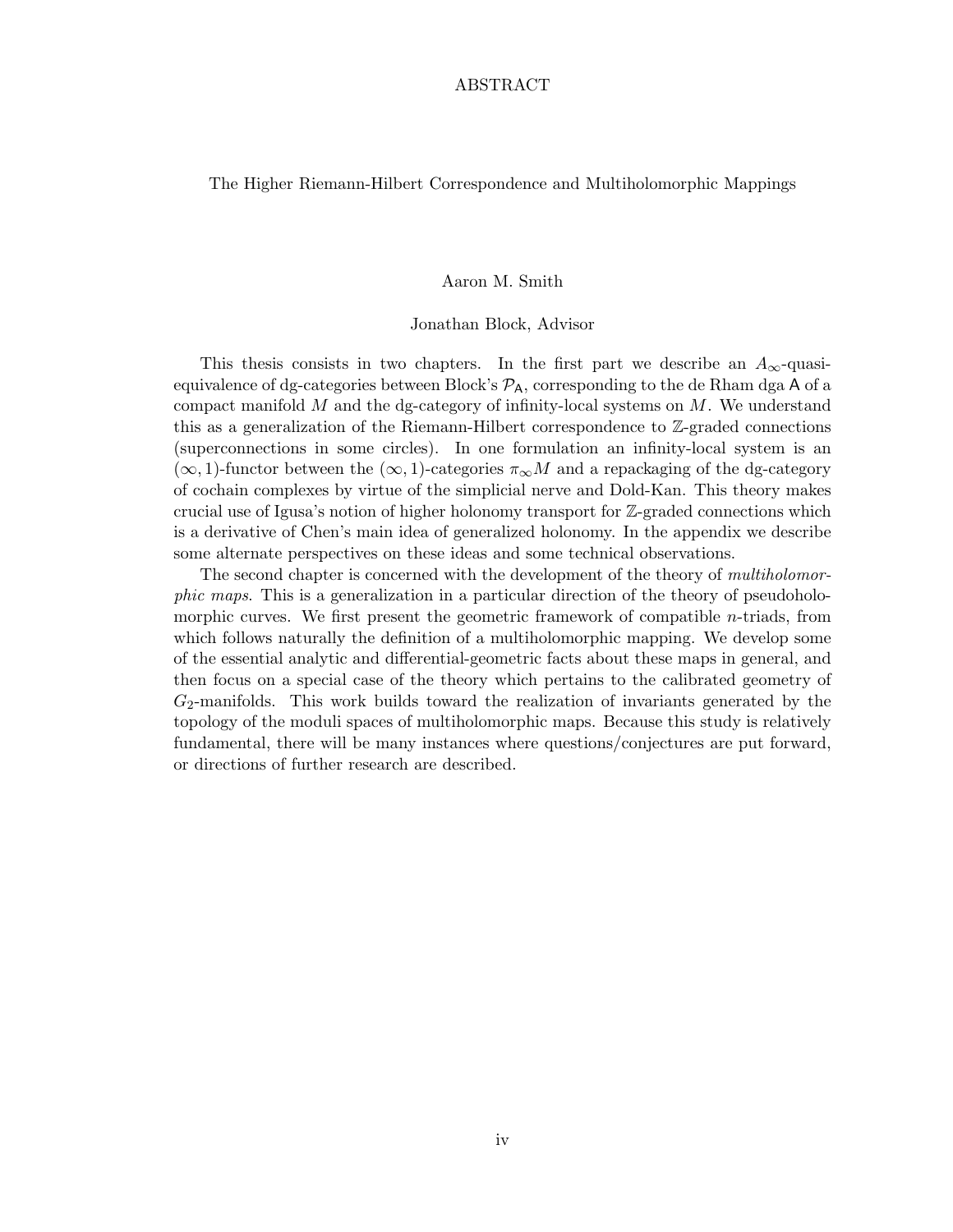# **Contents**

| $\mathbf 1$             |     |       | The Higher Riemann-Hilbert Correspondence                                                                                            | $\mathbf{1}$   |  |  |
|-------------------------|-----|-------|--------------------------------------------------------------------------------------------------------------------------------------|----------------|--|--|
|                         | 1.1 |       |                                                                                                                                      | $\mathbf{1}$   |  |  |
|                         | 1.2 |       |                                                                                                                                      | $\sqrt{3}$     |  |  |
|                         |     | 1.2.1 |                                                                                                                                      | 3              |  |  |
|                         |     | 1.2.2 |                                                                                                                                      | $\overline{5}$ |  |  |
|                         | 1.3 |       | Iterated Integrals and Holonomy of Z-graded Connections                                                                              | 10             |  |  |
|                         |     | 1.3.1 |                                                                                                                                      | 11             |  |  |
|                         |     | 1.3.2 |                                                                                                                                      | 14             |  |  |
|                         |     | 1.3.3 |                                                                                                                                      | 14             |  |  |
|                         |     | 1.3.4 | Z-graded Connection Holonomy                                                                                                         | 15             |  |  |
|                         |     | 1.3.5 | Holonomy With Respect to the Pre-triangulated Structure                                                                              | 20             |  |  |
|                         |     | 1.3.6 |                                                                                                                                      | 24             |  |  |
|                         | 1.4 |       |                                                                                                                                      | 25             |  |  |
|                         |     | 1.4.1 | The functor $\mathcal{RH}: \mathcal{P}_A \to \mathsf{Loc}_{\infty}^{\mathcal{C}}(\pi_{\infty}M) \dots \dots \dots \dots \dots \dots$ | 25             |  |  |
|                         |     | 1.4.2 |                                                                                                                                      | 29             |  |  |
|                         | 1.5 |       |                                                                                                                                      | 35             |  |  |
|                         |     | 1.5.1 | Infinity-local systems taking values in codifferential-coalgebras and                                                                |                |  |  |
|                         |     |       |                                                                                                                                      | 35             |  |  |
|                         |     | 1.5.2 |                                                                                                                                      | 38             |  |  |
|                         | 1.6 |       |                                                                                                                                      |                |  |  |
|                         |     | 1.6.1 |                                                                                                                                      | 39             |  |  |
|                         |     | 1.6.2 |                                                                                                                                      | 41             |  |  |
|                         |     | 1.6.3 |                                                                                                                                      | 45             |  |  |
|                         |     | 1.6.4 | The Linear Simplicial Nerve and $\mathcal{C}_{\infty}$                                                                               | 52             |  |  |
|                         |     | 1.6.5 |                                                                                                                                      | 57             |  |  |
| $\overline{\mathbf{2}}$ |     |       | The Theory of Multiholomorphic Maps                                                                                                  | 58             |  |  |
|                         | 2.1 |       | $n\text{-triads}$ and the Multi-Cauchy-Riemann Equations                                                                             | 58             |  |  |
|                         |     | 2.1.1 |                                                                                                                                      | 58             |  |  |
|                         |     | 2.1.2 | The Multi-Cauchy-Riemann Equation                                                                                                    | 64             |  |  |
|                         |     | 2.1.3 | Endomorphisms and Quasi-regular mappings                                                                                             | 67             |  |  |
|                         |     | 2.1.4 |                                                                                                                                      | 74             |  |  |
|                         |     | 2.1.5 |                                                                                                                                      | 77             |  |  |
|                         |     | 2.1.6 |                                                                                                                                      | 80             |  |  |
|                         | 2.2 |       |                                                                                                                                      | 87             |  |  |
|                         |     | 2.2.1 |                                                                                                                                      | 87             |  |  |
|                         |     | 2.2.2 |                                                                                                                                      | 88             |  |  |
|                         |     | 2.2.3 | Case: $G_2$ -manifolds with the associative triad                                                                                    | 89             |  |  |
|                         |     | 2.2.4 |                                                                                                                                      | 96             |  |  |
|                         |     |       |                                                                                                                                      |                |  |  |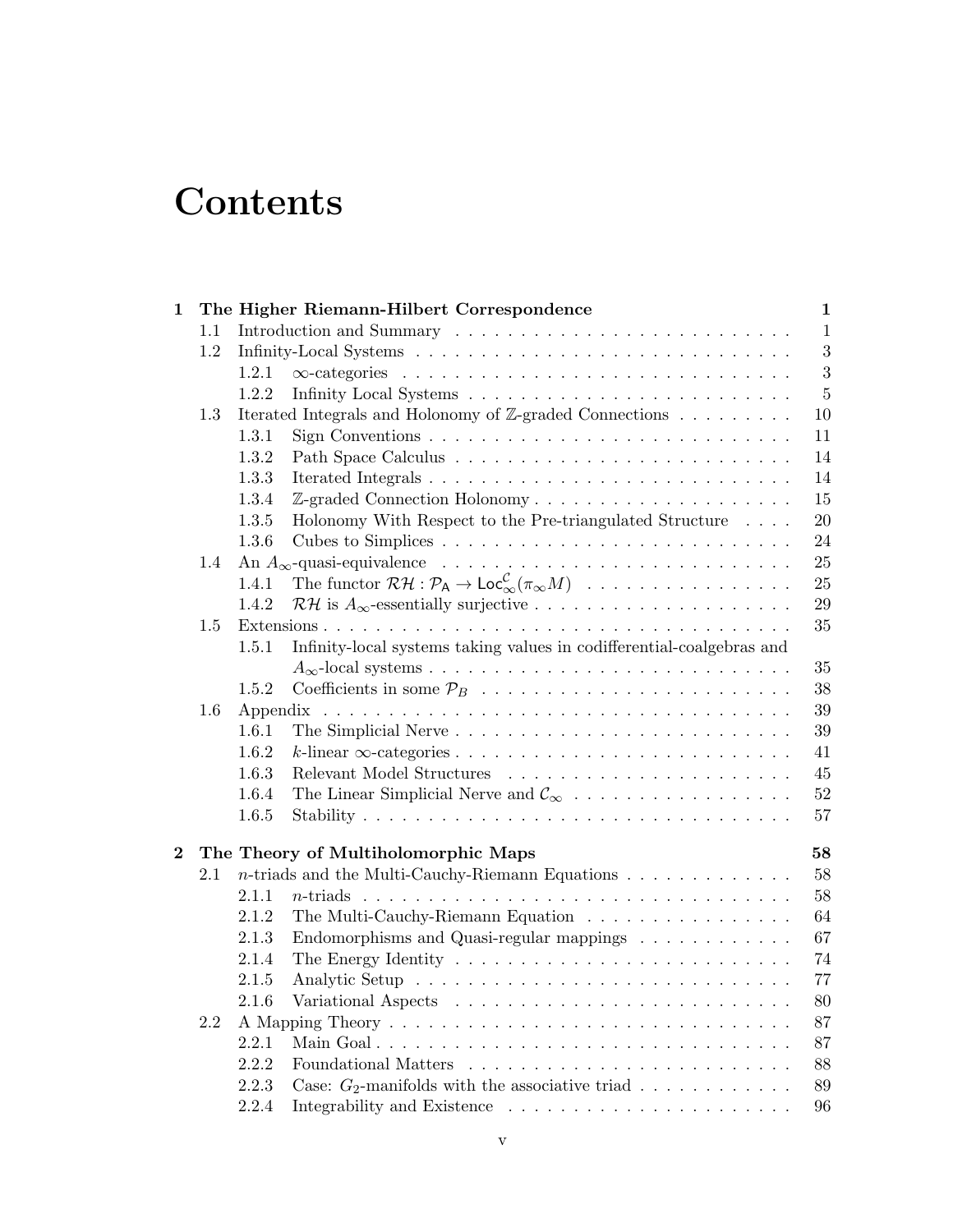| 2.2.5 Coassociative Boundary conditions for the $G_2$ -MCR equation 100 |  |
|-------------------------------------------------------------------------|--|
|                                                                         |  |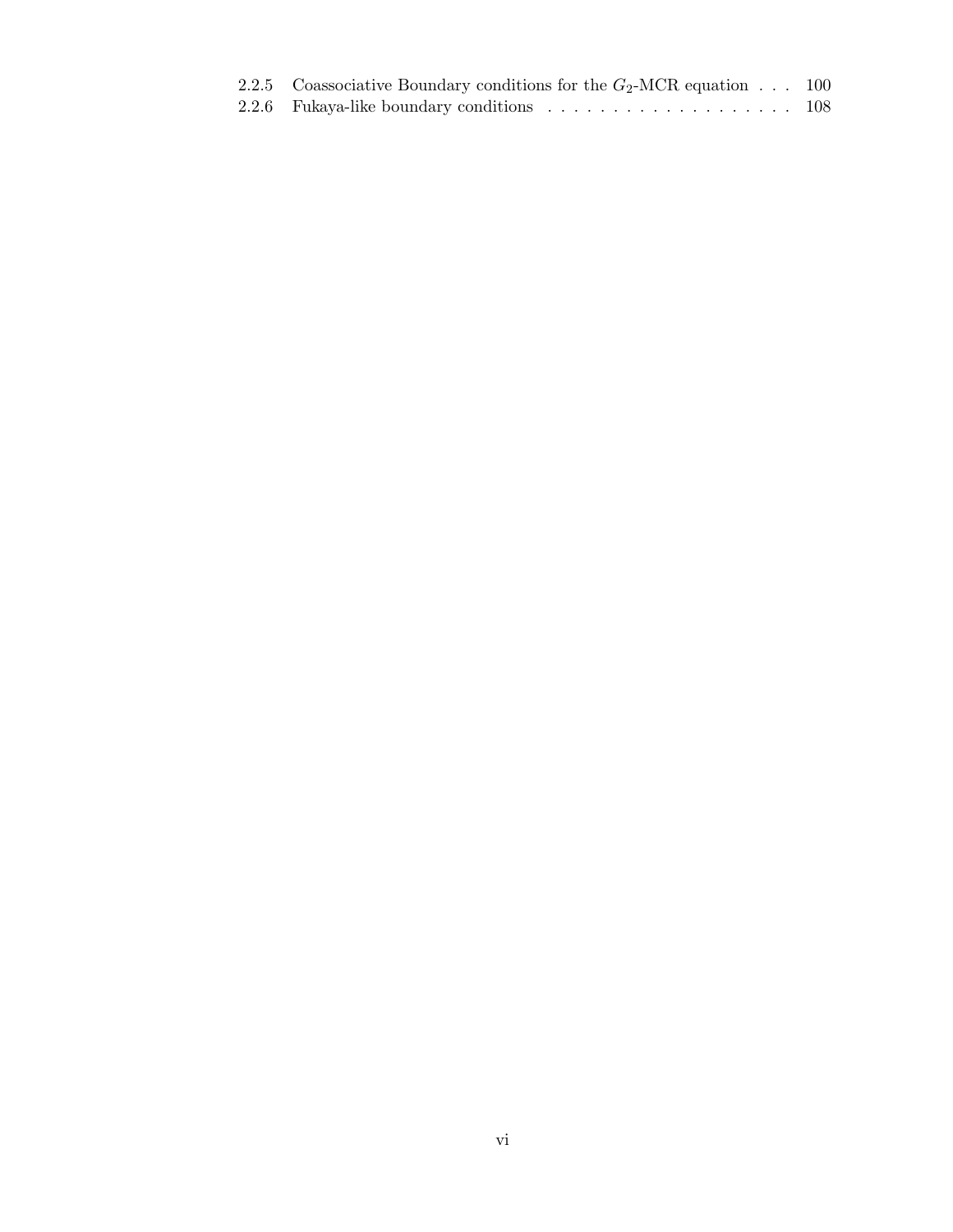## Chapter 1

# The Higher Riemann-Hilbert Correspondence

#### 1.1 Introduction and Summary

Given a compact manifold  $M$ , the classical Riemann-Hilbert correspondence gives an equivalence of categories between  $Rep(\pi_1(M))$  and the category  $Flat(M)$  of vector bundles with flat connection on  $M$ . While beautiful, this correspondence has the primary drawback that it concerns the truncated object  $\pi_1$ , which in most cases contains only a small part of the data which comprises the homotopy type of  $M$ . From the perspective of (smooth) homotopy theory the manifold  $M$  can be replaced by its infinity-groupoid  $Sing_{\bullet}^{\infty}M:=\pi_{\infty}M$  of smooth simplices. Considering the correct notion of a representation of this object will allow us to produce an untruncated Riemann-Hilbert theory. More specifically, we define an infinity-local system to be a map of simplicial sets which to each simplex of  $\pi_{\infty}M$  assigns a homotopy coherence in the category of chain complexes over  $\mathbb{R}, \mathcal{C} := Ch(\mathbb{R})$ . Our main theorem is an  $A_{\infty}$ -quasi-equivalence

$$
\mathcal{RH} : \mathcal{P}_A \to \mathsf{Loc}^{\mathcal{C}}(\pi_\infty M) \tag{1.1.1}
$$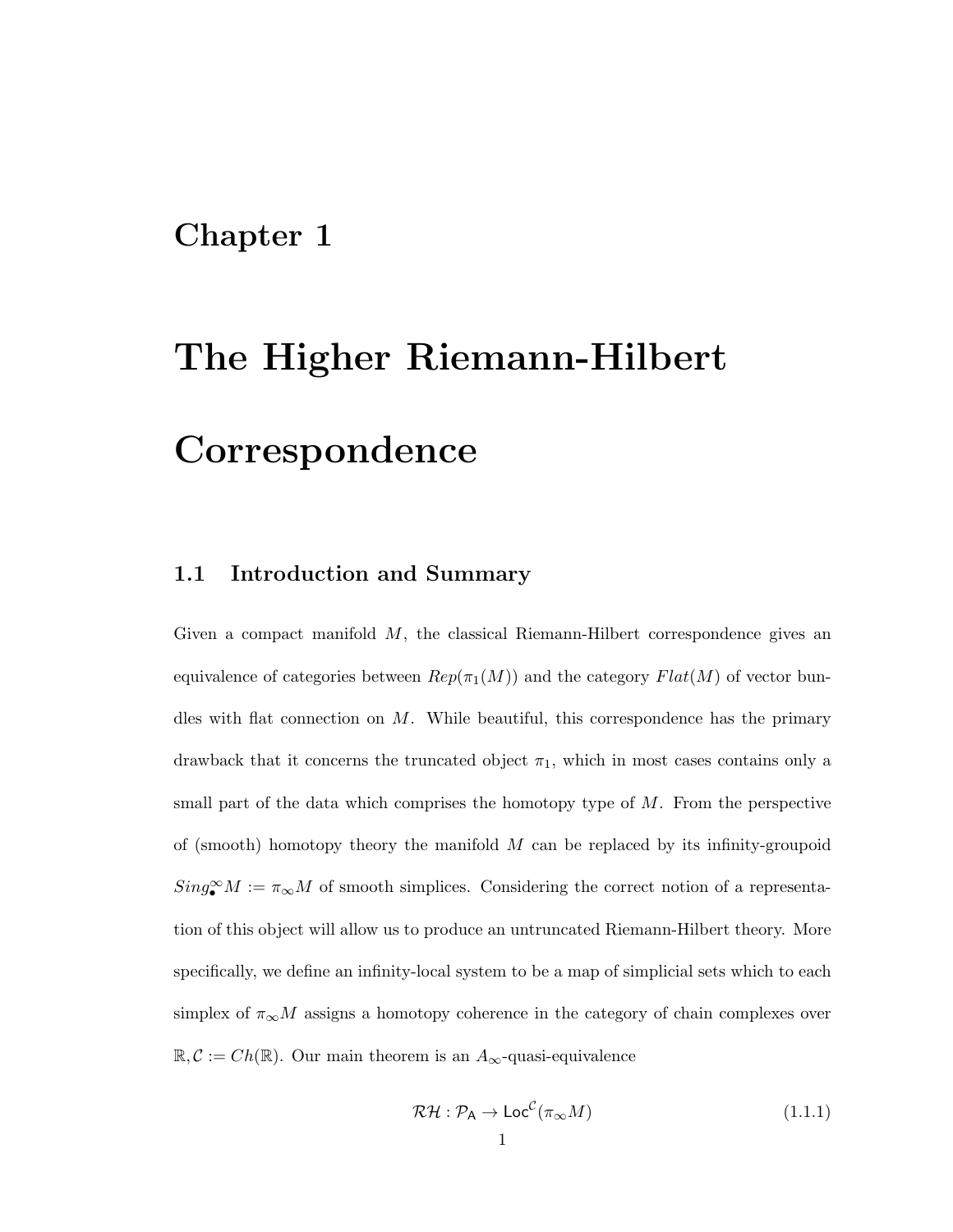Where,  $P_A$  is the dg-category of graded bundles on M with flat Z-graded connection and  $\mathsf{Loc}^{\mathcal C}(\pi_{\infty}M)$  is the dg-category of infinity-local systems on M.

In the classical Riemann-Hilbert equivalence the map

$$
Flat(M) \to Rep(\pi_1(M))
$$
\n(1.1.2)

is developed by calculating the holonomy of a flat connection. The holonomy descends to a representation of  $\pi_1(M)$  as a result of the flatness. The other direction

$$
Rep(\pi_1(M)) \to Flat(M) \tag{1.1.3}
$$

is achieved by the associated bundle construction.

In the first case our correspondence proceeds analogously by a calculation of the holonomy of a flat Z-graded connection. The technology of iterated integrals suggests a precise and rather natural notion of such holonomy. Given a vector bundle V over M with connection, the usual parallel transport can be understood as a form of degree 0 on the path space  $PM$  taking values in the bundle  $\text{Hom}(ev_1^*V, ev_0^*V)$ . The higher holonomy is then a string of forms of total degree 0 on the path space of  $M$  taking values in the same bundle. Such a form can be integrated over cycles in PM , and the flatness of the connection implies that such a pairing induces a representation of  $\pi_{\infty}$  as desired. This is the functor

$$
\mathcal{RH} : \mathcal{P}_A \to \mathsf{Loc}^{\mathcal{C}}(\pi_{\infty}M). \tag{1.1.4}
$$

It would be an interesting problem in its own right to define an inverse functor which makes use of a kind of associated bundle construction. However we chose instead to prove quasi-essential surjectivity of the above functor. Given an infinity-local system  $(F, f)$  one can form a complex of sheaves over X by considering  $\mathsf{Loc}^{\mathcal{C}}(\pi_{\infty}U)(\mathbb{R}, F)$ . This complex is quasi-isomorphic to the sheaf obtained by extending by the sheaf of  $C^{\infty}$  functions and then tensoring with the de Rham sheaf. Making use of a theorem of Illusie we construct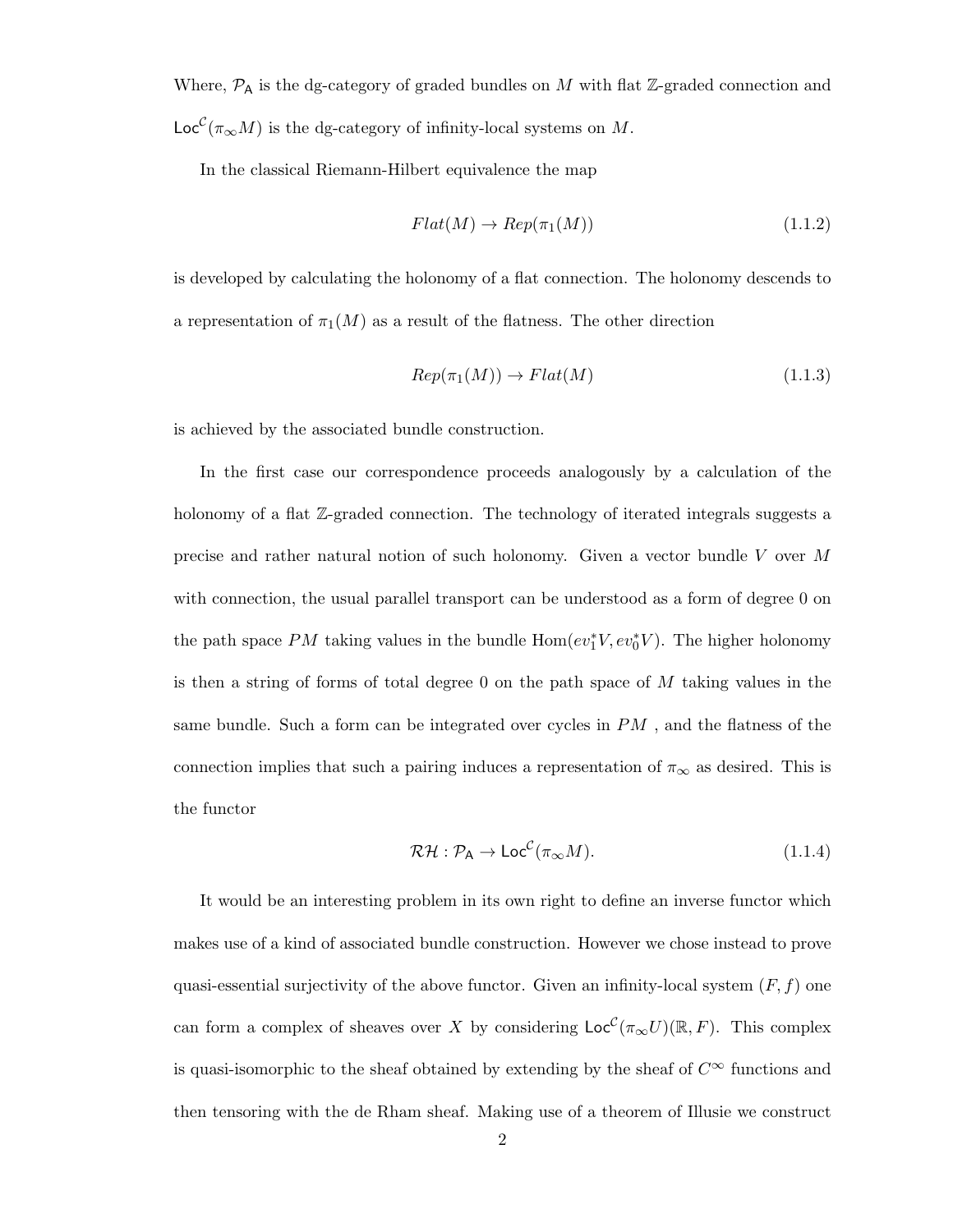from this data a perfect complex of  $\mathcal{A}^0$ -modules quasi-isomorphic to the zero-component of the connection in  $\mathcal{RH}(F)$ . Finally we follow an argument of [Bl1] to complete this to an element of  $\mathcal{P}_{A}$  which is quasi isomorphic to  $\mathcal{RH}(F)$ .

We reserve the appendix to work out some of the more conceptual aspects of the theory as it intersects with our understanding of homotopical/derived algebraic geometry (in the parlance of Lurie, Simpson, Toen-Vezzosi, et. al.). One straightforward extension of this theory is to take representations in *any* linear  $\infty$ -category. In fact, considering representations of  $\pi_{\infty}M$  in the category of  $A_{\infty}$ -algebra leads to a fruitful generalization of recent work of Emma Smith-Zbarsky [S-Z] who has considered the action of a group G on families of  $A_{\infty}$  algebras over a  $K(G, 1)$ .

The authors extend thanks to Tobias Dyckerhoff, Pranav Pandit, Tony Pantev, and Jim Stasheff for helpful comments during the development this work, and especially Kiyoshi Igusa, who gratefully shared his ongoing work on integration of superconnections. And lastly the authors are grateful to Camilo Aras Abad and Florian Schaetz for pointing out a significant oversight in our first draft.

#### 1.2 Infinity-Local Systems

#### 1.2.1  $\infty$ -categories

We first give a short commentary on some of the terminology of higher category theory that appears in this paper. All of the language and notation can be accessed in more complete form in [Lu2]. *Initially*, by  $\infty$ -category one means an abstract higher categorical structure which possesses a set of objects and a set of k-morphisms for each natural number k. The morphisms in the k-th level can be understood as morphisms between  $(k - 1)$ morphisms and so on. Then by  $(\infty, n)$ -category one denotes such a structure for which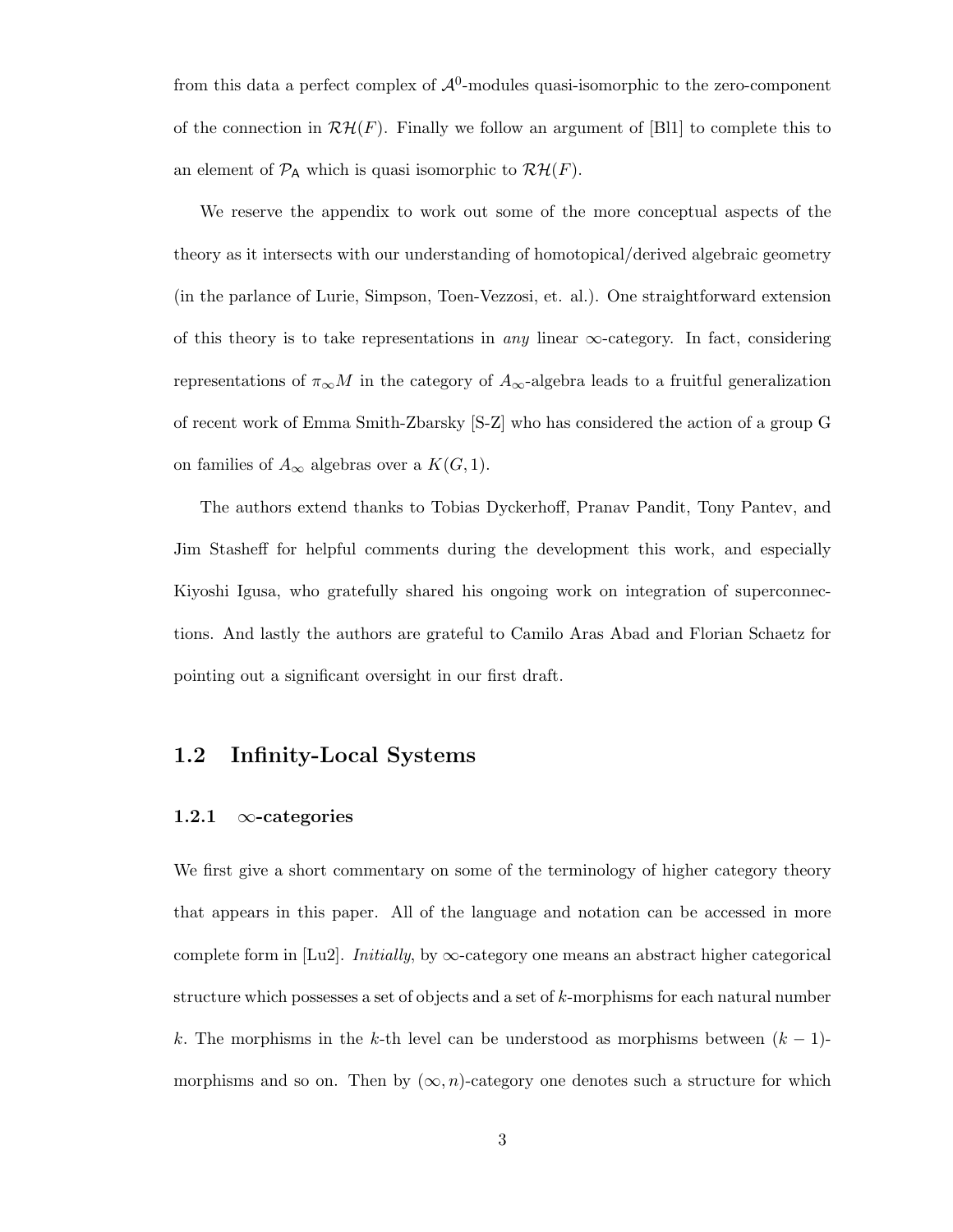all morphisms of level greater than  $n$  are in fact invertible up to higher level morphisms. One typically needs to deal with concrete mathematical objects which instantiate these kinds of structures. Hence there are several extant models for higher categories in the literature. We pick one for good so that there is no confusion as to what exactly we are dealing with when we talk about  $\infty$ -categories.

By  $\infty$ -category we will *henceforth* mean a weak Kan complex (also called a quasicategory). This is a particularly concrete model for  $(\infty, 1)$ -categories. All higher categorical structures we will see here have the invertibility condition above level 1. Hopefully this will not cause confusion as this naming convention is relatively standard in the literature. Suppose that  $\Delta^k$  is the standard combinatorial k-simplex. By the  $q^{th}$  k-horn  $\Lambda_q^k$  we mean the simplicial set which consists of  $\Delta^k$  with its k-face and the codimension-1 face  $\partial_q \Delta^k$ removed. If  $q \neq 0, k$  we call  $\Lambda_q^k$  an inner horn.

**Definition 1.2.1.** A weak Kan complex is a simplicial set  $K$  which satisfies the property that any sSet map  $T: \Lambda_q^k \to S$  from an inner horn to S, can be extended to a map from the entire simplex  $\hat{T}: \Delta^k \to S$ .

This weak Kan extension property elegantly marries homotopy theory to higher category theory. In the case of a two-simplex, the weak Kan extension criterion guarantees the existence of a kind of weak composition between the two faces that make up the inner horn. See [Lu2] for elaboration on this philosophy.

In the same vein,

**Definition 1.2.2.** A Kan complex is a simplicial set K which satisfies the Kan extension property of the previous definition for all horn inclusions, both inner and outer.

A Kan complex models the theory of  $(\infty, 0)$ -categories because the outer horn extension conditions imply invertibility for the 1-morphisms. Hence, these are also referred to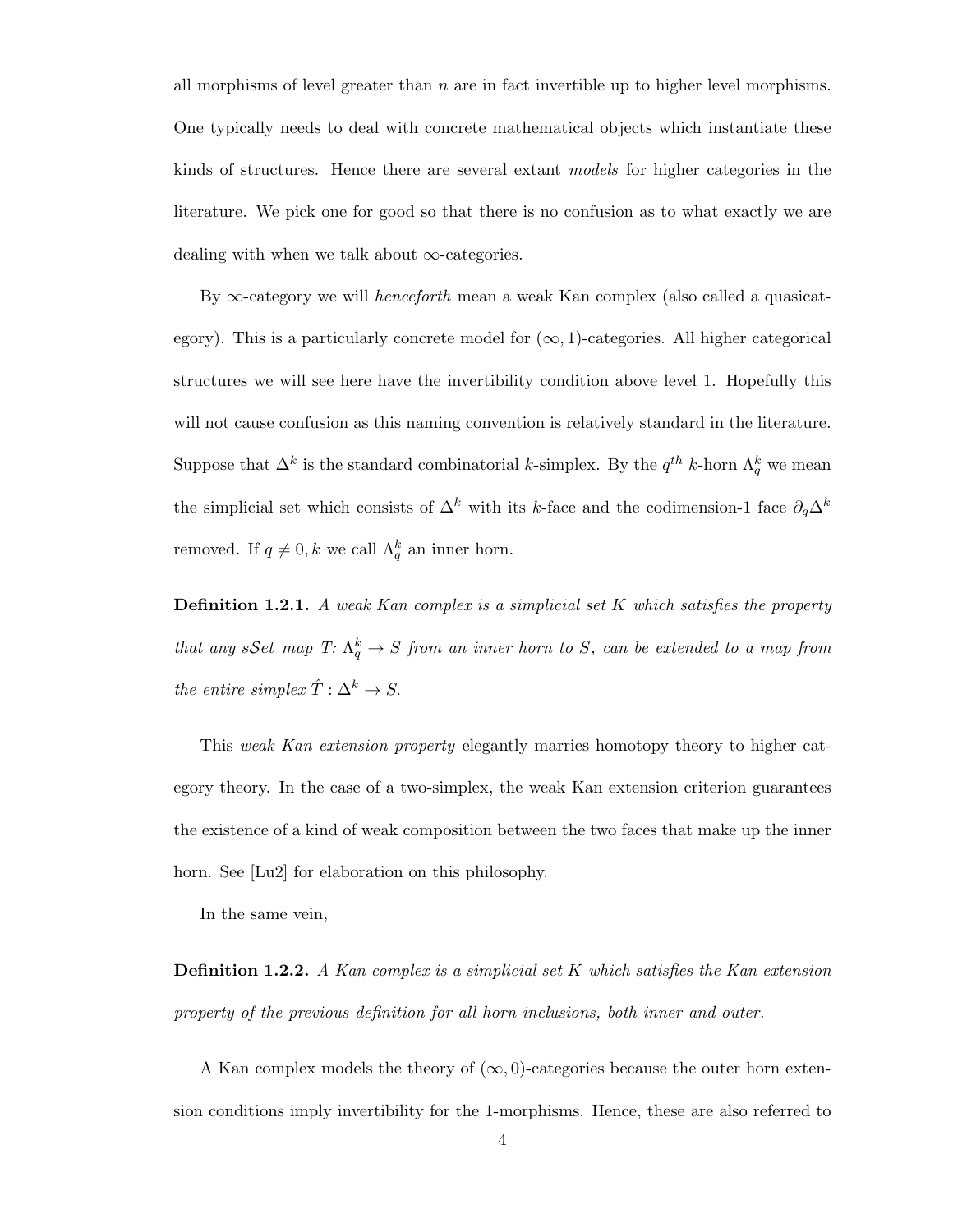as  $\infty$ -groupoids. Later on we will refer to the  $\infty$ -groupoid of a space M.

#### 1.2.2 Infinity Local Systems

Now we develop an higher version of a local system. These objects will be almost the same as the  $A_{\infty}$ -functors of [Ig02], but tailored to suit our equivalence result. We want to emphasize the analogy with classical local systems. It will also be clear that there is yet another perspective in which these could be regarded as akin to twisting cochains. Let  $\mathcal C$ be a pre-triangulated dg-category over  $k$  a characteristic 0 field (which we are implicitly regarding at R in this paper), and K a simplicial set which is a  $\infty$ -category. Fix a map  $F: K_0 \to Ob\mathcal{C}.$  Then define:

$$
\mathcal{C}_F^k(K) := \bigoplus_{i+j=k, i\geq 0} \mathcal{C}_F^{i,j},\tag{1.2.1}
$$

with,

$$
\mathcal{C}_F^{i,j} := \{ \text{maps } f : K_i \to \mathcal{C}^j | f(\sigma) \in \mathcal{C}^j(F(\sigma_{(i)}), F(\sigma_{(0)})) \} \tag{1.2.2}
$$

There are some obvious gradings to keep track of. For  $f \in \mathcal{C}_F^{p,q}$  define

$$
T(f) := (-1)^{p+q} f = (-1)^{|f|} f, \quad K(f) := (-1)^{q} f, \quad J(f) := (-1)^{p} f \tag{1.2.3}
$$

With respect to the simplicial degree in  $\mathcal{C}_F^k$ , we write

$$
f = f^{1} + f^{2} + \dots, \quad f^{i} \in \mathcal{C}_{F}^{i, \bullet}.
$$
 (1.2.4)

We define some operations on these maps:

$$
(dfi)(\sigmai) := d(fi(\sigmai))
$$
\n(1.2.5)

$$
(\delta f^{i})(\sigma_{i+1}) := \sum_{l=1}^{i} (-1)^{l} f^{i}(\partial_{l}(\sigma))
$$
\n(1.2.6)

$$
\hat{\delta} = \delta \circ T(\bullet) \tag{1.2.7}
$$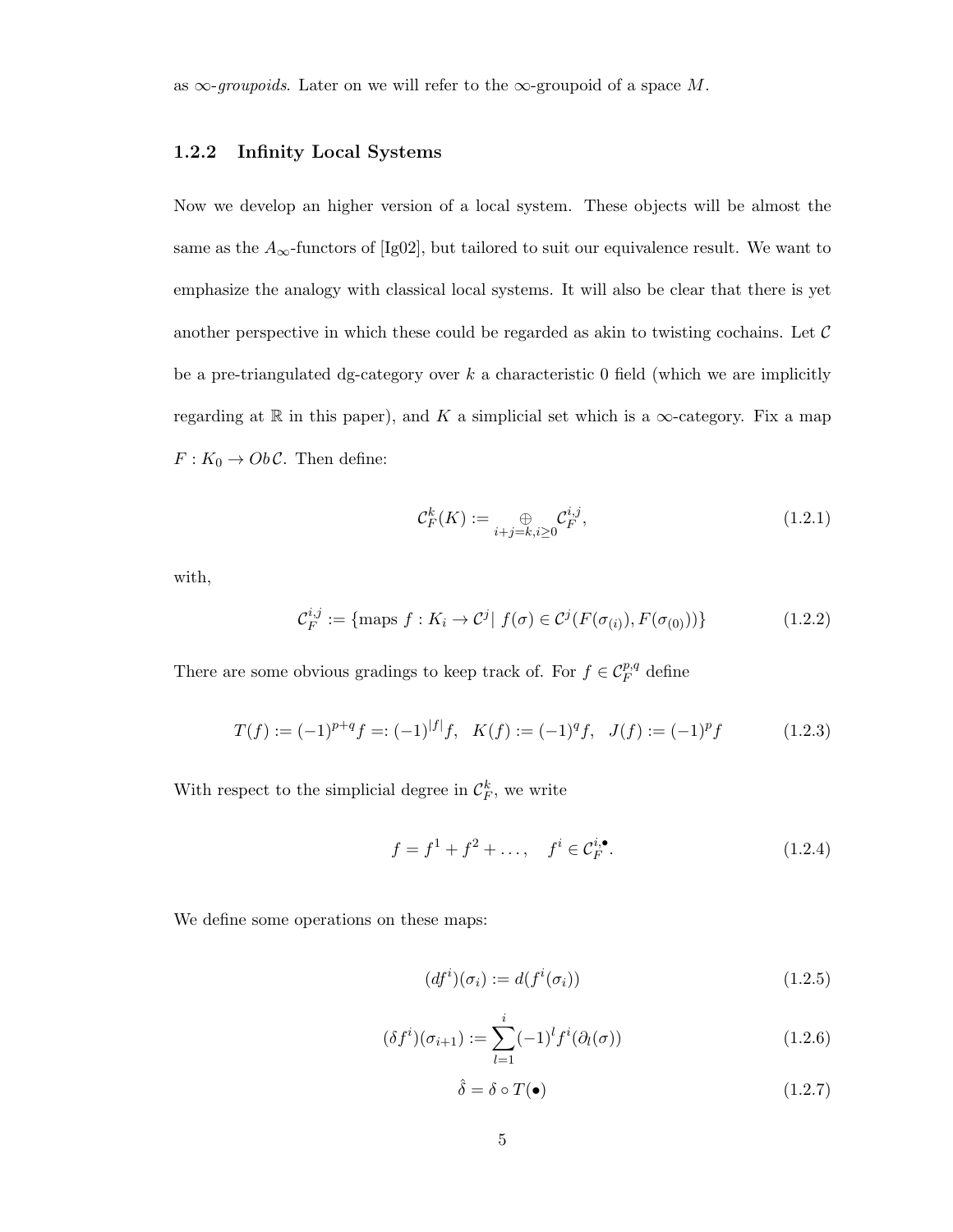and for  $g^p \in \mathcal{C}_F^{p,q}$ ,

$$
(f^i \cup g^p)(\sigma \in K_{i+p}) := (-1)^{i(p+q)} f^i(\sigma_{(0...i)}) g^p(\sigma_{(i...p+i)}).
$$
\n(1.2.8)

Extend by linearity to sums in  $\oplus \mathcal{C}^s(K)$  so that the cup product is defined as the sum of the cups across all internal pairs of faces:

$$
(f \cup g)(\sigma_k) := \sum_{t=1}^{k-1} (-1)^{t|g^{k-t}|} f^t(\sigma_{(0...t)}) g^{k-t}(\sigma_{(t...k)})
$$
\n(1.2.9)

We could suggestively write  $f \cup g := \mu \circ (f \otimes g) \circ \Delta$  were  $\Delta$  is the usual comultiplication which splits a simplex into a sum over all possible splittings into two faces:

$$
\Delta(\sigma_k) = \sum_{p+q=k, p, q \ge 1} \sigma_p \otimes \sigma_q \tag{1.2.10}
$$

and  $\mu$  is the composition  $\mathcal{C}^{\bullet} \otimes \mathcal{C}^{\bullet} \to \mathcal{C}^{\bullet}$ . However, strictly speaking there is no  $\Delta$  operator on a general simplicial set because one doesn't have a linear structure. The sign above appears because an i-simplex passes an element of total degree  $p + q$  –consistent with the Koszul conventions.

**Definition 1.2.3.** A pair  $(F, f)$  with  $f \in C_F^1(K)$  such that  $0 = \hat{\delta}f + df + f \cup f$  is called an infinity-local system. The set of infinity-local systems valued in  $\mathcal C$  is denoted  $\mathsf{Loc}^{k, \mathcal C}_\infty(K)$ 

We will often denote an infinity-local system  $(F, f)$  by just F if no confusion will arise.

In [I], Igusa defines a notion of an  $A_{\infty}$ -functor associated to a flat, Z-graded connection on a manifold. This is essentially the same thing as an infinity-local system on  $M$ , with only minor differences.

**Example 1.2.4.** If F denotes an ordinary local system, then it naturally defines an infinity-local system.

Proof. Exercise.

 $\Box$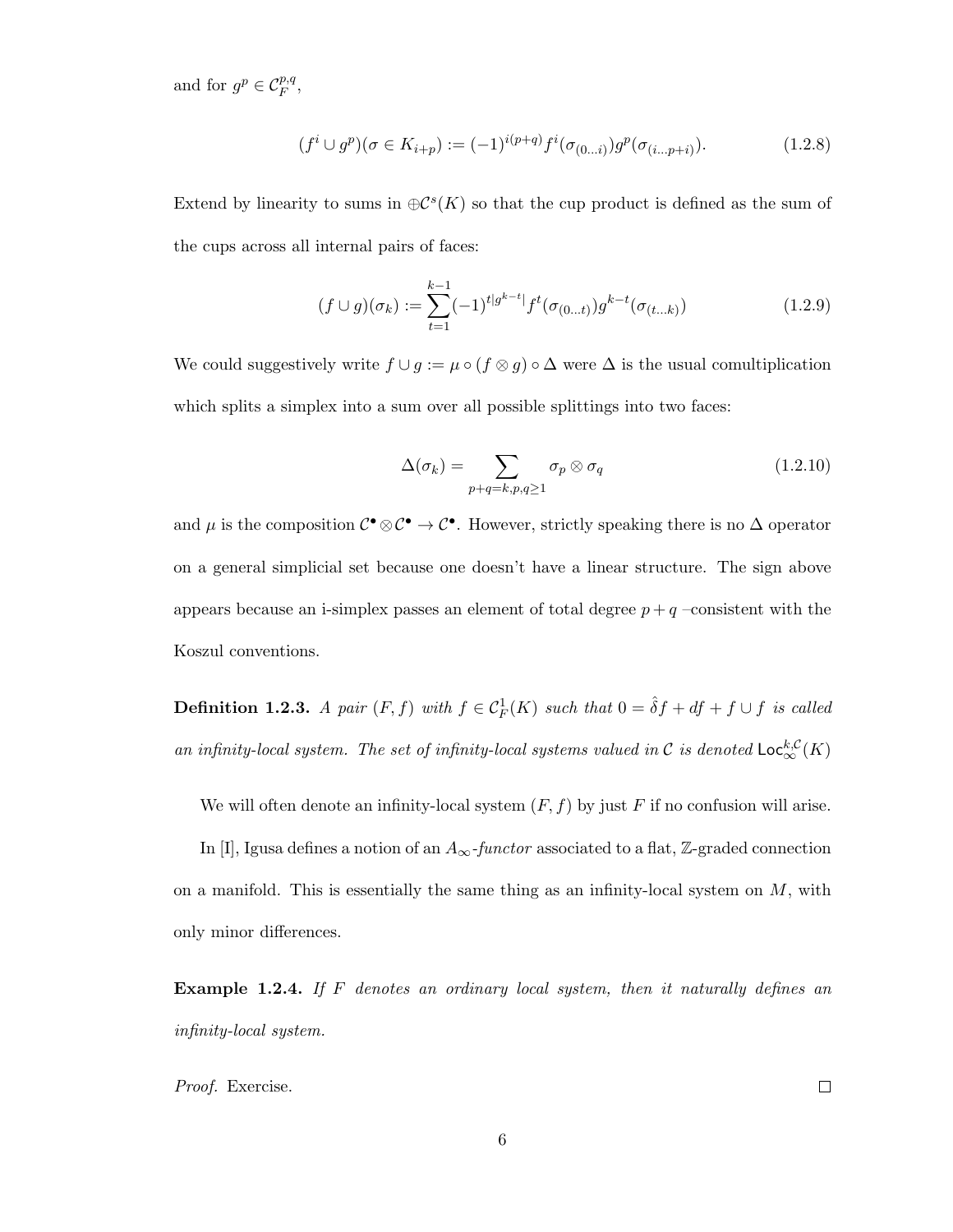Often it will be the case that the differential in  $\mathcal C$  will be given by commutation with some family of degree-1 elements  $d_x \in C^1(x, x)$  i.e.,

$$
df(\sigma_k) = d_{F(\sigma_{(0)})} \circ f_k(\sigma_{(0...k)}) - (-1)^{|f_k|} f_k(\sigma_{(0...k)}) \circ d_{F(\sigma_{(k)})}
$$
(1.2.11)

A more conceptual description is the following

**Definition 1.2.5.** (alternate) An infinity-local system on K valued in  $\mathcal{C}$  is an element of  $sSet(K, \mathcal{C}_{\infty}),$  i.e. the set of sSet-maps from K to  $\mathcal{C}_{\infty}$ .

Here  $\mathcal{C}_{\infty}$  is the simplicial set of homotopy coherent simplices in  $\mathcal{C}$ (appendix).

**Definition 1.2.6.** We denote by  $\mathsf{Loc}_{\infty}^{\mathcal{C}}(K)$ , the category of infinity-local systems. The objects are infinity-local systems on the simplicial set  $K$  valued in the dg-category  $\mathcal{C}$ . We define a complex of morphisms between two infinity-local systems  $F$ ,  $G$ :

$$
\mathsf{Loc}_{\infty}^{k,C}(K)(F,G) := \bigoplus_{i+j=k} \{ \phi : K_i \to C^j | \phi(\sigma) \in C^j(F(\sigma_{(i)}), G(\sigma_{(0)})) \}
$$
(1.2.12)

with a differential D:

$$
D\phi := \hat{\delta}\phi + d\phi + G \cup \phi - (-1)^{|\phi|}\phi \cup F.
$$
 (1.2.13)

In the above,  $\phi = \phi^0 + \phi^1 + \dots$  is of total degree  $|\phi| = p$ , and

$$
(\hat{\delta}\phi)(\sigma_k) := \delta \circ T = \sum_{j=1}^{k-1} (-1)^{j+|\phi|} \phi^{k-1}(\partial_j(\sigma_k))
$$
\n(1.2.14)

$$
d\phi(\sigma_k) := d_{G(\sigma_{(0)})} \circ \phi(\sigma_{(0...k)}) - \phi(\sigma_{(0...k)}) \circ d_{F(\sigma_{(k)})}
$$
(1.2.15)

Following the alternate definition above one might be tempted to define

**Definition 1.2.7.** We define the space (actually a stable  $\infty$ -category) of infinity-local systems to be the usual simplicial mapping space

$$
\mathcal{F}un_{sSet}(A,B)_k := s\mathcal{S}et(\Delta^k \times A,B) \tag{1.2.16}
$$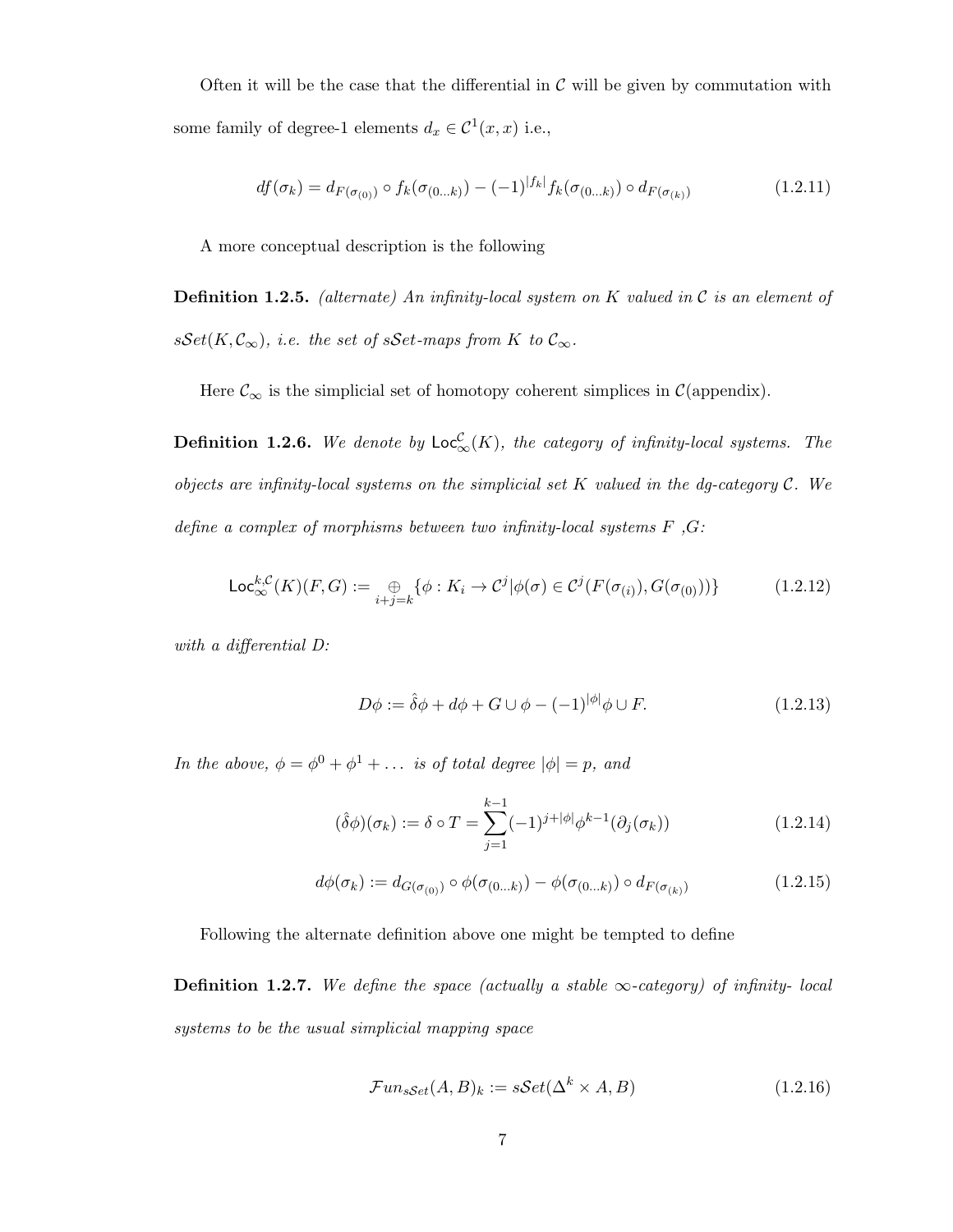Since this  $\infty$ -category is k-linear, it can be massaged into a dg-category coming from an application of a version of the Dold-Kan correspondence (specifically, applying  $I \circ \tilde{M} \circ \mathfrak{C}[]$ ). However, this is certainly not the same as the dg-category  $\mathsf{Loc}_{\infty}^{\mathcal{C}}(K)$ , so as of this version we will not write down a definition in homotopical notation which directly enhances the definition of the objects.

**Proposition 1.2.8.** Loc ${}^{\mathcal{C}}_{\infty}(K)$  is a dg-category.

*Proof.*  $D^2 = 0$  follows from the following observations:

$$
\hat{\delta}[F,G] = [\hat{\delta}F,G] + (-1)^{|F|}[F,\hat{\delta}G] \tag{1.2.17}
$$

where [,] is the graded commutator  $[A, B] = A \cup B + (-1)^{|A||B|} B \cup A$ ,

$$
[F, [G, H]] = [[F, G], H] + (-1)^{|F||G|} [G, [F, H]], \qquad (1.2.18)
$$

and the fact  $F$  and  $G$  are local systems:

$$
\hat{\delta}F + dF + F \cup F = \hat{\delta}G + dG + G \cup G = 0 \tag{1.2.19}
$$

We can define a shift functor in  $\mathsf{Loc}_{\infty}^{\mathcal{C}}(K)$ . Given  $F \in \mathsf{Loc}_{\infty}^{\mathcal{C}}(K)$ , define  $F[q]$  via,  $F[q](x \in K_0) := F(x)[q]$  and  $F[q](\sigma_k) := (-1)^{q(k-1)}F(\sigma_k)$ . For a morphism  $\phi: \phi[q](\sigma_k) =$  $(-1)^{qk}\phi$ .

And a cone construction: Given a morphism  $\phi \in \mathsf{Loc}_{\infty}^{\mathcal{C}}(K)(F,G)$  of total degree q, define the map  $C(\phi) : K_0 \to Ob\mathcal{C}$  by the assignment  $x \mapsto F[1-q](x) \oplus G(x)$ . And define the element  $c(\phi)$  of  $\mathcal{C}^1_{C(\phi)}$  via,

$$
c(\phi) = \begin{pmatrix} f[1-q] & 0 \\ \phi[1-q] & g \end{pmatrix}
$$
 (1.2.20)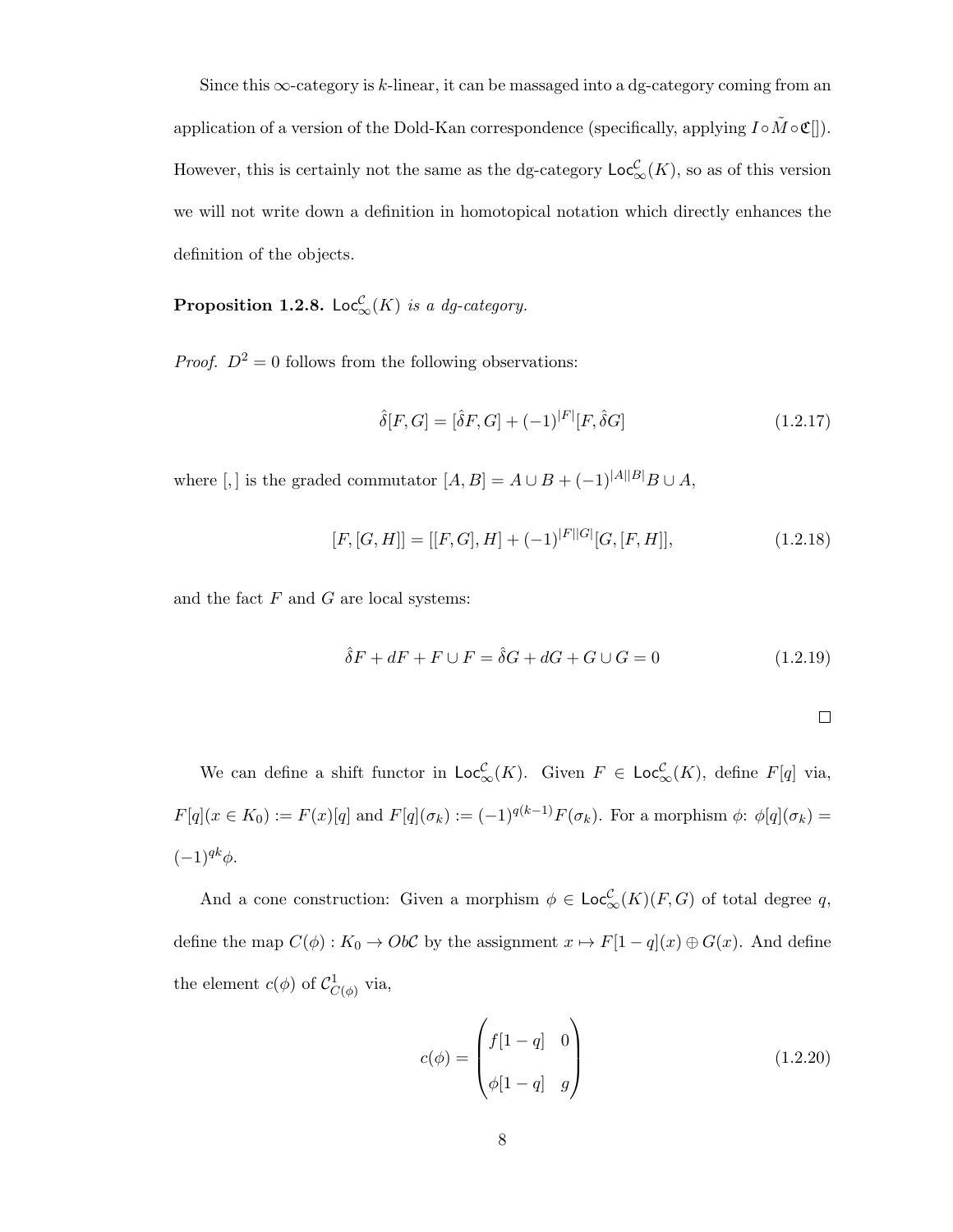Unless  $\phi$  is closed, this cone will not be an element of  $\mathsf{Loc}_{\infty}^{\mathcal{C}}(K)$ , but this useful construction will appear in our calculations later.

Evidently the Maurer-Cartan equation is preserved under this shift, and the resulting category is a pre-triangulated dg-category[Bondal-Kapranov].

**Definition 1.2.9.** A degree 0 closed morphism  $\phi$  between two infinity-local systems F, G over K is a homotopy equivalence if it induces an isomorphism in  $\text{Ho}\textsf{Loc}^{\mathcal{C}}_{\infty}(K)$ .

We want to give a simple criterion for  $\phi$  to define such a homotopy equivalence. On the complex  $\mathsf{Loc}^{\bullet, \mathcal{C}}_{\infty}(K)(F, G)$  define a decreasing filtration by

$$
F^k\text{Loc}_\infty^{\bullet, \mathcal{C}}(K)(F, G) = \{ \phi \in \text{Loc}_\infty^{\bullet, \mathcal{C}}(K)(F, G)) | \ \phi^i = 0 \text{ for } i < k \}
$$

Proposition 1.2.10. There is a spectral sequence

$$
E_0^{pq} \Rightarrow H^{p+q}(\mathsf{Loc}_{\infty}^{\bullet,\mathcal{C}}(K)(F,G)
$$
\n(1.2.21)

where

$$
E_0^{pq} = gr \left( \mathsf{Loc}_{\infty}^{\bullet, \mathcal{C}}(K)(F, G) \right) = \{ \phi : K_p \to \mathcal{C}^q | \phi(\sigma) \in \mathcal{C}^q(F(\sigma_{(i)}), G(\sigma_{(0)})) \}
$$

with differential

$$
d_0(\phi^p) = d_G \circ \phi^p - (-1)^{p+q} \phi^p \circ d_F
$$

Corollary 1.2.11. For two infinity-local systems  $F$  and  $G$ , the  $E_1$ -term of the spectral sequence is a local system in the ordinary sense.

**Proposition 1.2.12.** A closed morphism  $\phi \in \mathsf{Loc}_{\infty}^{0,\mathcal{C}}(K)(F,G)$  is a homotopy equivalence if and only if  $\phi^0$ :  $(F_x, d_F) \to (G_x, d_G)$  is a quasi-isomorphism of complexes for all  $x \in K_0$ .

Proof. The proof follows as in the proof of Proposition 2.5.2 in [Bl1].  $\Box$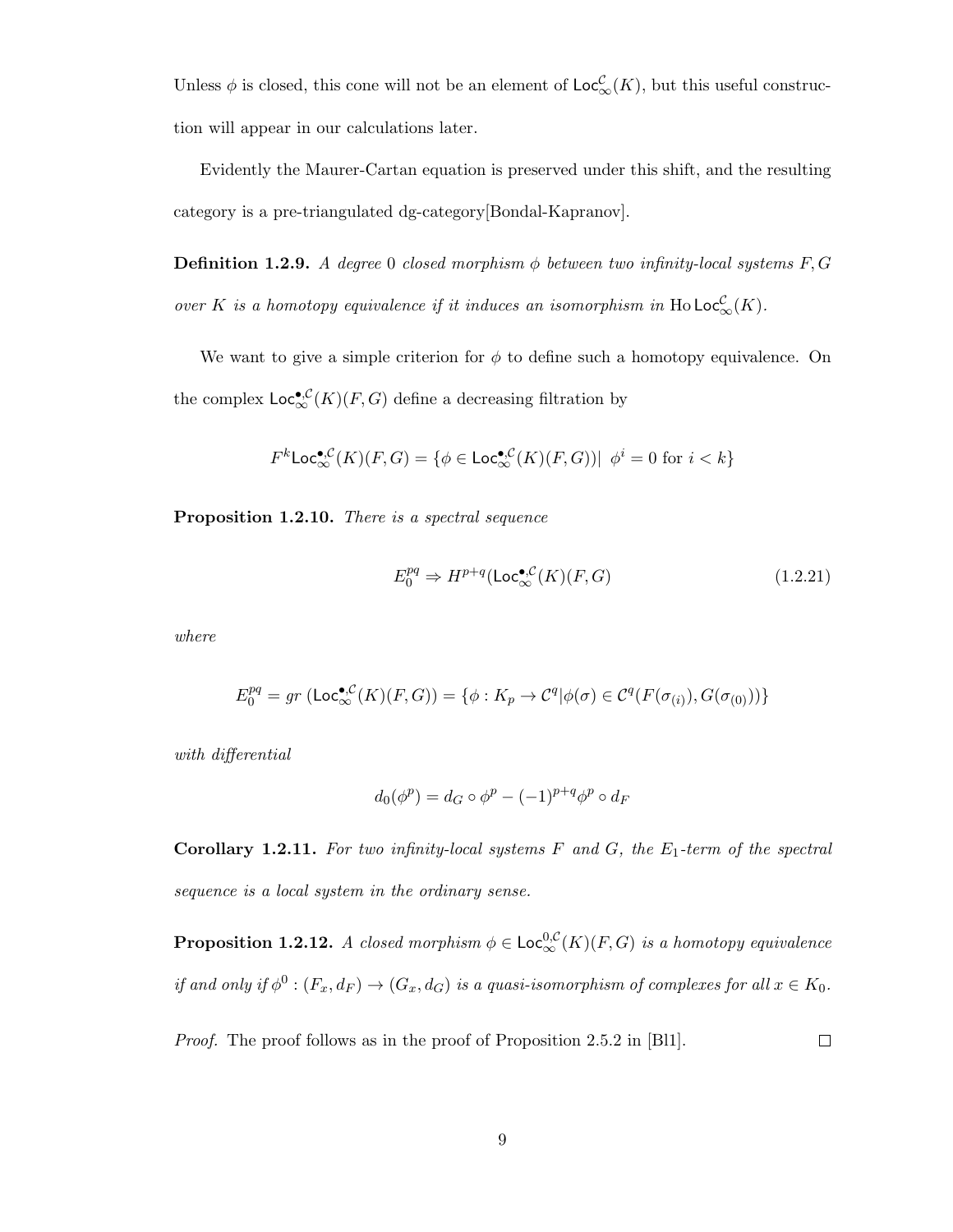# 1.3 Iterated Integrals and Holonomy of Z-graded Connections

Now let  $A = (A^{\bullet}(M), d)$  be the de Rham differential graded algebra (DGA) of a compact,  $C^{\infty}$ -manifold M.

**Definition 1.3.1.**  $\pi_{\infty}M$  —the  $\infty$ -groupoid of  $M -$  is  $Sing_{\bullet}^{\infty}M$ , the simplicial set over  $k = \mathbb{R}$  of  $C^{\infty}$ -simplices.

By C we denote the dg-category of (cohomological) complexes over  $\mathbb{R}$ . Our goal is to derive an  $A_{\infty}$ -quasi-equivalence between  $\mathcal{P}_{A}$  and  $\mathsf{Loc}_{\infty}^{\mathcal{C}}(\pi_{\infty}M)$ . The former is a dgcategory of *cohesive modules* [Bl1]; to wit, an object of  $\mathcal{P}_A$  is a pair  $(E^{\bullet}, \mathbb{E})$  where  $E^{\bullet}$ is a Z-graded (bounded), finitely-generated, projective, right  $\mathcal{A}^0$ -module and E is a Zconnection with the flatness condition  $\mathbb{E} \circ \mathbb{E} = 0$ . This category should not be confused with the category of dg-modules over the one-object dg-category  $A$ .  $\mathcal{P}_A$  is a much fined invariant.

The second dg-category,  $\mathsf{Loc}_{\infty}^{\mathcal{C}}(K)$  should be thought of as representations of  $\pi_{\infty}M$ . It's objects are coherent associations between simplices in M and simplices in the category of cochain complexes. Specifically, to any dg-category  $\mathcal C$  over k we can associate the construction  $\mathcal{C}_{\infty}$  which is a simplicial set whose simplices are *homotopy coherent* simplices in C. Then an infty-local system is simplicial set map between the  $\infty$ -groupoid of M and this  $\mathcal{C}_{\infty}$ . The dg-categorical structure comes in an obvious way from the dg-category  $\mathcal{C}$ .

One reason for bringing out the homotopical language is for the sake of describing the Riemann-Hilbert correspondence as a kind of representability theorem. Since an infinitylocal system is an element of  $sSet(\pi_{\infty}M, \mathcal{C}_{\infty})$ , and since  $\pi_{\infty}M$  is a simplicial proxy for M itself, one could conceivably then describe this higher Riemann-Hilbert correspondence as a enriched representability of the functor which sends a space to its (linear)  $\infty$ -category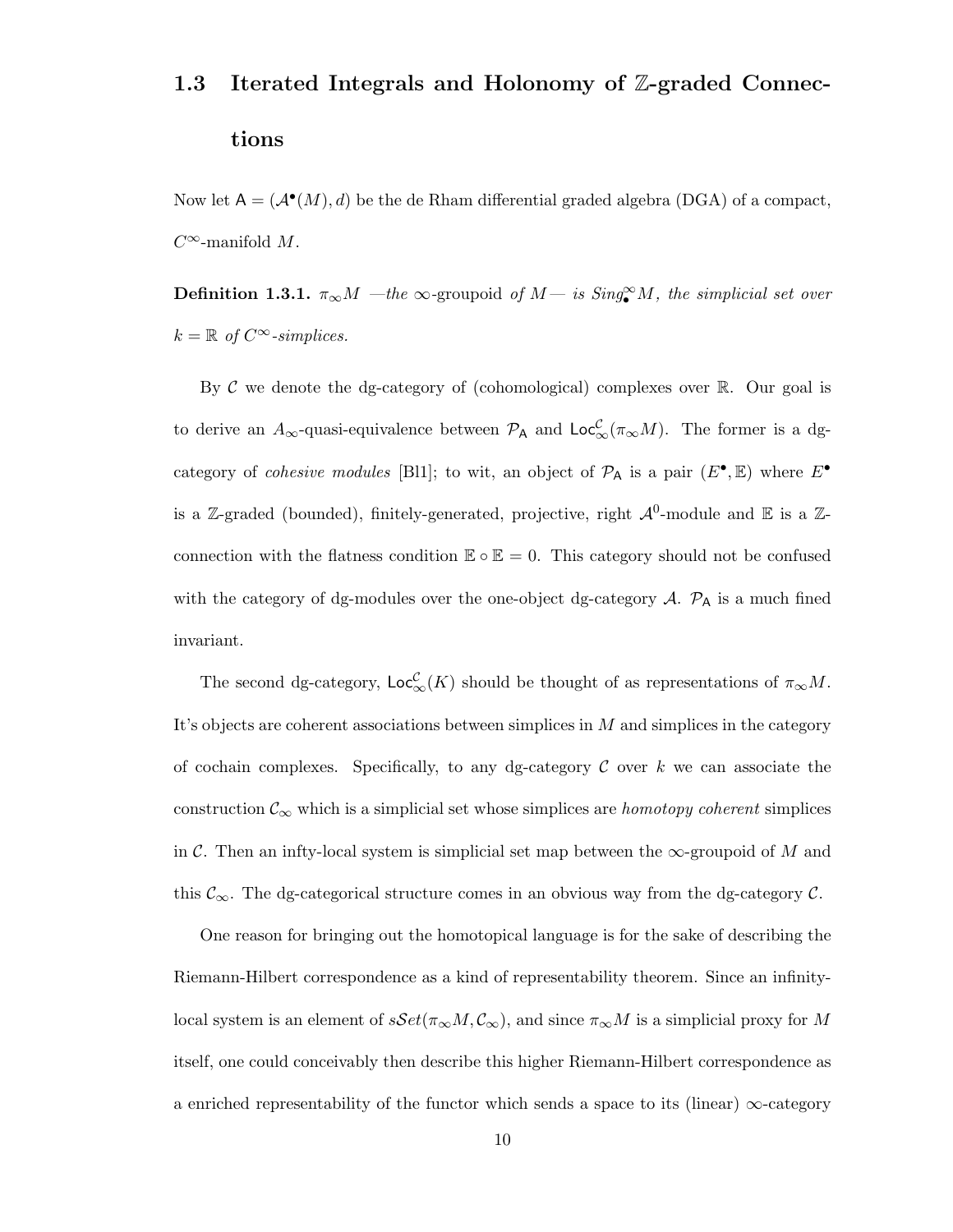(alternately its dg-category) of "homotopy-locally constant" sheaves of vector spaces (in our setup  $M \mapsto (\mathcal{P}_A)_{\infty}$ . In fact Toen and Vezzosi present something similar in [TV1] and [To1]. Their primary concern is a Segal Tannakian theory, and they show that for a CW complex X,  $\pi_{\infty} X$  can be recovered from the category of simplicial local systems. Our Riemann-Hilbert correspondence concerns smooth manifolds (and uses iterated integrals) and so we have not developed a theorem which applies to CW complexes.

By the Serre-Swan correspondence, an object of  $\mathcal{P}_A$  corresponds to the smooth sections of a Z-graded vector bundle  $V^{\bullet}$  over M with the given flat Z-connection. In [I] Kiyoshi Igusa presents from scratch a notion of higher parallel transport for a Z-connection. This is a tweaked example of Chen's higher transport outlined in [Ch] which makes crucial use of his theory of iterated integrals. We slightly reformulate and extend this idea to produce a functor from  $P_A$  to  $\mathsf{Loc}_{\infty}^{\mathcal{C}}(K)$  which is an  $A_{\infty}$ -quasi-equivalence. To start we present a version of iterated integrals valued in a graded endomorphism bundle.

#### 1.3.1 Sign Conventions

Let V be a graded vector bundle on M, then  $End(V)$  is a graded algebra bundle on M. The symbols  $T, J, K$  will be used to denote an alternating sign with respect to the total degree, form degree, and bundle-grading degree of a form valued in a graded bundle. For instance if  $\omega \in V^q \otimes_{\mathcal{A}^0} \mathcal{A}^p$ , then  $T\omega = (-1)^{p+q} \omega$ ,  $K\omega = (-1)^q \omega$ , and  $J\omega = (-1)^p \omega$ . The similar convention carries over for forms valued in the  $End(V)$  which has an obvious grading. Also, an element of  $f \in End^k(V)$  can be broken into a sum  $f = \sum_i f_i$  where  $f_i: V^i \to V^{i+k}$ . If we want to pick out this index, we write  $I(f_i) := i$ .

Given a form  $A = (f \otimes \eta) \in End^k(V) \otimes_{\mathcal{A}^0} \mathcal{A}^p$  it is understood as a homomorphism

$$
V^{\bullet} \otimes_{\mathcal{A}^0} \mathcal{A}^{\bullet} \to V^{\bullet} \otimes_{\mathcal{A}^0} \mathcal{A}^{\bullet}
$$
 (1.3.1)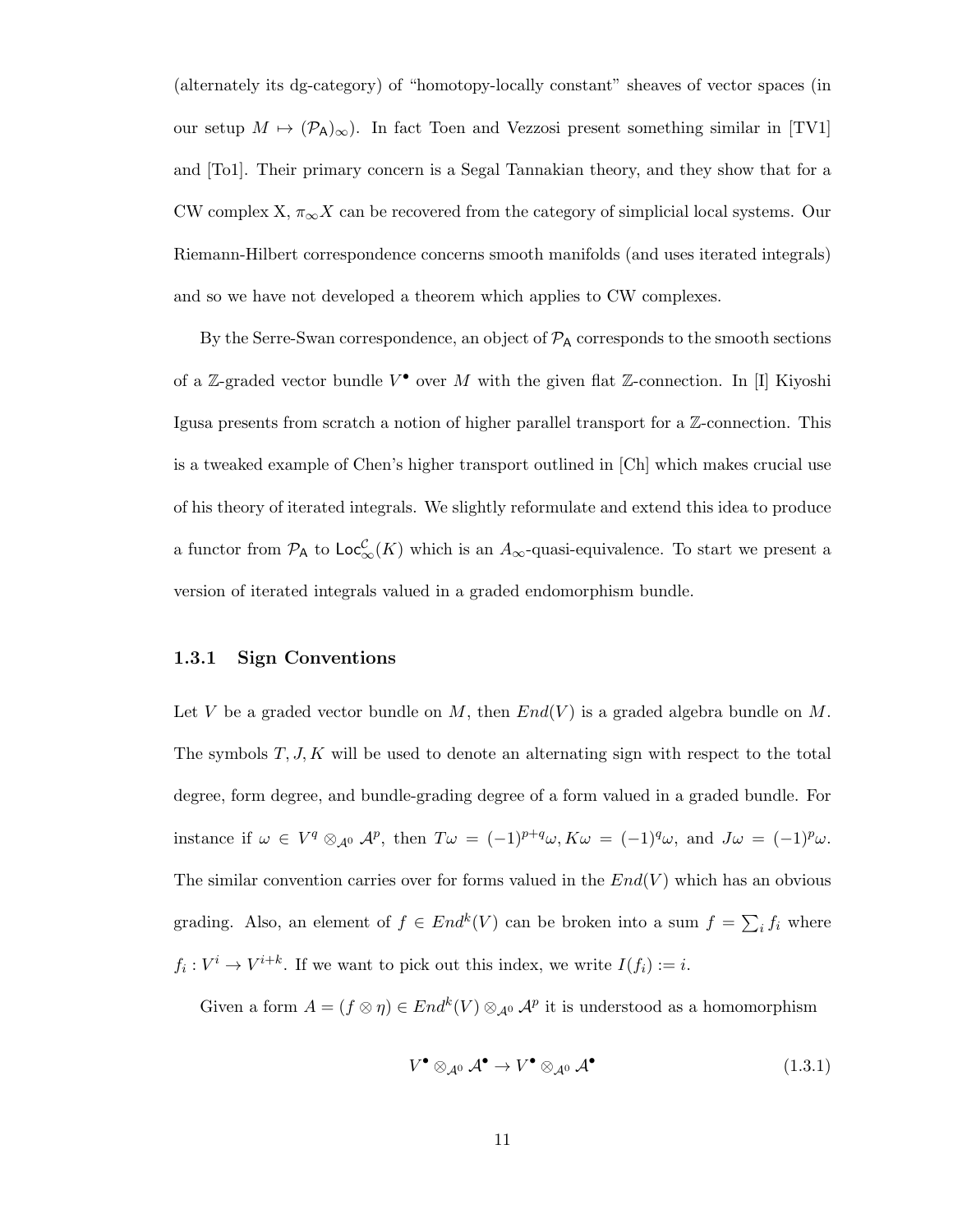via

$$
(f \otimes \eta)(v \otimes \alpha) \mapsto (-1)^{|v||\eta|} (f(v) \otimes \eta \wedge \alpha) \tag{1.3.2}
$$

Hence composition in  $End^{\bullet}V \otimes_{\mathcal{A}^0} \mathcal{A}^{\bullet}$  is calculated,

$$
(f \otimes \eta) \circ (g \otimes \rho) := (-1)^{|\eta||g|} (f \circ g \otimes \eta \wedge \rho) \tag{1.3.3}
$$

There are obvious left and right actions of  $\mathcal{A}^{\bullet}$ 

$$
L_{\beta}(v \otimes \alpha) := (-1)^{|v||\beta|} v \otimes \beta \wedge \alpha \tag{1.3.4}
$$

$$
R_{\beta}(v \otimes \alpha) := v \otimes \alpha \wedge \beta \tag{1.3.5}
$$

We will use the same notation for left and right contraction since context should separate them:

$$
L: \Gamma(M, TM^{\otimes k}) \to Hom(End^{\bullet}V \otimes_{\mathcal{A}^{0}} \mathcal{A}^{\bullet}, End^{\bullet}V \otimes_{\mathcal{A}^{0}} \mathcal{A}^{\bullet-k})
$$
(1.3.6)

via

$$
\xi = \xi_1 \otimes \ldots \otimes \xi_k \mapsto (f \otimes \alpha \mapsto f \otimes \alpha(\xi, \bullet)) \tag{1.3.7}
$$

$$
R: \Gamma(M, TM^{\otimes k}) \to Hom(End^{\bullet}V \otimes_{\mathcal{A}^{0}} \mathcal{A}^{\bullet}, End^{\bullet}V \otimes_{\mathcal{A}^{0}} \mathcal{A}^{\bullet-k})
$$
(1.3.8)

via

$$
\xi = \xi_1 \otimes \ldots \otimes \xi_k \mapsto (f \otimes \alpha \mapsto f \otimes \alpha(\bullet, \xi)) \tag{1.3.9}
$$

With these definitions we have the relations

$$
L_{\xi}(A \circ B) = (L_{\xi}A) \circ KB = JA \circ (L_{\xi}B) \tag{1.3.10}
$$

$$
(A \circ B)R_{\xi} = A \circ (BR_{\xi}) = (AR_{\xi}) \circ TB \tag{1.3.11}
$$

which shows that right contraction is much more natural.

With local coordinates in a trivializing patch, we have a differential  $d$  which acts on sections of  ${\cal V},$ 

$$
dv = \left(\frac{\partial}{\partial x^i} \otimes dx^i\right)(v) = (-1)^{|v|} \frac{\partial v}{\partial x^i} \otimes dx^i \tag{1.3.12}
$$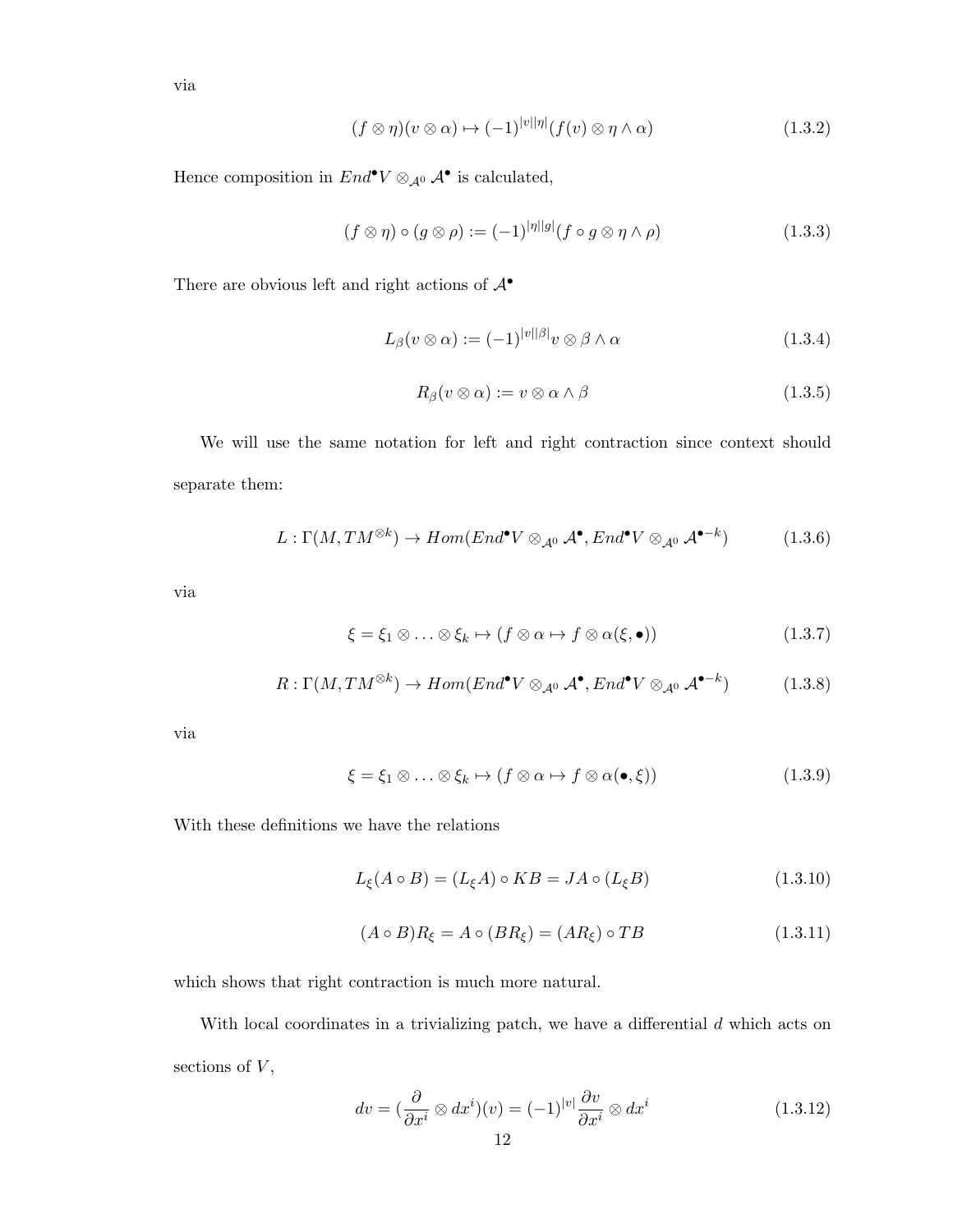and hence extends to  $V$ -valued forms via:

$$
d(v \otimes \alpha) = (dv) \cdot \alpha + ((-1)^{|v|} v \otimes d\alpha). \tag{1.3.13}
$$

With this definition,  $d$  satisfies the desideratum:

$$
[d, L_{\beta}] := d \circ L_{\beta} - (-1)^{|\beta|} L_{\beta} \circ d = L_{d\beta}.
$$
 (1.3.14)

This d also defines a differential on sections of the endomorphism bundle via

$$
df = \left(\frac{\partial}{\partial x^i} \otimes dx^i\right)(f) = (-1)^{|f|} \left(\frac{\partial f}{\partial x^i} \otimes dx^i\right),\tag{1.3.15}
$$

which then defines a differential which acts on an endomorphism-valued form  $A=\phi\otimes\eta$ via

$$
d(A) := d \circ A - T(A) \circ d = d\phi \cdot \eta + (-1)^{|\phi| + |\eta|} \phi \otimes d\eta. \tag{1.3.16}
$$

So d satisfies the graded Leibniz rule

$$
[d, A] := d \circ A - TA \circ d = dA, \tag{1.3.17}
$$

and it follows

$$
d(A \circ B) = dA \circ B + TA \circ dB. \tag{1.3.18}
$$

We also have a  $\mathbb Z$ -graded Stokes' Theorem:

$$
\int_{M^n} (-1)^{n|f|} d(f \otimes \alpha) = \int_{\partial M} (-1)^{(n-1)|f|} f \otimes \alpha \tag{1.3.19}
$$

For this reason, if we have a projection  $\pi : \Delta^k \times X \to X$ , we define the push-forward

$$
\pi_*: f \otimes \alpha \mapsto \int_{\Delta^k} (-1)^{k|f|} f \otimes \alpha \tag{1.3.20}
$$

so that with respect to this alternating definition of an integral, we get the usual Stokes' formula.

A Z-graded connection in  $\mathcal{P}_A$  shifts by the formula  $\mathbb{E}[q] = (-1)^q \mathbb{E}$ . So, supposing that  $\mathbb{E} = d - A_0 - A_1 \ldots - A_n$  in a local coordinate patch, we get

$$
d[q] = (-1)^{q}d, \quad A_{k}[q] = (-1)^{q}A_{k} \tag{1.3.21}
$$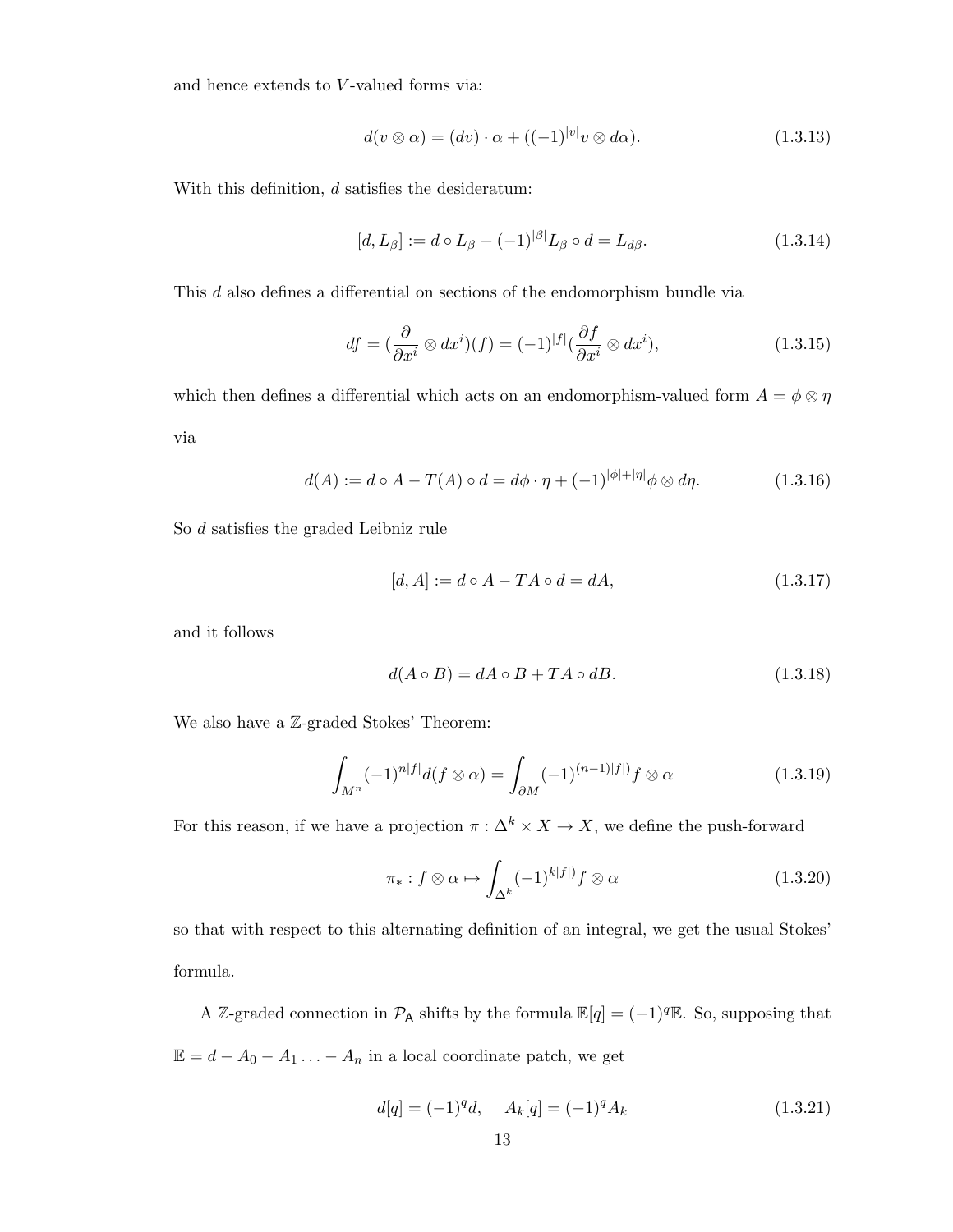#### 1.3.2 Path Space Calculus

In [Ch] and earlier works, Chen defined a notion of a differentiable space –the archetypal differentiable space being  $PM$  for some smooth manifold  $M$ . This is a space whose topological structure is defined in terms of an atlas of plots –maps of convex neighborhoods of the origin in  $\mathbb{R}^n$  into the space which cohere with composition by smooth maps- and the relevant analytic and topological constructs are defined in terms of how they pull back onto the plots. In particular one can construct a reasonable definition of vector bundles over a differentiable space as well as differential forms. One can likewise define an exterior differential, and subsequently a so-called Chen de Rham complex [Ha]. We will try to make transparent use of these constructions, but we defer the reader to the existing discussions of these matters in [Ch],[Ha],[I],[BH].

The primary reason that path-space calculus is relevant to our discussion is that the holonomy of a  $\mathbb{Z}$ -graded connection on V can be defined as a sequence of smooth forms on PM with values in the bundle  $Hom(p_1^*V, p_0^*V)$ . The usual parallel transport will be the 0-form part of the holonomy form. The higher terms will constitute the so-called *higher* holonomy forms.

#### 1.3.3 Iterated Integrals

We opt to describe iterated integrals in a different but equivalent form than the recursive definition of Chen.

Let us parametrize the k-simplex by k-tuples  $t = (1 \ge t_1 \ge t_2 \ge \ldots \ge t_k \ge 0)$ . Then we define the obvious evaluation and projection maps:

$$
ev_k: PM \times \Delta^k \to M^k: (\gamma, (t_1, \dots, t_k)) \mapsto (\gamma(t_1), \gamma(t_2), \dots, \gamma(t_k))
$$
\n(1.3.22)

$$
\pi: PM \times \Delta^k \to PM \tag{1.3.23}
$$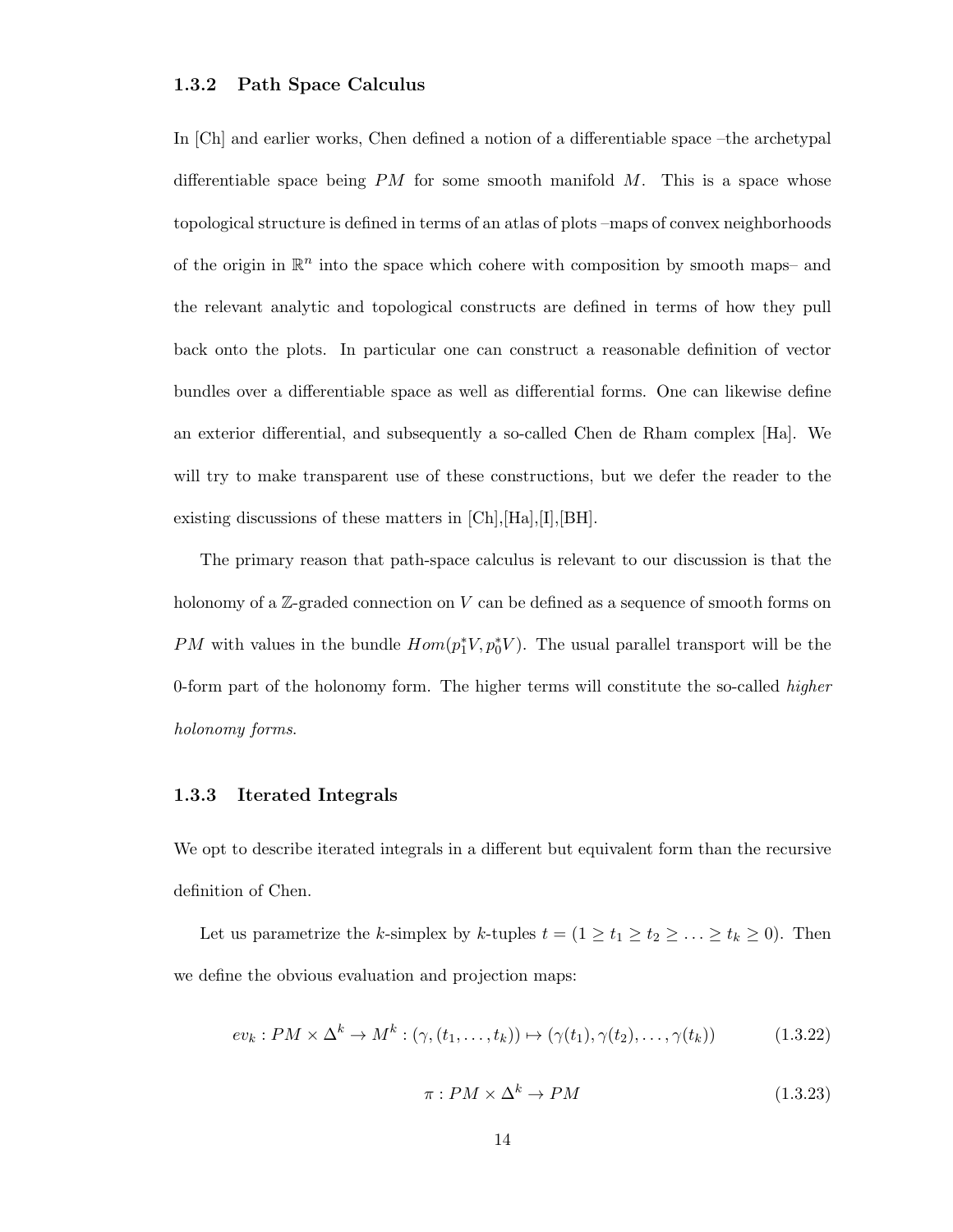Let V be a graded bundle on  $PM$ , and in a trivializing patch we identify  $End(V)$  as a graded matrix bundle  $E := Mat^{\bullet}(V)$ . Define  $\iota$  to be the embedding

$$
\iota : (\Gamma(E \otimes \Lambda^{\bullet} T^*X))^{\otimes_{\mathbb{R}}k} \to \Gamma(E^{\boxtimes k} \otimes \Lambda^{\bullet} T^*X^{\boxtimes k})
$$

$$
(a_1 \otimes_{\mathbb{R}} \dots \otimes_{\mathbb{R}} a_k) \mapsto (a_1 \boxtimes \dots \boxtimes a_k). \tag{1.3.24}
$$

Given the space of forms  $ev_k^*(\Gamma E^{\boxtimes k} \otimes \Lambda^{\bullet} T^*(X)^{\boxtimes k})$  we can use the multiplication in the fibers of E and  $\Lambda^{\bullet}T^{*}(X)$  to define

$$
\mu : ev_k^* \Gamma(E^{\boxtimes k} \otimes (\Lambda^\bullet T^* X)^{\boxtimes k}) \to \Gamma(p_0^* E \otimes \Lambda^\bullet T^* (PM \times \Delta^k)). \tag{1.3.25}
$$

Definition 1.3.2. The iterated integral map is the composition

$$
\int a_1 a_2 \dots a_k := (-1)^{\spadesuit} \pi_* (\mu(ev_k^*(\iota(a_1 \otimes_{\mathbb{R}} \dots \otimes_{\mathbb{R}} a_k)))) \tag{1.3.26}
$$

with

$$
\spadesuit = \sum_{1 \le i < k} (T(a_i) - 1)(k - i). \tag{1.3.27}
$$

Since E is graded, the elements  $\{a_i\}$  are bi-graded as usual, with  $T(\bullet)$  denoting the total degree.

#### 1.3.4 Z-graded Connection Holonomy

Suppose V has a Z-connection E. Locally E is of the form  $d - [A^0 + A^1 + ... + A^m]$ . (With the above conventions,  $(-1)^k d$  is locally the trivial connection on  $E^k$ ) Let  $\omega =$  $A^0 + A^1 + \ldots + A^m$ . This is a form of total degree 1, i.e. in  $\oplus End^{1-i}(V) \otimes_{\mathcal{A}^0} \mathcal{A}^i$ . To any such form we can associate its holonomy/parallel transport

$$
\Psi := I + \int \omega + \int \omega \omega + \int \omega \omega + \dots \tag{1.3.28}
$$

which breaks further into its components with respect to the "form-grading". For instance,

$$
\Psi_k = \int A^{k+1} + \sum_{i+j=k+2} \int A^i A^j + \sum_{i_1+i_2+i_3=k+3} \int A^{i_1} A^{i_2} A^{i_3} + \dots \tag{1.3.29}
$$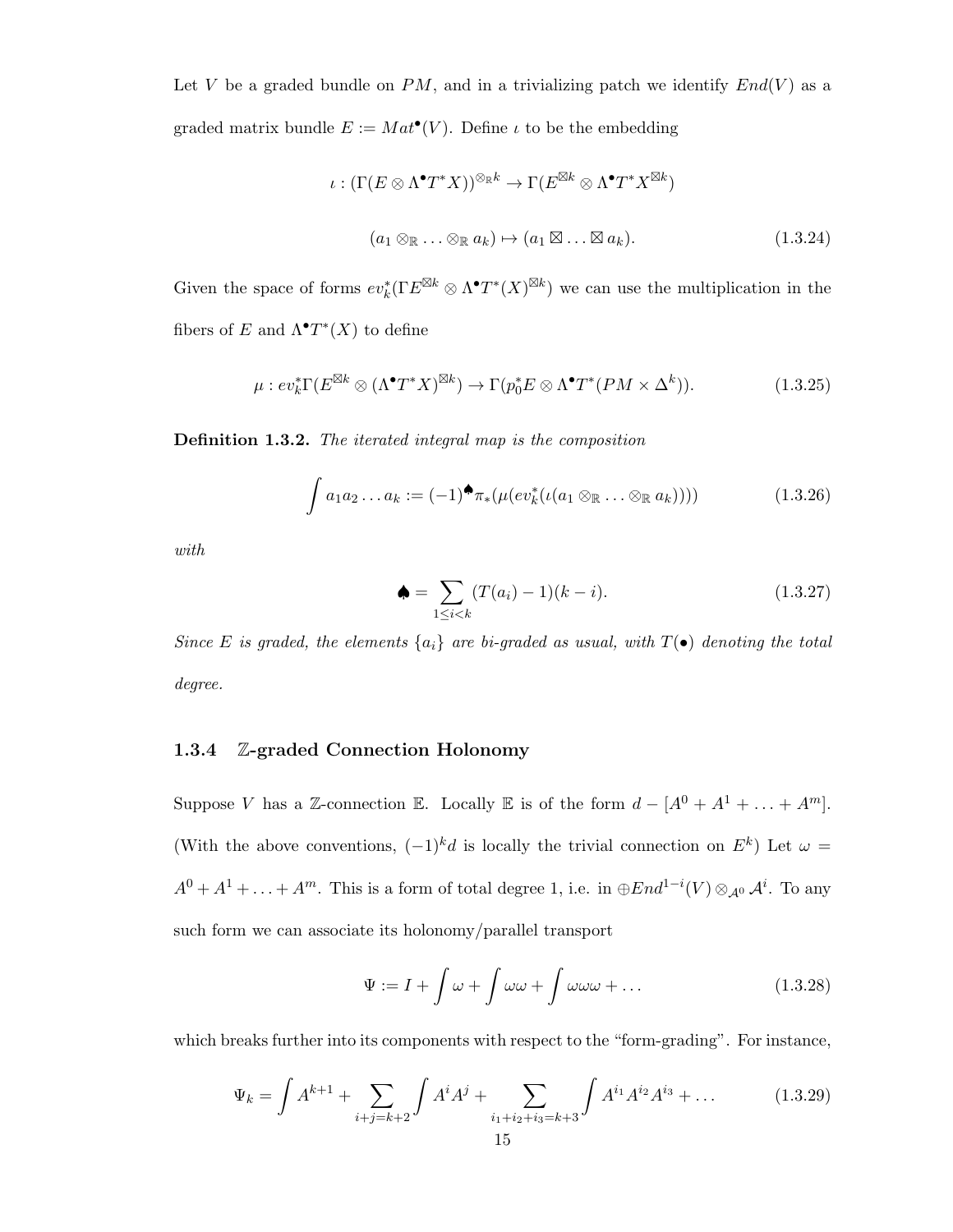Chen calculated the differential of a holonomy form (without the graded changes we have worked into our definition)

$$
d\Psi = -\int \kappa + \left(-\int \kappa \omega + \int J \omega \kappa\right) + \dots
$$
  
+ 
$$
\sum_{i+j=r-1} (-1)^{i+1} \int (J \omega)^i \kappa \omega^j + \dots + -p_0^* \omega \wedge \Psi + J \Psi \wedge p_1^* \omega. \quad (1.3.30)
$$

where  $\kappa = d\omega - J\omega \wedge \omega$  defines the curvature of  $\omega$ , and the integral itself is defined with different sign conventions.

An analog of the above calculation can be proved with two basic lemmas which are modifications of Chen. Let  $\partial \pi$  is the composition

$$
\pi \circ (in \times id): \quad \partial \Delta^k \times X \xrightarrow{in \times id} \Delta^k \times X \xrightarrow{\pi} X. \tag{1.3.31}
$$

and,

$$
\pi_*(f(t,x)_I \otimes dVol_{\Delta^k} \wedge dx^I) := (\int_{\Delta^k} (-1)^{k|f|} f(t,x)_I dVol_{\Delta^k}) \otimes dx^I \tag{1.3.32}
$$

the alternating integration along the fiber as in the previous section. Then,

#### Lemma 1.3.3.

$$
\pi_* \circ d - (-1)^k d \circ \pi_* = (\partial \pi)_* \circ (in \times id)^* \tag{1.3.33}
$$

And for any  $A \in End^{\bullet}(V^{\bullet}) \otimes \mathcal{A}(PM)$ ,  $B \in End^{\bullet}(V^{\bullet}) \otimes \mathcal{A}(\Delta^k \times PM)$ ,

$$
\pi_*(\pi^*(A) \circ B) = (-1)^{kT(A)} A \circ \pi_* B
$$
  
\n
$$
\pi_*(B \circ \pi^* A) = (\pi_* B) \circ A
$$
\n(1.3.34)

 $\Box$ 

Proof. Exercise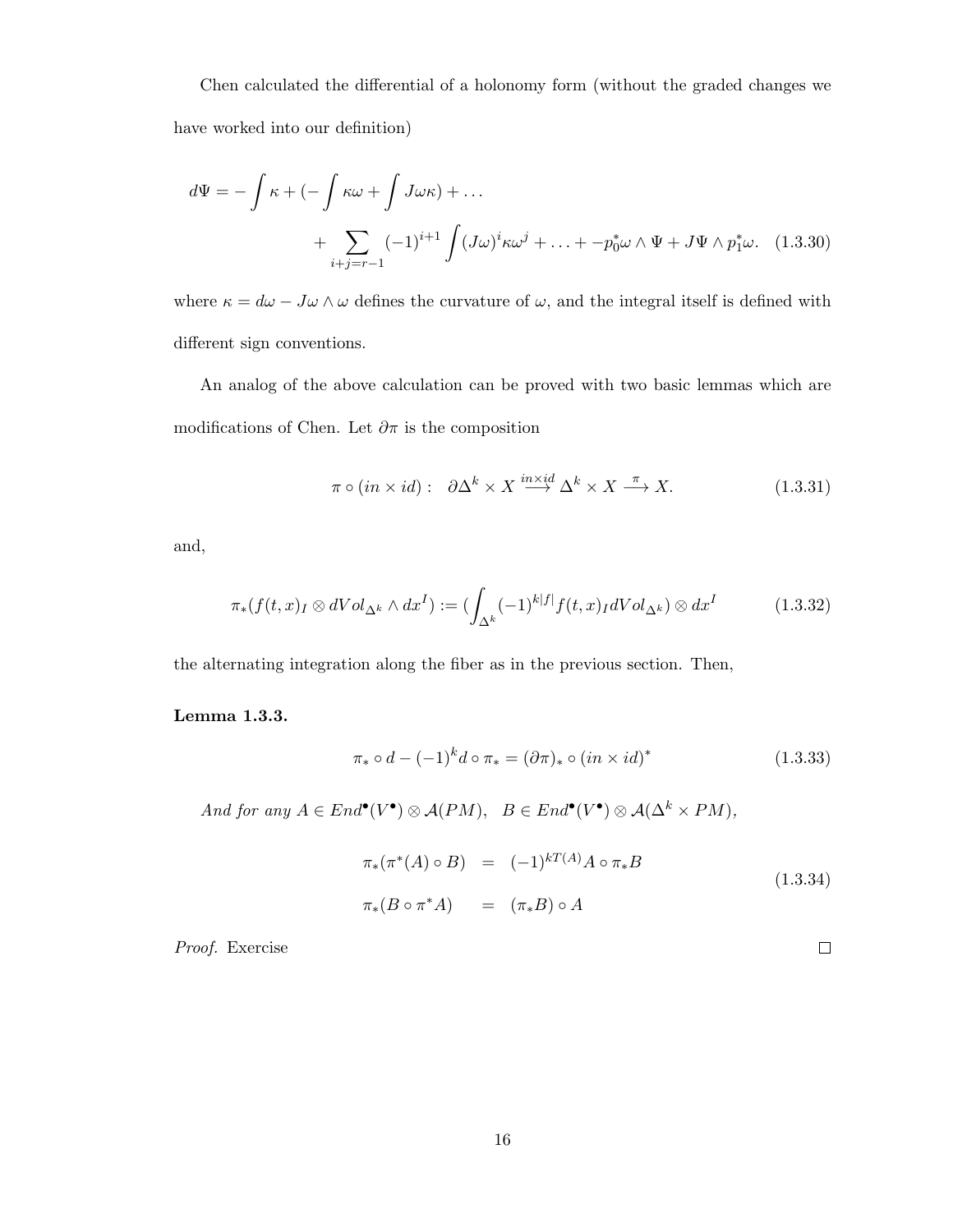Proposition 1.3.4.

$$
d \int \omega_1 \dots \omega_r =
$$
  
=  $\sum_{i=1}^r (-1)^i \int T \omega_1 \dots d\omega_i \omega_{i+1} \dots \omega_r + \sum_{i=1}^{r-1} (-1)^i \int T \omega_1 \dots (T \omega_i \circ \omega_{i+1}) \omega_{i+2} \dots \omega_r +$   
+  $p_1^* \omega_1 \circ \int \omega_2 \dots \omega_r - T (\int \omega_1 \dots \omega_{r-1}) \circ p_0^* \omega_r$  (1.3.35)

Proof. Using the previous lemma, and the definition of iterated integrals, we have

$$
d \int \omega_1 \dots \omega_r = (-1)^{\clubsuit} d \circ \pi_* \circ \mu \circ ev_r^* \circ \iota(\omega_1 \otimes \dots \otimes \omega_r) =
$$
  
=  $(-1)^{\spadesuit+r} \pi_* \circ d \circ \mu \circ ev_r^* \circ \iota(\omega_1 \otimes \dots \otimes \omega_r) - (-1)^{\spadesuit+r} (\partial \pi)_* \circ (in \times id)^* \circ \mu \circ ev_r^* \circ \iota(\omega_1 \otimes \dots \otimes \omega_r)$   
(1.3.36)

Note that the faces of  $\Delta^k$  are the sets  $\{t_1 = 1\}$ ,  $\{t_k = 0\}$ , and  $\{t_i = t_{i+1}\}$  and that d commutes with  $\mu$  in the (Koszul) graded sense. Hence this formula expands/reduces to

$$
(-1)^{\spadesuit+r}\pi_* \circ \mu \circ ev_r^* \circ \iota(\sum_i T\omega_1 \otimes \ldots \otimes d\omega_i \otimes \ldots \otimes \omega_r)
$$

$$
-(-1)^{\spadesuit+r}(\partial \pi)_* \circ (in \times id)^* \circ \mu \circ ev_r^* \circ \iota(\omega_1 \otimes \ldots \otimes \omega_r) \quad (1.3.37)
$$

$$
= \sum_{i}^{r} (-1)^{i} \int T\omega_{1} \dots d\omega_{i} \dots \omega_{r}
$$
  

$$
- (-1)^{\blacklozenge + r} \Big[ \int_{t_{1}=1} \mu(p_{1}^{*}\omega_{1} \otimes ev_{r-1}^{*} \circ \iota(\omega_{2} \otimes \dots \otimes \omega_{r}))
$$
  

$$
+ \int_{t_{k}=0} \mu(ev_{r-1}^{*} \circ \iota(\omega_{1} \otimes \dots \otimes \omega_{r-1}) \otimes p_{0}^{*}\omega_{r})
$$
  

$$
+ \sum_{i} \int_{t_{i}=t_{i+1}} \mu(ev_{r-1}^{*} \circ \iota(\omega_{1} \otimes \dots \otimes \omega_{i} \circ \omega_{i+1} \otimes \dots \otimes \omega_{r})) \Big] (1.3.38)
$$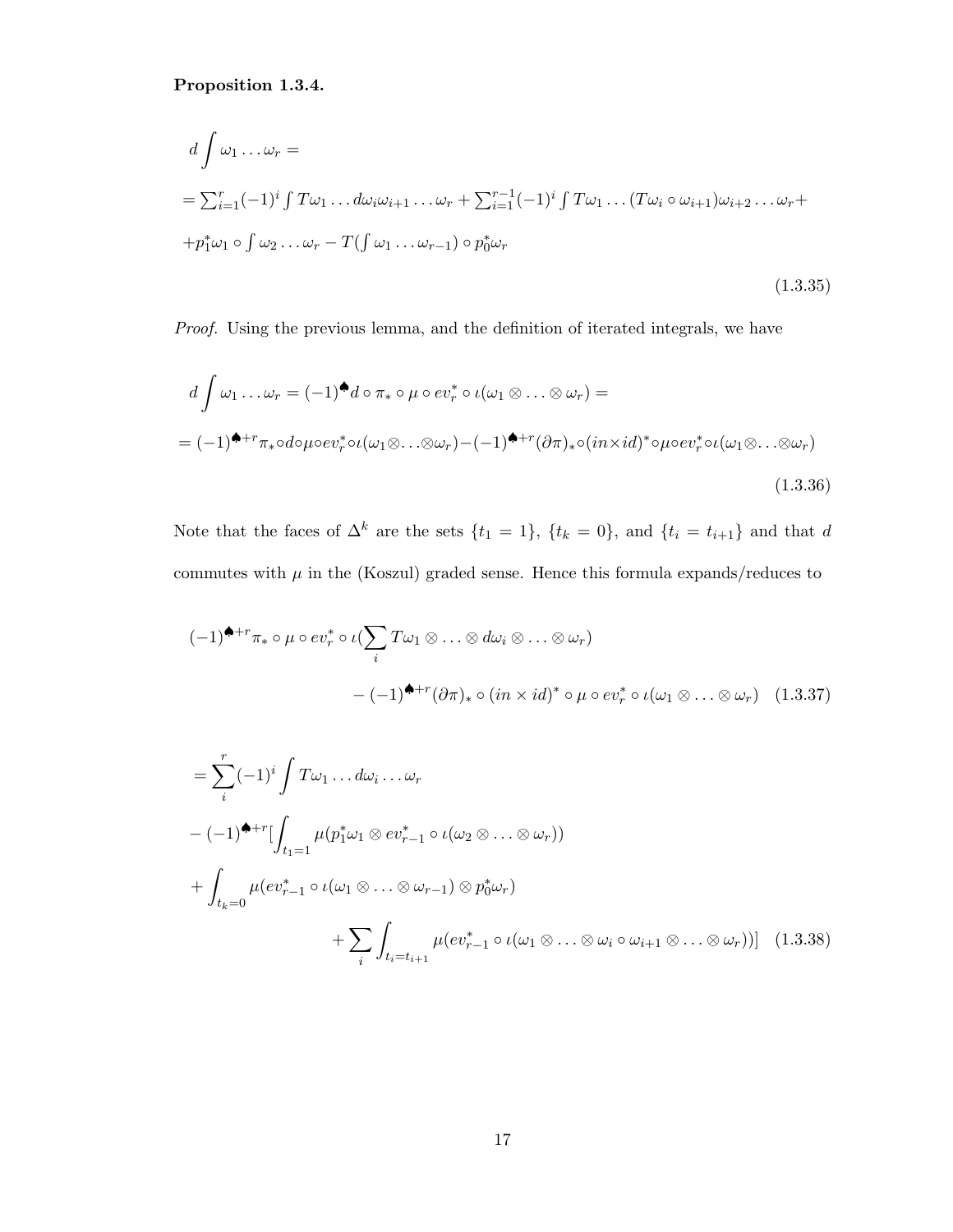$$
= \sum_{i}^{r} (-1)^{i} \int T\omega_{1} \dots d\omega_{i} \dots \omega_{r}
$$
  

$$
- (-1)^{\spadesuit+r} [(-1)^{T(\omega_{1})(r-1)} p_{1}^{*} \omega_{1} \circ \int_{t_{1}=1} \mu(ev_{r-1}^{*} \circ \iota(\omega_{2} \otimes \dots \otimes \omega_{r}))
$$
  

$$
+ \int_{t_{k}=0} \mu(ev_{r-1}^{*} \circ \iota(\omega_{1} \otimes \dots \otimes \omega_{r-1})) \circ p_{0}^{*} \omega_{r}
$$
  

$$
+ \sum_{i} \int_{t_{i}=t_{i+1}} \mu(ev_{r-1}^{*} \circ \iota(\omega_{1} \otimes \dots \otimes \omega_{i} \circ \omega_{i+1} \otimes \dots \otimes \omega_{r})) ] \quad (1.3.39)
$$

$$
= \sum_{i}^{r} (-1)^{i} \int T\omega_{1} \dots d\omega_{i} \dots \omega_{r} + p_{1}^{*}\omega_{1} \circ \int \omega_{2} \dots \omega_{r}
$$

$$
-(-1)^{\sum_{i=1}^{r-1} (T(\omega_{i})-1)} \int \omega_{1} \dots \omega_{r-1} \circ p_{0}^{*}\omega_{r} - \sum_{i} (-1)^{\sum_{j=1}^{i} (T(\omega_{j})-1)} \int \omega_{1} \dots (\omega_{i} \circ \omega_{i+1}) \dots \omega_{r}
$$
(1.3.40)

$$
= \sum_{i}^{r} (-1)^{i} \int T \omega_{1} \dots d\omega_{i} \dots \omega_{r} + p_{1}^{*} \omega_{1} \circ \int \omega_{2} \dots \omega_{r}
$$

$$
- T(\int \omega_{1} \dots \omega_{r-1}) \circ p_{0}^{*} \omega_{r} + \sum_{i=1}^{r} \int T \omega_{1} \dots (T \omega_{i} \circ \omega_{i+1}) \dots \omega_{r} \quad (1.3.41)
$$

On the subset of the path space with fixed endpoints,  $PM(x_0, x_1)$  the pullbacks  $p_i^*$ kill all but 0-forms hence we get

$$
d \int \omega_1 \dots \omega_r =
$$
  
\n
$$
\sum_{i}^{r} (-1)^i \int T \omega_1 \dots d\omega_i \dots \omega_r + p_1^* \omega_1^0 \circ \int \omega_2 \dots \omega_r
$$
  
\n
$$
-T(\int \omega_1 \dots \omega_{r-1}) \circ p_0^* \omega_r^0 + \sum_{i=1}^{r} (-1)^i \int T \omega_1 \dots (T \omega_i \circ \omega_{i+1}) \dots \omega_r \quad (1.3.42)
$$

If  $\omega$  has total degree 1, then

$$
d\int (\omega)^r = \sum_{i+j+1=r} \int (\omega)^i d\omega (\omega)^j + \sum_{i+j+2=r} \int (\omega)^i (\omega \circ \omega) (\omega)^j +
$$

$$
+ p_1^* \omega^0 \circ \int (\omega)^{r-1} - \int (\omega)^{r-1} \circ p_0^* \omega^0 \quad (1.3.43)
$$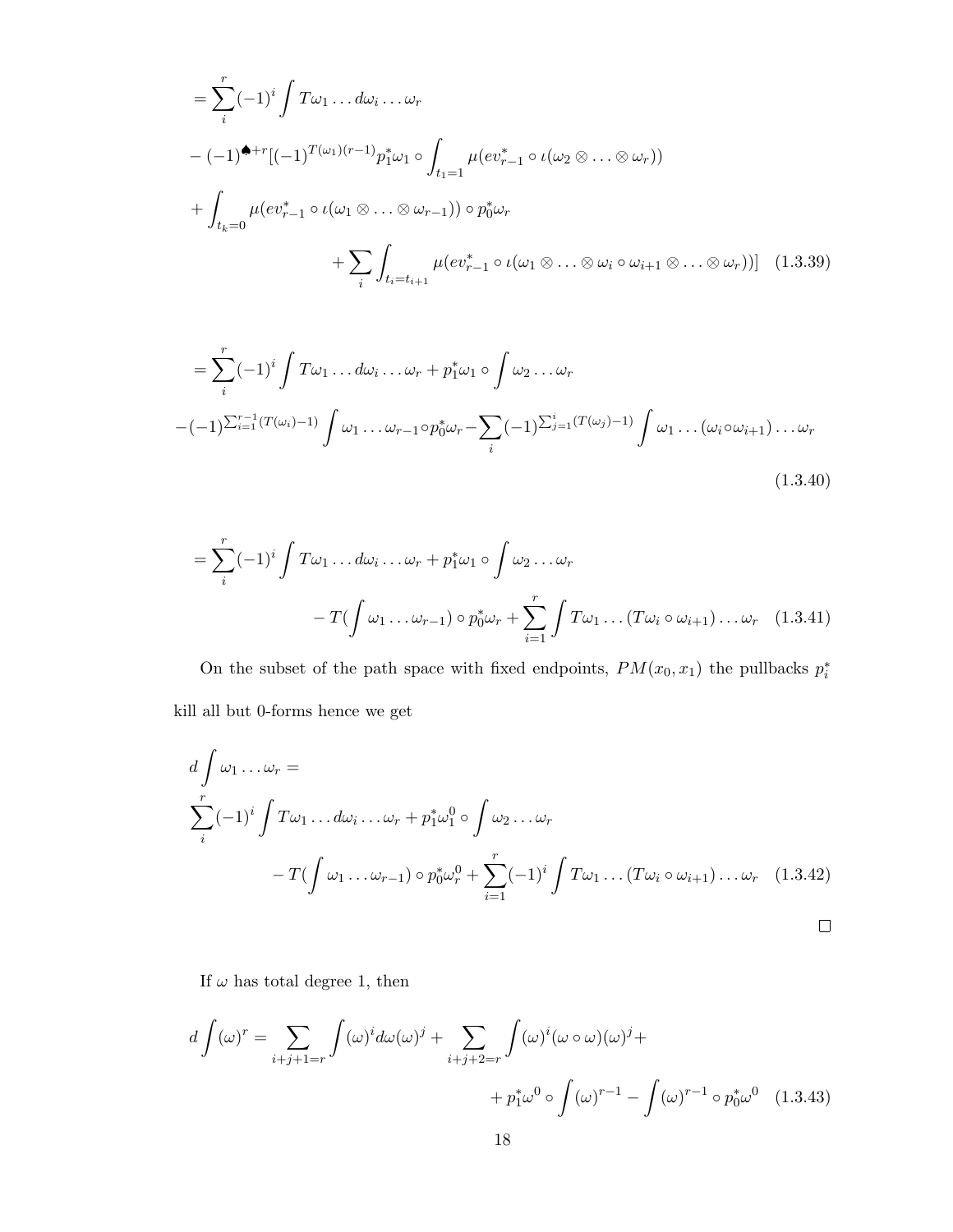So for  $\omega$  in  $\Gamma End^{1-k}(V) \otimes_{\mathcal{A}^0} \mathcal{A}^k$ , with  $\Psi$  the holonomy of the local connection  $d-\omega$ ,

$$
d\Psi =
$$
\n
$$
\left[\int \varkappa + \left(\int \varkappa \omega + \int \omega \varkappa\right) + \ldots + \sum_{i+j=r-1} \int (\omega)^i \varkappa \omega^j + \ldots\right] + -p_1^* \omega \circ \Psi + \Psi \circ p_0^* \omega.
$$
\n(1.3.44)

where here  $\varkappa := (d - \omega) \circ (d - \omega) = -d\omega - T\omega \circ \omega = -d\omega + \omega \circ \omega$  is the curvature.

Note that if  $\varkappa = 0$  then we have

$$
d\Psi = -p_1^*\omega \circ \Psi + \Psi \circ p_0^*\omega \tag{1.3.45}
$$

and on  $PM(x_0, x_1)$  this reduces further to

$$
d\Psi = -p_0^* A^0 \circ \Psi + \Psi \circ p_1^* A^0 \tag{1.3.46}
$$

The condition  $\varkappa = 0$  locally amounts to the series of equations

$$
A^{0} \circ A^{0} = 0
$$
  
\n
$$
A^{0} \circ A^{1} + A^{1} \circ A^{0} = (dA^{0})
$$
  
\n...  
\n
$$
\sum_{i=0}^{q+1} A^{i} \circ A^{q-i+1} = (dA^{q})
$$
  
\n(1.3.47)

which is identical to the flatness condition  $\mathbb{E} \circ \mathbb{E} = 0$  in  $\mathcal{P}_{A}$ . With the help of the Stokes' formula the equation (1.3.46) is equivalent to the integral form

. . .

$$
-A_{x_1}^0 \circ \int_{I^q} h^* \Psi_q + (-1)^q (\int_{I^q} h^* \Psi_q) \circ A_{x_0}^0 = \int_{\partial I^q} h^* \Psi_{q-1}
$$
 (1.3.48)

for any q-family of paths  $h: I^q \to P(M, x_0, x_1)$  inside a trivializing patch.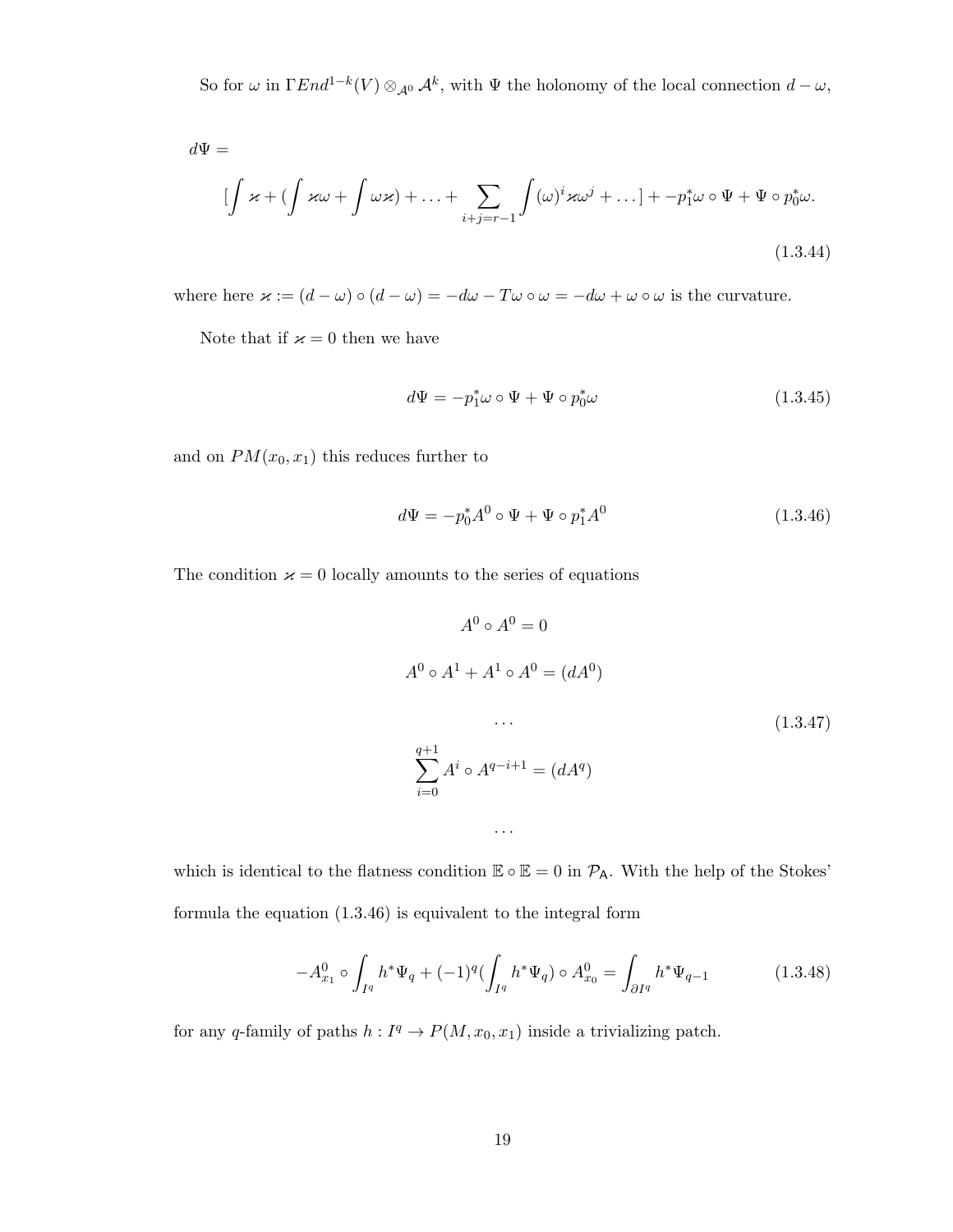#### 1.3.5 Holonomy With Respect to the Pre-triangulated Structure

#### Holonomy with Respect to the Shift

Let  $(E^{\bullet}, \mathbb{E})$  be an element of  $\mathcal{P}_{A}$ ,  $d-A$  a local coordinate description, and  $\Psi$  its associated holonomy form. It is not hard to see that holonomy form commutes with the shift functor. Considering a particular term in the holonomy with form degree  $k$ ,

$$
\int_{I^k} (\int (A[q])^j) v[q] = (-1)^{(|v|+q)(j+k)} \int_{I^k} (\int (A[q]^j (v[q]))) = (-1)^{qk} \int_{I^k} (\int A^j) (v)[q] \quad (1.3.49)
$$
\n
$$
= (-1)^{|v|(j+k)+qk} \int_{I^k} (\int A^j (v)) = (-1)^{qk} \int_{I^k} (\int A^j) (v)[q] \quad (1.3.49)
$$

where the first sign shows up because the form-degree of the integrand is reduced by  $j$  in the integral. Later we will see  $I^k$  as a cube in PM induced in a particular way from a simplex  $\sigma_{k+1}$  in M. Likewise, supposing  $\phi$  is a degree p morphism between E,F locally represented by the matrix-valued forms A, B respectively, we see

$$
\int_{I^k} (\int B[q]^i \phi[p+q-1]A[p+q-1])v[p+q-1] =
$$
\n
$$
= (-1)^{(|v|+p+q-1)(i+j+1+k)} \int_{I^k} (\int (B[q]^i \phi[p+q-1]A[p+q-1]^j (v[p+q-1])) ) =
$$
\n
$$
= (-1)^{(|v|+p-1)(i+j+1+k)+q(k+1)} \int_{I^k} (\int B^i \phi[p-1]A^i[p-1]v[p-1]) =
$$
\n
$$
= (-1)^{q(k+1)} \int_{I^k} (\int B^i \phi[p-1]A^i[p-1])v[p-1]
$$
\n(1.3.50)

#### Holonomy of a Cone

Suppose we have a morphism in  $\mathcal{P}_A$ , i.e. an element  $\phi$  of total degree q of

$$
\text{Hom}_{\mathcal{P}_{\mathsf{A}}}^{q}(E_1, E_2) = \{ \phi : E_1 \otimes_{\mathcal{A}^0} \mathcal{A}^{\bullet} \to E_2 \otimes_{\mathcal{A}^0} \mathcal{A}^{\bullet} | \phi(ea) = (-1)^{q|a|} \phi(e)a \}
$$
(1.3.51)

The differential is defined

$$
d\phi := E_2 \circ \phi - (-1)^{|\phi|} \phi \circ E_1 \tag{1.3.52}
$$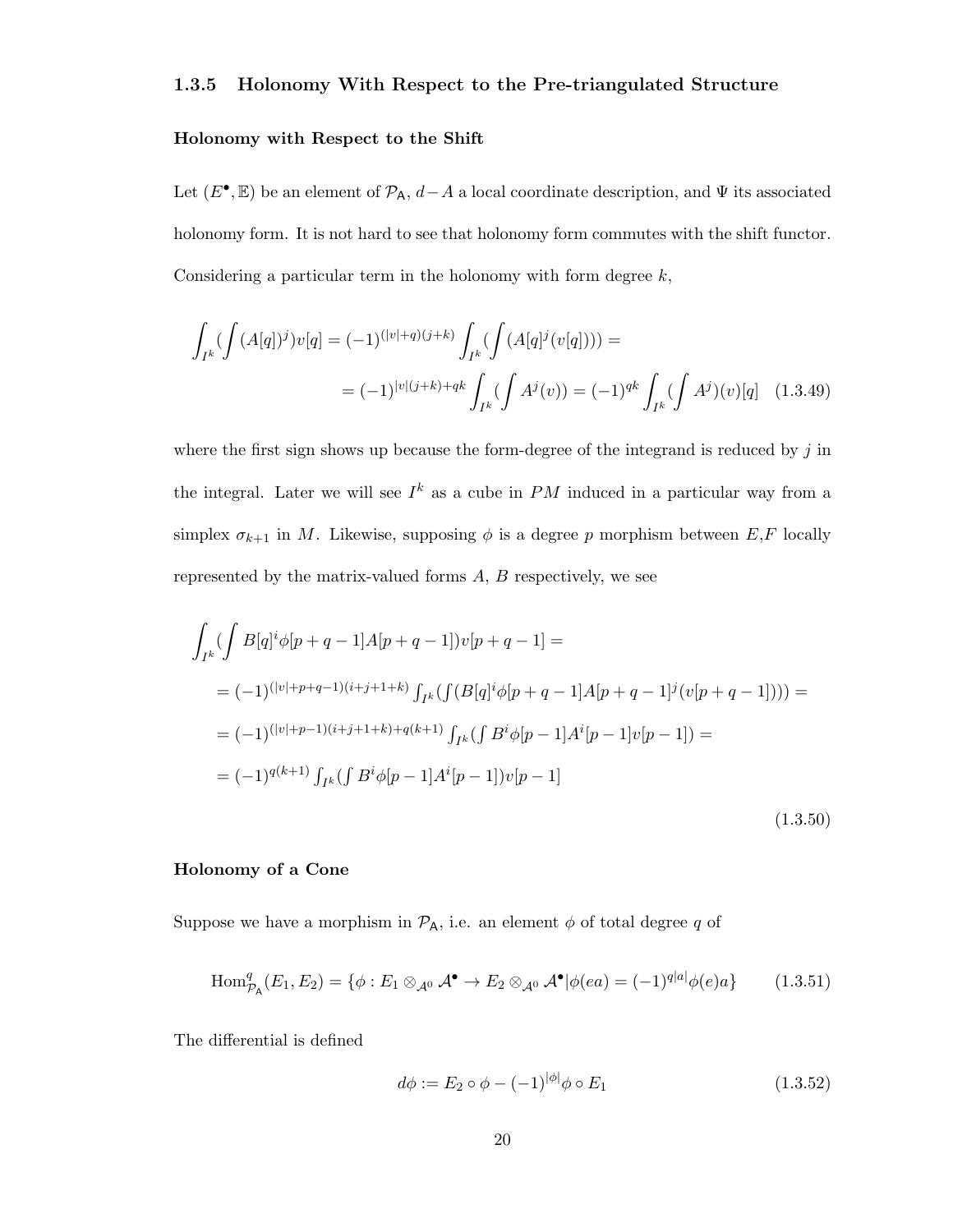We can construct the cone complex associated to  $\phi$ ,  $C(\phi)$ .

$$
C(\phi)^k = (E_1^{k+1-q} \oplus E_2^k) \tag{1.3.53}
$$

with the differential (this has total degree 1):

$$
D^{\phi} = \begin{pmatrix} (-1)^{1-q} \mathbb{E}_1 & 0 \\ \phi & \mathbb{E}_2 \end{pmatrix}
$$
 (1.3.54)

Note that  $D^{\phi}$  is flat iff  $\phi$  is a closed morphism.

In a trivializing coordinate patch write  $D^{\phi} = d - \omega$  and denote the corresponding Z-connection holonomy by  $\Psi^{\phi}$ . Then applying our Chen-formula for  $d\Psi$  on  $PM(x_0, x_1)$ , we calculate,

$$
d\Psi^{\phi} = \left[ \int \varkappa + \left( \int \varkappa \omega + \int \omega \varkappa \right) + \ldots + \sum_{i+j=r-1} \int \omega^{i} \varkappa \omega^{j} + \ldots \right] - p_{1}^{*} \omega^{0} \circ \Psi^{\phi} + \Psi^{\phi} \circ p_{0}^{*} \omega^{0}
$$
\n(1.3.55)

And since  $D_{11}^{\phi}$ , and  $D_{22}^{\phi}$  are flat, it is evident that

$$
\varkappa = -d\omega + \omega \circ \omega = \left(\begin{smallmatrix} 0 & 0 \\ d\phi & 0 \end{smallmatrix}\right) \tag{1.3.56}
$$

Then the 21-component is:

$$
d\Psi_{21}^{\phi} = \left[ \int d\phi + \dots + \sum_{i+j+2=r} \int (B)^i d\phi ((-1)^{1-q} A)^j + \dots \right] - p_1^* B^0 \circ \Psi_{21}^{\phi} + (-1)^{1-q} \Psi_{21}^{\phi} \circ p_0^* A^0
$$
\n(1.3.57)

Alternately, if we first take  $d\phi$  in  $\mathcal{P}_A$  and take the holonomy of its cone  $(C(d\phi), D^{d\phi})$ . We already showed that since  $D^{d\phi}$  is flat,  $d\Psi^{d\phi} = -p_1^*\omega^{d\phi,0} \circ \Psi^{d\phi} + \Psi^{d\phi} \circ p_0^*\omega^{d\phi,0}$ . And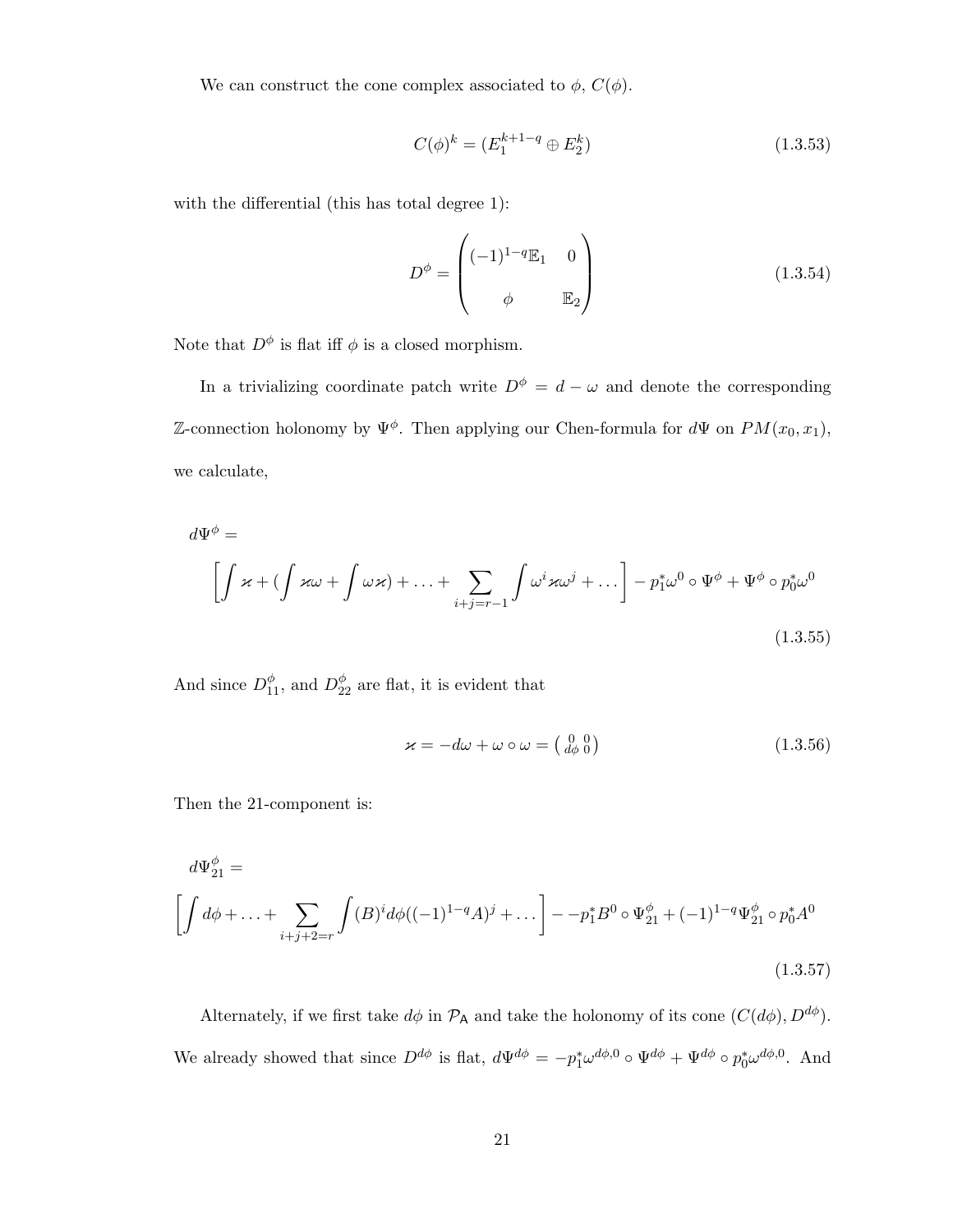we have,

$$
\Psi_{21}^{d\phi} = \int d\phi + \dots \sum_{i+j+1=r} \int (B)^i d\phi ((-1)^q A)^j + \dots =
$$
  
= 
$$
\int d\phi + \dots \sum_{i+j+1=r} (-1)^j \int (B)^i d\phi ((-1)^{1-q} A)^j + \dots \quad (1.3.58)
$$

But according to the signs in our definition of iterated integrals, the sign changes by  $j+1$ if we switch  $d\phi$  from degree 1 to degree 2. Thus, the above formula becomes,

$$
\Psi_{21}^{d\phi} = -\int d\phi - \dots - \sum_{i+j+1=r} \int (B)^i d\phi ((-1)^{1-q}A)^j + \dots \tag{1.3.59}
$$

And consequently,

$$
d\Psi_{21}^{\phi} = -\Psi_{21}^{d\phi} - p_1^* B^0 \circ \Psi_{21}^{\phi} + (-1)^{|\phi|-1} \Psi_{21}^{\phi} \circ p_0^* A^0 \tag{1.3.60}
$$

Going further, we consider generalized cones associated to any string of morphisms

$$
\phi_n \otimes \ldots \otimes \phi_1 \in \mathcal{P}_A(E_{n-1}, E_n) \otimes \ldots \otimes \mathcal{P}_A(E_0, E_1), \qquad (1.3.61)
$$

Let  $p_i$  denote the total degree of  $\phi_i$ , and define  $D^{\phi_n \otimes \ldots \otimes \phi_1}$  to be the total degree 1 endomorphism of

$$
E_0^{\bullet}[n-\sum_{1}^{n}p_i]\oplus E_1^{\bullet}[n-1-\sum_{2}^{n}p_i]\oplus\ldots\oplus E_n^{\bullet}
$$
 (1.3.62)

by

$$
D^{\phi_n \otimes \dots \otimes \phi_1} = \begin{pmatrix} \mathbb{E}_0[n - \sum_{1}^{n} p_i] & 0 & 0 & \dots & \dots & 0 & 0\\ \phi_1[n - \sum_{1}^{n} p_i] & \mathbb{E}_1[n - 1 - \sum_{2}^{n} p_i] & 0 & \dots & \dots & 0 & 0\\ 0 & \phi_2[n - 1 - \sum_{2}^{n} p_i] & \mathbb{E}_2[n - 2 - \sum_{3}^{n} p_i] & \dots & \dots & 0 & 0\\ \dots & \dots & \dots & \dots & \dots & \dots & 0 & 0\\ \dots & \dots & \dots & \dots & \dots & \dots & \dots & \dots & \dots\\ 0 & 0 & 0 & \dots & \dots & \dots & 0 & \phi_n[1 - p_n] & \mathbb{E}_n\end{pmatrix}
$$
(1.3.63)

We call  $C(\phi_n \otimes \ldots \otimes \phi_1) = (E_0^{\bullet}[n - \sum_{1}^{n} p_i] \oplus E_1^{\bullet}[n - 1 - \sum_{2}^{n} p_i] \oplus \ldots \oplus E_n^{\bullet}, D^{\phi_n \otimes \ldots \otimes \phi_1})$ 

the generalized homological cone associated to this n-tuple of morphisms.

In a local trivialization:  $D^{\phi_n \otimes \ldots \otimes \phi_1} = d - \omega$ ,

$$
\omega = \begin{pmatrix}\nA_0[n-\sum_{1}^{n} p_i] & 0 & 0 & \dots & \dots & 0 & 0 \\
\phi_1[n-\sum_{1}^{n} p_i] & A_1[n-1-\sum_{2}^{n} p_i] & 0 & \dots & \dots & 0 & 0 \\
0 & \phi_2[n-1-\sum_{2}^{n} p_i] & A_2[n-2-\sum_{3}^{n} p_i] & \dots & \dots & 0 & 0 \\
\vdots & \vdots & \vdots & \ddots & \vdots & \vdots & \vdots \\
0 & 0 & 0 & \dots & \dots & \phi_{n-1}[2-p_{n-1}-p_n] & A_{n-1}[1-p_n] & 0 \\
0 & 0 & \dots & \dots & 0 & \phi_n[1-p_n] & A_n\n\end{pmatrix}
$$
(1.3.64)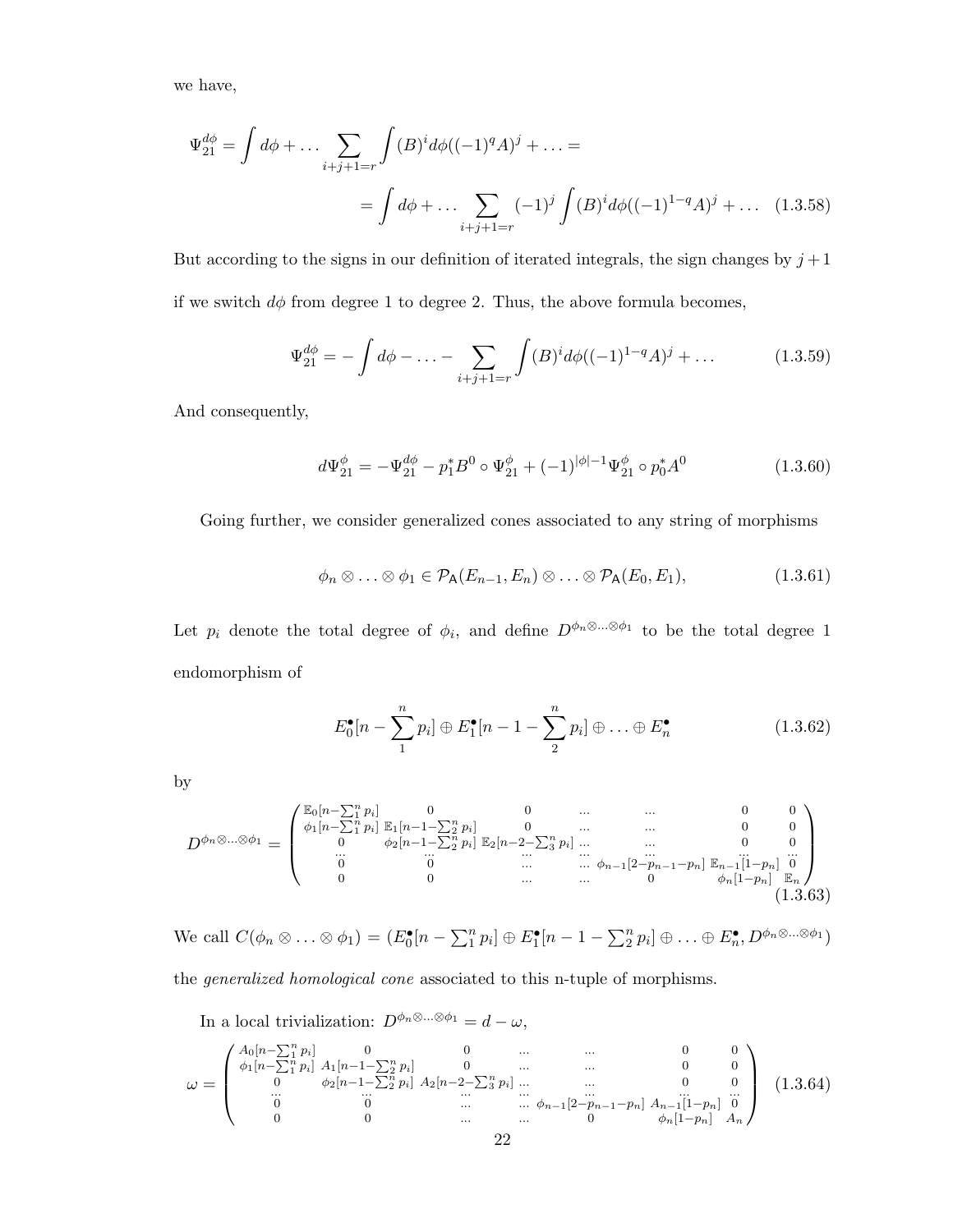$\varkappa =$ 

$$
\begin{pmatrix}\n0 & 0 & \dots & 0 & 0 & 0 \\
(-1)^{n-1-\sum_{2}^{n} p_{i}} d\phi_{1}[n-\sum_{1}^{n} p_{i}] & 0 & \dots & 0 & 0 & 0 \\
\phi_{2} \circ \phi_{1}[n-\sum_{1}^{n} p_{i}] & \dots & \dots & 0 & 0 & 0 \\
\vdots & \vdots & \vdots & \vdots & \vdots & \vdots \\
0 & 0 & \dots & (-1)^{1-p_{n}} d\phi_{n-1}[2-p_{n-1}-p_{n}] & 0 & 0 \\
0 & 0 & \dots & \phi_{n} \circ \phi_{n-1}[2-p_{n-1}-p_{n}] & d\phi_{n}[1-p_{n}] & 0\n\end{pmatrix}
$$
\n(1.3.65)

We call the holonomy of this connection  $\Psi^{\phi_n \otimes \dots \otimes \phi_1}$ . Using the modified Chen formula above, we consider the  $n + 1$ , 1-component of the differential of this holonomy form:

$$
d\Psi_{n+1,1}^{\phi_n \otimes \dots \otimes \phi_1} = \left[ \sum_{i,j} \int \omega^i \varkappa \omega^j \right]_{n+1,1} - p_1^* \omega_{n+1,1}^0 \circ \Psi_{n+1,1}^{\phi_n \otimes \dots \otimes \phi_1} + \Psi_{n+1,1}^{\phi_n \otimes \dots \otimes \phi_1} \circ p_0^* \omega_{n+1,1}^0
$$
\n(1.3.66)

Considering the terms in the first part of the sum, (the shifting is suppressed for clarity)

$$
\sum_{i,j} \left[ \int \omega^i \varkappa \omega^j \right]_{n+1,1} =
$$
\n
$$
\sum_{k=1}^{n-1} \sum_{(i_0, \dots, \hat{i_k}, \dots, i_n)} \int A_n^{i_n} \phi_n A_{n-1}^{i_{n-1}} \phi_{n-1} \dots \phi_{k+2} A_{k+1}^{i_{k+1}} (\phi_{k+1} \circ \phi_k) A_{k-1}^{i_{k-1}} \phi_{k-1} \dots \phi_1 A_0^{i_0} +
$$
\n
$$
+ \sum_{k=1}^n \sum_{(i_0, \dots, i_n)} \int A_n^{i_n} \phi_n A_{n-1}^{i_{n-1}} \phi_{n-1} \dots \phi_{k+1} A_k^{i_k} d\phi_k A_{k-1}^{i_{k-1}} \phi_{k-1} \dots \phi_1 A_0^{i_0} \quad (1.3.67)
$$

Now, we can recognize inside this series the terms of

$$
\Psi_{n+1,1}^{\phi_n\otimes\ldots\otimes d\phi_k\otimes\ldots\otimes\phi_1}\text{ and }\Psi_{n+1,1}^{\phi_n\otimes\ldots\otimes\phi_{k+1}\circ\phi_k\otimes\ldots\otimes\phi_1}.
$$

These are the holonomies of the cone  $D^{\phi_n \otimes \ldots \otimes d_{\phi_k} \otimes \ldots \otimes \phi_1} = d - \omega$  with

$$
\omega =
$$

$$
\begin{pmatrix}\nA_0[n-\sum_{1}^{n} p_i+1] & 0 & \cdots & \cdots & 0 & 0 & 0 \\
\phi_1[n-\sum_{1}^{n} p_i+1] & \cdots & \cdots & \cdots & 0 & 0 & 0 \\
\vdots & \vdots & \ddots & \vdots & \ddots & \vdots & \vdots \\
0 & \cdots & d\phi_k[n-k+1-\sum_{k}^{n} p_i+1] & A_k[n-k+1-\sum_{k+1}^{n} p_i] & \cdots & 0 & 0 \\
\vdots & \vdots & \ddots & \vdots & \ddots & \vdots & \vdots \\
0 & 0 & \cdots & \cdots & \cdots & 0 & \phi_n[1-p_n] & A_n\n\end{pmatrix}
$$
\n(1.3.68)

As before, shifting the terms to the right of  $d\phi_k$  has the effect of changing the sign on all of the A's to the left of  $d\phi_k$  and leaving the sign on the  $\phi's$  unchanged. But in doing so we change the degree of  $d\phi_k$  by one, thus introducing a sign change for every term to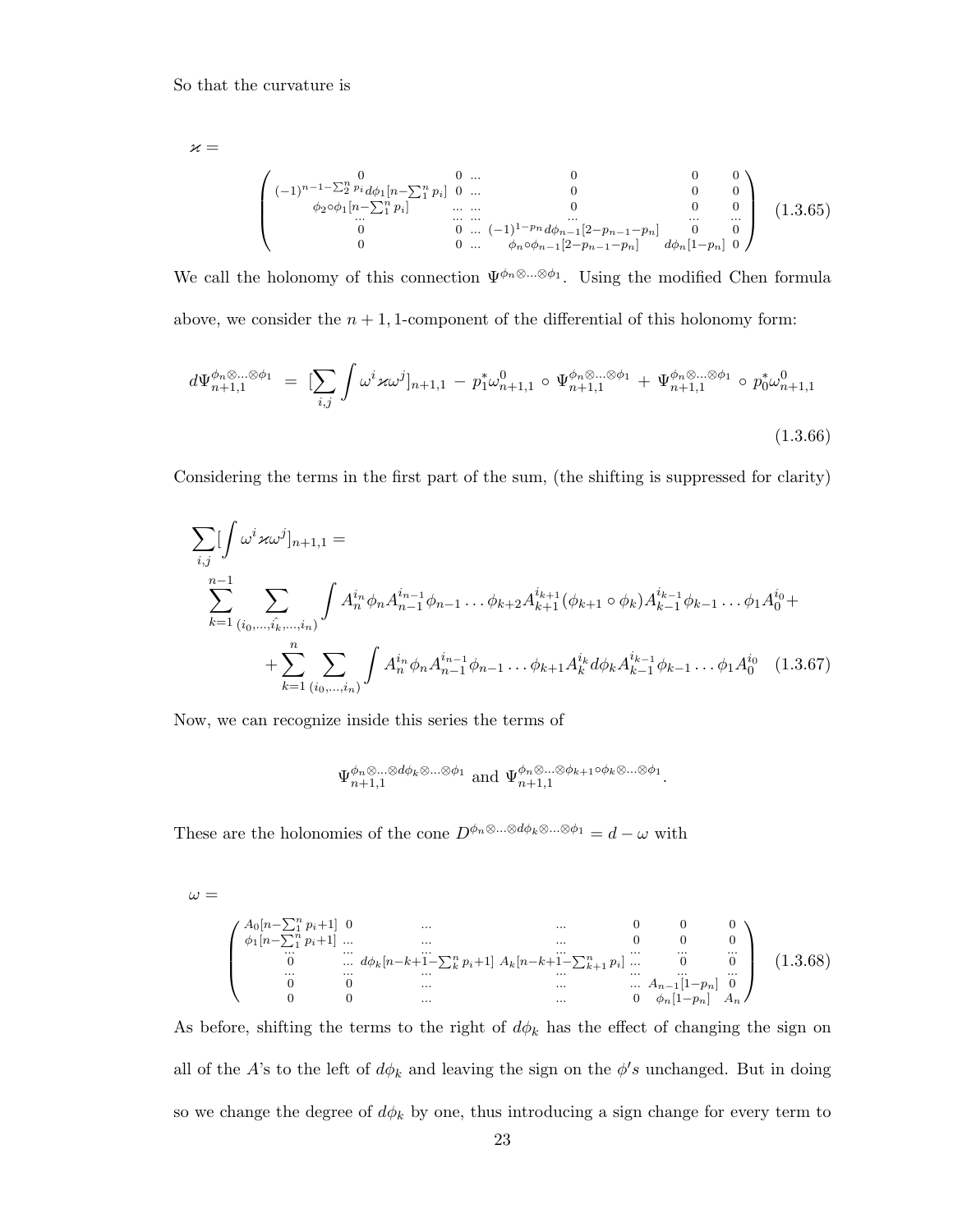the right of  $d\phi_k$  and one more from the alternation of the integral. So the total change is  $(-1)^{n-k+1}$ . But the sign in the definition of the iterated integral again accounts for this  $n - k$ . All together then,

$$
d\Psi_{n+1,1}^{\phi_n \otimes \dots \otimes \phi_1} = -\sum_{k=1}^{n-1} (-1)^{n-k-1-|\phi_n \otimes \dots \otimes \phi_{k+2}|} \Psi_{n+1,1}^{\phi_n \otimes \dots \otimes \phi_{k+1} \circ \phi_k \otimes \dots \otimes \phi_1}
$$
  

$$
-\sum_{k=1}^{n} (-1)^{n-k-|\phi_n \otimes \dots \otimes \phi_{k+1}|} \Psi_{n+1,1}^{\phi_n \otimes \dots \otimes \phi_k \otimes \dots \otimes \phi_1}
$$
  

$$
-p_1^* A_n^0 \circ \Psi_{n+1,1}^{\phi_n \otimes \dots \otimes \phi_1} + (-1)^{|\phi_n \otimes \dots \otimes \phi_n|} \Psi_{n+1,1}^{\phi_n \otimes \dots \otimes \phi_1} \circ p_0^* A_0^0
$$
  
(1.3.69)

#### 1.3.6 Cubes to Simplices

Now we want to integrate over simplices rather than cubes, which will involve realizing any simplex as a family of paths with fixed endpoints. This construction is described technically in  $[Ch], [I]$  and elsewhere and only outlined here. P is the path space functor.

Given a geometric k-simplex,  $\sigma : \Delta^k \to M$ , we want to realize this as a factor of a  $(k-1)$ -family of paths into M. That is, we produce a map  $\theta: I^k \to \Delta^k$  which then can be viewed as a family of paths  $\theta_{(k-1)} : I^{k-1} \to P\Delta^k$ . This map is factored into two parts:  $I^k \xrightarrow{\lambda} I^k \xrightarrow{\pi_k} \Delta^k$ . Here  $\pi_k$  is an order-preserving retraction.  $\lambda$  is given by the map  $\lambda_w: I \to I^k$  parametrized by  $w \in I^{k-1}$ . The result, is an  $I^{k-1}$ -family of paths in  $I^k$  (we call this  $\lambda_{(k-1)} : I^{k-1} \to PI^k$ ) each starting at  $(w_1, w_2, \ldots, w_{k-1}, 1)$  and ending at  $(0, 0, \ldots, 0)$ . When post-composed with  $\pi_k$  we get a  $(k-1)$ -family of paths in  $\Delta^k$  which start at  $\sigma_k$  and end at  $\sigma_0$ . Define  $\theta_{(k-1)} : I^{k-1} \to P\Delta^k$  by  $P\pi_k \circ \lambda_{(k-1)}$ 

We restate the characteristic properties of such a factorization  $c/O$  [I]:

- If  $x \leq X'$  in the sense that  $x_i \leq x'_i$  for all i, then  $\pi_k(x) \leq \pi_k(x')$ .
	- Furthermore,  $\pi_k(x) \geq x$ .
- $\pi_k$  sends  $\partial_i^+ I^k = \{x \in I^k | x_i = 1\}$  to the back  $k i$  face of  $\Delta^k$  spanned by and  $\{v_i, \ldots, v_k\}$  and given by the equation  $y \ge v_i$ .
- $\pi_k$  sends  $\partial_i^- I^k = \{x \in I^k | x_i = 0\}$  onto  $\partial_i \Delta^k = \{y \in \Delta^k | y_i = y_{i+1}\}.$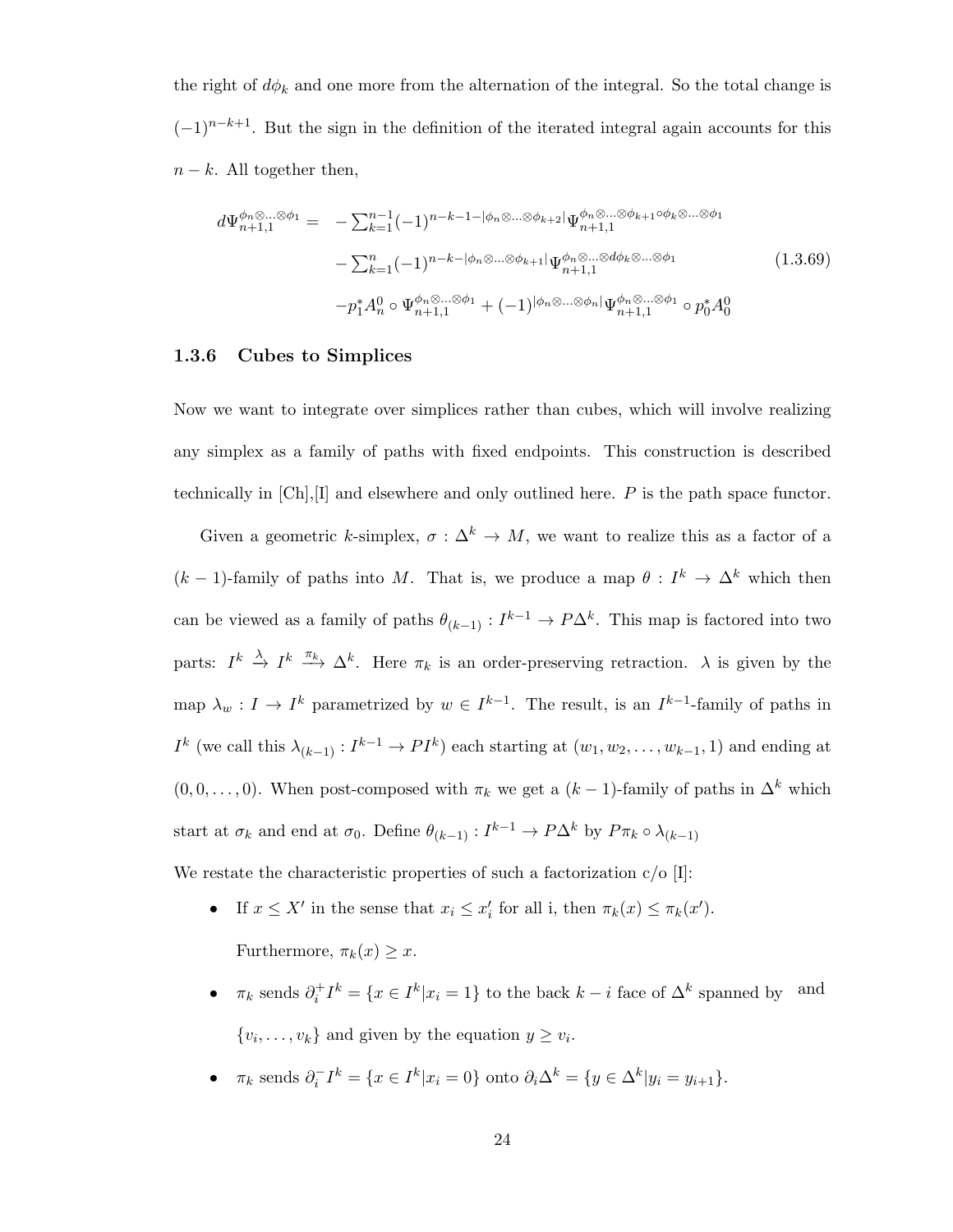- The adjoint of  $\theta_{(k)}$  is a piecewise-linear epimorphism  $I^k \to \Delta^k$
- For each  $w \in I^{k-1}$ ,  $\theta_w$  is a path from  $\theta_w(0) = v_k$  to  $\theta_w(1) = v_0$ .
- $\theta_w$  passes through the vertex  $v_i$  iff  $w_i = 1$ .
- $\theta_{(k)}$  takes each of the  $2^{k-1}$  vertices of  $I^{k-1}$  to the shortest path from  $v_k$  to  $v_0$ passing through the corresponding subset  $\{v_1 \dots v_{k-1}\}.$

### 1.4 An  $A_{\infty}$ -quasi-equivalence

In this section we establish our Riemann-Hilbert correspondence for infinity-local systems. Recall that  $\mathcal C$  is the category of cochain complexes over  $\mathbb R$ .

**Theorem 1.4.1.** There is an  $A_{\infty}$ -functor

$$
\mathcal{RH} : \mathcal{P}_A \to \mathsf{Loc}_{\infty}^{\mathcal{C}}(\pi_{\infty}M)
$$

which is a quasi-equivalence.

## **1.4.1** The functor  $\mathcal{RH} : \mathcal{P}_A \to \mathsf{Loc}^\mathcal{C}_\infty(\pi_\infty M)$

On objects the functor  $\mathcal{RH}_0: Ob(\mathcal{P}_A) \to Ob(\mathsf{Loc}^{\mathcal{C}}_{\infty}(\pi_{\infty}M))$  is described as follows. Given an element  $(E^{\bullet}, \mathbb{E}) \in \mathcal{P}_{A}$  take the corresponding graded bundle V over M with a Z-graded connection E. Define an infinity-local system by the following assignment:

$$
\mathcal{RH}_0((E^{\bullet}, \mathbb{E}))(x) = (V_x, \mathbb{E}^0_x) \tag{1.4.1}
$$

$$
\mathcal{RH}_0((E^{\bullet}, \mathbb{E}))(\sigma_k) := \int_{I^{k-1}} (-1)^{(k-1)(K\Psi)} \theta_{(k-1)}^*(P\sigma)^* \Psi
$$
 (1.4.2)

i.e. assign to each  $k$ -simplex the integral of the higher holonomy integrated over that simplex (understood as a  $(k-1)$ -family of paths), which is a degree  $(1-k)$  homomorphism from the fiber over the endpoint to the fiber over the starting point of the simplex. To a 0-simplex this yields a degree 1 map in the fiber over that point which we shall see will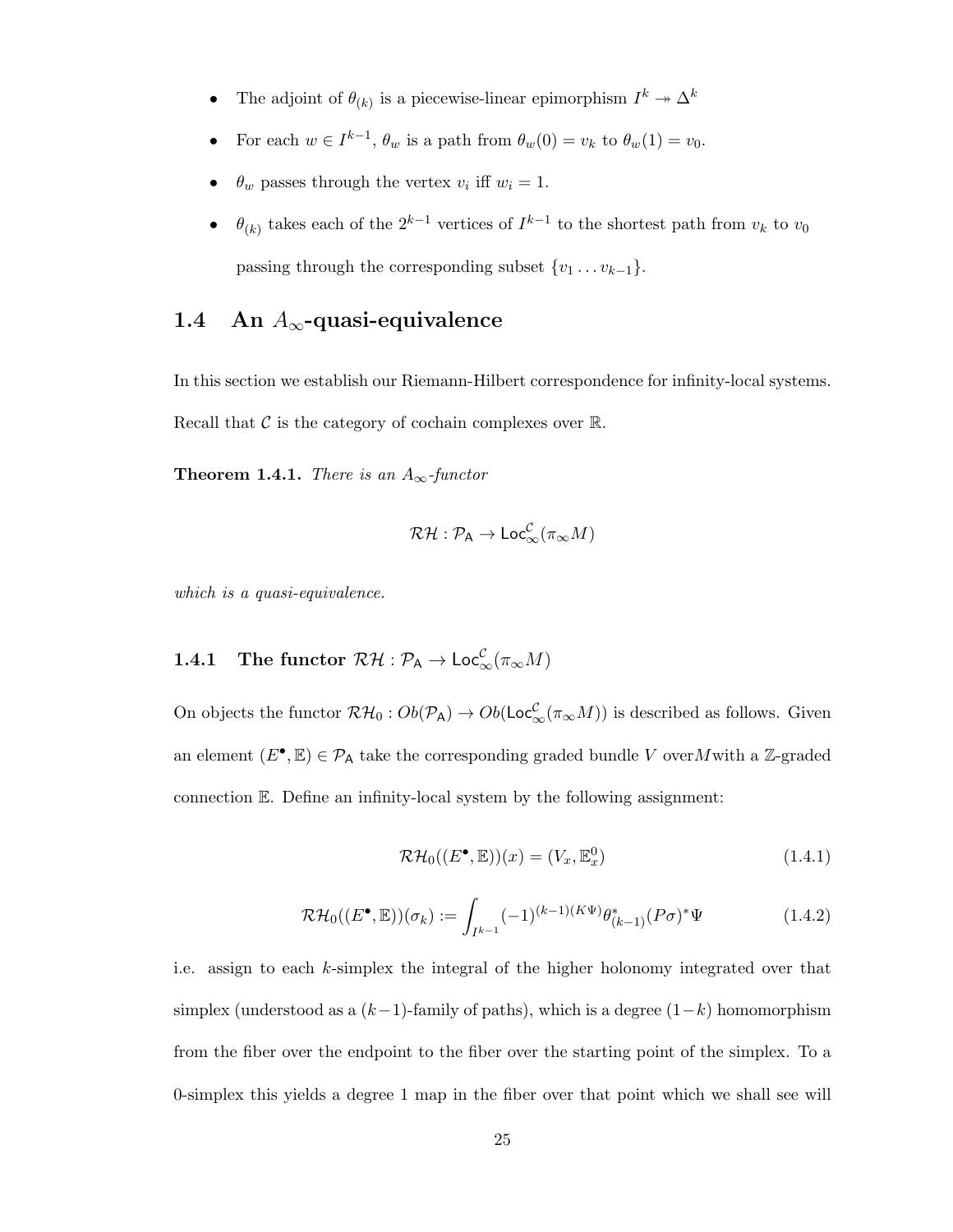be a differential as a result of the flatness of the Z-graded connection. To a 1-simplex (a path) we get the usual parallel transport of the underlying graded connection. Flatness will imply that this is a cochain map with respect to the differentials on the fibers over the endpoints of the path.

So far we only have a simplicial set map  $\pi_{\infty}M \to \mathcal{C}_{\infty}$ . Call it F. Since we are integrating a flat Z-graded connection,

$$
d\Psi = -p_0^* A^0 \circ \Psi + \Psi \circ p_1^* A^0. \tag{1.4.3}
$$

So via Stokes' Theorem,  $F$  satisfies the local system condition:

$$
\mathbb{E}^{0} \circ F_{k}(\sigma) - (-1)^{k} F_{k}(\sigma) \circ \mathbb{E}^{0} = \sum_{i=1}^{k-1} (-1)^{i} F_{k-1}(\sigma_{0}, \dots, \hat{\sigma_{i}}, \dots, \sigma_{k}) +
$$

$$
- \sum_{i=1}^{k-1} (-1)^{i} F_{i}(\sigma_{0}, \dots, \sigma_{i}) \circ F_{k-i}(\sigma_{i}, \dots, \sigma_{k}) \qquad (1.4.4)
$$

which is the Maurer-Cartan/Twisting Cochain equation

$$
dF + \hat{\delta}F + F \cup F = 0 \tag{1.4.5}
$$

Proving this amounts to the task of figuring out what  $\int_{\partial I^{q-1}} h^* \Psi$  is in the case that h is the map constructed above which factors through  $\sigma$ . That is we must relate  $\partial I^{q-1}$ to  $\partial \Delta^{q-1}$ . Igusa works this out elegantly in [I] and obtains (If we write  $I(\sigma_k) :=$  $\int (-1)^{(k-1)K\Psi}\theta^*(P[\sigma_k])^*(\Psi))$ 

$$
\int (-1)^{(k-1)K(d\Psi)} \theta^* (P[\sigma_k])^* (d\Psi) = -\hat{\delta} I - I \cup I \tag{1.4.6}
$$

On tensor-tuples of morphisms we can describe a map  $\mathcal{RH}_n$  as follows (we use the subscript to denote the valence):

$$
\mathcal{RH}_n: \mathcal{P}_A(E_{n-1}, E_n) \otimes \ldots \otimes \mathcal{P}_A((E_0, E_1)) \to \mathsf{Loc}_{\infty}^{\mathcal{C}}(K)(X)(\mathcal{RH}_0(E_0), \mathcal{RH}_0(E_n))[1-n]
$$
\n(1.4.7)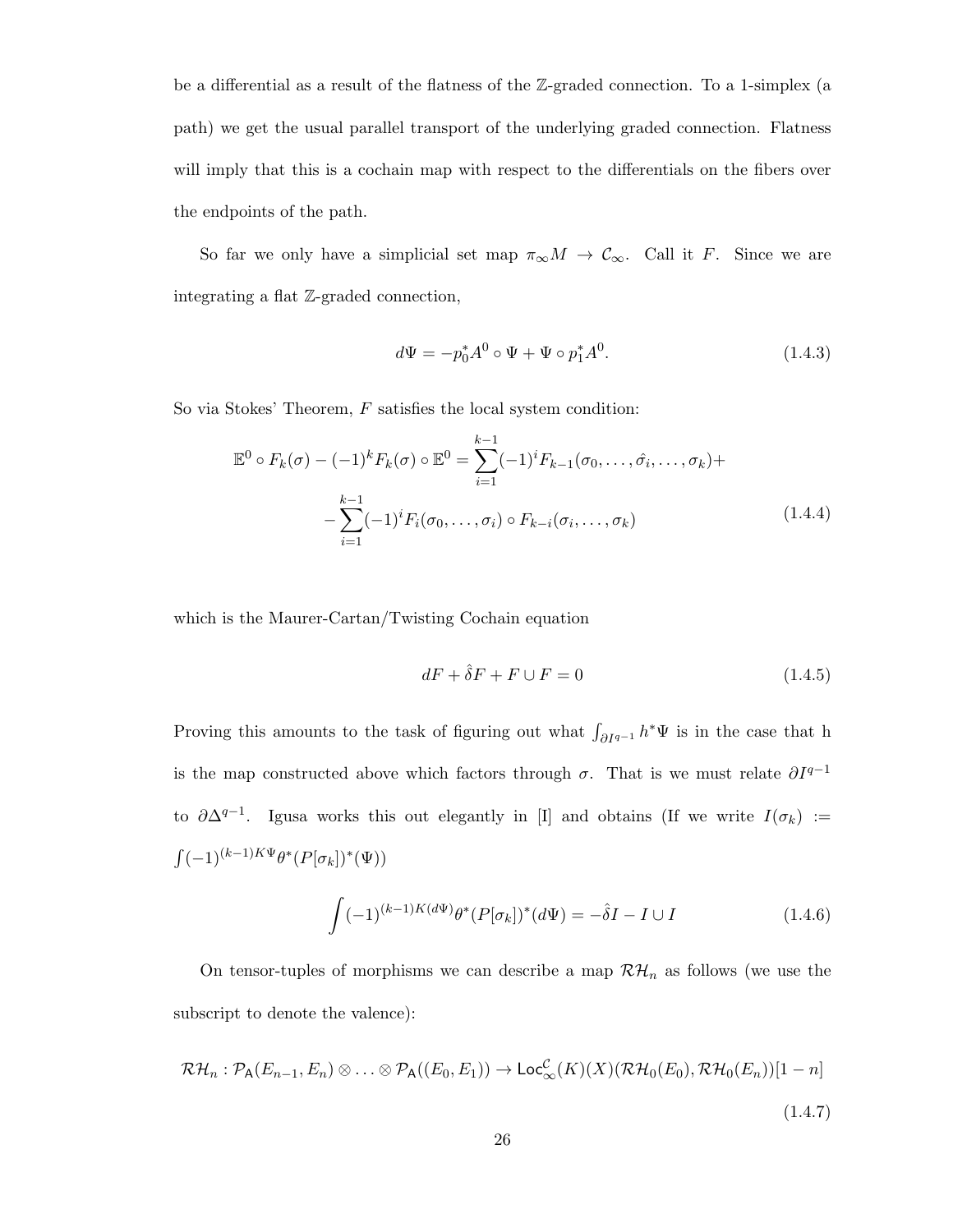Given a tuple  $\phi_n \otimes \ldots \otimes \phi_1$ , assign to it the generalized homological cone of the previous section, and its associated holonomy form  $\Psi^{\phi_n \otimes \dots \otimes \phi_1}$ . Then define

$$
\mathcal{RH}_n(\phi_n \otimes \ldots \otimes \phi_1)(\sigma_k) := \mathcal{RH}_0(C(\phi_n \otimes \ldots \otimes \phi_1)(\sigma_k))_{n+1,1} \tag{1.4.8}
$$

Note that applying  $\mathcal{RH}_0$  to the cone  $C(\phi_n \otimes \ldots \otimes \phi_1)$  does not necessarily yield an infinity local system.  $\mathcal{RH}_{0}$  is perfectly well-defined as a holonomy map on any Z-connection regardless of flatness. Flatness implies that the image is an infinity-local system.

**Theorem 1.4.2.** The maps  $\{RH_i\}$  define an  $A_{\infty}$ -functor:

$$
\mathcal{RH} : \mathcal{P}_A \to \mathsf{Loc}_{\infty}^{\mathcal{C}}(\pi_{\infty}). \tag{1.4.9}
$$

Proof. Given a tuple of morphisms  $\phi := \phi_n \otimes \ldots \otimes \phi_1 \in \mathcal{P}_A(E_{n-1}, E_n) \otimes \ldots \otimes \mathcal{P}_A(E_0, E_1)$ , denote the holonomy transport associated to the generalized homological cone  $C(\phi)$  by  $\Psi^{\phi_n \otimes \ldots \otimes \phi_1}$ . Locally write  $D^{\phi} = d - \omega$ .

We already calculated that (on  $PM(x_0, x_1)$ ),

$$
- d\Psi_{n+1,1}^{\phi_n \otimes \dots \otimes \phi_1} - p_0^* \omega_{n+1,1}^0 \circ \Psi_{n+1,1}^{\phi_n \otimes \dots \otimes \phi_1} + \Psi_{n+1,1}^{\phi_n \otimes \dots \otimes \phi_1} \circ p_1^* \omega_{n+1,1}^0 =
$$
  
= 
$$
\sum_{k=1}^{n-1} (-1)^{n-k-1-|\phi_n \otimes \dots \otimes \phi_{k+2}|} \Psi_{n+1,1}^{\phi_n \otimes \dots \otimes \phi_{k+1} \circ \phi_k \otimes \dots \otimes \phi_1}
$$
  
+ 
$$
\sum_{k=1}^n (-1)^{n-k-|\phi_n \otimes \dots \otimes \phi_{k+1}|} \Psi_{n+1,1}^{\phi_n \otimes \dots \otimes \phi_k \otimes \dots \otimes \phi_1} (1.4.10)
$$

Thus, applying  $\int (-1)^{K(\Psi)J(\bullet)} \theta^*(P[\bullet])^*(\Psi)$  to both sides yields,

$$
\left[\mathcal{RH}_{0}(C(\phi)) \cup \mathcal{RH}_{0}(C(\phi)) + \hat{\delta} \mathcal{RH}_{0}(C(\phi)) + d\mathcal{RH}_{0}(C(\phi))\right]_{n+1,1} =
$$
\n
$$
= \sum_{k=1}^{n} (-1)^{n-k-|\phi_{n}\otimes...\otimes\phi_{k+1}|} \mathcal{RH}_{n-1}(\phi_{n}\otimes...\otimes d\phi_{k}\otimes...\phi_{1}) + \sum_{k=1}^{n-1} (-1)^{n-k-1-|\phi_{n}\otimes...\otimes\phi_{k+2}|} \mathcal{RH}_{n-1}(\phi_{n}\otimes...\otimes (\phi_{k+1}\circ\phi_{k})\otimes...\otimes \phi_{1}) \quad (1.4.11)
$$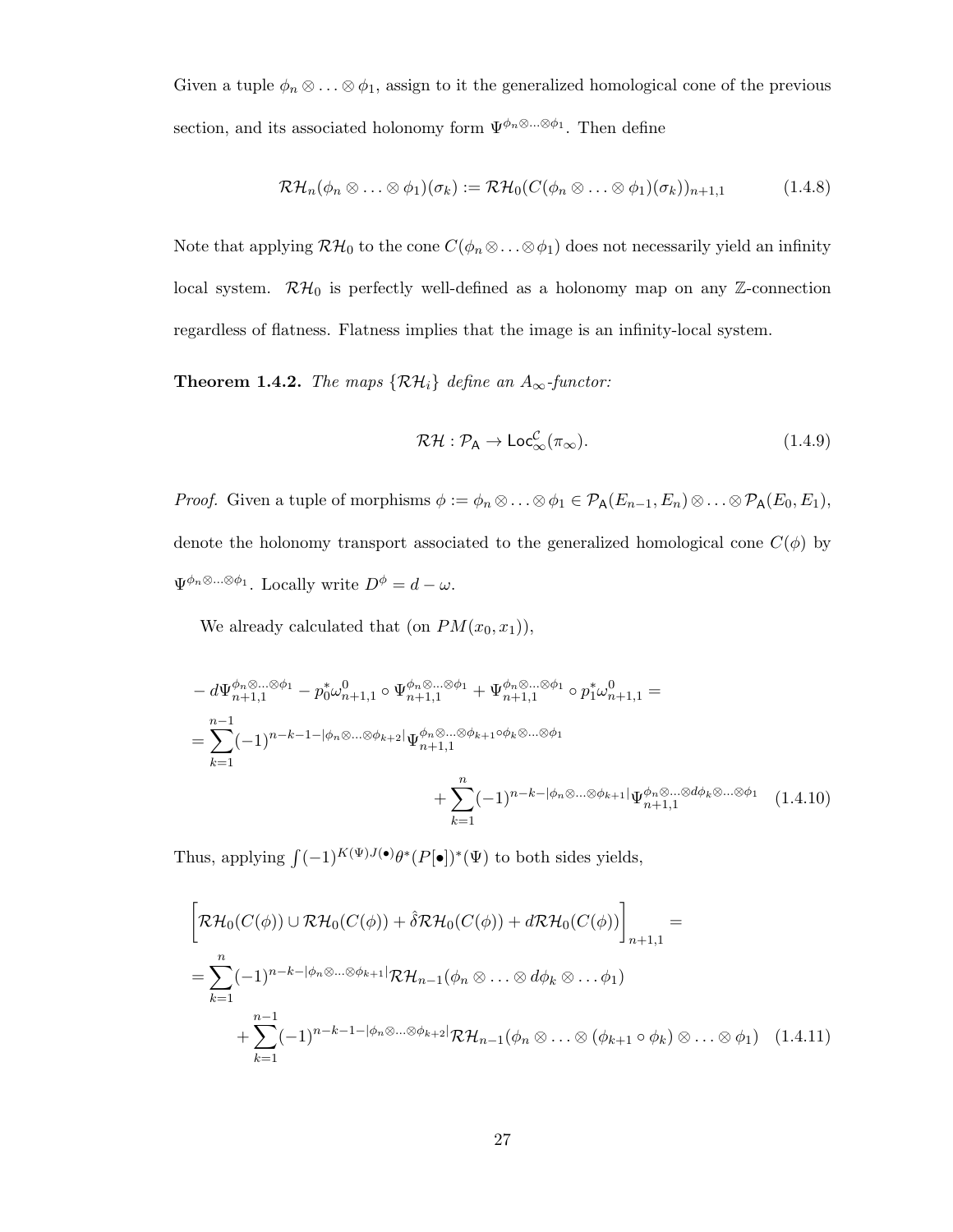Observe

$$
\[\mathcal{RH}_0(C(\phi)) \cup \mathcal{RH}_0(C(\phi))\]_{n+1,1} =\n= \sum_{i+j=n} \mathcal{RH}_0(C(\phi_n \otimes \ldots \otimes \phi_{i+1}))_{j+1,1} \cup \mathcal{RH}_0(C(\phi_i \otimes \ldots \otimes \phi_1))_{i+1,1}[(j-\sum_{i+1}^n p_k)]\n+ \mathcal{RH}_0(E_n) \cup \mathcal{RH}_0(C(\phi))_{n+1,1} + \mathcal{RH}_0(C(\phi))_{n+1,1} \cup \mathcal{RH}_0(E_0[n-|\phi|])\n\]
$$

$$
= \sum_{i+j=n} (-1)^{(j-\sum_{i=1}^{n} p_k)} \mathcal{RH}_j(\phi_n \otimes \dots \otimes \phi_{i+1}) \cup \mathcal{RH}_i(\phi_i \otimes \dots \otimes \phi_1)
$$
  
+  $\mathcal{RH}_0(E_n) \cup \mathcal{RH}_0(C(\phi))_{n+1,1} + (-1)^{n-|\phi|} \mathcal{RH}_0(C(\phi))_{n+1,1} \cup \mathcal{RH}_0(E_0)$  (1.4.12)

By definition,

$$
D_{\mathsf{Loc}_{\infty}^{\mathcal{C}}(K)(X)}(\mathcal{RH}_{n}(\phi))
$$
  
=  $\mathcal{RH}_{0}(E_{n}) \cup \mathcal{RH}_{n}(\phi) + (-1)^{n-|\phi|}\mathcal{RH}_{n}(\phi) \cup \mathcal{RH}_{0}(E_{0}) + \hat{\delta}\mathcal{RH}_{n}(\phi) + d\mathcal{RH}_{n}(\phi),$   
(1.4.13)

Hence we get,

$$
\sum_{i+j=n} (-1)^{j-|\phi_n \otimes \dots \otimes \phi_{i+1}|} \mathcal{RH}_j(\phi_n \otimes \dots \otimes \phi_{i+1}) \cup \mathcal{RH}_i(\phi_i \otimes \dots \otimes \phi_1)
$$
  
+  $D(\mathcal{RH}_n(\phi_n \otimes \dots \otimes \phi_1))$   
=  $\sum_{k=1}^n (-1)^{n-k-|\phi_n \otimes \dots \otimes \phi_{k+1}|} \mathcal{RH}_n(\phi_n \otimes \dots \otimes d\phi_k \otimes \dots \otimes \phi_1)$   
+  $\sum_{k=1}^{n-1} (-1)^{n-k-1-|\phi_n \otimes \dots \otimes \phi_{k+2}|} \mathcal{RH}_{n-1}(\phi_n \otimes \dots \otimes \phi_{k+1} \circ \phi_k \otimes \dots \otimes \phi_1).$  (1.4.14)

These are the  $A_\infty\text{-relations}$  for an  $A_\infty\text{-functor}$  between two dg-categories understood as  $\Box$  $A_{\infty}$ -categories.

**Proposition 1.4.3.** The functor  $\mathcal{RH}$  is  $A_{\infty}$ -quasi-fully faithful.

*Proof.* Consider two objects  $E_i = (E_i^{\bullet}, \mathbb{E}_i) \in \mathcal{P}_A$ ,  $i = 1, 2$ . The chain map

$$
\mathcal{RH}_1: \mathcal{P}_{\mathsf{A}}(E_1, E_2) \to \mathsf{Loc}_{\infty}^{\mathcal{C}}(\pi_{\infty}M)(\mathcal{RH}_0(E_1), \mathcal{RH}_0(E_2))
$$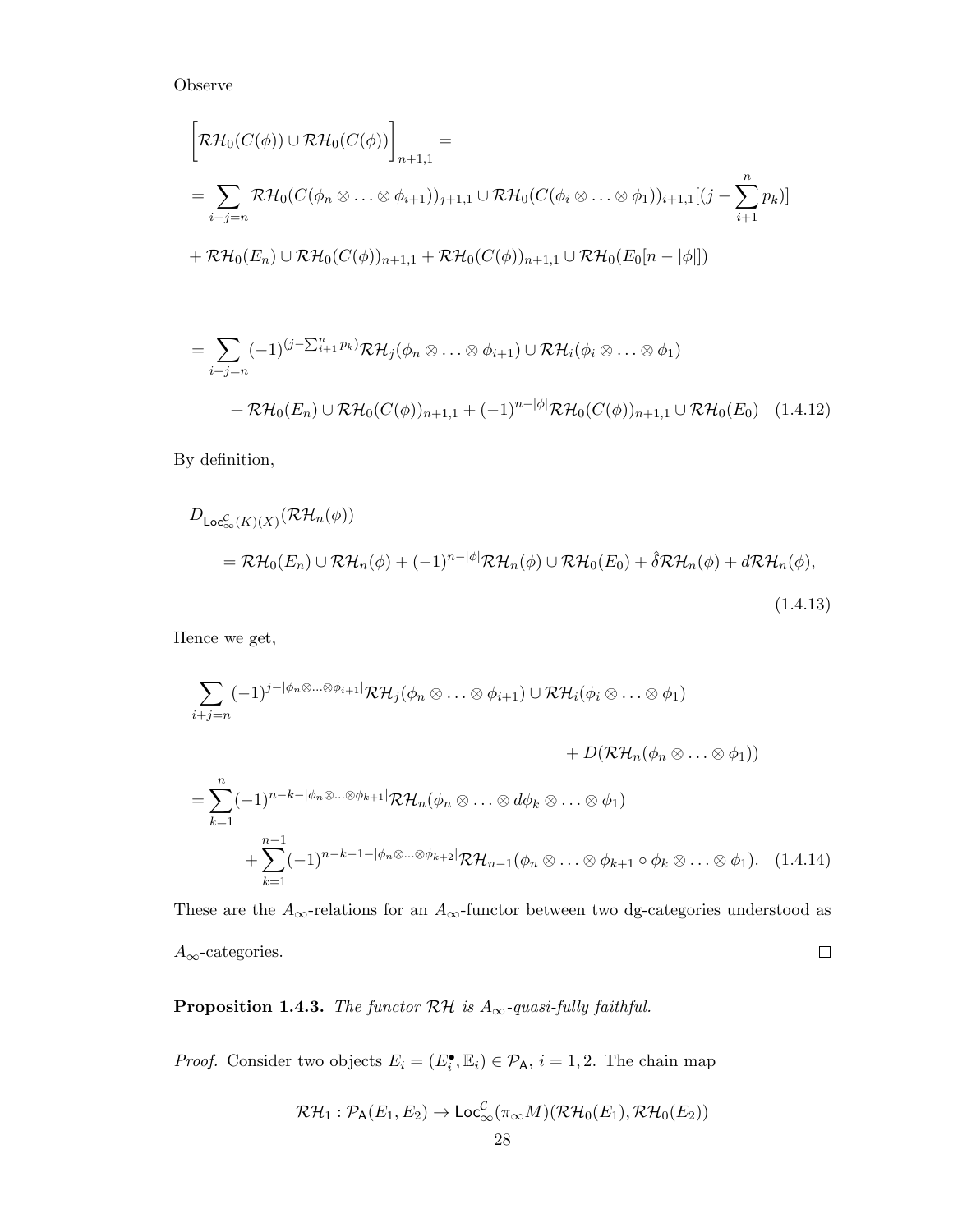induces a map on spectral sequences  $(1.2.21)$  and [Bl1], Theorem 2.5.1. At the  $E_1$ -level on the  $\mathcal{P}_{\mathsf{A}}$  side, we have that  $H^*((E_i, \mathbb{E}_i^0))$  are both vector bundles with flat connection, while according to 1.2.11, we have  $H^*(\mathcal{RH}(E_i), \mathbb{E}_i^0)$  are local systems on M. At the  $E_2$ -term the map is

$$
H^*(M; Hom(H^*(E_1, \mathbb{E}^0_1), H^*(E_2, \mathbb{E}^0_2))) \to H^*(M; H^*((\mathcal{RH}(E_1), \mathbb{E}^0_1)), H^*((\mathcal{RH}(E_2), \mathbb{E}^0_2)))
$$

which is an isomorphism by the ordinary De Rham theorem for local systems.  $\Box$ 

#### 1.4.2 RH is  $A_{\infty}$ -essentially surjective

#### (This section is due to Jonathan Block )

We must prove that for any  $(F, f) \in \mathsf{Loc}_{\infty}^{\mathcal{C}}(\pi_{\infty}M)$ , that there is an object  $E = (E^{\bullet}, \mathbb{E}) \in$  $\mathcal{P}_{\mathsf{A}}$  such that  $\mathcal{RH}_{0}(E)$  is quasi-isomorphic to  $(F, f)$ . We first define a complex of sheaves on M. Let  $\mathbb R$  denote the constant local system, and thus an infinity-local system. We also view  $\mathbb R$  as a sheaf of rings with which  $(M, \mathbb R)$  becomes a ringed space. For an open subset  $U \subset M$ , let  $(C_F(U), D) = (Loc_{\infty}^{C}(\pi_{\infty}U)(\mathbb{R}|_U, F|_U), D)$ . Let  $(\underline{C}_F, D)$  denote the associated complex of sheaves. Then  $C_F$  is soft; see the proof of Theorem 3.15, [W]. By corollary 1.2.11,  $\underline{C}_F$  is a perfect complex of sheaves over  $\underline{\mathbb{R}}$ . Let  $\underline{A}_M$  denote the sheaf of  $C^{\infty}$  functions and  $(\underline{\mathcal{A}}^{\bullet}, d)$  denote the dg sheaf of  $C^{\infty}$  forms on M. Set  $\underline{C}_F^{\infty} = \underline{C}_F \otimes_{\mathbb{R}} \underline{\mathcal{A}}_M$ . By the flatness of  $\underline{\mathcal{A}}_M$  over  $\underline{\mathbb{R}}$ ,  $\underline{C}_F^{\infty}$  is perfect as a sheaf of  $\underline{\mathcal{A}}_M$ -modules. Now the map

$$
(\underline{C}_F^\bullet,D)\to (\underline{C}_F^\infty\otimes_{\underline{\mathcal{A}}_M}\underline{\mathcal{A}}^\bullet_M,D\otimes 1+1\otimes d)
$$

is a quasi-isomorphism of sheaves of  $\underline{\mathbb{R}}$ -modules by the flatness of  $\underline{\mathcal{A}}_M$  over  $\underline{\mathbb{R}}$ . We need the following

**Proposition 1.4.4.** Suppose  $(X, \mathcal{S}_X)$  is a ringed space, where X is compact and  $\mathcal{S}_X$  is a soft sheaf of rings. Then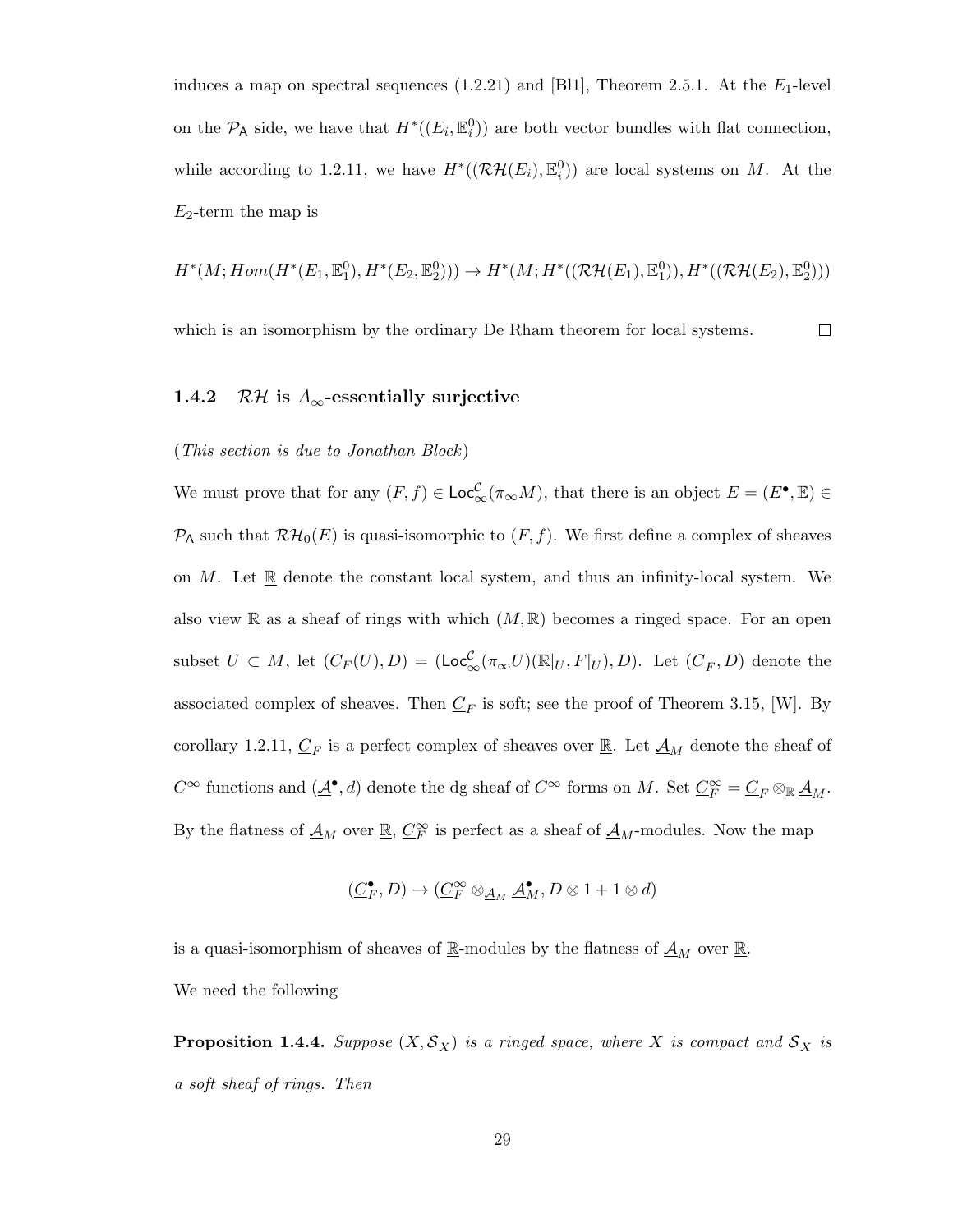1. The global sections functor

$$
\Gamma: Mod\text{-}\underline{\mathcal{S}}_X \to Mod\text{-}\underline{\mathcal{S}}_X(X)
$$

is exact and establishes an equivalence of categories between the category of sheaves of right  $S_X$ -modules and the category of right modules over the global sections  $\underline{\mathcal{S}}_X(X).$ 

- 2. If  $\underline{M} \in Mod-S_X$  locally has finite resolutions by finitely generated free  $S_X$ -modules, then  $\Gamma(X; M)$  has a finite resolution by finitely generated projectives.
- 3. The derived category of perfect complexes of sheaves  $D_{perf}(Mod-\underline{S}_X)$  is equivalent the derived category of perfect complexes of modules  $D_{perf}(Mod-\underline{\mathcal{S}}_X(X)).$

 $\Box$ 

Proof. See Proposition 2.3.2, Exposé II, SGA6, [SGA6].

Theorem 1.4.5. The functor

$$
\mathcal{RH}:\mathcal{P}_\mathsf{A}\to \mathsf{Loc}^\mathcal{C}_\infty(\pi_\infty M)
$$

is  $A_{\infty}$ -essentially surjective.

*Proof.* By the Proposition, there is a (strictly) perfect complex  $(E^{\bullet}, \mathbb{E}^0)$  of A-modules and quasi-isomorphism  $e^0 : (E^{\bullet}, \mathbb{E}^0) \to (X^{\bullet}, \mathbb{X}^0) := (\Gamma(M, \underline{C_F^{\infty}}), D)$ . Following the argument of Theorem 3.2.7 of [Bl1], which in turn is based on arguments from [OTT], we construct the higher components  $\mathbb{E}^i$  of a Z-graded connection along with the higher components of a morphism  $e^i$  at the same time.

We have a Z-graded connection on  $X^{\bullet}$  by

$$
\mathbb{X}:=D\otimes 1+1\otimes d:X^\bullet\to X^\bullet\otimes_{\mathcal{A}}\mathcal{A}^\bullet
$$

Then we have an induced connection

$$
\mathbb{H}: H^k(X^\bullet, \mathbb{X}^0) \to H^k(X^\bullet, \mathbb{X}^0) \otimes_{\mathcal{A}} \mathcal{A}^1
$$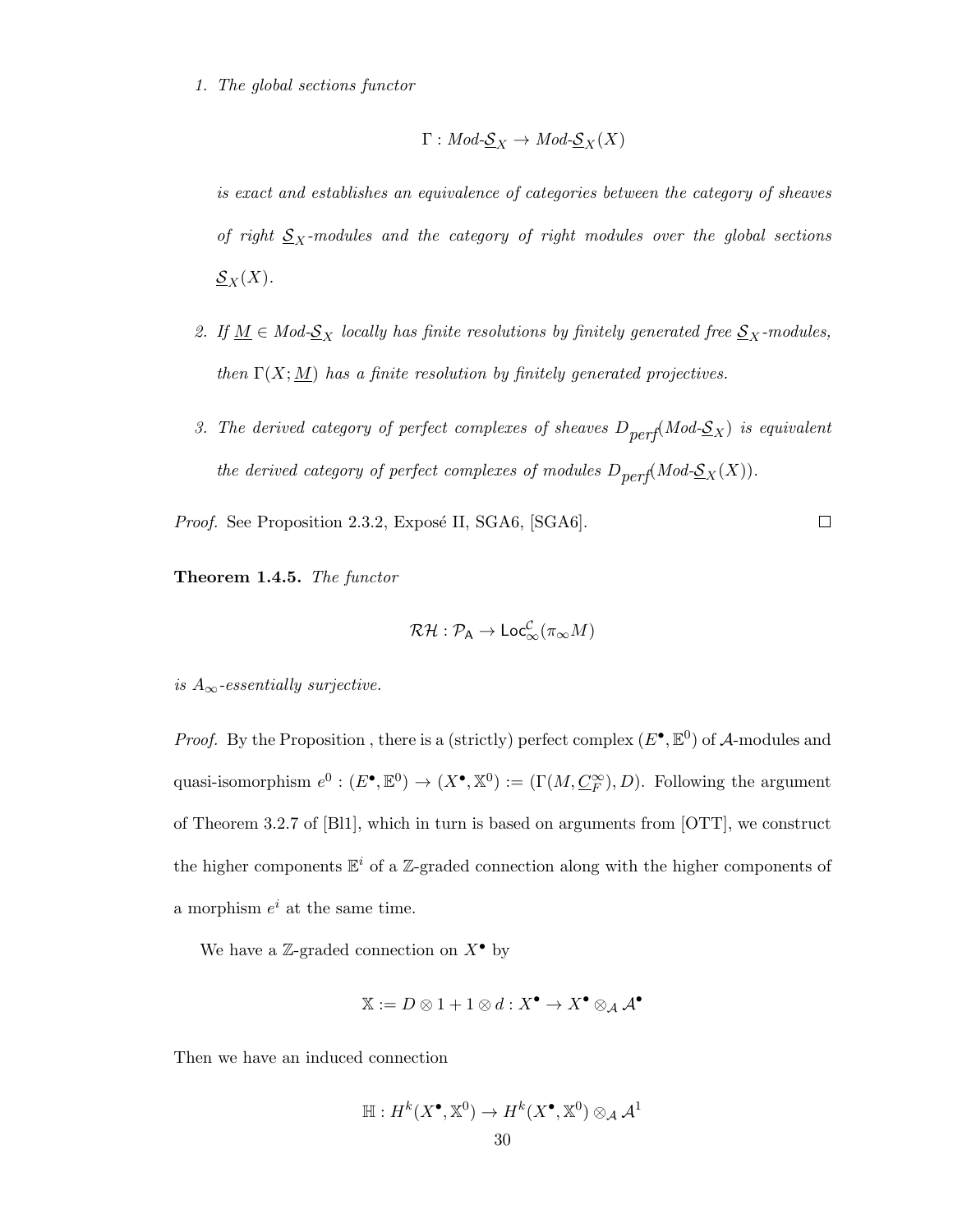for each k. We use the quasi-morphism  $e^0$  to transport this connection to a connection, also denoted by  $\mathbb H$  on  $H^k(E^{\bullet}; \mathbb E^0)$ 

$$
H^{k}(E^{\bullet}; \mathbb{E}^{0}) \stackrel{\mathbb{H}}{\to} H^{k}(E^{\bullet}, \mathbb{E}^{0}) \otimes_{\mathcal{A}} \mathcal{A}^{1}
$$
  
\n
$$
\downarrow e^{0} \qquad \qquad \downarrow e^{0} \otimes 1 \qquad (1.4.15)
$$
  
\n
$$
H^{k}(X^{\bullet}, \mathbb{X}^{0}) \stackrel{\mathbb{H}}{\longrightarrow} H^{k}(X^{\bullet}, \mathbb{X}^{0}) \otimes_{\mathcal{A}} \mathcal{A}^{1}
$$

The right vertical arrow above  $e^0 \otimes 1$  is a quasi-isomorphism because  $\mathcal{A}^{\bullet}$  is flat over  $\mathcal{A}$ . The first step is handled by the following lemma.

**Lemma 1.4.6.** Given a bounded complex of f.g. projective A modules  $(E^{\bullet}, \mathbb{E}^0)$  with connections  $\mathbb{H}: H^k(E^{\bullet}; \mathbb{E}^0) \to H^k(E^{\bullet}, \mathbb{E}^0) \otimes_A \mathcal{A}^1$ , for each k, there exist connections

$$
\widetilde{\mathbb{H}}: E^k \to E^k \otimes_{\mathcal{A}} \mathcal{A}^1
$$

lifting H. That is,

$$
\widetilde{\mathbb{H}}\mathbb{E}^0 = (\mathbb{E}^0 \otimes 1)\widetilde{\mathbb{H}}
$$

and the connection induced on the cohomology is  $\mathbb H$ .

*Proof.* (of lemma) Since  $E^{\bullet}$  is a bounded complex of  $A$ -modules it lives in some bounded range of degrees  $k \in [N, M]$ . Pick an arbitrary connection on  $E^M$ ,  $\nabla$ . Consider the diagram with exact rows

$$
E^M \qquad \xrightarrow{j} H^M(E^{\bullet}, \mathbb{E}^0) \qquad \rightarrow 0
$$
  

$$
\nabla \downarrow \qquad \searrow \qquad \mathbb{H} \downarrow \qquad (1.4.16)
$$

$$
E^M \otimes_{\mathcal{A}} {\mathcal{A}}^1 \ \stackrel{j \otimes 1}{\rightarrow} \ H^M(E^\bullet, \mathbb{E}^0) \otimes_{\mathcal{A}} {\mathcal{A}}^1 \ \rightarrow 0
$$

In the diagram,  $\theta = \mathbb{H} \circ j - (j \otimes 1) \circ \nabla$  is easily checked to be A-linear and  $j \otimes 1$  is surjective by the right exactness of tensor product. By the projectivity of  $E^M$ ,  $\theta$  lifts to

$$
\widetilde{\theta}: E^M \to E^M \otimes_{\mathcal{A}} \mathcal{A}^1
$$
31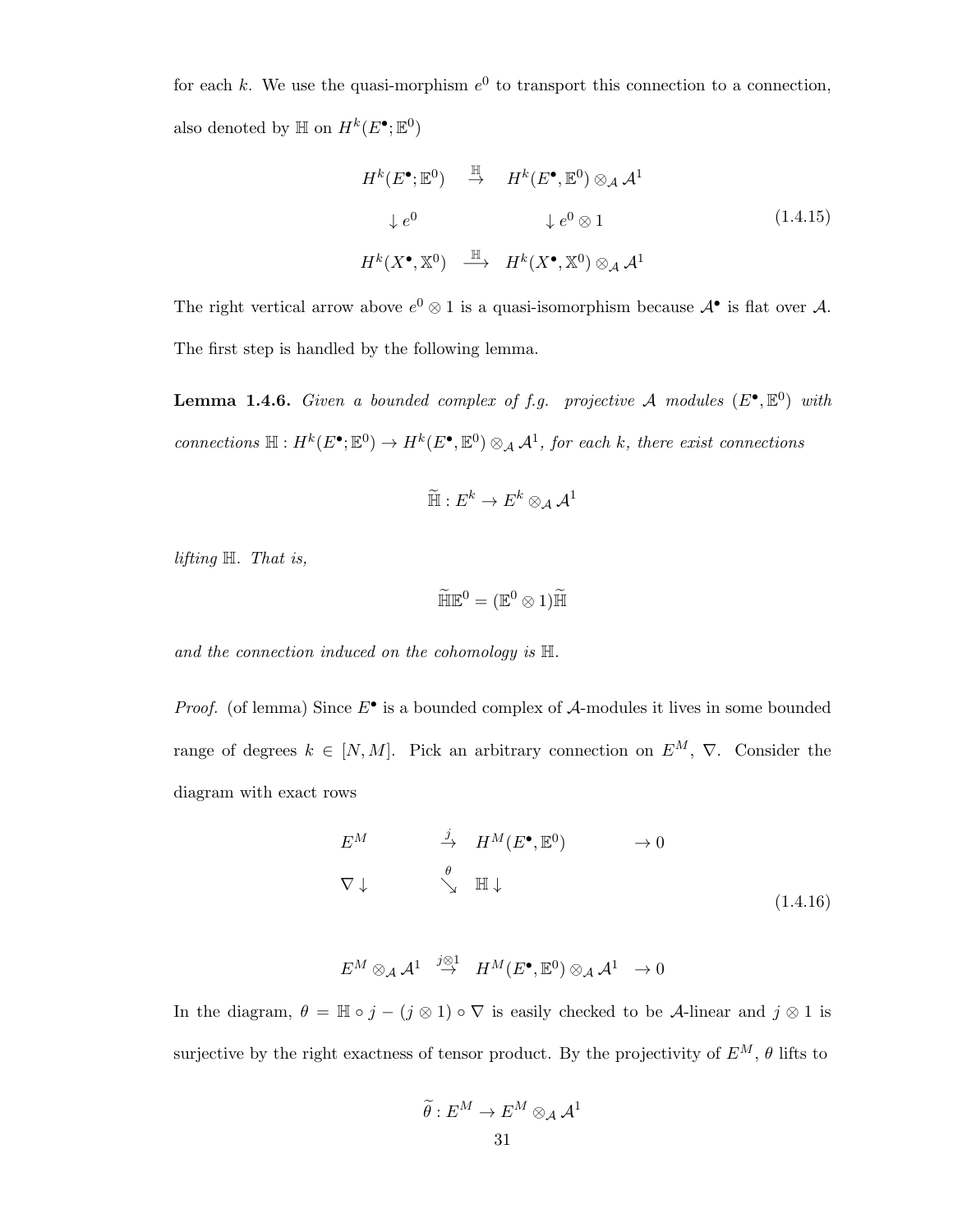so that  $(j \otimes 1)\widetilde{\theta} - \theta$ . Set  $\widetilde{\mathbb{H}} = \nabla + \widetilde{\theta}$ . With  $\widetilde{\mathbb{H}}$  in place of  $\nabla$ , the diagram above commutes.

Now choose on  $E^{M-1}$  any connection  $\nabla_{M-1}$ . But  $\nabla_{M-1}$  does not necessarily satisfy  $\mathbb{E}^0 \nabla_{M-1} = \widetilde{\mathbb{H}} \mathbb{E}^0 = 0$ . So we correct it as follows. Set  $\mu = \widetilde{\mathbb{H}} \mathbb{E}^0 - (\mathbb{E}^0 \otimes 1) \nabla_{M-1}$ . Then  $\mu$ is A-linear. Furthermore,  $\text{Im}\,\mu \subset \text{Im}\,\mathbb{E}^0 \otimes 1$ ; this is because  $\widetilde{\mathbb{H}}\mathbb{E} \in \text{Im}\,\mathbb{E} \otimes 1$  since  $\widetilde{\mathbb{H}}$  lifts  $\mathbb{H}$ . So by projectivity it lifts to  $\widetilde{\theta}$  :  $E^{M-1}$  →  $E^{M-1}$  ⊗<sub>A</sub>  $\mathcal{A}^1$  such that  $(\mathbb{E}^0 \otimes 1) \circ \widetilde{\theta} = \theta$ . Set  $\widetilde{\mathbb{H}}: E^{M-1} \to E^{M-1} \otimes_{\mathcal{A}} \mathcal{A}^1$  to be  $\nabla_{M-1} + \widetilde{\theta}$ . Then  $\mathbb{E}^0 \widetilde{\mathbb{H}} = \widetilde{\mathbb{H}} \mathbb{E}^0$  in the right most square below.

$$
E^{N} \xrightarrow{\mathbb{E}^{0}} E^{N+1} \xrightarrow{\mathbb{E}^{0}} \cdots \xrightarrow{\mathbb{E}^{0}} E^{M-1} \xrightarrow{\mathbb{E}^{0}} E^{M}
$$
  

$$
\nabla_{M-1} \downarrow \searrow^{\mu} \widetilde{\mathbb{H}} \downarrow
$$
  

$$
E^{N} \otimes_{\mathcal{A}} \mathcal{A}^{1} \xrightarrow{\mathbb{E}^{0} \otimes 1} E^{N+1} \otimes_{\mathcal{A}} \mathcal{A}^{1} \xrightarrow{\mathbb{E}^{0} \otimes 1} E^{M-1} \otimes_{\mathcal{A}} \mathcal{A}^{1} \xrightarrow{\mathbb{E}^{0} \otimes 1} E^{M} \otimes_{\mathcal{A}} \mathcal{A}^{1}
$$
  
(1.4.17)

Now we continue backwards to construct all  $\widetilde{\mathbb{H}} : E^{\bullet} \to E^{\bullet} \otimes_A \mathcal{A}^1$  satisfying  $(\mathbb{E}^0 \otimes 1)\widetilde{\mathbb{H}} =$  $\widetilde{\mathbb{H}}\mathbb{E}^0=0$ . This completes the proof of the lemma.  $\Box$ 

(Proof of the theorem, continued.) Set  $\widetilde{\mathbb{E}}^1 = (-1)^k \widetilde{\mathbb{H}}$  on  $E^k$ . Then

$$
\mathbb{E}^0\widetilde{\mathbb{E}}^1 + \widetilde{\mathbb{E}}^1\mathbb{E}^0 = 0
$$

but it is not necessarily true that  $e^{0}\tilde{E}^{1} - \mathbb{X}^{1}e^{0} = 0$ . We correct this as follows. Consider  $\psi = e^{0} \widetilde{\mathbb{E}}^{1} - \mathbb{X}^{1} e^{0} : E^{\bullet} \to X^{\bullet} \otimes_{\mathcal{A}} \mathcal{A}^{1}$ . Check that  $\psi$  is A-linear and a map of complexes.

$$
(E^{\bullet} \otimes_{\mathcal{A}} \mathcal{A}^{1}, \mathbb{E}^{0} \otimes 1)
$$
  
\n
$$
\stackrel{\tilde{\psi}}{\nearrow} \downarrow e^{0} \otimes 1
$$
  
\n
$$
E^{\bullet} \stackrel{\psi}{\longrightarrow} (X^{\bullet} \otimes_{\mathcal{A}} \mathcal{A}^{1}, \mathbb{X}^{0} \otimes 1)
$$
  
\n(1.4.18)

In the above diagram,  $e^0 \otimes 1$  is a quasi-isomorphism  $e^0$  is a homotopy equivalence. So by Lemma 1.2.5 of [OTT] there is a lift  $\tilde{\psi}$  of  $\psi$  and a homotopy  $e^1: E^{\bullet} \to X^{\bullet-1} \otimes_{\mathcal{A}} \mathcal{A}^1$ between  $(e^0 \otimes 1)\tilde{\psi}$  and  $\psi$ ,

$$
\psi - (e^0 \otimes 1)\widetilde{\psi} = (e^1 \mathbb{E}^0 + \mathbb{X}^0 e^1)
$$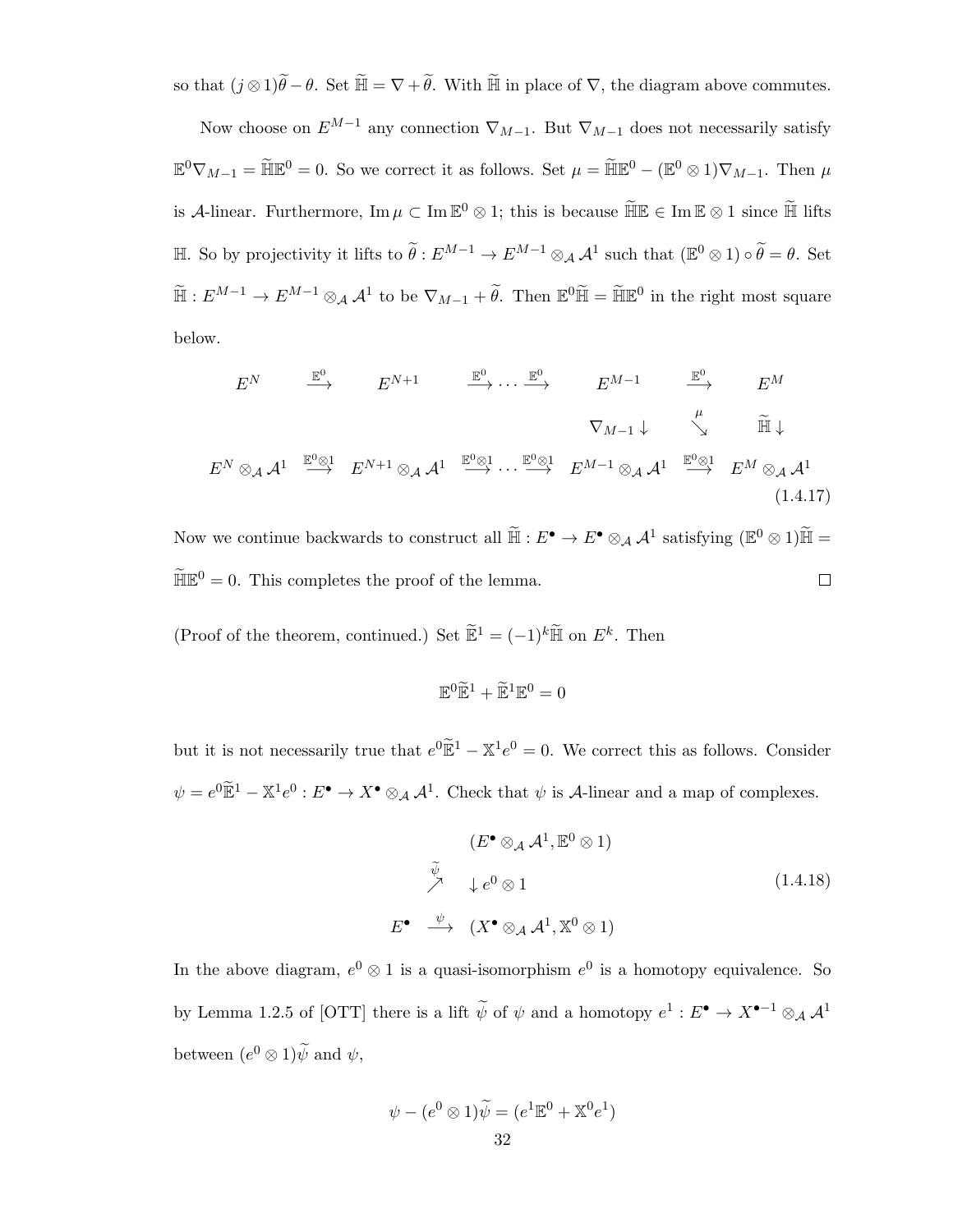So let  $\mathbb{E}^1 = \widetilde{\mathbb{E}}^1 - \widetilde{\psi}$ . Then

$$
\mathbb{E}^{0}\mathbb{E}^{1} + \mathbb{E}^{1}\mathbb{E}^{0} = 0 \text{ and } e^{0}\mathbb{E}^{1} - \mathbb{X}^{1}e^{0} = e^{1}\mathbb{E}^{0} + \mathbb{X}^{0}e^{1}.
$$
 (1.4.19)

So we have constructed the first two components  $\mathbb{E}^0$  and  $\mathbb{E}^1$  of the Z-graded connection and the first components  $e^0$  and  $e^1$  of the quasi-isomorphism  $E^{\bullet} \otimes_{\mathcal{A}} \mathcal{A}^{\bullet} \to X^{\bullet} \otimes_{\mathcal{A}} \mathcal{A}^{\bullet}$ .

To construct the rest, consider the mapping cone  $L^{\bullet}$  of  $e^{0}$ . Thus

$$
L^{\bullet} = E[1]^{\bullet} \oplus X^{\bullet}
$$

Let  $\mathbb{L}^0$  be defined as the matrix

$$
\mathbb{L}^0 = \begin{pmatrix} \mathbb{E}^0[1] & 0 \\ e^0[1] & \mathbb{X}^0 \end{pmatrix}
$$
 (1.4.20)

Define  $\mathbb{L}^1$  as the matrix

$$
\mathbb{L}^{1} = \begin{pmatrix} \mathbb{E}^{1}[1] & 0 \\ e^{1}[1] & \mathbb{X}^{1} \end{pmatrix}
$$
 (1.4.21)

Now  $\mathbb{L}^0 \mathbb{L}^0 = 0$  and  $[\mathbb{L}^0, \mathbb{L}^1] = 0$  express the identities (1.4.19). Let

$$
D = \mathbb{L}^{1} \mathbb{L}^{1} + \begin{pmatrix} 0 & 0 \\ \mathbb{X}^{2} e^{0} & [\mathbb{X}^{0}, \mathbb{X}^{2}] \end{pmatrix}.
$$
 (1.4.22)

Then, as is easily checked,  $D$  is  $A$ -linear and

- 1.  $[L^0, D] = 0$  and
- 2.  $D|_{0 \oplus X^{\bullet}} = 0.$

Since  $(L^{\bullet}, \mathbb{L}^0)$  is the mapping cone of a quasi-isomorphism, it is acyclic and since  $\mathcal{A}^{\bullet}$  is flat over  $\mathcal{A}, \, (L^{\bullet} \otimes_{\mathcal{A}} \mathcal{A}^2, \mathbb{L}^0 \otimes 1)$  is acyclic too. Since  $E^{\bullet}$  is projective, we have that

$$
\operatorname{Hom}\nolimits^\bullet_{\mathcal{A}}((E^\bullet,\mathbb{E}^0),(L^\bullet \otimes_{\mathcal{A}} \mathcal{A}^2,\mathbb{L}^0))
$$

is acyclic. Moreover

$$
\operatorname{Hom}^{\bullet}_{\mathcal{A}}((E^{\bullet}, \mathbb{E}^0), (L^{\bullet} \otimes_{\mathcal{A}} \mathcal{A}^2, \mathbb{L}^0)) \subset \operatorname{Hom}^{\bullet}_{\mathcal{A}}(L^{\bullet}, (L^{\bullet} \otimes_{\mathcal{A}} \mathcal{A}^2, [\mathbb{L}^0, \cdot]))
$$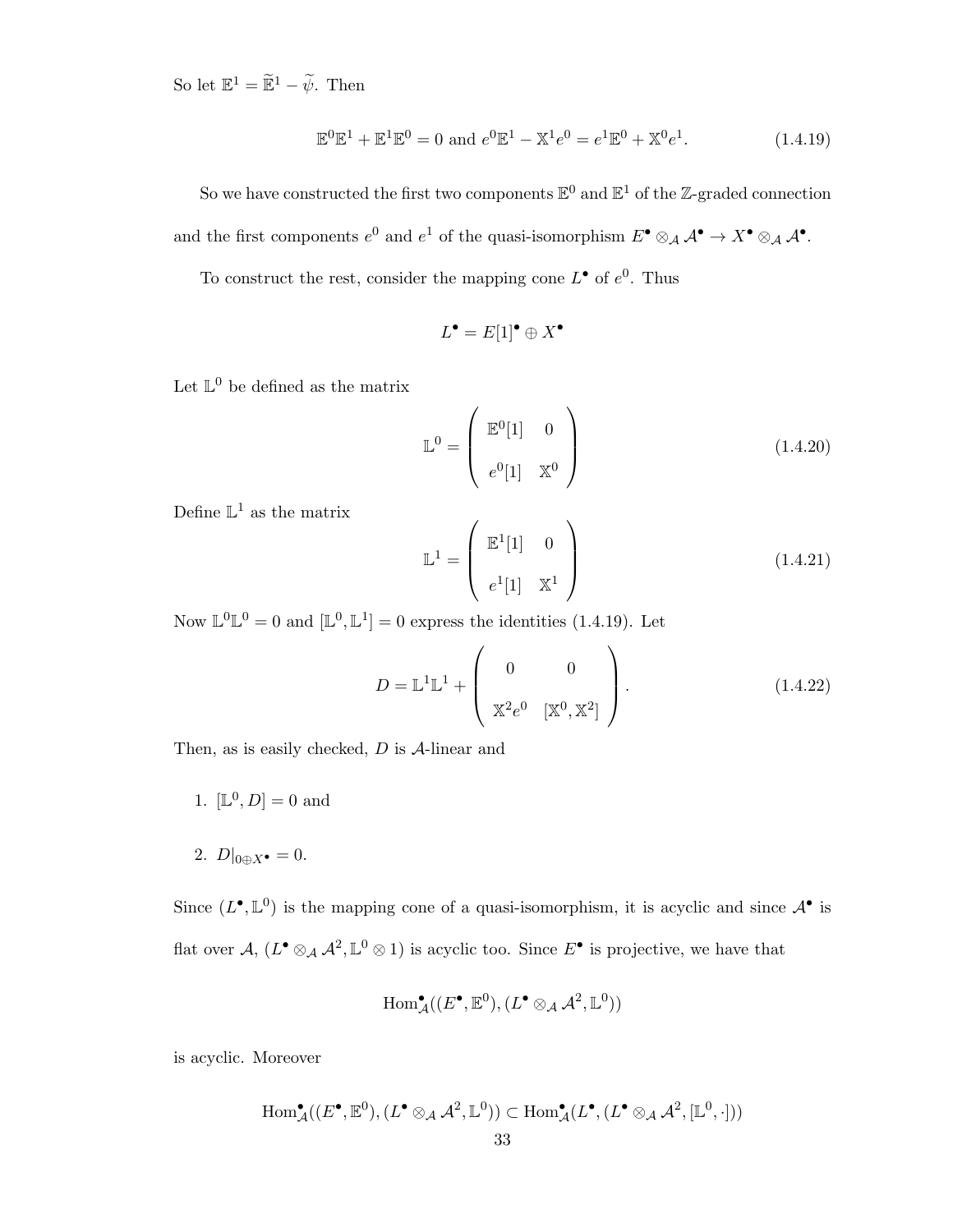is a subcomplex. Now we have  $D \in \text{Hom}_{\mathcal{A}}^{\bullet}(E^{\bullet}, L^{\bullet} \otimes_{\mathcal{A}} \mathcal{A}^2)$  is a cycle and so there is  $\widetilde{\mathbb{L}}^2 \in \text{Hom}_{\mathcal{A}}^{\bullet}(E^{\bullet}, L^{\bullet} \otimes_{\mathcal{A}} \mathcal{A}^2)$  such that  $-D = [\mathbb{L}^0, \widetilde{\mathbb{L}}^2]$ . Define  $\mathbb{L}^2$  on  $L^{\bullet}$  by

$$
\mathbb{L}^2 = \widetilde{\mathbb{L}}^2 + \begin{pmatrix} 0 & 0 \\ 0 & \mathbb{X}^2 \end{pmatrix}
$$
 (1.4.23)

Then

$$
[\mathbb{L}^0, \mathbb{L}^2] = [\mathbb{L}^0, \widetilde{\mathbb{L}}^2 + \begin{pmatrix} 0 & 0 \\ 0 & \mathbb{X}^2 \end{pmatrix}]
$$
  
= -D + [\mathbb{L}^0, \widetilde{\mathbb{L}}^2 + \begin{pmatrix} 0 & 0 \\ 0 & \mathbb{X}^2 \end{pmatrix}]  
= -\mathbb{L}^1 \mathbb{L}^1 (1.4.24)

So

$$
\mathbb{L}^0 \mathbb{L}^2 + \mathbb{L}^1 \mathbb{L}^1 + \mathbb{L}^2 \mathbb{L}^0 = 0.
$$

We continue by setting

$$
D = \mathbb{L}^{1} \mathbb{L}^{2} + \mathbb{L}^{2} \mathbb{L}^{1} + \begin{pmatrix} 0 & 0 \\ \mathbb{X}^{3} e^{0} & [\mathbb{X}^{0}, \mathbb{X}^{3}] \end{pmatrix}
$$
 (1.4.25)

Then  $D: L^{\bullet} \to L^{\bullet} \otimes_{\mathcal{A}} \mathcal{A}^3$  is  $\mathcal{A}\text{-linear}, D|_{0 \oplus X^{\bullet}} = 0$  and

$$
[\mathbb{L}^0, D] = 0.
$$

Hence, by the same reasoning as above, there is  $\mathbb{L}^3 \in \text{Hom}_{\mathcal{A}}^{\bullet}(E^{\bullet}, L^{\bullet} \otimes_{\mathcal{A}} \mathcal{A}^3)$  such that  $-D = [\mathbb{L}^0, \tilde{\mathbb{L}}^3]$ . Define

$$
\mathbb{L}^3 = \widetilde{\mathbb{L}}^3 + \begin{pmatrix} 0 & 0 \\ 0 & \mathbb{X}^3 \end{pmatrix}
$$
 (1.4.26)

Then one can compute that  $\sum_{i=0}^{3} \mathbb{L}^{i} \mathbb{L}^{3-i} = 0$ .

Now suppose we have defined  $\mathbb{L}^0, \ldots, \mathbb{L}^n$  satisfying for  $k = 0, 1, \ldots, n$ 

$$
\sum_{i=0}^{k} \mathbb{L}^{i} \mathbb{L}^{k-i} = 0 \qquad \text{for } k \neq 2
$$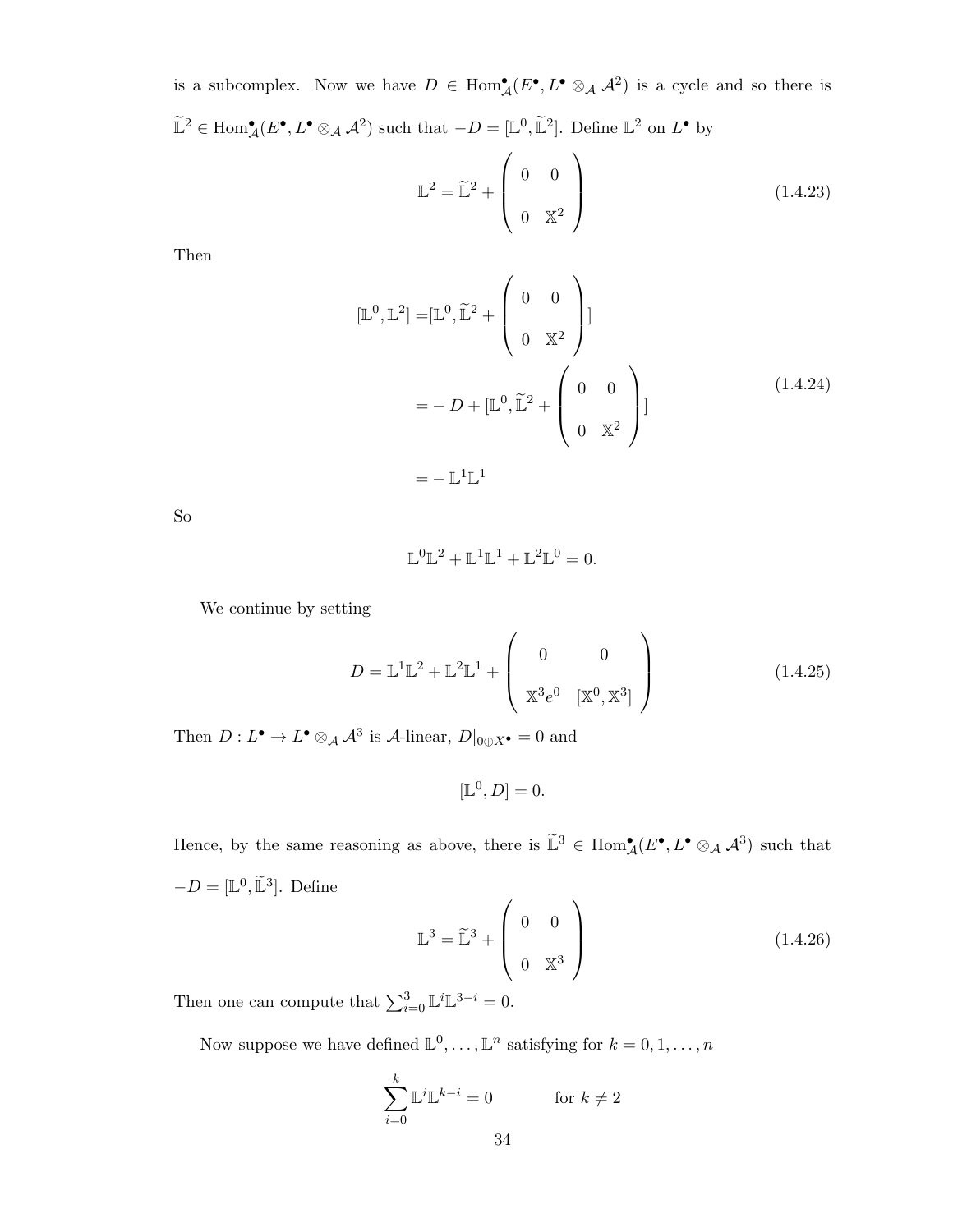and

$$
\sum_{i=0}^{2} \mathbb{L}^{i} \mathbb{L}^{2-i} = 0 \qquad \text{for } k = 2
$$

Then define

$$
D = \sum_{i=1}^{n} \mathbb{L}^{i} \mathbb{L}^{n+1-i} + \begin{pmatrix} 0 & 0 \\ \mathbb{X}^{n+1} e^{0} & [\mathbb{X}^{0}, \mathbb{X}^{n+1}] \end{pmatrix}
$$
 (1.4.27)

 $D|_{0 \oplus X^{\bullet}} = 0$  and we may continue the inductive construction of L to finally arrive at a Zgraded connection satisfying  $\mathbb{LL} = 0$ . The components of  $\mathbb L$  construct both the Z-graded connection on  $E^{\bullet}$  as well as the morphism from  $(E^{\bullet}, \mathbb{E})$  to  $(X^{\bullet}, \mathbb{X})$ .

It follows from Proposition 1.2.12 that  $\mathcal{RH}((E^{\bullet}, \mathbb{E})) \stackrel{e}{\rightarrow} (F, f)$  is a quasi-isomorphism.

 $\Box$ 

#### 1.5 Extensions

# 1.5.1 Infinity-local systems taking values in codifferential-coalgebras and  $A_{\infty}$ -local systems

For the sake of interest, we present a notion of an  $A_{\infty}$ -local system which is an infinitylocal system valued in an  $A_{\infty}$ -category. In fact an infinity-local system can take values in any k-linear  $\infty$ -category as is evident from the linear simplicial nerve construction and its adjoint. We will use almost entirely the same notation as before. Secondly we point out an application of our framework which is concerned with infinity-local systems which take values in the dg-category of codifferential-coalgebras and relate it to work of Smith-Zbarsky [S-Z].

Let C be an  $A_{\infty}$ -category, with multiplications denoted  $\mu_i$ , and K a simplicial set which is an  $\infty$ -category.

As before, an object F consists of a choice of a map  $F : K_0 \to Ob\mathcal{C}$  along with an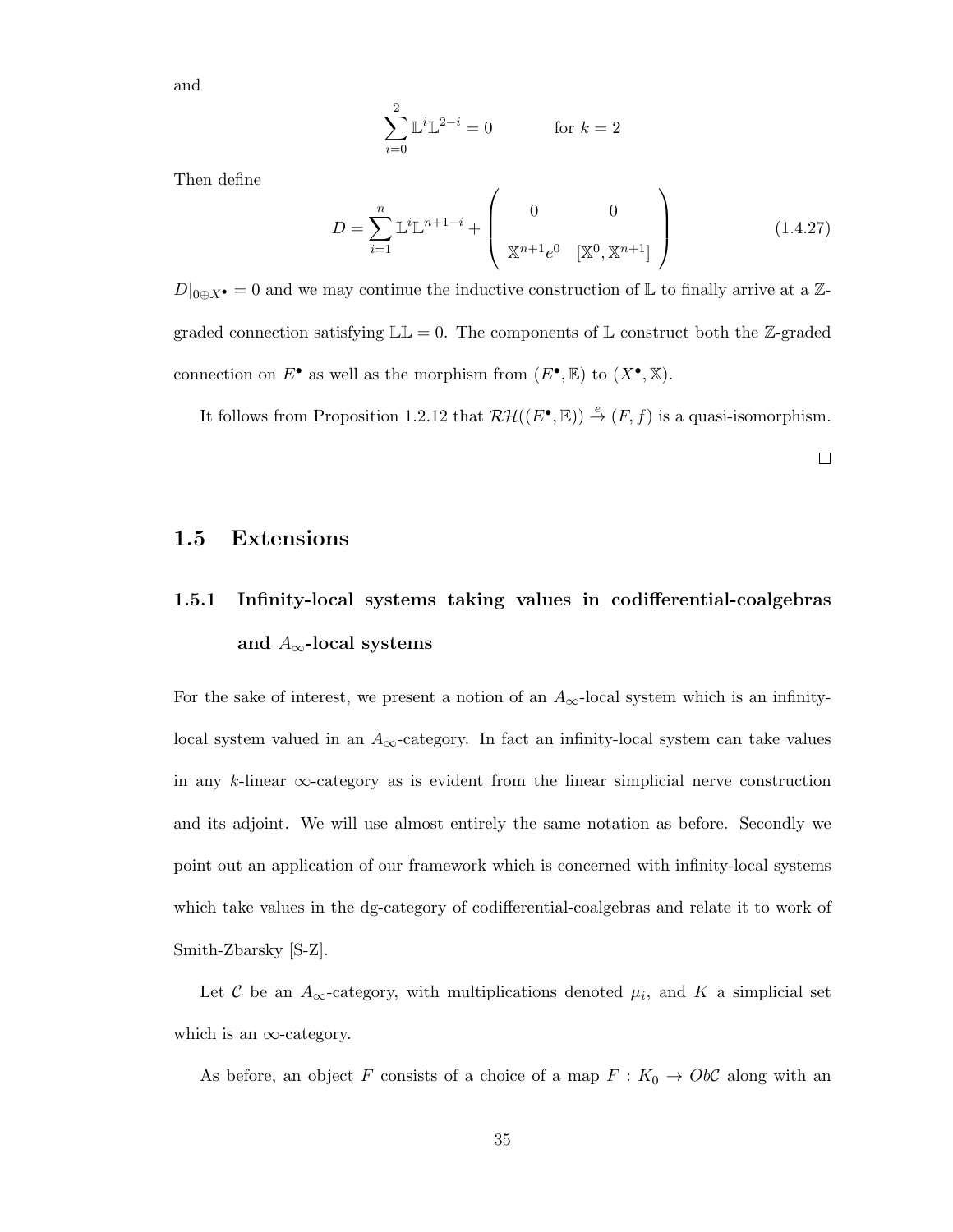element  $f$  of total degree 1 from the set

$$
f \in \mathcal{C}_F^1(K) := \bigoplus_{i+j=1, i \ge 0} \mathcal{C}_F^{i,j},\tag{1.5.1}
$$

with,

$$
\mathcal{C}_F^{i,j} := \{k\text{-linear maps } f : K_i \to \mathcal{C}^j | F(\sigma) \in \mathcal{C}^j(F(\sigma_{(i)}), F(\sigma_{(0)}))\}
$$
(1.5.2)

and which satisfies a generalized Maurer-Cartan equation.

Morphisms are also as before:

$$
\mathsf{Loc}_{A_{\infty}}(K)^{q}(F, G) = \{ \text{k-linear maps } K_i \to \mathcal{C}^{j}(F(i), G(0)) \}
$$
(1.5.3)

We define a series of multiplications on composable tuples of morphisms. Consider an  $n + 1$ -tuple of objects  $(F_n, \ldots, F_0)$  and a corresponding tuple of composable morphisms  $(\phi_n \otimes \ldots \otimes \phi_0).$ 

$$
m_n: \otimes_{n \ge i \ge 0} \mathsf{Loc}_{A_{\infty}}(K)^{\bullet}(F_{i+1}, F_i) \to \mathsf{Loc}_{A_{\infty}}(K)(F_0, F_n)^{\bullet}[2 - n] \tag{1.5.4}
$$

For  $n = 1$ ,

$$
m_1 : \phi \mapsto \mu_1 \circ (\phi) - (-1)^{|\phi|} \phi \circ \mu_1 + (-1)^{|\phi|} (\sum_l (-1)^l \phi \circ \partial_l) \tag{1.5.5}
$$

and for  $n\geq 1,$ 

$$
m_n : (\phi_n \otimes \ldots \otimes \phi_0) \mapsto \mu_n \circ (\phi_n \otimes \ldots \otimes \phi_0) \circ \Delta^{(n)} \tag{1.5.6}
$$

**Definition 1.5.1.** A pair  $(F, f)$  with  $f \in C_F^1(K)$  such that  $0 = \sum_{i=1}^{\infty} m_i(f^{\otimes i})$  is called an  $A_{\infty}$ -local system. The set of  $A_{\infty}$ -local systems is denoted  $\mathsf{Loc}^{\mathcal{C}}_{A_{\infty}}(K)$ .

It is important to note that the Maurer-Cartan equation above is not finite, but has a finite number of terms when evaluated on any simplex due to the fact that  $\Delta^{n}(\sigma) = 0$ for  $n >> 0$ .

If the multiplications defined above satisfy the constraint that for any tuple of composable morphisms,  $(\phi_0, \ldots, \phi_N)$ , the graded vector space  $\oplus_{i,j}$ Loc<sub> $A_\infty$ </sub> $(K)^\bullet(F_i, F_j)$  equipped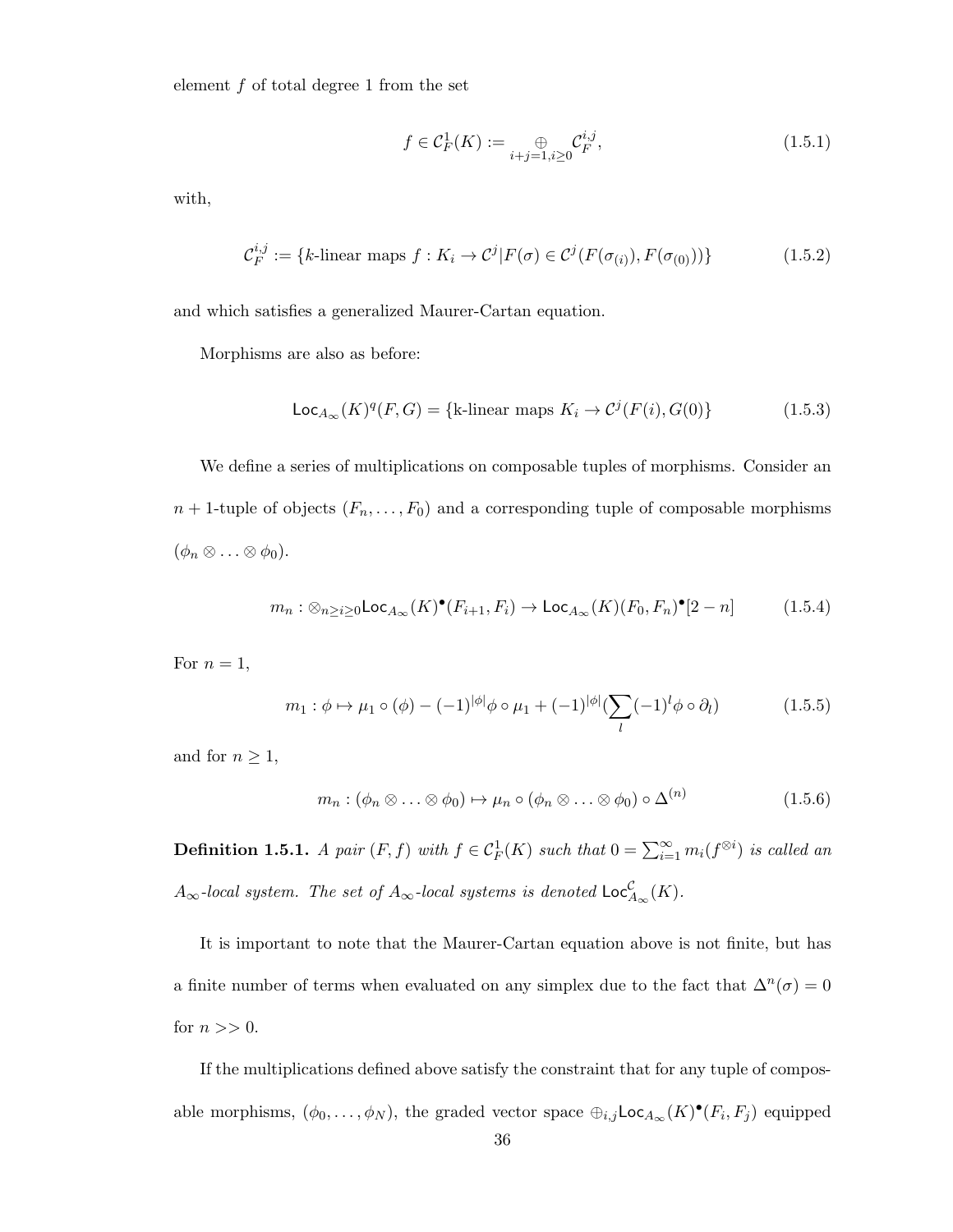with the direct sums of the above multiplications becomes an  $A_{\infty}$ -algebra, then  $\mathsf{Loc}_{A_{\infty}}(K)$ is an  $A_{\infty}$ -category. In particular the one-point  $A_{\infty}$ -category is just an  $A_{\infty}$ -algebra.[K-S]

## **Proposition 1.5.2.** Loc<sup>C</sup><sub> $A_{\infty}(K)$  is an  $A_{\infty}$ -category.</sub>

In a recent pre-print [S-Z] Emma Smith-Zbarsky develops a closely related theory. She considers a  $\mathbb{Z}$ -graded bundle V over a smooth manifold M and then passes to the bundle which is fiber-wise

$$
\mathfrak{g}_x^{\bullet} = \prod_{n=1}^{\infty} \text{Hom}^{\bullet}(V_x^{\otimes n}, V_x[1-n]) \tag{1.5.7}
$$

If one chooses a usual local system  $\nabla$ , a total degree 1 form  $\alpha$  valued in this bundle which satisfies the relevant Maurer-Cartan equation gives the graded bundle V extra structure. In particular the 0-form part of  $\alpha$  turns V into a bundle of  $A_{\infty}$ -algebras. In her paper Smith-Zbarsky calculates the first couple terms of the holonomy of such an MC element to show that the MC equation implies that the fiber of V over each point is an  $A_{\infty}$ algebra and that parallel transport is an  $A_{\infty}$ -morphism. For a smooth, pointed manifold  $(M, x)$  which is a  $K(G, 1)$ , loops at x act on the fiber of V over x by  $A_{\infty}$ -morphisms and a homotopy of paths yields an  $A_{\infty}$ -homotopy between the corresponding parallel transports morphisms. Thus Smith-Zbarsky calls this type of action of  $\pi_1(M, x)$  a homotopy group action of  $A_{\infty}$  algebras. In forthcoming work Smith-Zbarsky will further develop this  $A_{\infty}$ point of view with applications to Lagrangian Floer theory.

This setup can be fruitfully understood in terms of our formalism. Given the graded bundle V, one can pass to the "bar-bundle" which is the fiber-wise application of the bar construction. The bundle  $\mathfrak g$  is the bundle whose fiber is

$$
\text{Hom}_{\text{CoAlg}}(B(V_x), B(V_x))\tag{1.5.8}
$$

where  $B(\bullet)$  denotes the bar construction. Given a usual local system  $\nabla$ , a g-valued form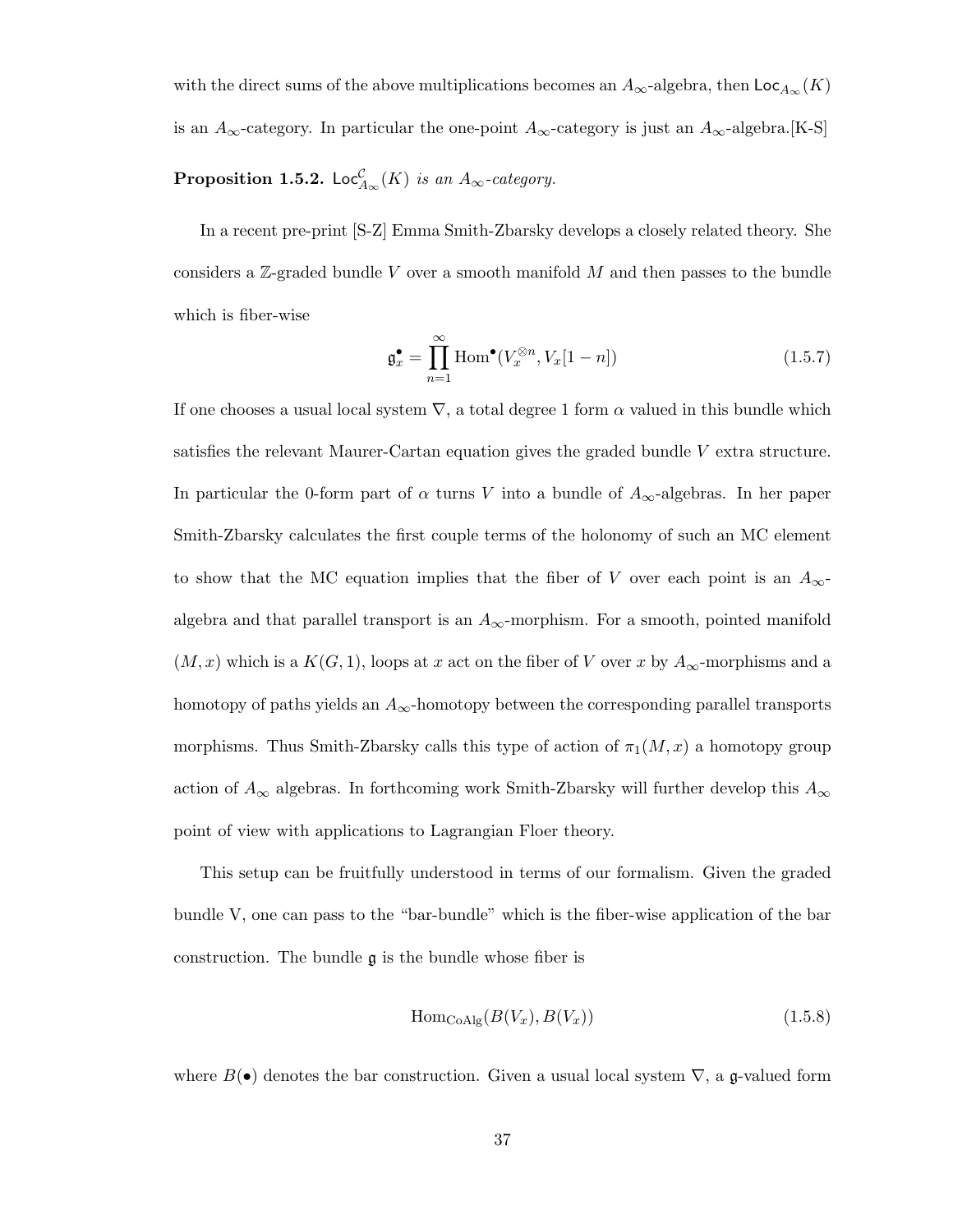$\alpha$  satisfying

$$
d_{\nabla}\alpha + \alpha \circ \alpha = 0 \tag{1.5.9}
$$

yields a flat Z-graded connection via

$$
d_{\nabla} + [\alpha, \quad] : \mathfrak{g}^{\bullet} \otimes_{\mathcal{A}^0} A^{\bullet} \to \mathfrak{g}^{\bullet} \otimes_{\mathcal{A}^0} A^{\bullet} \tag{1.5.10}
$$

whose holonomy yields an infinity-local system  $F$  satisfying

$$
dF + \hat{\delta}F + F \cup F = 0. \tag{1.5.11}
$$

(A useful guide is [Me]). This holonomy breaks further according to the components in g to give the sum-over-trees formulas that one usually sees in such  $A_{\infty}$  applications. In fact, this construction yields an infinity-local system valued in the dg-category of codifferential coalgebras, and should be equivalent to an  $A_{\infty}$ -local system valued in the category of  $A_{\infty}$ -algebras. However, one should be careful to note that the starting bundle in this case is not of finite rank, so developing this theory technically involves an extension of our results which we expect to go through without serious hitches.

#### 1.5.2 Coefficients in some  $\mathcal{P}_B$

As was already mentioned, one can define infinity-local systems valued in any  $dg$ -category or linear ∞-category. Given such a target category the question arises of what can be said about the correspondence we have proved. I.e., what dg-category sits on the other side? Here is one interesting example.

Suppose  $\Sigma$  is some complex manifold, and  $B := (\Omega^{0,\bullet}(\Sigma), \bar{\partial})$  its Dolbeaux complex. Then it is not too hard to see that our Riemann-Hilbert correspondence extends to

$$
\mathcal{P}_{B\hat{\otimes}A(X)} \cong \mathsf{Loc}_{\infty}^{\mathcal{P}_B}(X). \tag{1.5.12}
$$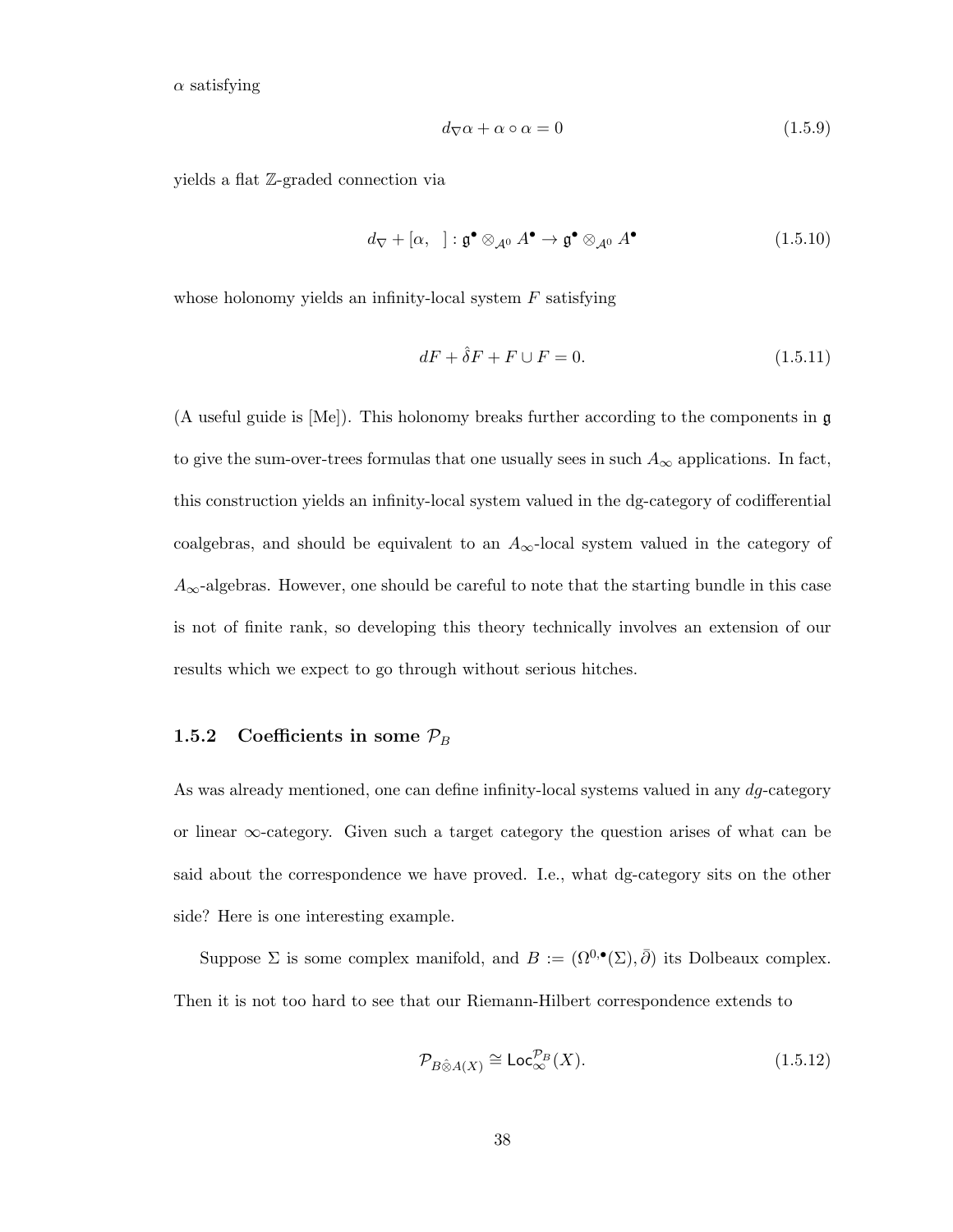which is a statement which concerns infinity-local systems valued in  $\mathcal{P}_B$  which, in this case is a dg-enhancement of the derived category of sheaves with coherent cohomology on  $\Sigma$ , [Bl1].

## 1.6 Appendix

#### 1.6.1 The Simplicial Nerve

We describe here a construction called the simplicial nerve functor which was originally introduced by Cordier [Co] and appears in Lurie's book on higher Topoi [Lu1]. The simplicial nerve is a functor

$$
N: sCat \to sSet
$$
\n
$$
(1.6.1)
$$

which is defined by the adjunction property:

$$
sSet(\Delta^n, N(\mathcal{C})) = sCat(\mathfrak{C}[\Delta^n], \mathcal{C})
$$
\n(1.6.2)

where  $sCat$  is the category of simplicial categories all of whose hom-spaces are Kan complexes, and where  $\mathfrak{C}[\bullet]$  is a kind of categorification functor which in a sense constructs the free simplicial category generated by a simplicial set. Note that any category of enriched categories such as  $\mathcal{S}at$  is understood to have homsets consisting of *enriched* functors. The k-simplices of  $N(\mathcal{C})$  can be understood as homotopy coherent simplices in the category  $\mathcal{C}$ . This will become apparent as we further describe this functor. This exposition is taken almost verbatim from [Lu1] but we include it for completeness.

Let  $k$  be a field of characteristic zero.

**Definition 1.6.1.** Let  $[n]$  denote the linearly ordered, finite set of elements  $\{0, 1, 2, \ldots, n\}$ , as well as the corresponding category, and let  $\Delta^n$  denote the simplicial set which is the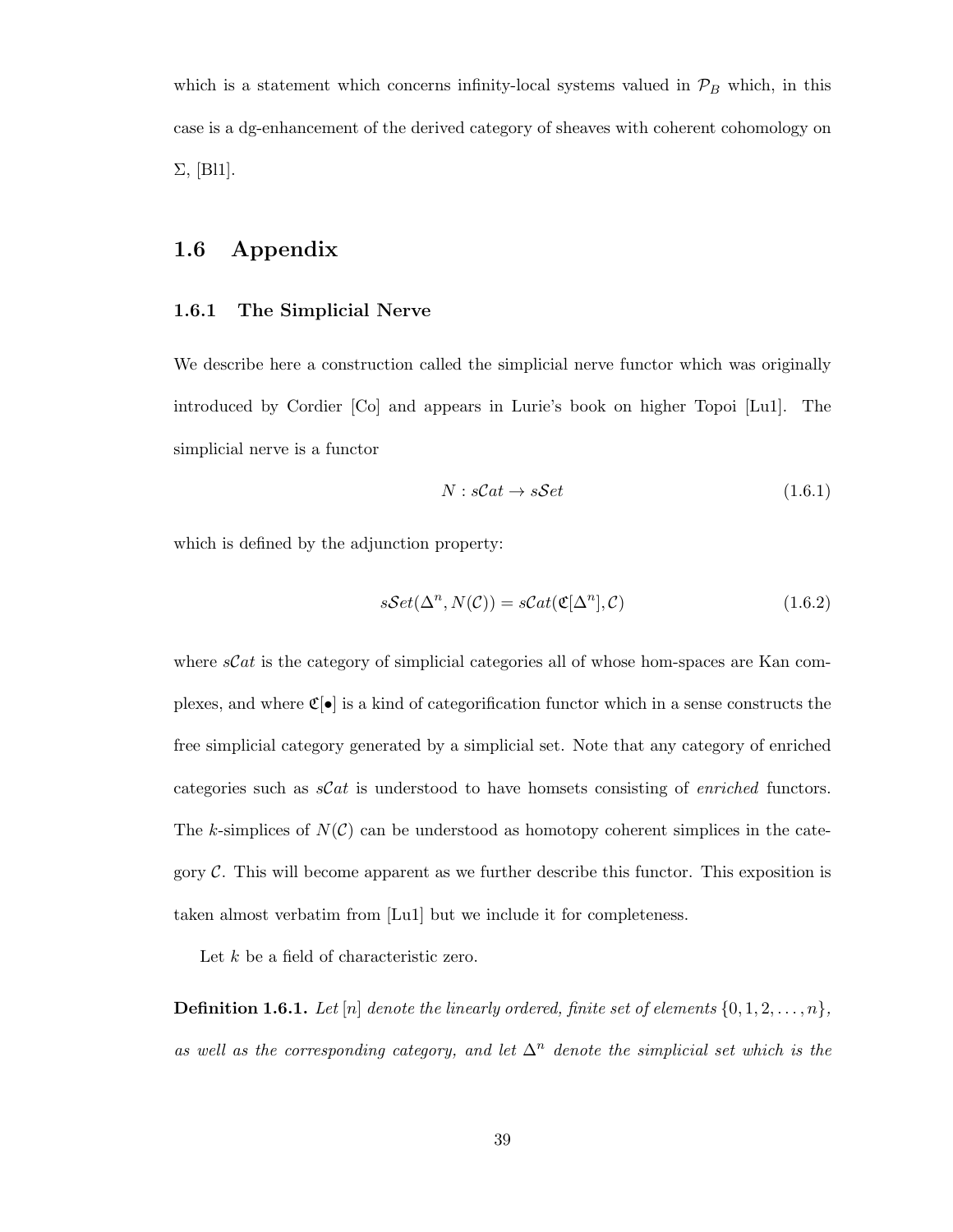combinatorial n-simplex.  $\mathfrak{C}[\Delta^n]$  is the element of sCat given by the following assignments:

$$
Ob \mathfrak{C}[\Delta^n] = Ob[n] \tag{1.6.3}
$$

for  $i, j \in [n]$ ,

$$
\mathfrak{C}[\Delta^n](i,j) = \begin{cases} \emptyset & \text{for } j > i \\ N(P_{i,j}) & \text{for } i \le j \end{cases}
$$
 (1.6.4)

Where  $N[\bullet]$  the usual nerve functor, and  $P_{i,j}$  the partially ordered set of subsets  $I \subset \{i \leq j\}$  $\ldots \leq j$  such that both  $i \in I$ , and  $j \in I$ . For the ordered tuple,  $(i_0 \leq \ldots \leq i_l)$ , the compositions in  $\mathfrak{C}[\Delta^n]$ 

$$
\mathfrak{C}[\Delta^n](i_0, i_1) \times \ldots \times \mathfrak{C}[\Delta^n](i_{l-1}, i_l) \to \mathfrak{C}[\Delta^n](i_0, i_l)
$$
\n(1.6.5)

are induced by the poset maps given by the union:

$$
P_{i_0,i_1} \times \ldots \times P_{i_{l-1},i_l} \to P_{i_0,i_l}
$$
\n(1.6.6)

$$
I_0 \times \ldots \times I_l \mapsto I_0 \cup \ldots \cup I_l \tag{1.6.7}
$$

And  $\mathfrak C$  is functorial:

**Definition 1.6.2.** For  $f : [n] \rightarrow [m]$  a monotone map of linearly ordered finite sets, we get a morphism

$$
\mathfrak{C}[\Delta^n](f) : \mathfrak{C}[\Delta^n] \to \mathfrak{C}[\Delta^m]
$$
\n(1.6.8)

$$
v \in Ob\mathfrak{C}[\Delta^n] \mapsto f(v) \in Ob\mathfrak{C}[\Delta^m]
$$
\n(1.6.9)

For  $i \leq j$  in [n], the map

$$
\mathfrak{C}[\Delta^n](i,j) \to \mathfrak{C}[\Delta^m](f(i),f(j))\tag{1.6.10}
$$

is induced by

$$
f: P_{i,j} \to P_{f(i),f(j)}, \ I \mapsto f(I) \tag{1.6.11}
$$

by applying  $N[\bullet]$ .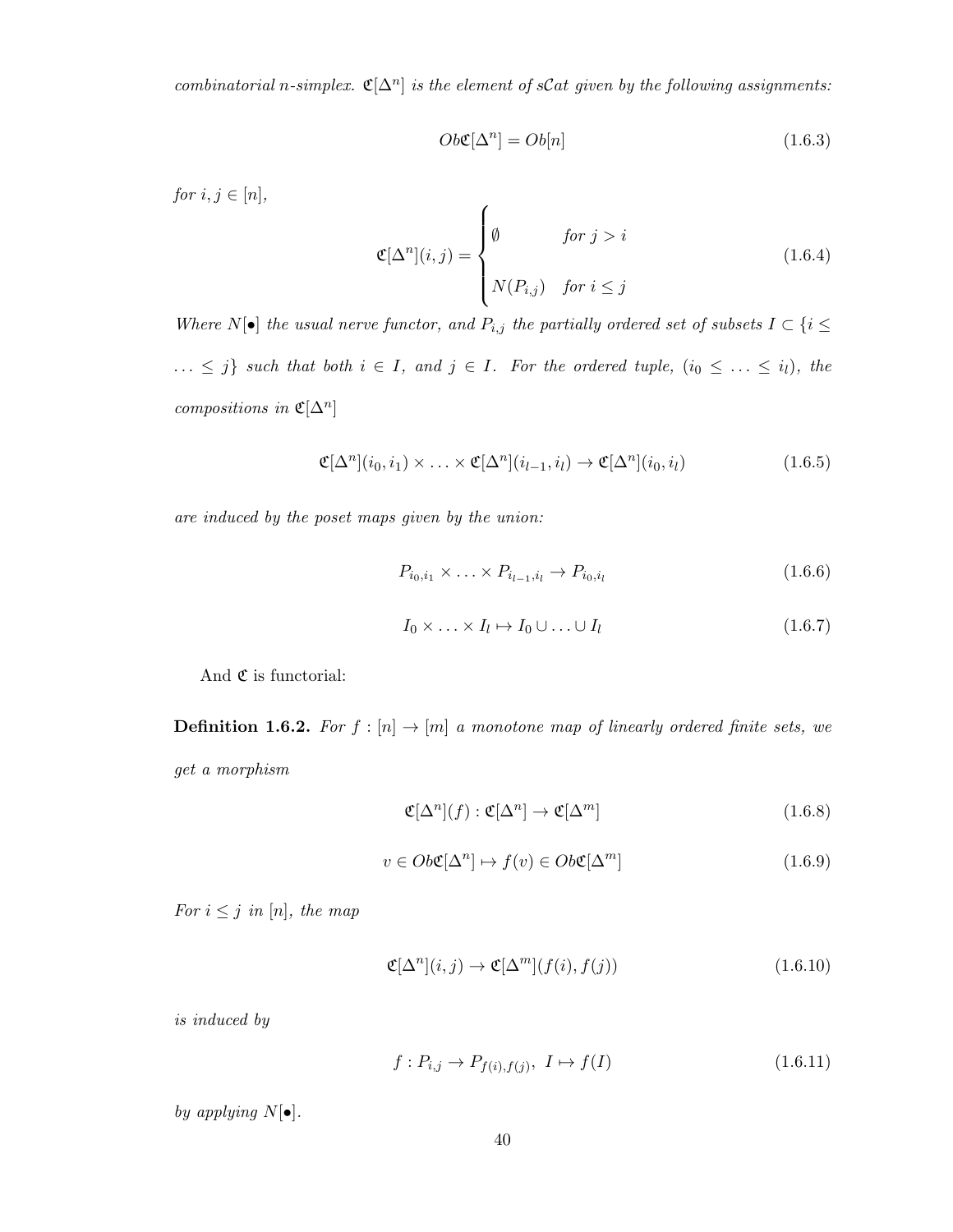$\mathfrak C$  can be extended uniquely to a functor which preserves small colimits, and so it is easily verified that  $\mathfrak{C}[\bullet]$  is a functor

$$
\mathfrak{C}: sSet \to sCat \tag{1.6.12}
$$

We use the notation

**Definition 1.6.3.** (sVect,  $\times$ , \*) is the monoidal category of simplicial vector spaces over k, and  $sCat(k)$  the category of small categories enriched on  $sVect$ .

**Definition 1.6.4.**  $dgCat$  consists of small categories enriched over the monoidal category  $(Ch(k), \otimes, 0)$  of chain complexes over k.

#### 1.6.2 k-linear  $\infty$ -categories

Naively, we would regard a k-linear  $(\infty, n)$ -category to be an  $(\infty, n)$ -category whose jmorphism sets are k-vectorspaces for any  $j \geq 0$ . From this perspective we are replacing the  $j$ -morphism sets with  $j$ -morphism vectorspaces, while still maintaining a set of objects. One would require that composition of j-morphisms ought to be linear for all j.

From the homotopy theory perspective on higher category theory, particular elements of sCat and sSet are models for  $(\infty, 1)$ -categories. It becomes an interesting question as to what objects could model linear  $\infty$ -categories within each of these paradigms. One might start with the models of  $sSet$  and  $sCat$  and attempt to enrich or enhance some of these structures in such way that relevant sets are replaced with k-vectorspaces.  $sVect$  and  $sCat(k)$  immediately come to mind. Both of these models seem less-than-ideal because they incorporate the condition

The domain (target) maps sending a  $(j + 1)$ -morphism to its domain (target) j-morphism must be k-linear.

(1.6.13)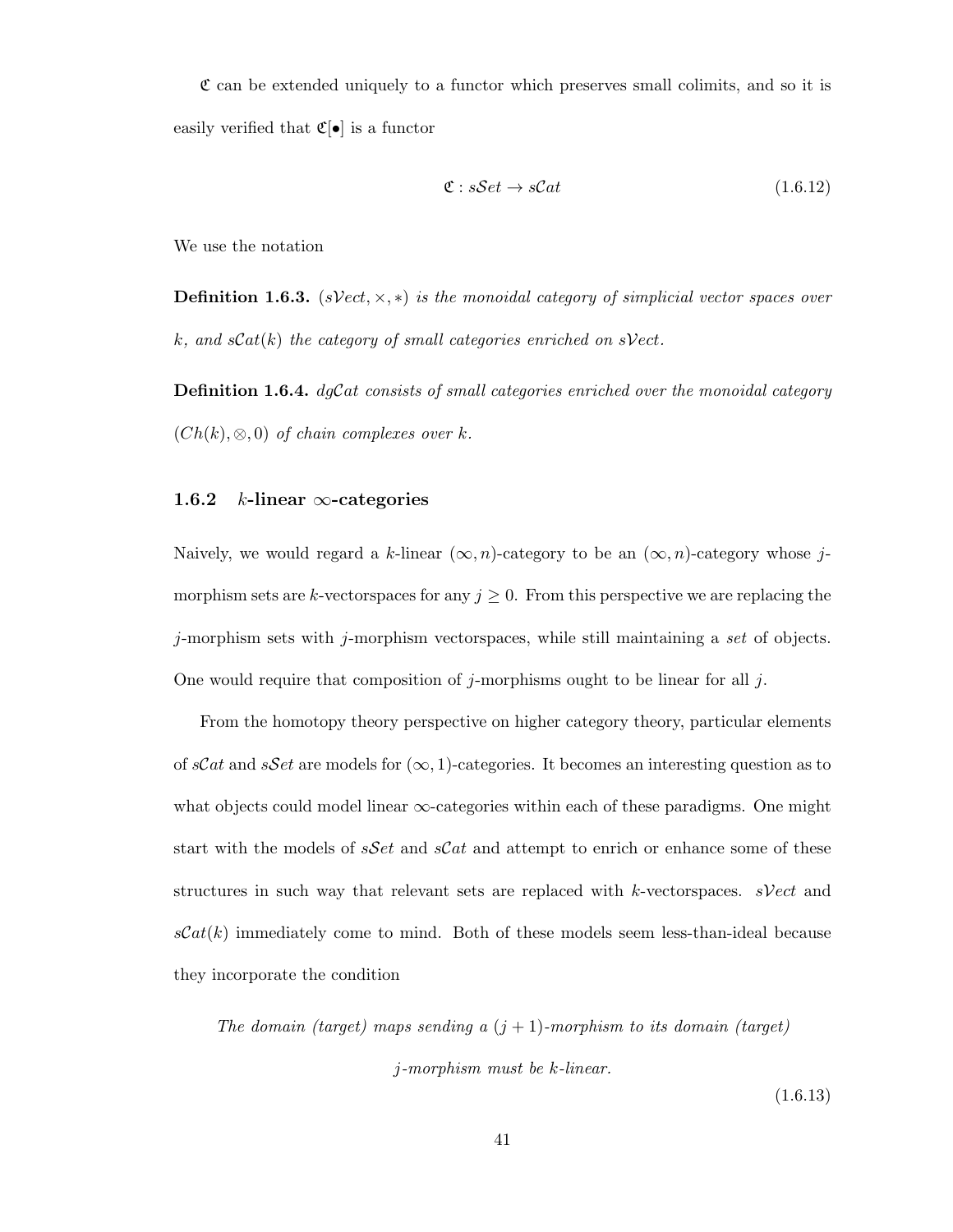which is not intuitive to the author. However, as will be seen later, there is a precedent that points toward choosing  $\mathcal{S}at(k)$  as a model. With this in mind, we can use the simplicial nerve to extend this to the quasi-categorical paradigm.

**Definition 1.6.5.** We say an  $\infty$ -category K is k-linear if K is in the image of N restricted to  $sCat(k)$  inside  $sCat$ .

This matter of giving a proper description of this quasicategorical definition of a klinear  $\infty$ -category has turned out to be a large undertaking, and is mostly tangential to the primary results of this paper. So this task has been pushed off to another paper, [Sm], and we here will give a sketch of structures which this definition implies. Suppose  $K$  is a linear  $\infty$ -category. For any ordered pair of points  $(x_0, x_1)$ ,  $K_1(x_0, x_1)$  —the set of 1simplices extending from  $x_0$  to  $x_1$ — is a k-vector space. We can regard these vector spaces all at once as fibers of the evident map

$$
K_1 \times K_0 \times K_0 \qquad (1.6.14)
$$
\n
$$
\xrightarrow{\underline{p_2}} \qquad (1.6.15)
$$

At the next level, given any 3-tuple of points  $(x_0, x_1, x_2)$ , the set of 2-simplices which span these points  $K_2(x_0, x_1, x_2)$ , is not a vectorspace. But there are two k-actions on its elements and two partially-defined ways to sum them. In general we can explain this as follows. Let  $(x_0, \ldots, x_n)$  be any  $(n + 1)$ -tuple of points. Then,

$$
K_1(x_0, x_1) \times K_1(x_1, x_2) \times \ldots \times K_1(x_{n-1}, x_n) \tag{1.6.15}
$$

admits an obvious multilinear structure. So all at once we have k-actions

$$
\mu_i: k \times K_1 \times_{K_0} K_1 \times_{K_0} \ldots \times_{K_0} K_1 \to K_1 \times_{K_0} \ldots \times_{K_0} K_1 \tag{1.6.16}
$$

multiplying by  $k$  in the *i*-th component. And partially-defined addition operations are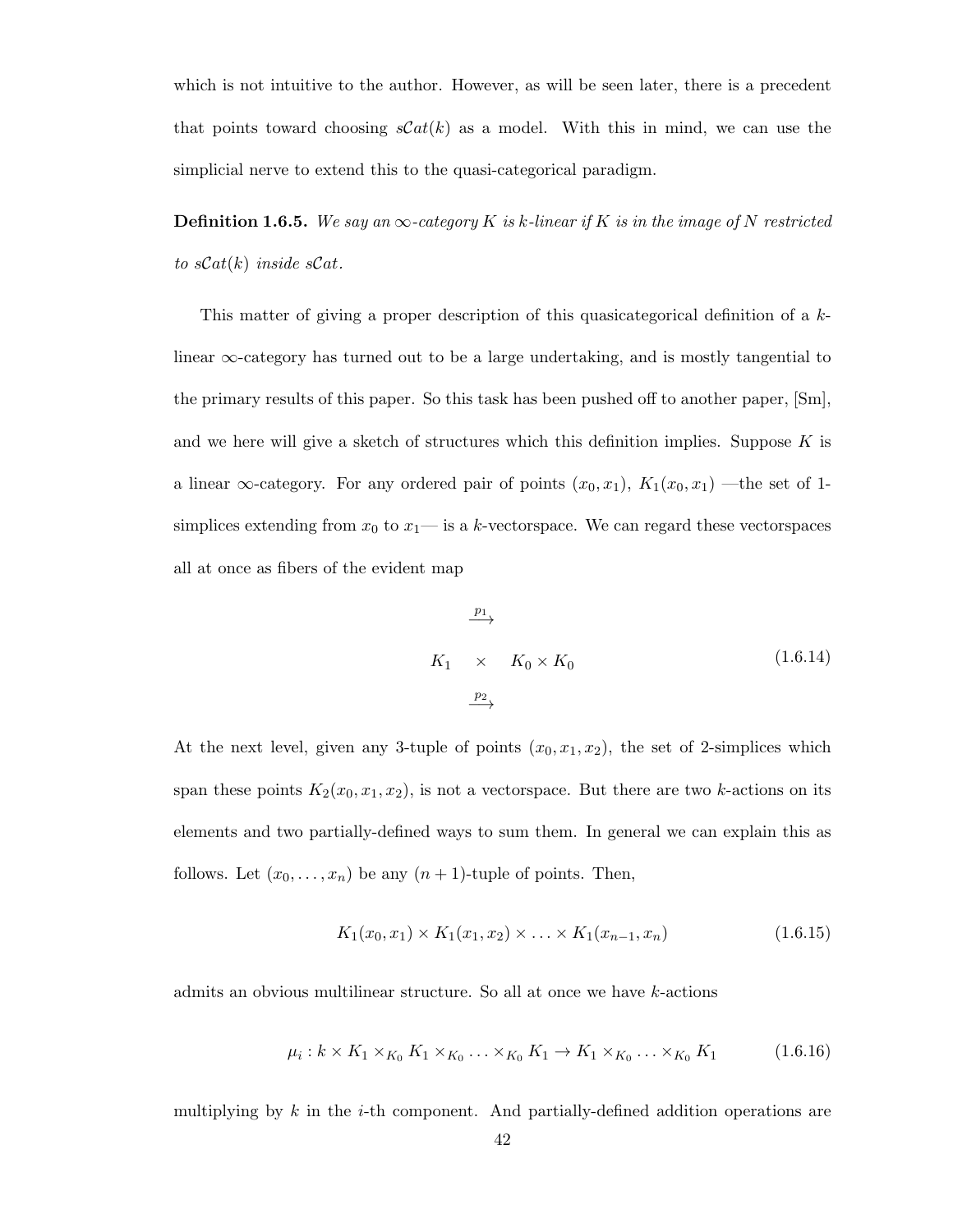defined component-wise

$$
+_i: (f_1, \ldots, f_i, \ldots, f_n) + (f_1, \ldots, f'_i, \ldots, f_n) = (f_1, \ldots, f_i + f'_i, \ldots, f_n) \tag{1.6.17}
$$

(which is linear with respect to  $\mu_i$ ) whenever all but one of the components are fixed. There is an obvious fibration of sets

$$
\Phi_n: K_n \to K_1 \times_{K_0} \ldots \times_{K_0} K_1, \sigma^n \mapsto (\sigma(01), \sigma(12), \ldots, \sigma(n-1n)) \tag{1.6.18}
$$

The weak Kan extension property specifies that these maps are always surjective. If  $K$  is linear then  $K_n$  will have k-actions

$$
\tilde{\mu}_i: k \times K_n \to K_n,\tag{1.6.19}
$$

which *cover* the linear components of  $K_1 \times_{K_0} \ldots \times_{K_0} K_1$  in the sense that

$$
\mu_i \circ (Id \times \Phi_n) = \Phi_n \circ \tilde{\mu}_i \tag{1.6.20}
$$

Likewise, given tuples  $(f_1, \ldots, f_i, \ldots, f_n)$  and  $(f_1, \ldots, f_i', \ldots, f_n)$  differing in only one component, there is an abelian pairing in the fibers of  $\Phi$ 

$$
\tilde{+}_i : \Phi_n^{-1}((f_1, \dots, f_i, \dots, f_n)) \times \Phi_n^{-1}((f_1, \dots, f_i', \dots, f_n)) \to \Phi_n^{-1}((f_1, \dots, f_i + f_i', \dots, f_n))
$$
\n(1.6.21)

which is linear with respect to  $\tilde{\mu}_i$ . Furthermore, the face and degeneracy maps will be multi-linear in a specific sense. Let  $d^i$  be the face maps and  $s^i$  the degeneracies. Define

$$
D^i: K_1 \times_{K_0} \ldots \text{ n factors } \ldots \times_{K_0} K_1 \to [K_1 \times_{K_0} \ldots \times_{K_0} K_1] \times [K_1 \times_{K_0} \ldots \times_{K_0} K_1] \tag{1.6.22}
$$

$$
(f_1, \ldots, f_n) \mapsto (f_1 \ldots \hat{f}_i \ldots f_n) \tag{1.6.23}
$$

where the target is not necessarily composable between the  $(i - 1)$ -st and i-th components. The fibers of  $D^i \circ \Phi_n$  are just the *n*-simplices which complete the horn defined by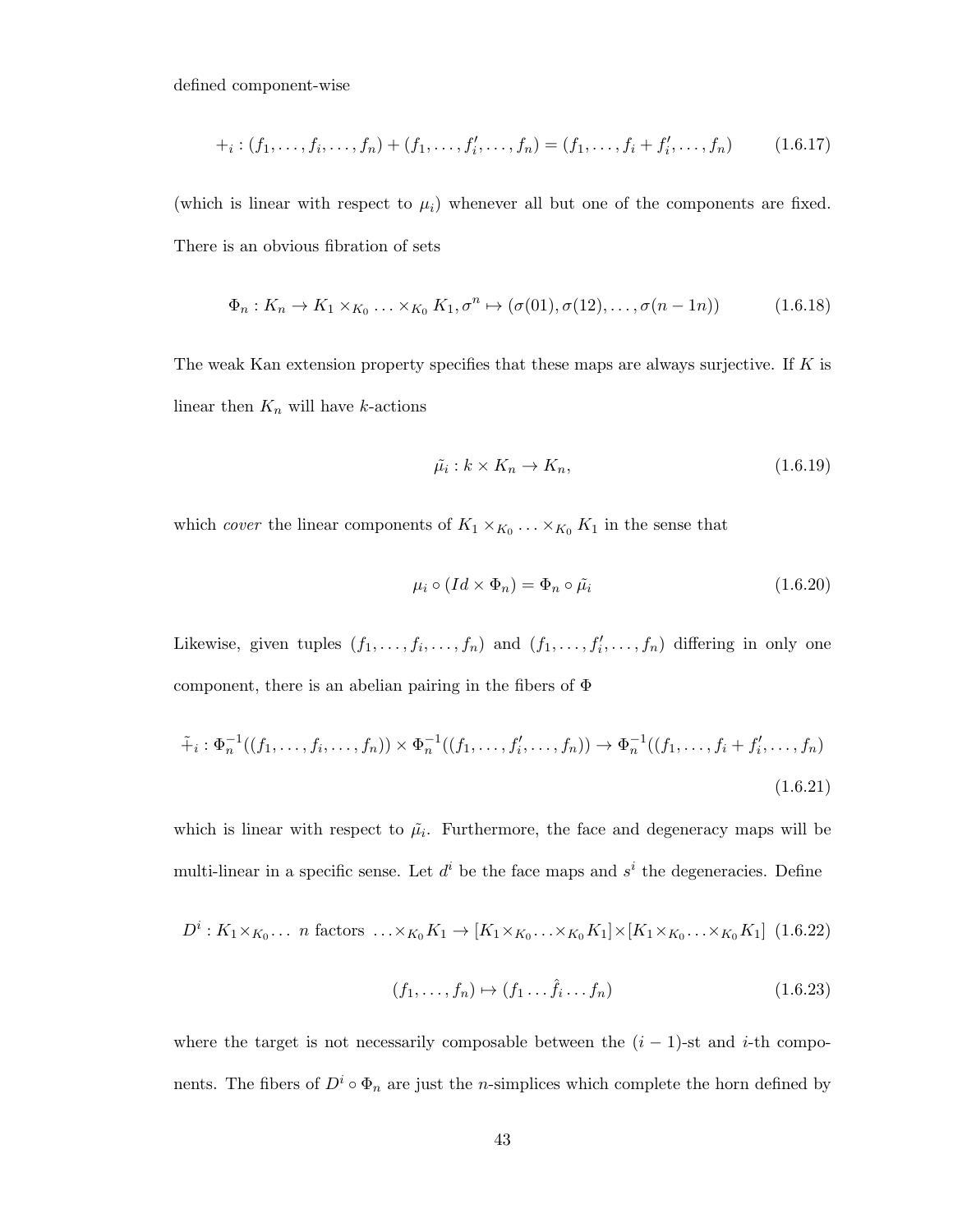$(g_1, \ldots, g_{i-1}, f, g_i, \ldots, g_{n-1})$  where the g's are fixed and only f can vary. If we restrict  $d^j$ to this set (which is a vector space with multiplication  $\tilde{\mu}_i$ , and sum  $+_i$ )

$$
d^{j} := \left\{ \begin{array}{c} (D^{i} \circ \Phi_{n})^{-1}(g_{1}, \ldots, g_{n-1}) \to (D^{i} \circ \Phi_{n-1})^{-1}(g_{1}, \ldots, g_{i-1}, g_{i+1}, \ldots, g_{n-1}), i < j \\ (D^{i} \circ \Phi_{n})^{-1}(g_{1}, \ldots, g_{n-1}) \to (D^{i-1} \circ \Phi_{n-1})^{-1}(g_{1}, \ldots, g_{i-1}, g_{i+1}, \ldots, g_{n-1}), i \geq j \\ (1.6.24) \end{array} \right.
$$

is linear. Likewise for the degeneracies which go in the other direction.

**Definition 1.6.6.** k–sSet denotes the category of k-linear  $\infty$ -categories. Given elements K, L, and  $\phi$  an element of  $sSet(K, L)$ , with  $\phi_n : K_n \to L_n$ ,

$$
k - sSet(K, L) = \{ \phi \in sSet(K, L) |
$$
  

$$
\phi_n : (D^i \circ \Phi_n)^{-1}(g_1, \dots, g_{n-1}) \to (D^i \circ \Phi_n)^{-1}(\phi_1(g_1), \dots, \phi_1(g_{n-1}))
$$
  
is linear for any choice of  $i, n, (g_1, \dots, g_{n-1}) \}$   
(1.6.25)

There is also a free construction  $k() : sSet \rightarrow k - sSet$  which is left adjoint to the forgetful functor. So that

$$
k - sSet(k(\Delta^n), K) = sSet(\Delta^n, K)
$$
\n(1.6.26)

allows one to pick out the *n*-simplices of  $K$ .

Some expected propositions from [Sm]

**Speculation 1.6.7.** C is a category enriched in simplicial vectorspaces if and only if NC (the simplicial nerve of  $C$ ) has the linear structure described above.

Proof. Straightforward

and,

Speculation 1.6.8. For any simplicial set  $K$ ,

$$
\mathfrak{C}[k(K)] = k\mathfrak{C}[K] \tag{1.6.27}
$$

 $\Box$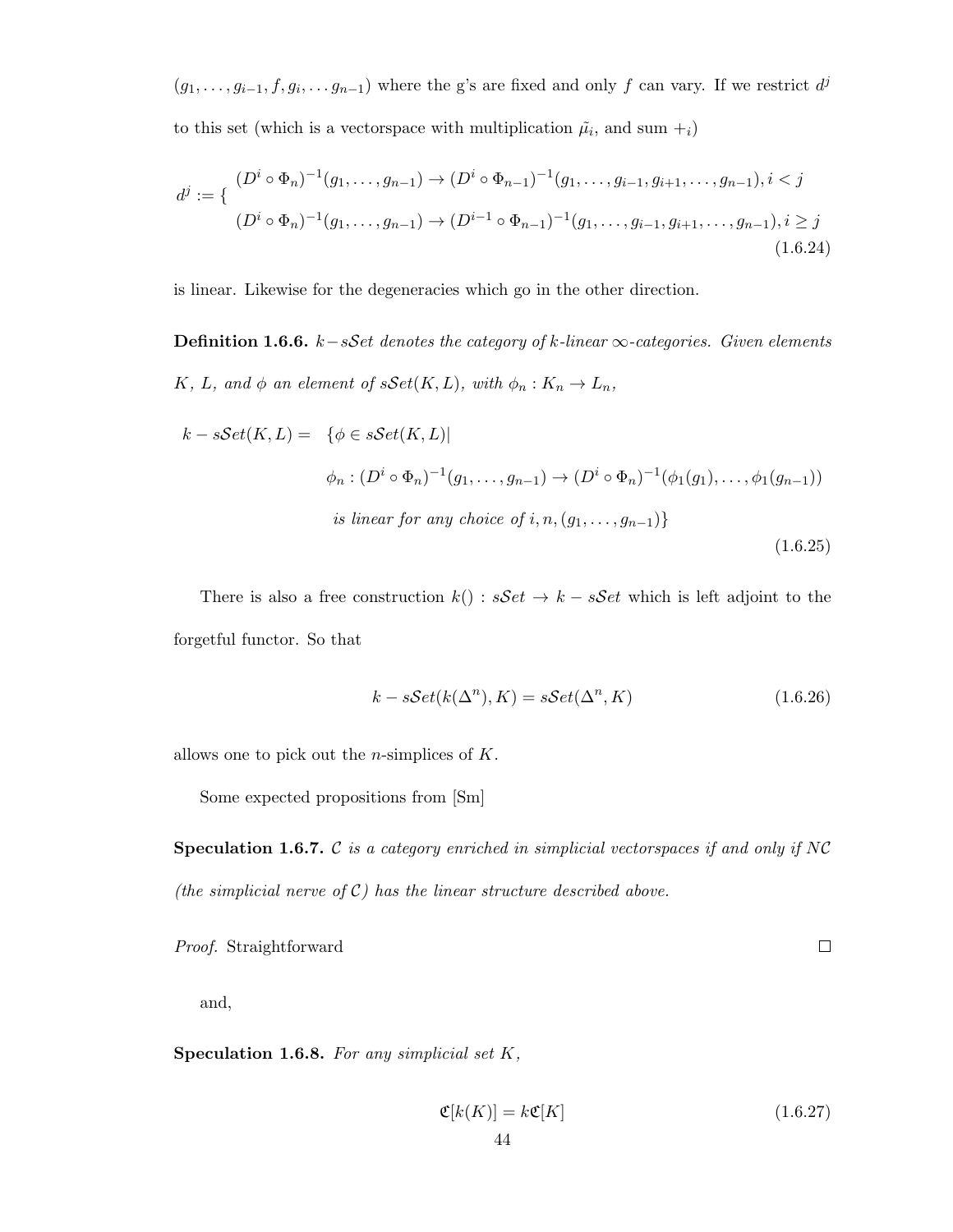Where the latter is the category enriched in simplicial vectorspaces freely generated by  $\mathfrak{C}[K]$ .

Proof. [Sm].

This linear quasicategorical picture agrees with another precedent in the literature of describing connective dg-categories (and their  $A_{\infty}$ -cousins) as models for linear  $\infty$ categories. The model equivalence of Tabuada [Ta], and Dugger-Shipley [DSh] (described below) lends weight to this precedent. In this paper we will not speculate about what should really model linear  $\infty$ -categories. Instead we will start with the following assumption: Categories enriched in simplicial vectorspaces model linear  $\infty$ -categories. (Note that these are a proper subset of  $\mathcal{SC}at$  because all simplicial vectorspaces are Kan complexes  $[Ma]$ .

One of the main goals of [Sm] is to check

**Speculation 1.6.9.** The adjoint equivalence  $(\mathfrak{C}[, \mathcal{N})$  restricts to an adjoint equivalence between  $sCat(k)$  and  $k - sSet$ .

 $\Box$ Proof.

And furthermore, with respect to appropriate model structures, these are Quillen.

#### 1.6.3 Relevant Model Structures

By throwing out non-invertible 1-morphisms one can form the  $(\infty, 1)$ -category of  $(\infty, 1)$ categories. There are explicit model structures on each of these categories which present these structures. These are the model structure on  $\mathcal{SC}at$  defined by Bergner [Be], and the model structure of Joyal on  $sSet$ . These model categories are denoted  $sCat_B$  and sSet<sub>J</sub> respectively. Likewise there is a model structures on  $sCat(k)$  and  $k - sSet$  which are related to these two.

 $\Box$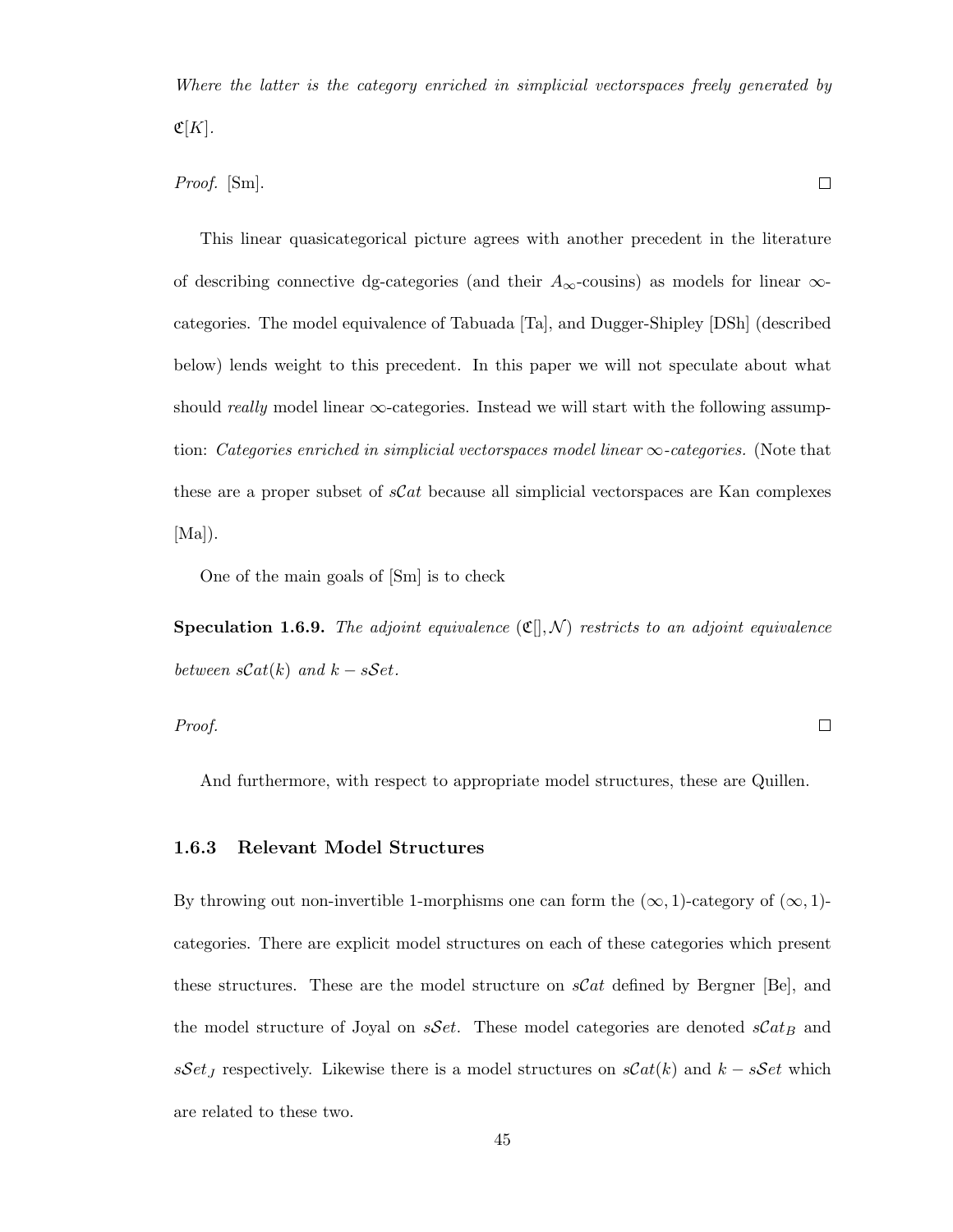**Proposition 1.6.10.** One can induce a model structure on  $k - sSet$  by virtue of the free-forgetful adjunction between  $k - sSet$  and  $sSet_J$ . We call this  $k - sSet_J$ .

Proof.

And in [Ta] Tabuada presents a model structure on  $sCat(k)$  induced from Bergner's model structure on sCat by virtue of the lifted free-forgetful adjunction  $(k\tilde{l}), \tilde{S}$  :  $k\tilde{l})$  :  $s\mathcal{C}at \to s\mathcal{C}at(k): \tilde{S}$ . We will call this  $s\mathcal{C}at(k)_{BT}$ .

The fibrations are the enriched functors  $F : A \rightarrow B$  which are level-wise fibrations of underlying simplicial sets

$$
F_{x,y}: A(x,y) \to B(x,y) \tag{1.6.28}
$$

 $\Box$ 

which also satisfy the lifting property:

For any x in A, and any isomorphism  $v : \pi_0(F)(x) \to y'$  in  $\pi_0(B)$ , there exists an isomorphism  $u: x \to y$  in A such that  $\pi_0(F)u = v$ .

The cofibrations are generated by the LLP with respect to trivial fibrations.

This model structure could well have been obtained by the general construction described in ([Lu1], A.3) (for  $S = sVect$ ) of a model category structure on  $S - Cat$  whenever S is an excellent monoidal model category ([Lu1],A). This definition subsumes the examples of Bergner and Tabuada for  $S = sSet, Ch(k)_{\leq 0}$ .

**Definition 1.6.11.** [Lu1]A. A symmetric monoidal model category S is called excellent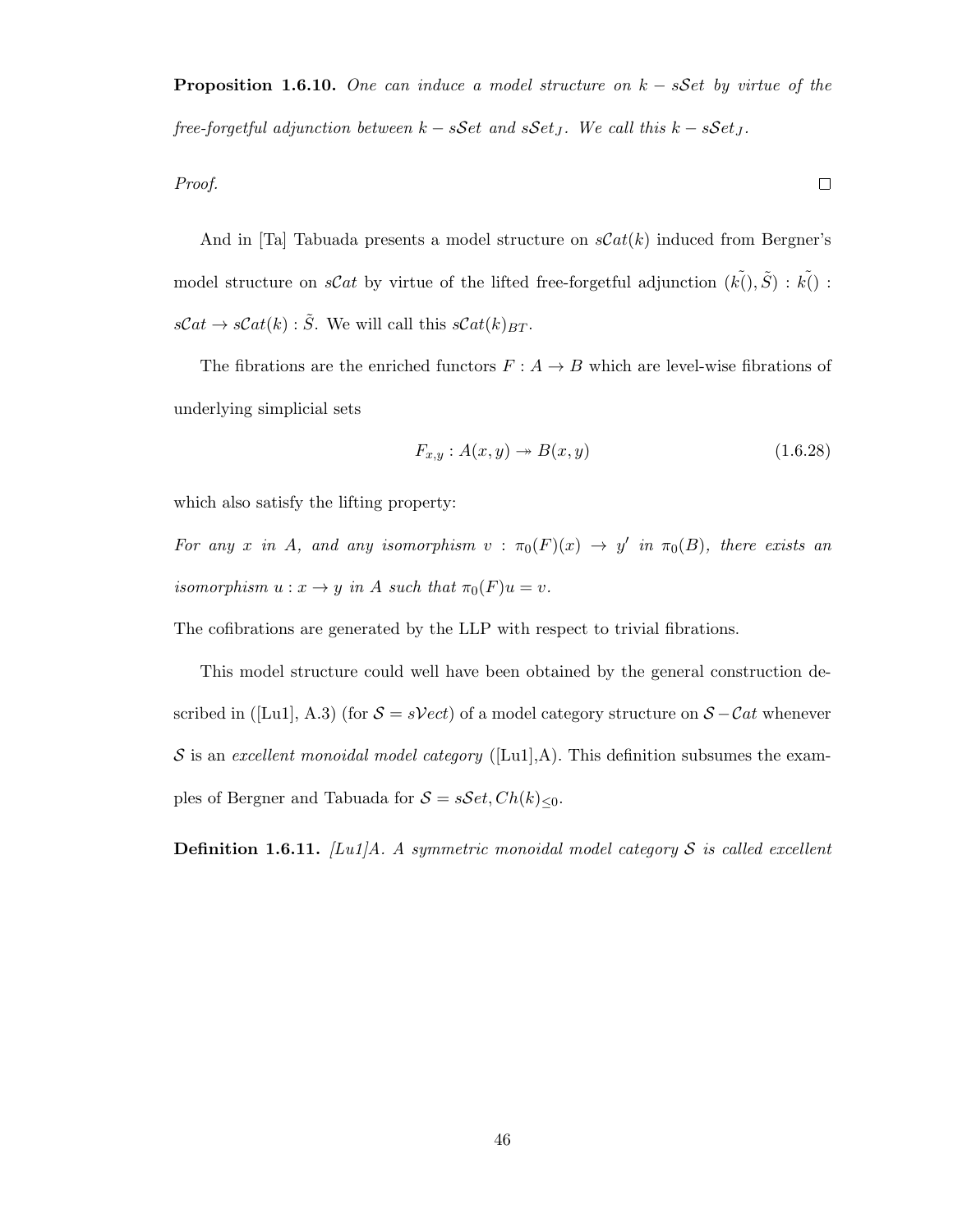- i) S is combinatorial.
- ii) The monomorphism in  $S$  are cofibrations, and the cofibrations are closed under products.
- iii) The weak equivalences of  $S$  are stable under filtered limits.
- iv) S satisfies the invertibility hypothesis([Lu1], A.3.2.12)

(1.6.29)

In this procedure the weak equivalences are the *Dwyer-Kan equivalences*, i.e. a Sfunctor  $F: A \to B$  such that  $F_{x,y}$  :  $A(x,y) \to B(x,y)$  is a weak equivalence in S for all x, y, and which induces an equivalence of categories  $\pi_0(F) : \pi_0(A) \to \pi_0(B)$ , where  $\pi_0(A)$ , resp.  $\pi_0(B)$  is the homotopy category of A resp. B whose morphisms are weak equivalence classes of morphisms in A, resp. B.

The fibrations are the functors  $F: A \rightarrow B$  which are level-wise fibrations of underlying S-objects

$$
F_{x,y}: A(x,y) \to B(x,y) \tag{1.6.30}
$$

which also satisfy the lifting property:

For any x in A, and any isomorphism  $v : \pi_0(F)(x) \to y'$  in  $\pi_0(B)$ , there exists an isomorphism  $u: x \to y$  in A such that  $\pi_0(F)u = v$ .

The cofibrations are generated by the LLP with respect to trivial fibrations.

We can regard  $sVect$  as a model category with the model structure coming from the Kan structure on  $sSet$ . Then,

#### Proposition 1.6.12.  $Vect_k$  is excellent.

Proof. Follows from the results of [DK].

 $\Box$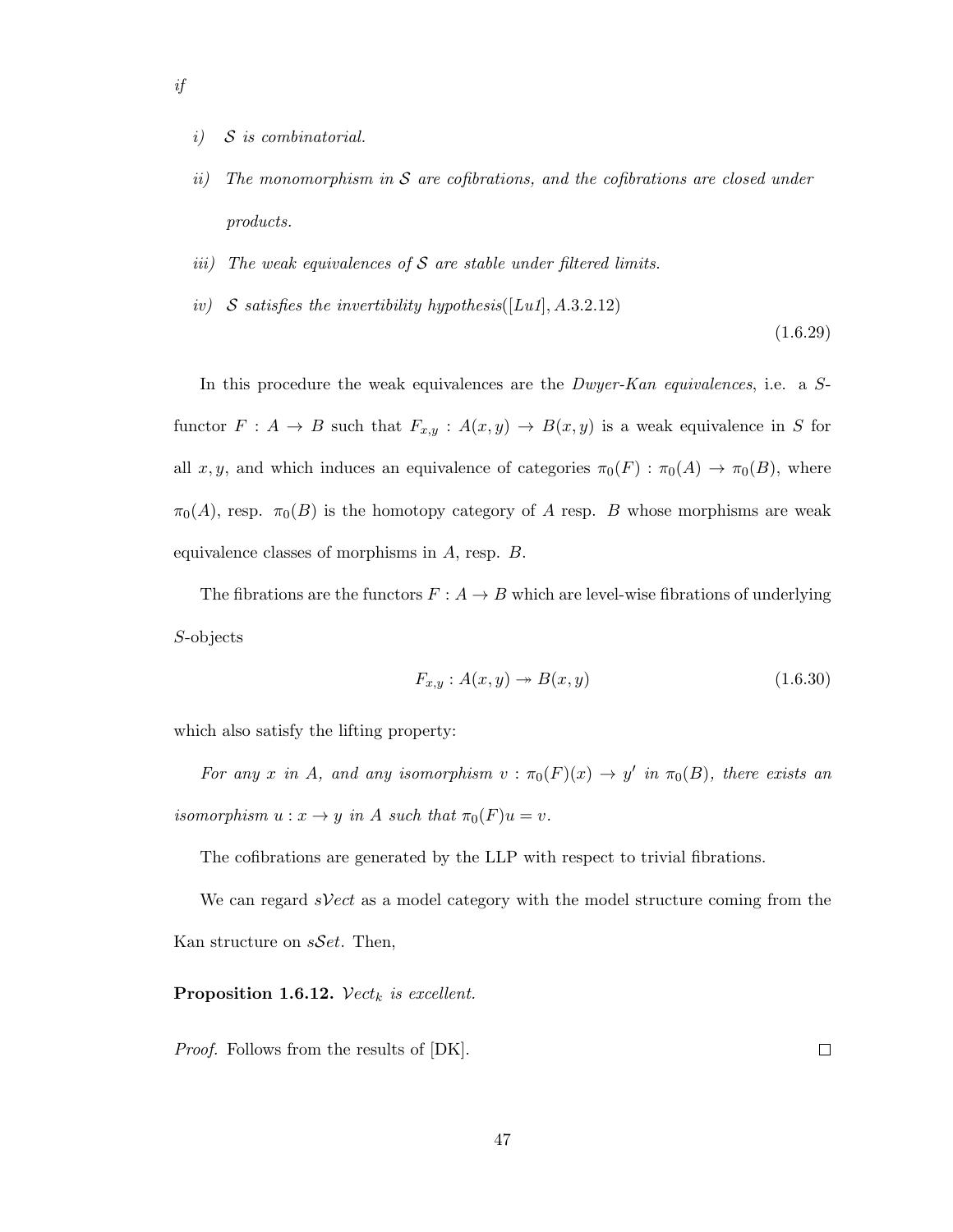Lurie [Lu1], and later Dugger-Spivak [DSp], show that the functors N and  $\mathfrak{C}$  constitute a Quillen equivalence

$$
N: sCat_B \leftrightarrows sSet_J : \mathfrak{C} \tag{1.6.31}
$$

And we expect, [Sm], a Quillen equivalence

$$
N: sCat(k)_{BT} \leftrightarrow (k - sSet)_J : \mathfrak{C}
$$
\n
$$
(1.6.32)
$$

Hence, following ([Hi] 17.4), this adjunction refines to induce weak equivalences of the mapping spaces (although we have not specified any particular constructions of these mapping spaces)

$$
Maps_{sSet_{J}}(\mathfrak{C}[K], S) \approx Maps_{sCat_B}(K, N[S])
$$
\n(1.6.33)

$$
Maps_{sVect_k}(\mathfrak{C}[K], S) \approx Maps_{sCat(k)}(K, N[S])
$$
\n(1.6.34)

Another model for a  $k$ -linear  $\infty$ -category is a connective dg-category, i.e. an element of  $dgCat$  whose hom-complexes are connective. We will specify this full subcategory of  $dgCat \leq 0$ . The "intelligent truncation" functor induces a relation between these two categories.

Definition 1.6.13. The truncation functor

$$
T: Ch \to Ch_{\leq 0}
$$
\n
$$
TV^{\bullet} = \begin{cases}\n0 & \text{for } \bullet > 0 \\
Z(V^{\bullet}) & \text{for } \bullet = 0 \\
V^{\bullet} & \text{for } \bullet > 0\n\end{cases}
$$
\n(1.6.36)

induces a lifted truncation functor (abusing notation)

$$
T: dgCat \to dgCat_{\leq 0}
$$
\n
$$
(1.6.37)
$$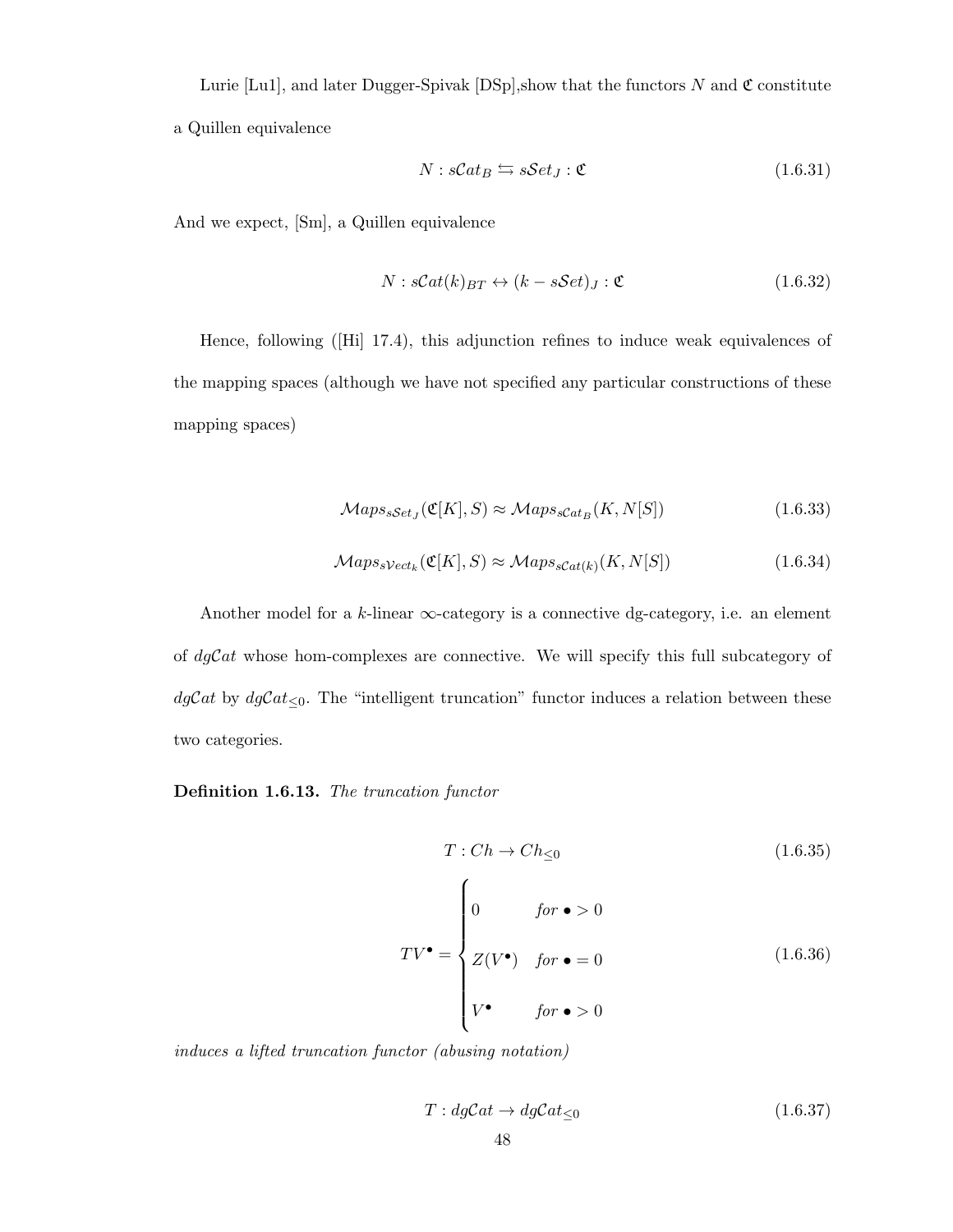$ObT(\mathcal{C}) = Ob\mathcal{C}$ , and for  $X, Y \in Ob\mathcal{C}$ ,  $TC(X, Y) = T(C(X, Y))$  with the appropriate restriction of the differentials. Multiplication is given by applying the truncation functor to the composition maps:

$$
TC(X,Y) \otimes TC(Y,Z) = T(C(X,Y)) \otimes T(C(Y,Z))
$$
  

$$
\to T(C(X,Y) \otimes C(Y,Z)) \xrightarrow{T(\circ c)} T(C(X,Z)) = TC(X,Z) \quad (1.6.38)
$$

The adjoint of T is the inclusion  $I : dgCat_{\leq 0} \to dgCat$ .

And as before, Tabuada has presented a model structure on  $dgCat_{\leq 0}$  which presents the  $(\infty, 1)$ -category of k-linear  $(\infty, 1)$ -categories.

**Proposition 1.6.14.** ([Ta] 4.18) With the Tabuada model structure, the pair  $(I, T)$  is a Quillen adjunction.

#### The Lifted Dold-Kan Equivalence of Schwede-Shipley and Tabuada

In the hopes of demonstrating a Quillen equivalence between this model category and  $sCat(k)$ , one might hope to naively lift the Dold-Kan equivalence to the level of an equivalence between enriched categories. This does not work, as we will see in what follows (which is largely lifted from [SS] with some commentary).

Definition 1.6.15. We use the notation

$$
M: sVect \leftrightarrows Ch_{\leq 0} : \Gamma \tag{1.6.39}
$$

to denote the Dold-Kan equivalence. Throughout we use  $\eta$  and  $\epsilon$  as the unit and counit of these adjunctions.

The Dold-Kan equivalence is (lax) monoidal with respect to these monoidal structures, and so can be applied on the hom-objects so that every object in  $\mathcal{C}at(k)$  can be regarded as an object of  $dgCat_{\leq 0}$ . It can be verified that this map induces a functor  $\tilde{M}$  between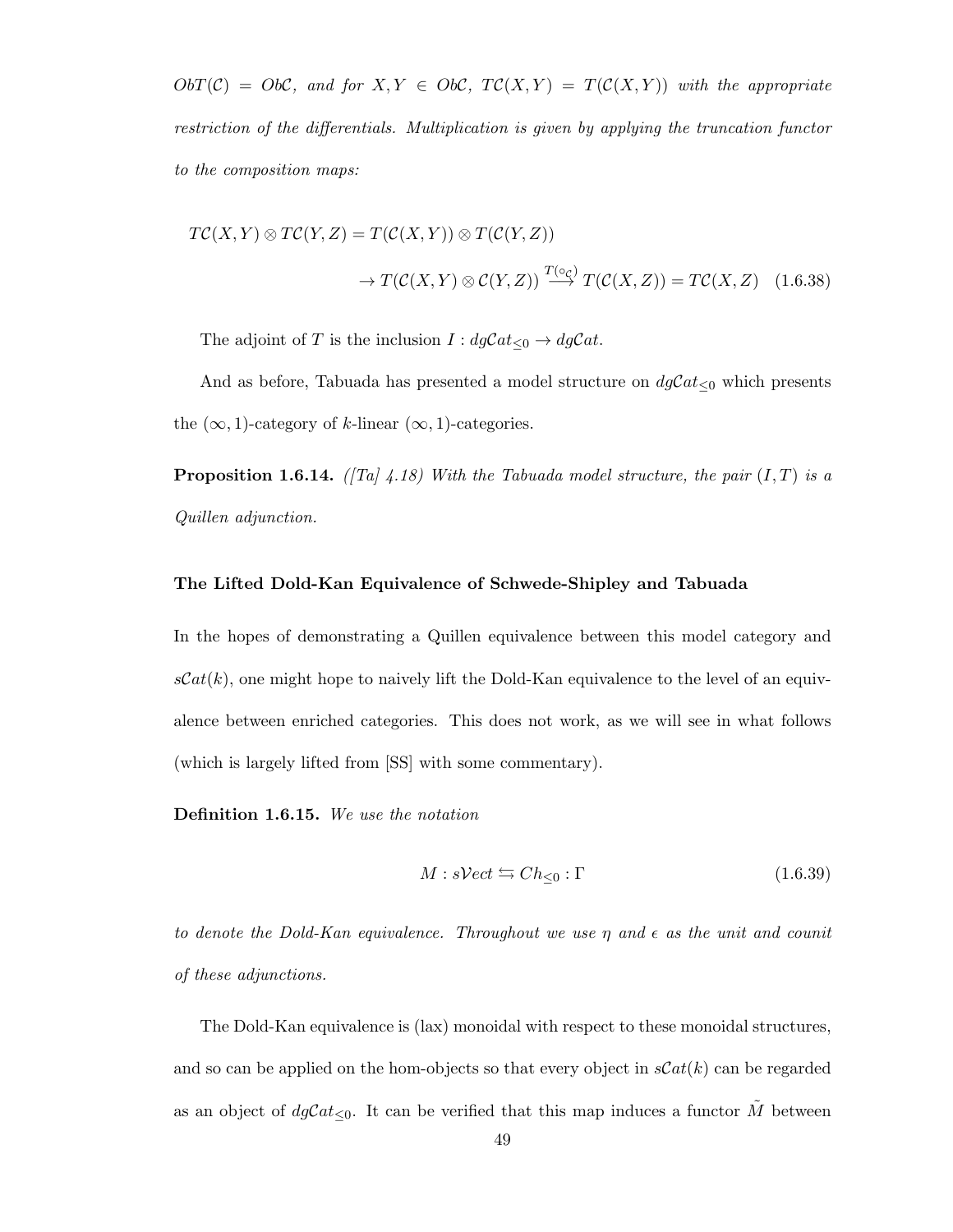these categories. This verification makes critical usage of all of the properties of the monoidal functor  $M$  (and dually  $\Gamma$ ) including the naturality of the monoidal maps: (In the first case the shuffle map)

$$
m: M(A) \otimes M(B) \to M(A \otimes B). \tag{1.6.40}
$$

and

$$
\gamma : \Gamma(C) \otimes \Gamma(D) \to \Gamma(C \otimes D) \tag{1.6.41}
$$

**Definition 1.6.16.** Lift of M ( likewise for  $\Gamma$  )

$$
\tilde{M} : sCat(k) \leftrightarrows dgCat_{\leq 0}
$$
\n(1.6.42)

for any  $A \in sCat(k)$ ,

$$
\mathcal{O}b\tilde{M}(\mathcal{A}) = \mathcal{O}b\mathcal{A}, \quad \tilde{M}\mathcal{A}(X,Y) = M(\mathcal{A}(X,Y))
$$
\n(1.6.43)

with composition in  $\tilde{M}(\mathcal{A})$  defined by

$$
(\circ_{\mathcal{A}})\circ m: M(\mathcal{A})(Y,Z)\otimes M(\mathcal{A})(X,Y)\to M(\mathcal{A}(Y,Z)\otimes \mathcal{A}(X,Y))\to M(\mathcal{A}(X,Z))\tag{1.6.44}
$$

The unit is specified by

$$
1_{\tilde{M}\mathcal{A}} \to M(1_{\mathcal{A}}) \to M(\mathcal{A}(X,X)) \tag{1.6.45}
$$

where, the first map comes from the unitary condition on  $M$ , the second is  $M$  applied to the identity-assigning morphism in A. (the same definitions hold for  $\Gamma$ )

We might ask if this lift is an adjunction or even a natural equivalence of categories. Isomorphisms in  $\mathcal{S}at(k)$  are enriched *isomorphisms* of categories. One could try to define an adjoint equivalence in an obvious way. Consider the unit: we need a natural equivalence  $\mu: I_{sCat(k)} \to \tilde{\Gamma} \tilde{M}$ . For any  $\mathcal{A} \in sCat(k)$   $\mu$  assigns the isomorphism in  $sCat(k)$ :

$$
\mu_{\mathcal{A}} : \mathcal{A} \to \tilde{\Gamma} \tilde{M} \mathcal{A} \tag{1.6.46}
$$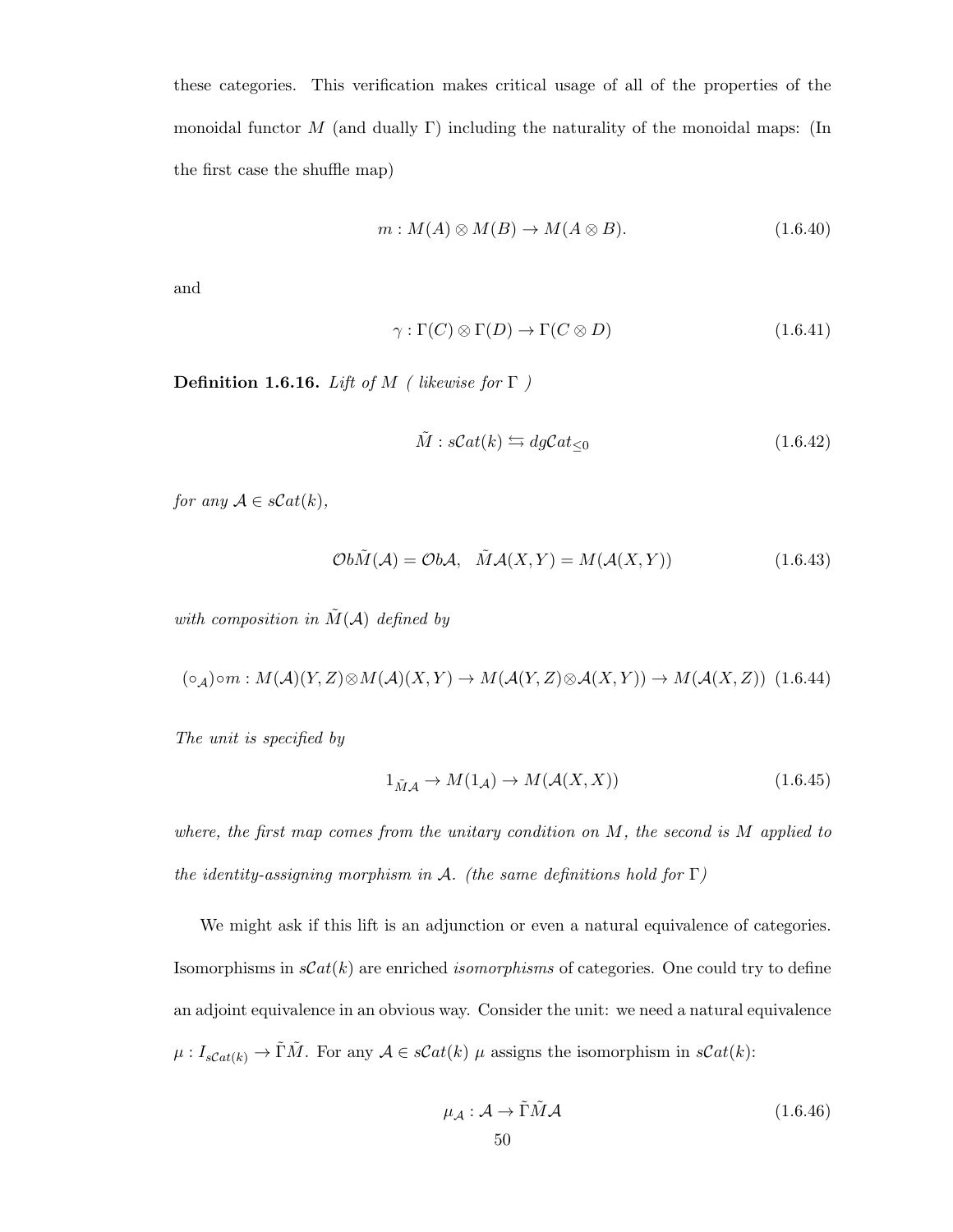$$
\mathcal{O}b(\mu_{\mathcal{A}}\mathcal{A}) = \mathcal{O}b\mathcal{A}, \quad \mu_{\mathcal{A}}(\mathcal{A}(X,Y)) = \eta_{\mathcal{A}(X,Y)}(\mathcal{A}(X,Y)) \tag{1.6.47}
$$

where  $\eta$  is the unit of the Dold-Kan adjunction. And since  $\mu$  should be a (sVect-enriched) functor, one would require (amongst other conditions) the following diagram to commute

$$
\mathcal{A}(Y, Z) \otimes \mathcal{A}(X, Y) \xrightarrow{\mu_{\mathcal{A}} \otimes \mu_{\mathcal{A}}} \tilde{\Gamma} \tilde{M} \mathcal{A}(Y, Z) \otimes \tilde{\Gamma} \tilde{M} \mathcal{A}(X, Y)
$$
\n
$$
\downarrow^{I \otimes I} \qquad \qquad \downarrow^{m}
$$
\n
$$
\mathcal{A}(Y, Z) \otimes \mathcal{A}(X, Y) \xrightarrow{\mu_{\mathcal{A}}} \tilde{\Gamma} \tilde{M} (\mathcal{A}(Y, Z) \otimes \mathcal{A}(X, Y))
$$
\n
$$
\downarrow^{\circ}_{\mathcal{A}} \qquad \qquad \downarrow^{\tilde{\Gamma} \tilde{M}(\circ_{\mathcal{A}})}
$$
\n
$$
\mathcal{A}(X, Z) \xrightarrow{\mu_{\tilde{\Gamma} \tilde{M} \mathcal{A}}} \tilde{\Gamma} \tilde{M} \mathcal{A}(X, Z)
$$

The right column is by definition the composition in  $\tilde{\Gamma} \tilde{M} A$ , and the lower square commutes because  $\eta$  is natural. But the upper square does not commute in general. In particular, it is well known that the Dold-Kan functors are not a monoidal adjunction. That is, the unit and counits are not monoidal natural transformations [SS]. For any  $A, B$  in  $sVect$ , the square

$$
A \otimes B \xrightarrow{\eta_A \otimes \eta_B} \Gamma MA \otimes \Gamma MB
$$
  

$$
\downarrow^{I \otimes I} \qquad \qquad \downarrow^m
$$
  

$$
A \otimes B \xrightarrow{\eta_{A \otimes B}} \Gamma M(A \otimes B)
$$

does not strictly commute. And so our putative counit/unit are not even defined. So much for that. This is the topic of extensive work on the monoidal Dold-Kan correspondence and enrichments in monoidal model categories. [D], [DSh], [SS], [Ta].

In [Ta], building on the work of Shipley, and Shipley-Schwede, Tabuada realizes the goal by constructing a Quillen equivalence

$$
L: dgCat_{\leq 0,T} \rightleftarrows sCat(k)_{BT} : \tilde{M}
$$
\n
$$
(1.6.48)
$$

Where the left adjoint of  $\tilde{M}$  is constructed abstractly from principles of model category theory, rather than by lifting Γ. We can now define the k-linear simplicial nerve  $N(k)$ .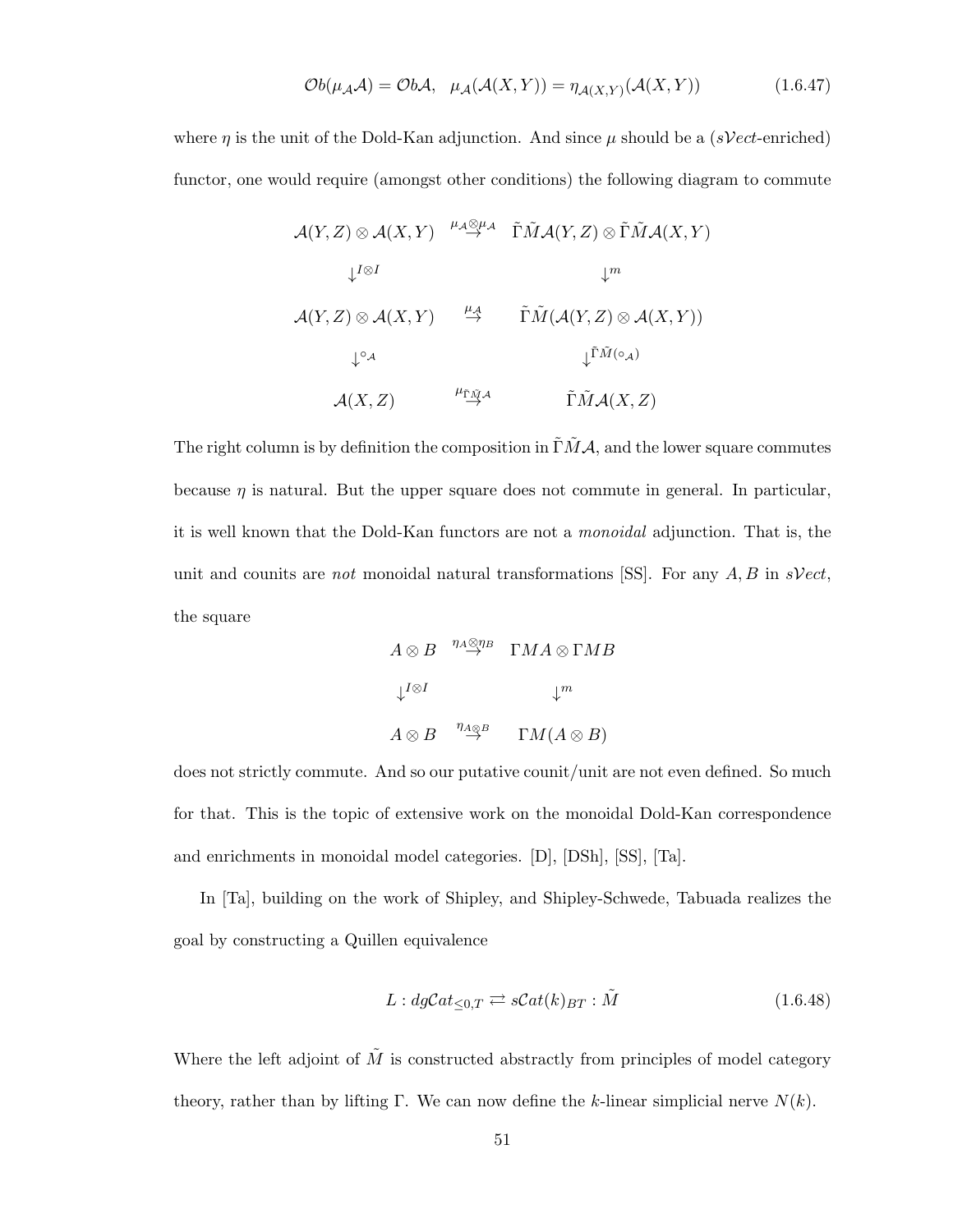#### 1.6.4 The Linear Simplicial Nerve and  $\mathcal{C}_{\infty}$

Denote by S the forgetful functor

$$
S: sCat(k) \to sCat
$$
 (1.6.49)

**Proposition 1.6.17.** ([Ta], 6.2] S is adjoint to the free k-vectorspace functor  $k()$ , and this pair  $(k(), S)$  yields a Quillen adjunction between  $sCat(k)_{BT}$  and  $sCat_B$ .

**Definition 1.6.18.** By composition with T, L, and S, we define the functor  $N(k)$ :

$$
N(k) := N \circ S \circ L \circ T : dgCat \to k - sSet \subset sSet \tag{1.6.50}
$$

Based on the previous discussion we have

Proposition 1.6.19. The adjunction

$$
N(k): dgCat_T \leftrightarrow sSet_J: I \circ \tilde{M} \circ k() \circ \mathfrak{C}
$$
\n(1.6.51)

 $\Box$ 

is Quillen.

Proof.

Which then yields a natural bijection:

$$
sSet(\Delta^n, N(k)[\mathcal{C}]) = dgCat(I \circ \tilde{M} \circ k \circ \mathfrak{C}[\Delta^n], \mathcal{C})
$$
\n(1.6.52)

We now describe  $\mathcal{C}_{\infty}$ 

**Definition 1.6.20.** Given a dg-category C, we define  $C_{\infty} := N \circ S \circ \tilde{\Gamma} \circ T[\mathcal{C}]$ 

This construction is almost identical to the linear simplicial nerve except that we apply the lift of  $\Gamma$  instead of its replacement L. We can give a very explicit description of this construction, but it will not satisfy the adjunction that  $N(k)$  does.

Given a dg-category C in  $dgCat_{\leq 0}$ , we produce a simplicial set  $\mathcal{C}_{\infty}$  which is an  $\infty$ category. It is not too hard to observe that this describes explicitly the definition above.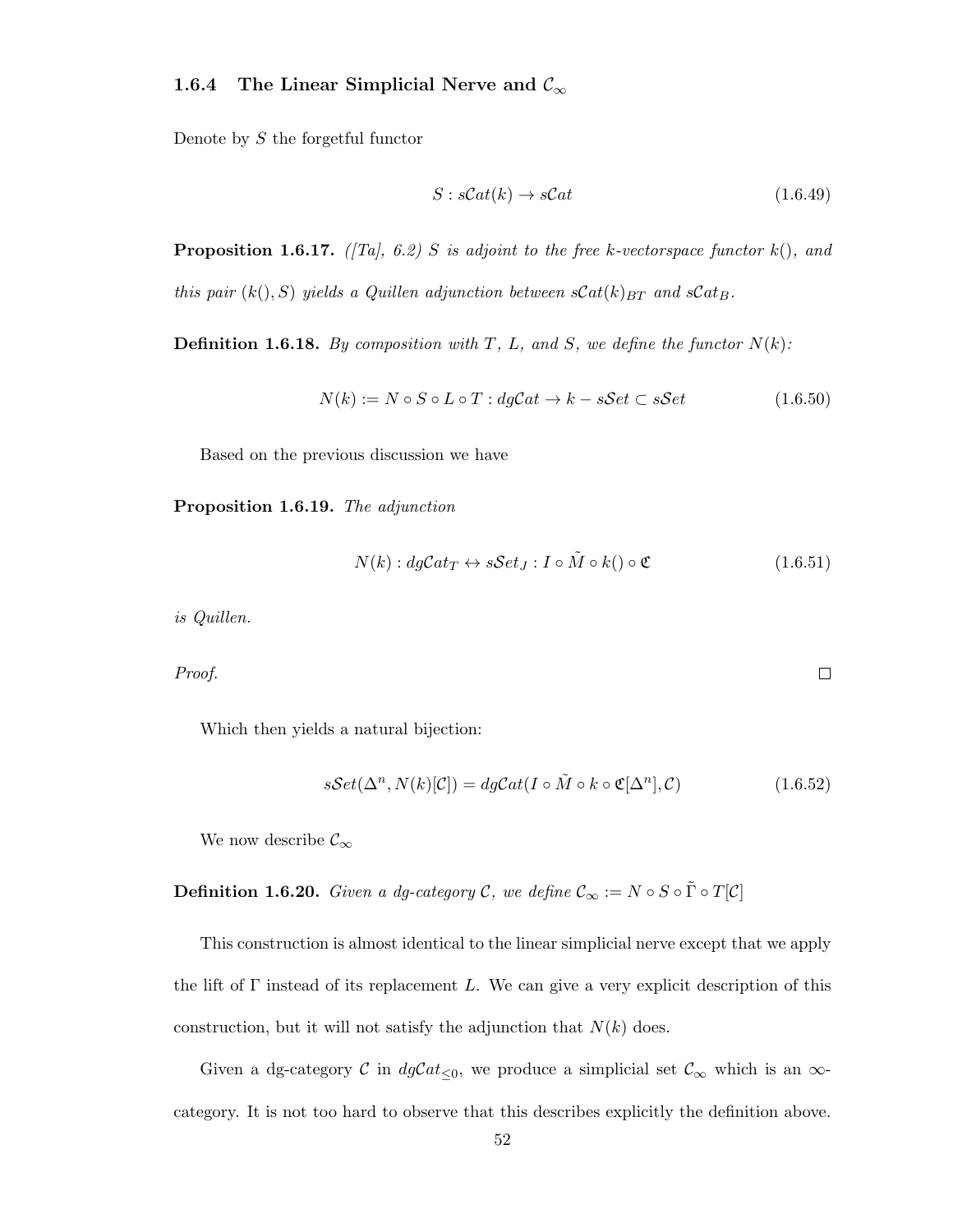Denote by  $Y_i([n])$  the set of length-i (ordered) subsets of [n]. We denote an element of  $Y_j([n])$  as an ordered tuple  $(i_0 < i_1 < \ldots < i_j)$  and make use of this notation below.

$$
\mathcal{C}_{\infty 0} = \{ F = (F_0, f) |
$$

$$
f: Y_1([0]) \to \text{Ob}\mathcal{C}
$$

$$
\mathcal{C}_{\infty 1} = \{ F = (F_0 + F_1, f) |
$$

$$
f: Y_1([1]) \to \text{Ob}\mathcal{C}
$$

$$
F_1: Y_2([1]) \to \mathcal{C}^0(f(i_1), f(i_0)) \}
$$

$$
C_{\infty l} = \{F = (\sum_{i=0}^{l} F_i, f)|
$$
  

$$
f: Y_1([1]) \to Ob\mathcal{C}
$$
  

$$
\cdots
$$
  

$$
F_j: Y_{j+1}([l]) \to \mathcal{C}^{1-j}(f(i_j), f(i_0)),
$$
  

$$
\cdots
$$
  

$$
F_l: Y_{l+1}([l]) \to \mathcal{C}^{1-l}(f(i_l), f(i_0))\}
$$

such that  $dF + \hat{\delta} F + F \cup F = 0,$  where

$$
dF(i_1 < \ldots < i_j) := d(F(i_1 < \ldots < i_j))
$$
\n(1.6.53)

$$
\hat{\delta}F_j(i_0 < \ldots < i_{j+1}) := -\sum_{q=1}^{k-1} (-1)^q F_j(i_0 < \ldots < \hat{i}_q < \ldots < i_{j+1}) \tag{1.6.54}
$$

and

$$
(F \cup F)_j (i_0 < \ldots < i_j) = \sum_{q=1}^{j-1} (-1)^q F_q(i_0 < \ldots < i_q) \circ F_{j-q}(i_q < \ldots < i_j) \tag{1.6.55}
$$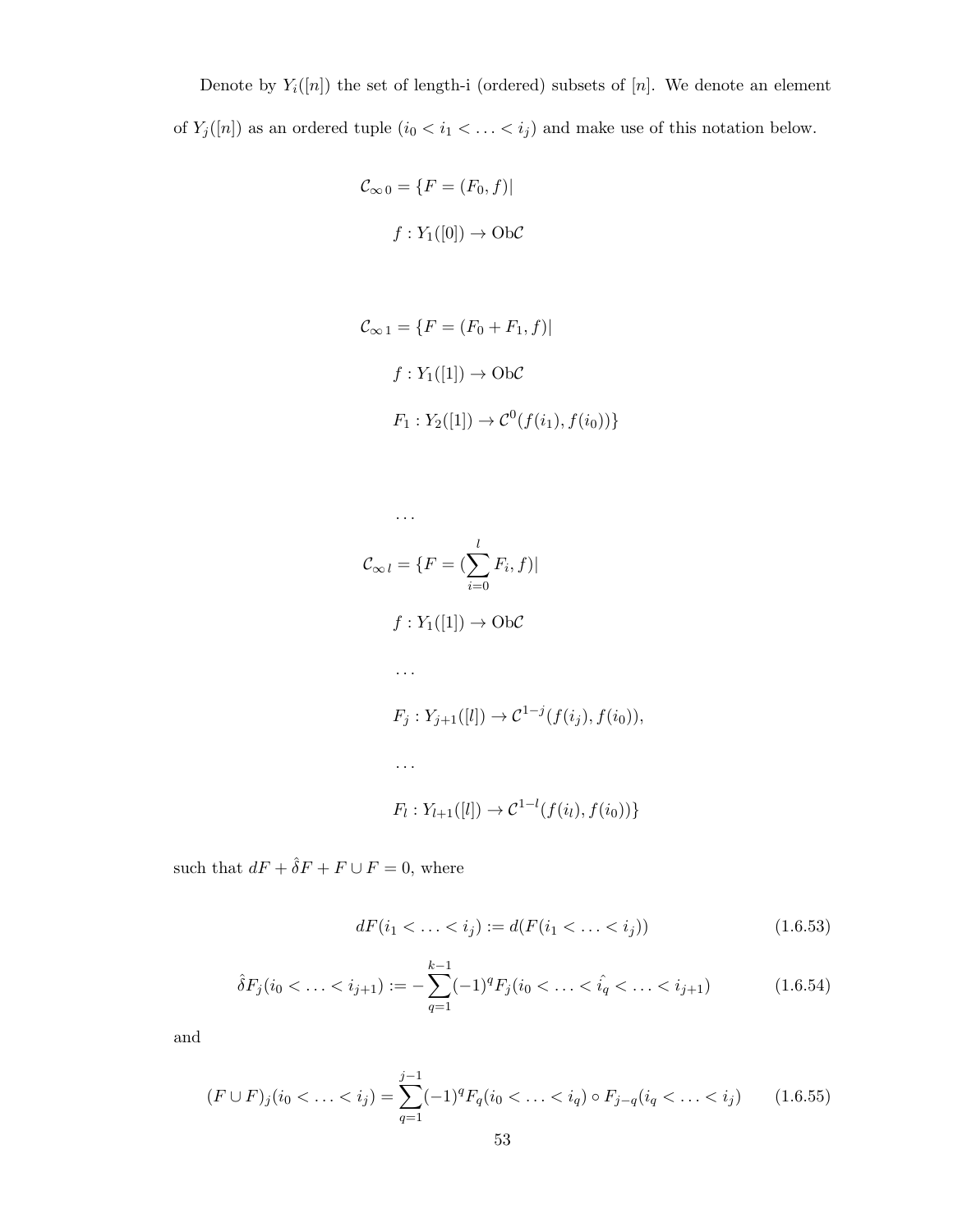The face maps are defined as follows:

$$
\partial_q F_j(i_0 < \ldots < i_{j+1}) = F_j(i_0 < \ldots < \hat{i}_q < \ldots < i_{j+1}) \tag{1.6.56}
$$

and degeneracies,

$$
s_q F_j(i_0 < \ldots < i_{j-1}) = F_j(i_0 < \ldots < i_q < i_q < \ldots < i_{j-1}).\tag{1.6.57}
$$

 $\mathcal{C}_\infty$  is a simplicial set, and we need to show that it satisfies the weak Kan extension property.

#### **Proposition 1.6.21.**  $N(k)[\mathcal{C}]$  is an  $\infty$ -category.

*Proof.* Note that  $L \circ T \circ C$  is an element of sCat by virtue of the fact that the hom-spaces are elements of sVect, and hence are Kan complexes ([Ma],17.1). Then, by ([Lu1],1.1.5.10),  $N\circ L\circ T[\mathcal{C}]$  is a weak Kan complex, an  $\infty\text{-category.}$  $\Box$ 

#### **Proposition 1.6.22.**  $\mathcal{C}_{\infty}$  is an  $\infty$ -category.

*Proof.* This can be seen by direct calculation: Let  $0 < q < k$ , and S be a simplicial set map  $S: \Lambda_q^k \to \mathcal{C}_{\infty}$ . We show that this extends to  $S: \Delta^k \to \mathcal{C}_{\infty}$ . We first define S on the missing  $k - 1$ -face:

$$
S_{k-1}(01... \hat{q}...k) :=
$$
  

$$
(-1)^{q+1} \sum_{j=1, j \neq q}^{k-1} (-1)^j S_{k-1}(0... \hat{j}...k) +
$$
  

$$
(-1)^q \sum_{j=1}^{k-1} (-1)^j S_j(0...j) S_{k-j}(j...k)
$$
 (1.6.58)

We then define the new k-face:

$$
S_k(01...k) := 0(\text{any closed morphism will work})\tag{1.6.59}
$$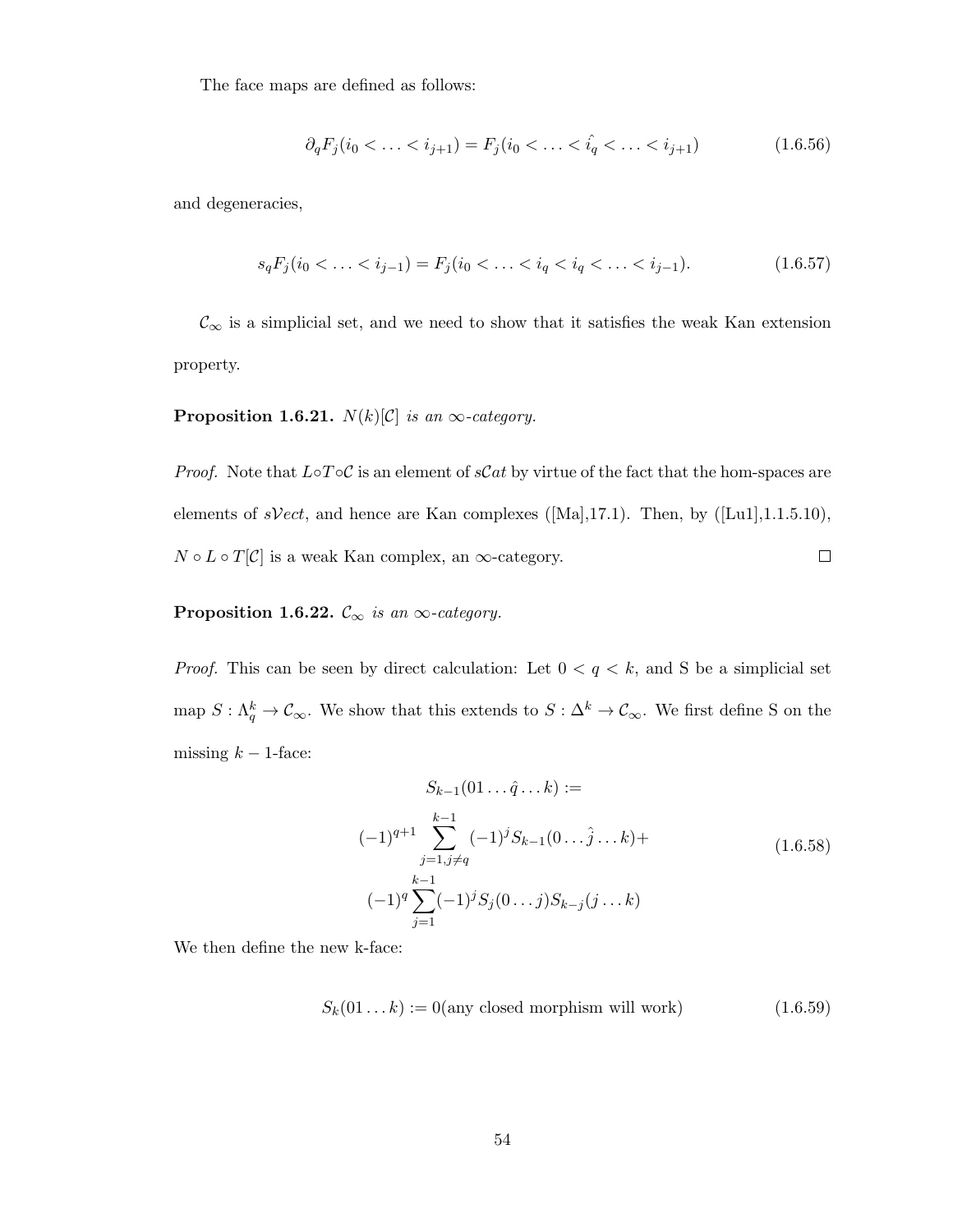Then by this assignment,

$$
(\hat{\delta}S)_k(0...k) + (S \cup S)_k(01...k) =
$$
  
= -(-1)<sup>q</sup>S<sub>k-1</sub>(0... $\hat{q}...k$ ) + 
$$
\sum_{j=1,j \neq q}^{k-1} (-1)^j S(0... \hat{j}...k) +
$$
  
+
$$
(S \cup S)_k(01...k) = 0.
$$
 (1.6.60)

hence, 
$$
dS_k + (\hat{\delta}S)_k + (S \cup S)_k = 0.
$$

It remains to show that the new  $k - 1$ -face satisfies the corresponding equation:

$$
dS_{k-1}(0... \hat{q}...k) = -(\hat{\delta}S)_{k-1}(0... \hat{q}...k) - (S \cup S)_{k-1}(0... \hat{q}...k) \qquad (1.6.61)
$$

Expanding the LHS we have:

$$
(-1)^{q+1} \sum_{j=1, j \neq q} (-1)^{j} d(S_{k-1}(0... \hat{j}... k)) +
$$
  
+ 
$$
(-1)^{q} \sum_{j=1}^{k-1} (-1)^{j} d(S_{j}(0... j)) \circ S_{k-j}(j... k) +
$$
  
+ 
$$
(-1)^{q} \sum_{j=1}^{k-1} (-1)^{j} (-1)^{1-j} S_{j}(0... j) \circ d(S_{k-j}(j... k)) \quad (1.6.62)
$$

Expanding just the first of the three terms above we get:

$$
(-1)^{q+1} \sum_{j=1,j\neq q}^{k-1} (-1)^{j+1} (\hat{\delta}S)_{k-1} (0 \dots \hat{j} \dots k) +
$$
  

$$
(-1)^{q+1} \sum_{j=1,j\neq q}^{k-1} (-1)^{j+1} (S \cup S)_{k-1} (0 \dots \hat{j} \dots k) \quad (1.6.63)
$$

And the first of the two sums above yields:

$$
(-1)^{q+1} \sum_{j=1}^{q-1} (-1)^{j+1} \left[ \sum_{t=1}^{j-1} (-1)^{t} S_{k-1}(0 \dots \hat{t} \dots \hat{j} \dots k) + \right.+ \sum_{t=j+1}^{k-1} (-1)^{t+1} S_{k-2}(0 \dots \hat{j} \dots \hat{t} \dots k) \right] + + (-1)^{q+1} \sum_{j=q+1}^{k-1} (-1)^{j} \left[ \sum_{t=1}^{j-1} (-1)^{t} S_{k-1}(0 \dots \hat{t} \dots \hat{j} \dots k) + \right.+ \sum_{t=j+1}^{k-1} (-1)^{t+1} S_{k-1}(0 \dots \hat{j} \dots \hat{t} \dots k) \right] (1.6.64)
$$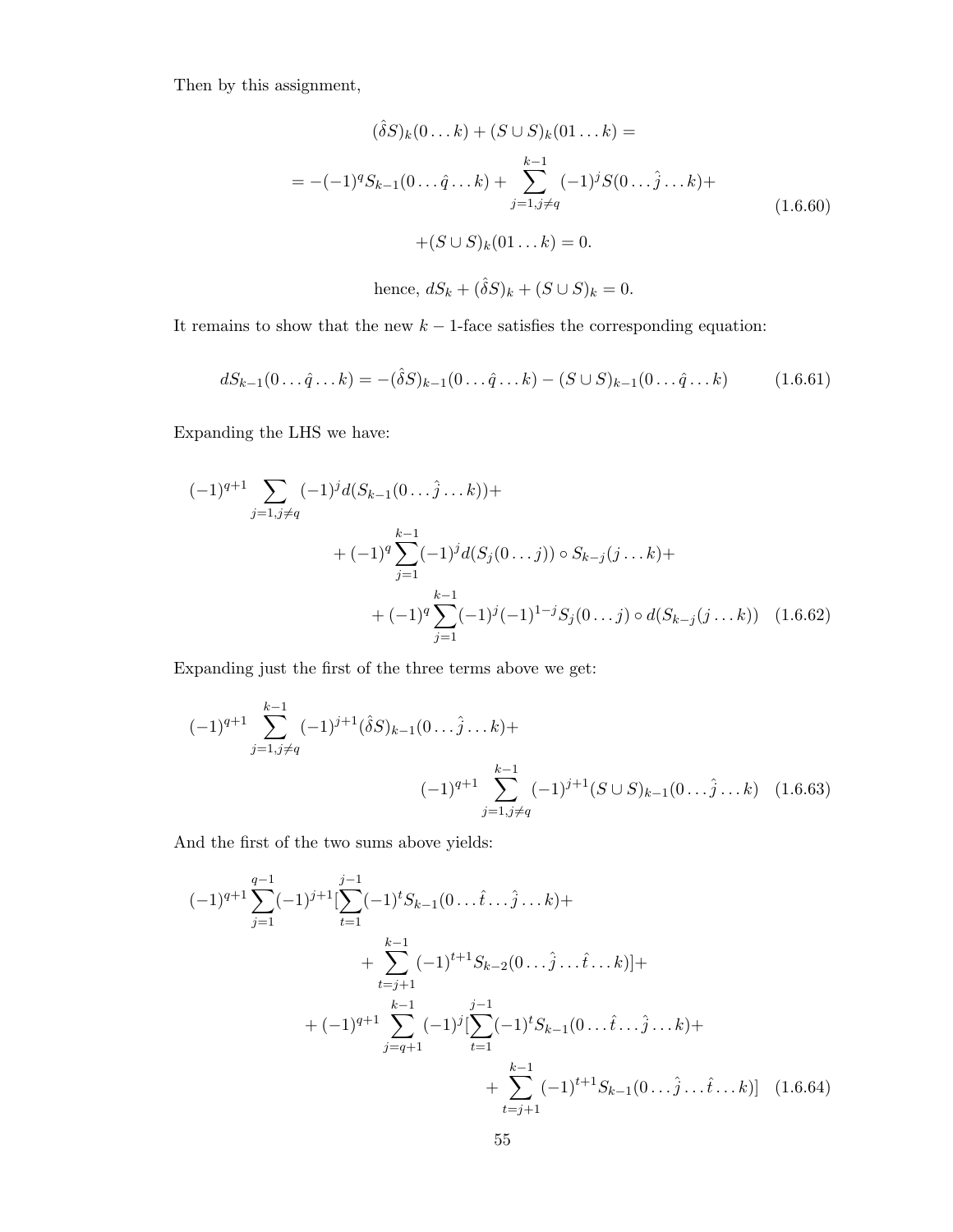After some inspection it can be seen that all of the terms here appear in canceling pairs except for when t=q. So this reduces to

$$
\sum_{j=1}^{q-1} (-1)^j S_{k-2}(0 \dots \hat{j} \dots \hat{q} \dots k) + \sum_{j=q+1}^{k-1} (-1)^{j+1} S_{k-2}(0 \dots \hat{q} \dots \hat{j} \dots k),
$$
 (1.6.65)

which is exactly equal to  $(-\hat{\delta}S)_{k-2}(0\ldots\hat{q}\ldots k)$  on the RHS.

We now expand the second sum of  $(1.6.63)$ :

$$
(-1)^{q+1} \sum_{j=1,j\neq q}^{k-1} (-1)^{j+1} \left[ \sum_{t=1}^{j-1} (-1)^t S_t(0...t) \circ S_{k-t-1}(t...\hat{j}...k) + \sum_{t=j+1}^{k-1} (-1)^{t-1} S_{t-1}(0...\hat{j}...t) \circ S_{k-t}(t...k) \right] (1.6.66)
$$

And likewise we expand the second two sums of (1.6.62):

$$
(-1)^{q} \sum_{j=1}^{k-1} (-1)^{j} \left( -(\hat{\delta}S)_{j}(0...j) - (S \cup S)_{k-j}(j...k) \right) \circ S_{k-j}(j...k) + (-1)^{q} \sum_{j=1}^{k-1} S_{j}(0...j) \circ \left( -(\hat{\delta}S)_{k-j}(j...k) - (S \cup S)_{k-j}(j...k) \right) \tag{1.6.67}
$$

Expanding the above sums without the triple composition terms, we get

$$
(-1)^{q} \sum_{j=1}^{k-1} \sum_{t=1}^{j-1} (-1)^{t+j} S_{j-1}(0 \dots \hat{t} \dots j) \circ S_{k-j}(j \dots k) +
$$
  

$$
(-1)^{q} \sum_{j=1}^{k-1} \sum_{t=j+1}^{k-1} (-1)^{t+j} S_j(0 \dots j) \circ S_{k-j-1}(j \dots \hat{t} \dots k) \quad (1.6.68)
$$

It can be seen that these pair with the terms in (1.6.66) to cancel all but the terms which give  $-(S\cup S)_{k-1}(0\ldots\hat{q}\ldots k)$  on the RHS. It just remains to analyze the triple composition terms of (1.6.67):

$$
(-1)^{q} \sum_{j=1}^{k-1} (-1)^{j} (S \cup S)_{j} (01 \dots j) \circ S_{k-j} (j \dots k) =
$$
  
= 
$$
(-1)^{q} \sum_{j=1}^{k-1} \sum_{t=1}^{j-1} (-1)^{j+t+1} S_{t} (0 \dots j) \circ S_{j-t} (t \dots j) \circ S_{k-j} (j \dots k) \quad (1.6.69)
$$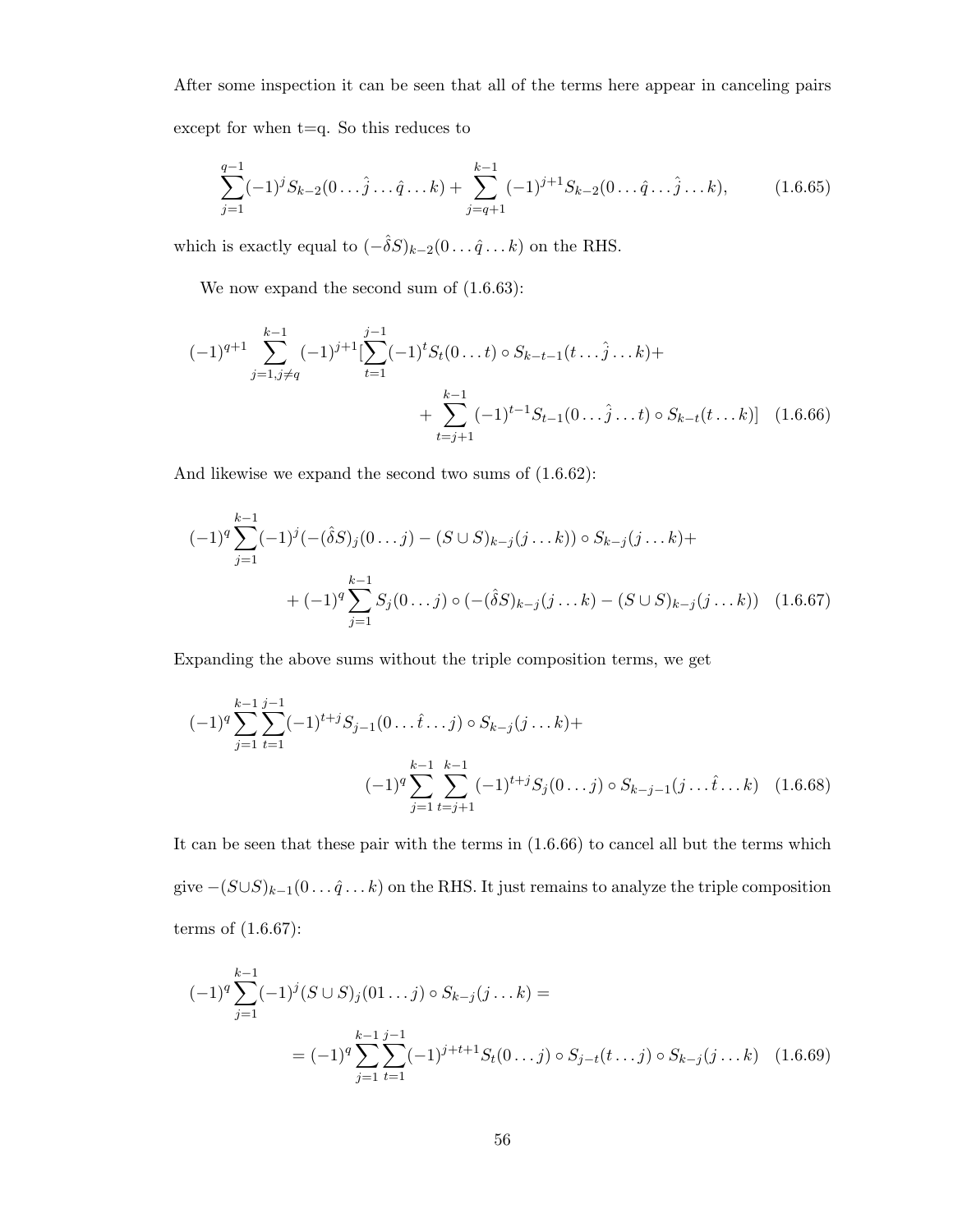$$
(-1)^{q} \sum_{j=1}^{k-1} (-1)^{j+1} (-1)^{1-j} (-1) S_j(0...j) \circ (S \cup S)_{k-j} (j...k) =
$$
  
= 
$$
(-1)^{q} \sum_{j=1}^{k-1} \sum_{t=j+1}^{k-1} (-1)^{t+j} S_j(0...j) \circ S_{t-j} (j...t) \circ S_{k-t} (t...k). \quad (1.6.70)
$$

The sum of these above terms can be seen to vanish since each term appears twice with opposite signs which proves the assertion.  $\Box$ 

# 1.6.5 Stability

**Proposition 1.6.23.**  $\mathcal{C}_{\infty}$ ,  $N(k)[\mathcal{C}]$ , are stable  $\infty$ -categories.

Proof. [Lu2] 13.4.

 $\Box$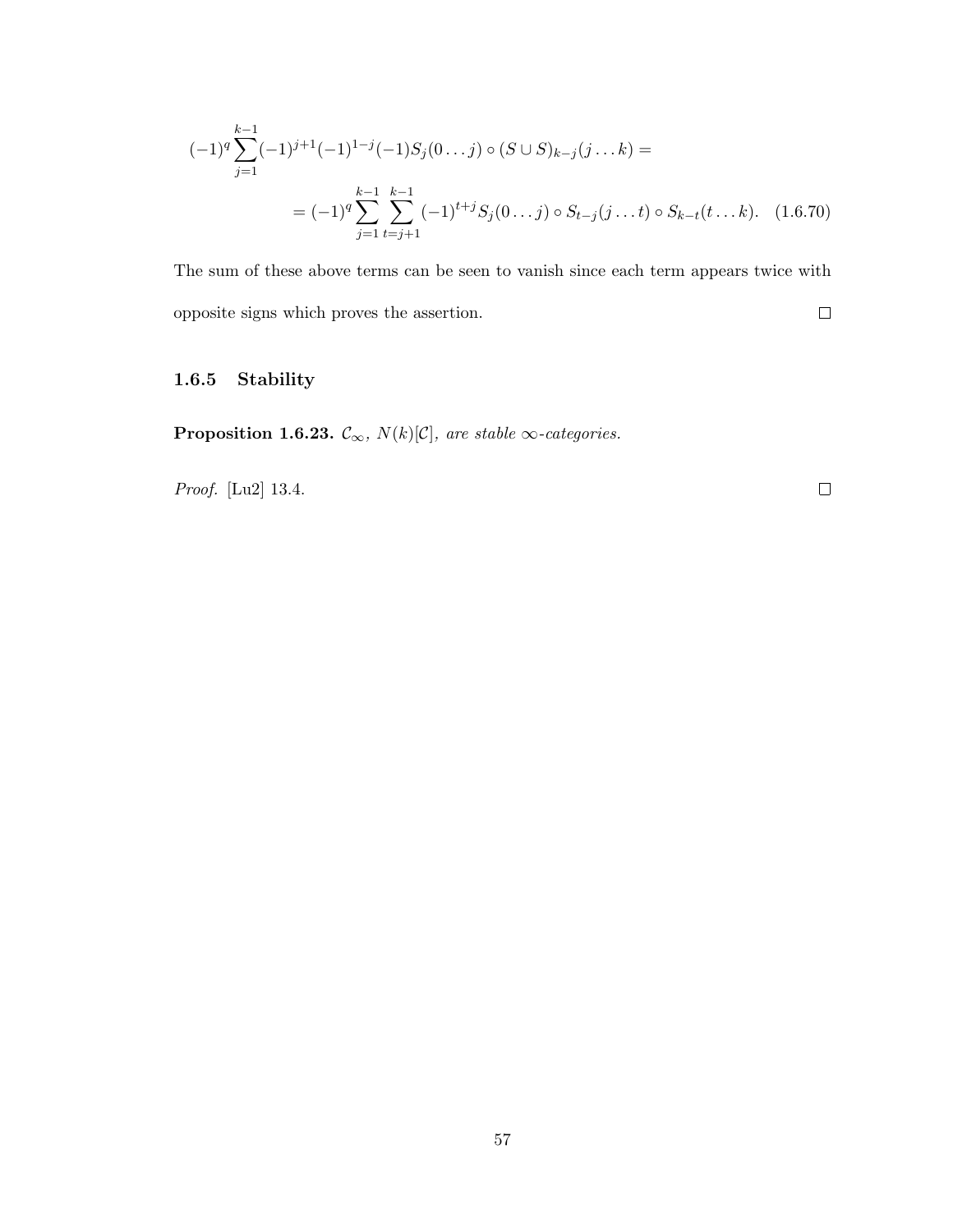# Chapter 2

# The Theory of Multiholomorphic Maps

### 2.1 *n*-triads and the Multi-Cauchy-Riemann Equations

#### 2.1.1  $n\text{-triads}$

A ubiquitous feature in the theory of pseudoholomorphic curves is a choice of a compatible trio of geometric structures on the target symplectic manifold. This takes the form  $(\omega, q, J)$  where  $\omega$  is a symplectic form, g, a Riemannian metric, and J an almost complex structure. These elements are compatible as a triad in the sense that any two determine the other via obvious formulae. Alternately, there is a notion of compatibility between any pair which is essentially the stipulation that the pair in question fits into a compatible triad in which the third item is determined by the appropriate formula. These notions originated in Gromov's notions of "taming"  $[G]$ , and also fit into Kähler geometry, as this is a kind of almost-Kähler condition. The theory of pseudoholomorphic curves studies a PDE (the non-linear Cauchy-Riemann equation) whose solutions consist of maps between two almost complex manifolds which intertwine the complex structures. The real geomet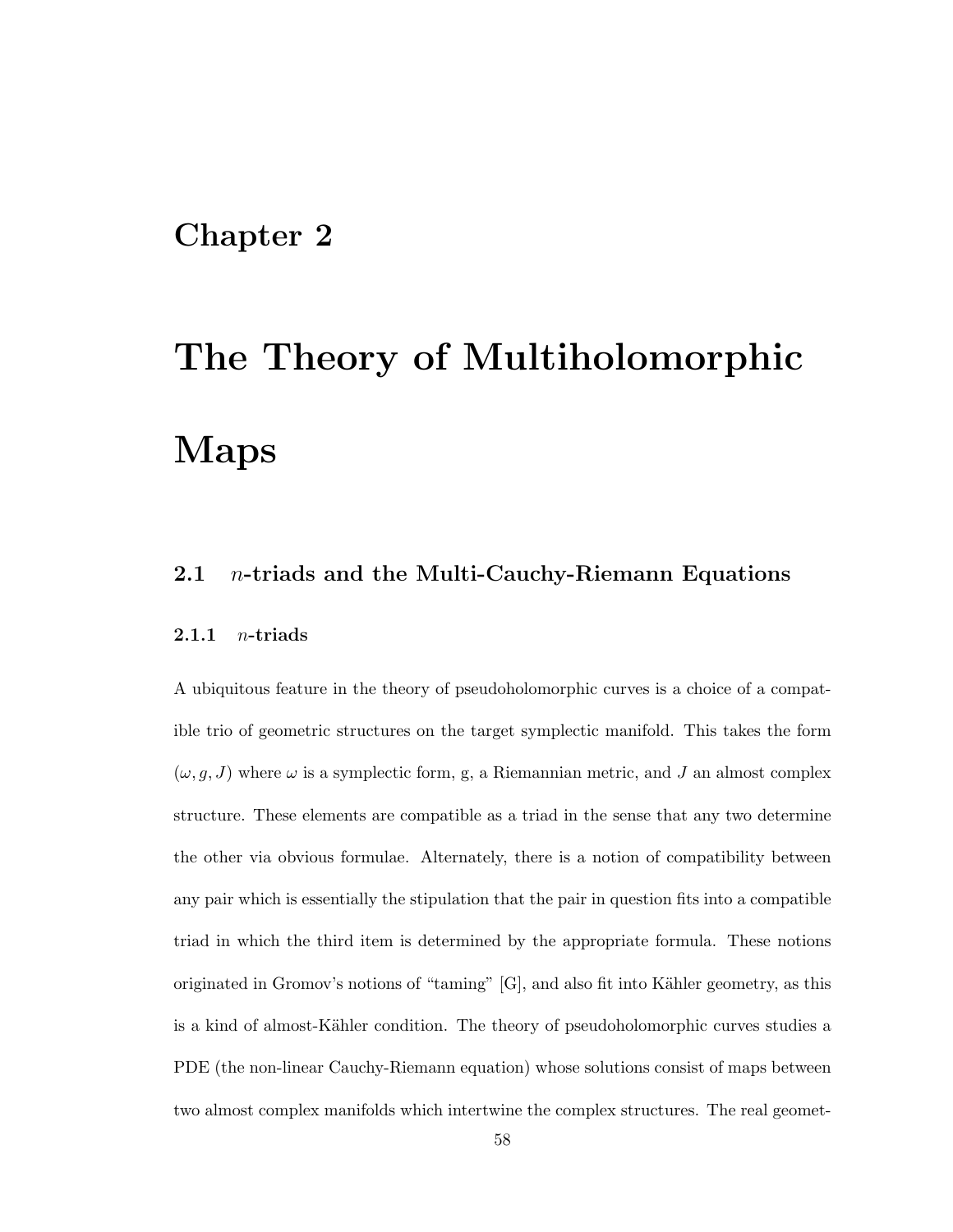ric/topological interest of the theory emerges when the complex structures are enhanced to compatible triads.

We start by introducing a more general triadic structure that generalizes Gromov's situation. Such a triad includes three elements: a *nondegenerate*  $(n+1)$ -form, an *n*-fold *split* product, and a Riemannian metric along with some relevant compatibility stipulations. The split product is not a stand-alone generalization of an almost complex structure: It does not reduce to an almost complex structure when  $n = 1$ . However, when fit into a 1-triad it does, and hence, it does in every case that matters to us.

**Definition 2.1.1.** (Split Product) An n-fold split product on a smooth manifold M is a pair  $(J, K)$  of bundle homomorphisms (over the identity)

$$
K: TM \to \Lambda^n TM, \quad J: \Lambda^n TM \to TM \tag{2.1.1}
$$

such that

$$
J \circ K = (-1)^n \lambda I_{TM} \tag{2.1.2}
$$

for some positive function  $\lambda(m) > 0$ . This is the same as saying the exact sequence associated to J,

$$
0 \to \ker(J) \to \Lambda^n TM \to TM \to 0 \tag{2.1.3}
$$

is split by  $\frac{(-1)^n}{\lambda}K$ .

In the course of this study, we came across the notion of vector cross product which were classified in [BG], and are discussed in the context of gauge theory by Lueng, Lueng-Lee,  $[L1]$ ,  $[LL]$ .

Definition 2.1.2. (Vector Cross Product) A bundle homomorphism J on a Riemannian manifold  $(M, g)$ 

$$
J: \Lambda^n TM \to TM \tag{2.1.4}
$$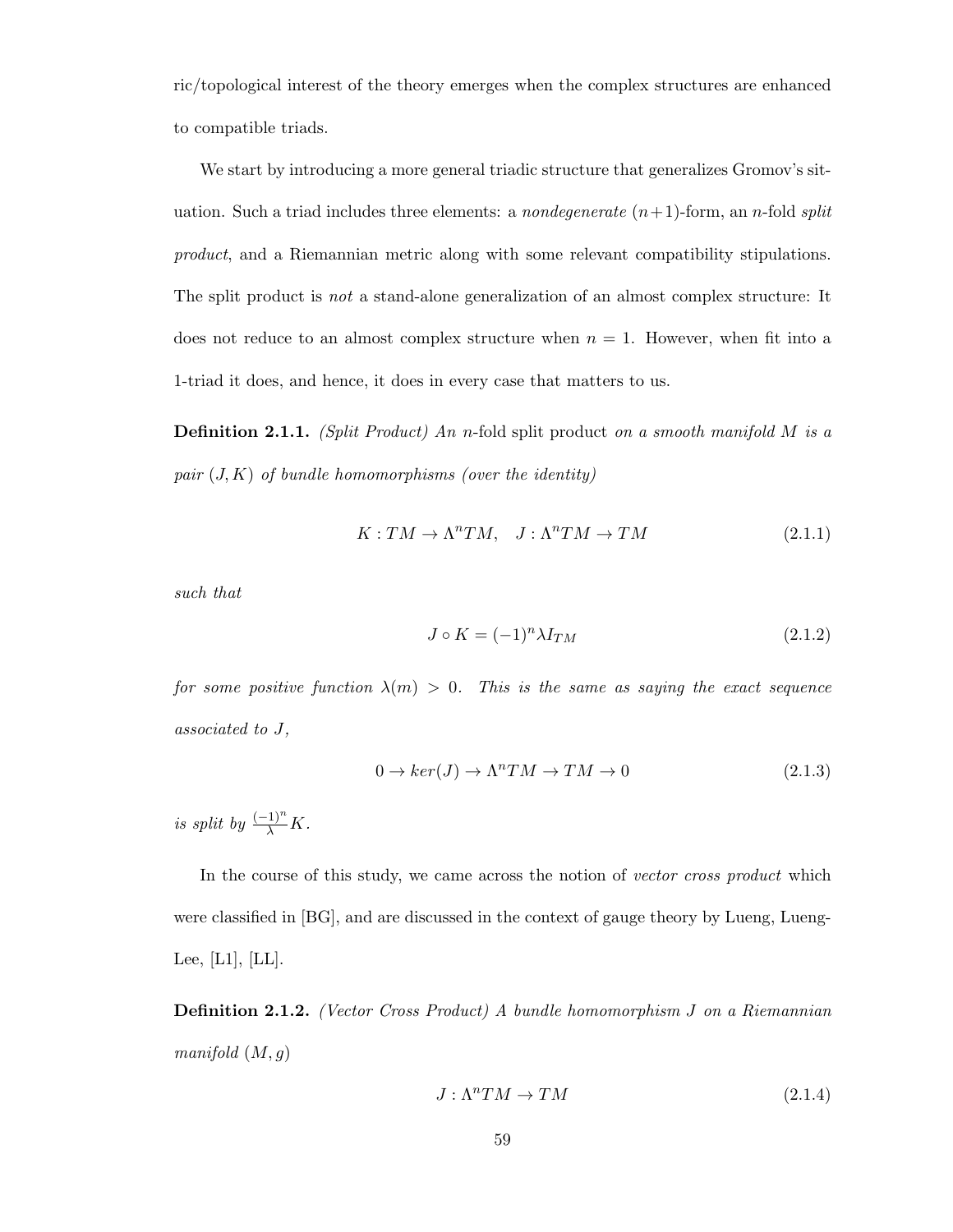is called an vector cross product if it generates with g an  $(n + 1)$ -form  $\omega$ ,

$$
g(A_0, J(A_1, \dots, A_n)) = \omega(A_0, \dots, A_n), \quad \omega \in \Omega^{n+1}TM
$$
\n(2.1.5)

and has  $comass = 1$  in the sense

$$
||J(A_1, ..., A_n)||_g^2 = ||A_1 \wedge ... \wedge A_n||_g^2.
$$
 (2.1.6)

Note that this is a condition on simple vectors, and it is not equivalent to the condition that J be an isometry.

There is a close connection between vector cross products and calibrated geometry because a vector cross product on a Riemannian manifold yields a calibrating form via  $\omega = g(\bullet, J\bullet).$ 

#### Definition 2.1.3. (Compatible Triad)

An n-compatible triad on M is a triple  $(\omega, g, (J, K))$  consisting of a non-degenerate  $(n +$ 1)-form, a Riemannian metric, and an n-split product such that

$$
J = g^{-1} \circ \omega, \text{ where } g: TM \cong T^*M, \omega: \Lambda^n TM \to T^*M, \text{ i.e.,}
$$
 (2.1.7)

$$
\omega(A, B, C) = g(A, J(B, C)).
$$

$$
K = (-1)^n \Lambda^n g^{-1} \circ \omega, \text{ where } g: TM \cong T^*M, \omega: TM \to \Lambda^n T^*M, \text{ i.e., } (2.1.8)
$$

$$
\Lambda^n g(\zeta, KA) = (-1)^n \omega(A, \zeta).
$$

And  $J$  is furthermore required to be vector cross product. The conditions  $(2.1.7)$ , (2.1.8) imply that  $J, K$  are adjoint to each other up to  $(-1)^n$  with respect to the metrics g, and  $\Lambda^n g$ . Along with  $J \circ K = (-1)^n \lambda I$  these conditions imply

$$
g(A_0, A_1) = \lambda^{-1} \omega(K(A_0), A_1)
$$
\n(2.1.9)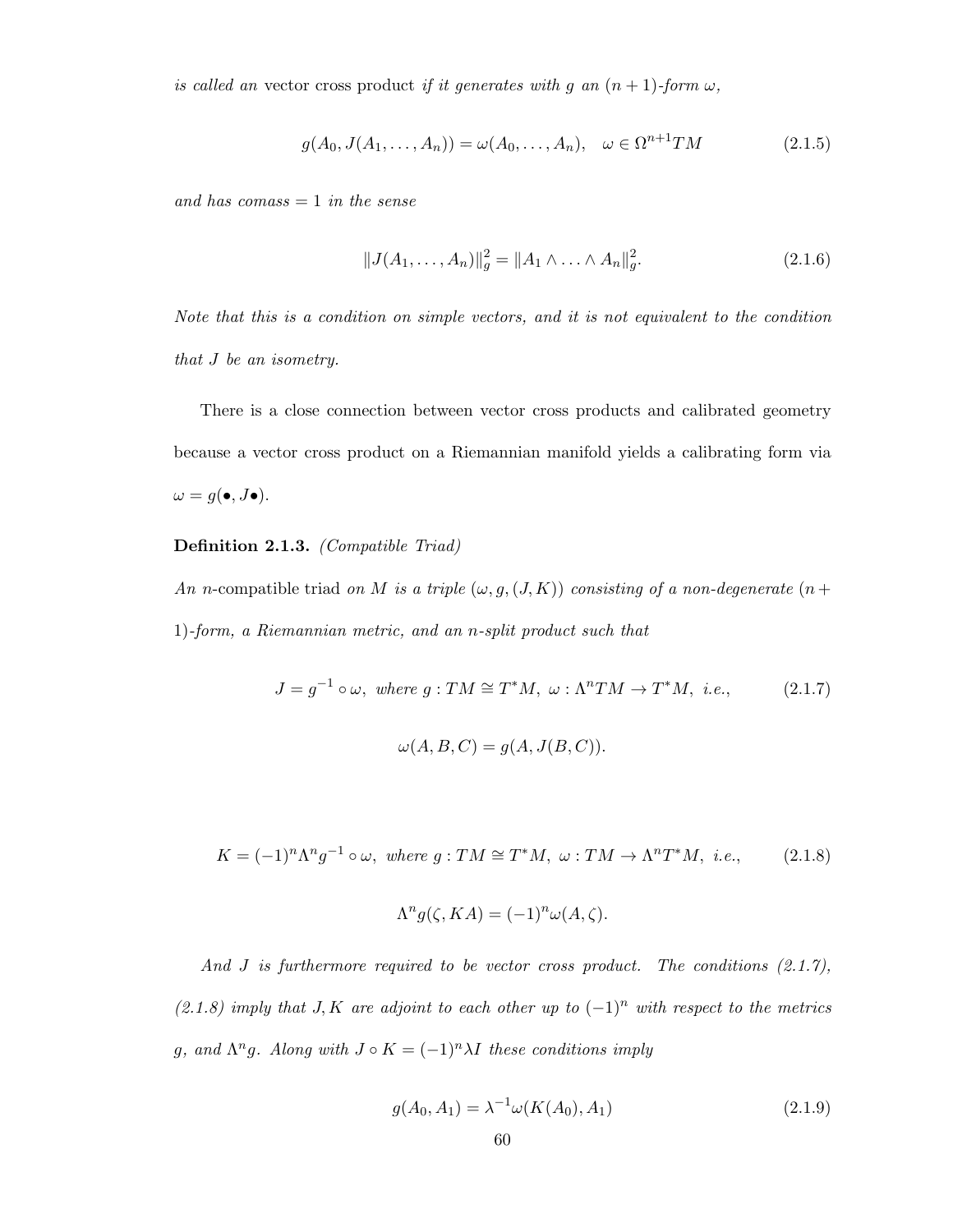**Definition 2.1.4.** (*n*-plectic triad) We say a compatible triad is *n*-plectic if  $\omega$  is closed and non-degenerate.  $\omega$  is non-degenerate if for all non-zero tangent vectors V, at any tangent space, the contraction map

$$
\iota_V: T_x M \to \Lambda^n T_x^* M \tag{2.1.10}
$$

is injective. We refer to a manifold with such a form as n-plectic, and a triad containing such a form an *n*-plectic triad.

The definition of  $n$ -plectic or multi-(sym)plectic appears in work of Gotay, Isenberg, Marsden, Montgomery, [GIMM], and some recent papers by Baez, Hoffnung, Rogers [BHR]. (motivated by the canonical n-plectic form on an n-form bundle). Symplectic manifolds are 1-plectic.

And because a triadic manifold is Riemannian it makes sense to consider the covariant derivatives of any of these tensors. Hence,

**Definition 2.1.5.** (Parallel Triad) Let  $\nabla$  be the Riemannian connection associated to g. Then, we say  $\omega$ , and  $(J, K)$  are parallel if

$$
\nabla \omega = 0, \quad and \quad hence \quad \nabla J = 0, \nabla K = 0. \tag{2.1.11}
$$

In the examples we are about to consider, the triads all have the property that  $J$  is a vector cross product, and all the relevant tensors are parallel.

**Example 2.1.6.** (Conformal Triad) Suppose M is an oriented,  $(n + 1)$ -dimensional smooth, Riemannian manifold, and consider the case when the n-plectic form is a volume form. Then the metric g, and volume form  $dVol_M$  (which is n-plectic) yields a canonical n-split product  $(J, K)$  which fits into a triad. Namely, let J and K be particular multiples of the Hodge dual operator on TM. Explicitly,

$$
J = (-1)^n \star, \quad K = (-1)^n \star \tag{2.1.12}
$$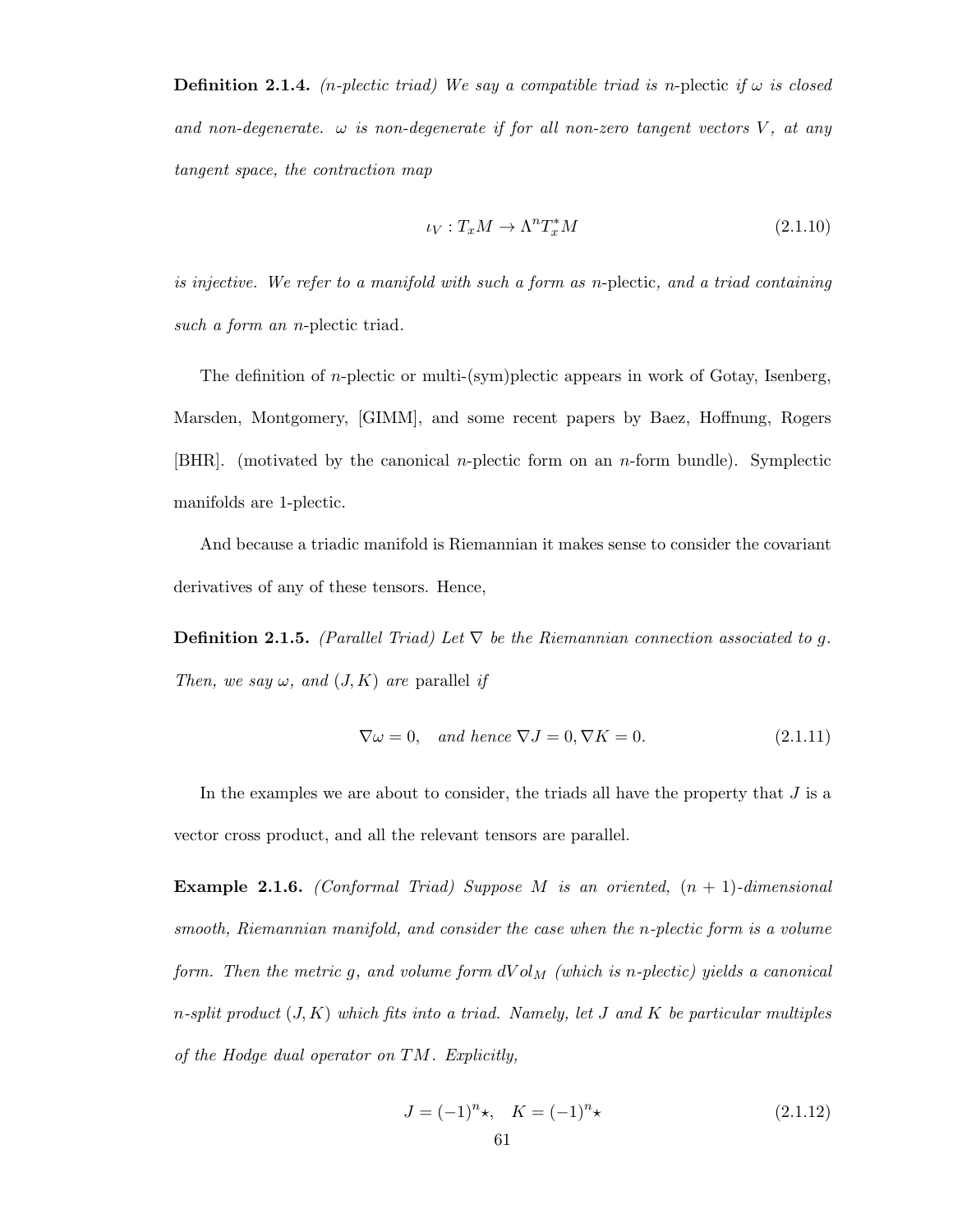This implies

$$
K \circ J = (-1)^n I, \quad J \circ K = (-1)^n I \tag{2.1.13}
$$

and consequently that the Hodge star operation which acts on forms on M is given (in degrees  $1, n$ ) in terms of precomposition with  $(-1)^n J, (-1)^n K$ .

This example will become crucial because such a triadic manifold will be the domain in a mapping theory.

**Example 2.1.7.** (Associatively calibrated  $G_2$ -manifolds)(See [HL])

Consider Im $\mathbb{O}$ , and fix an identification with  $\mathbb{R}^7$ .

$$
a + bI + cJ + dK + e1' + fI' + gJ' + hK' = (a, b, c, d, e, f, g, h)
$$
\n(2.1.14)

This is equipped with the usual inner product  $g($ ,  $)$ , the octionic product  $\cdot$ , the notion of real/imaginary parts, and conjugation:

$$
Re(a + bI + cJ + dK + eI' + fJ' + gK') = a \tag{2.1.15}
$$

$$
Im(a + bI + cJ + dK + eI' + fJ' + gK') = bI + cJ + dK + eI' + fJ' + gK'
$$
 (2.1.16)

$$
\bar{A} := ReA - ImA \tag{2.1.17}
$$

$$
g(A, B) := Re(A \cdot \bar{B}) \tag{2.1.18}
$$

Furthermore, the octonionic product restricts to a product on  $\mathbb{R}^7$  after projection:

$$
J(A, B) := Im(A \cdot B) \tag{2.1.19}
$$

From these structures we can define an alternating three-form on  $\mathbb{R}^7$  by

$$
\omega(A, B, C) = g(A, J(B, C))\tag{2.1.20}
$$

In coordinates, we have the standard volume form and metric, and

$$
\omega_0 = dx^{123} - dx^1 (dy^{23} + dy^{10}) - dx^2 (dy^{31} + dy^{20}) - dx^3 (dy^1 2 + dy^{30}).
$$
\n(2.1.21)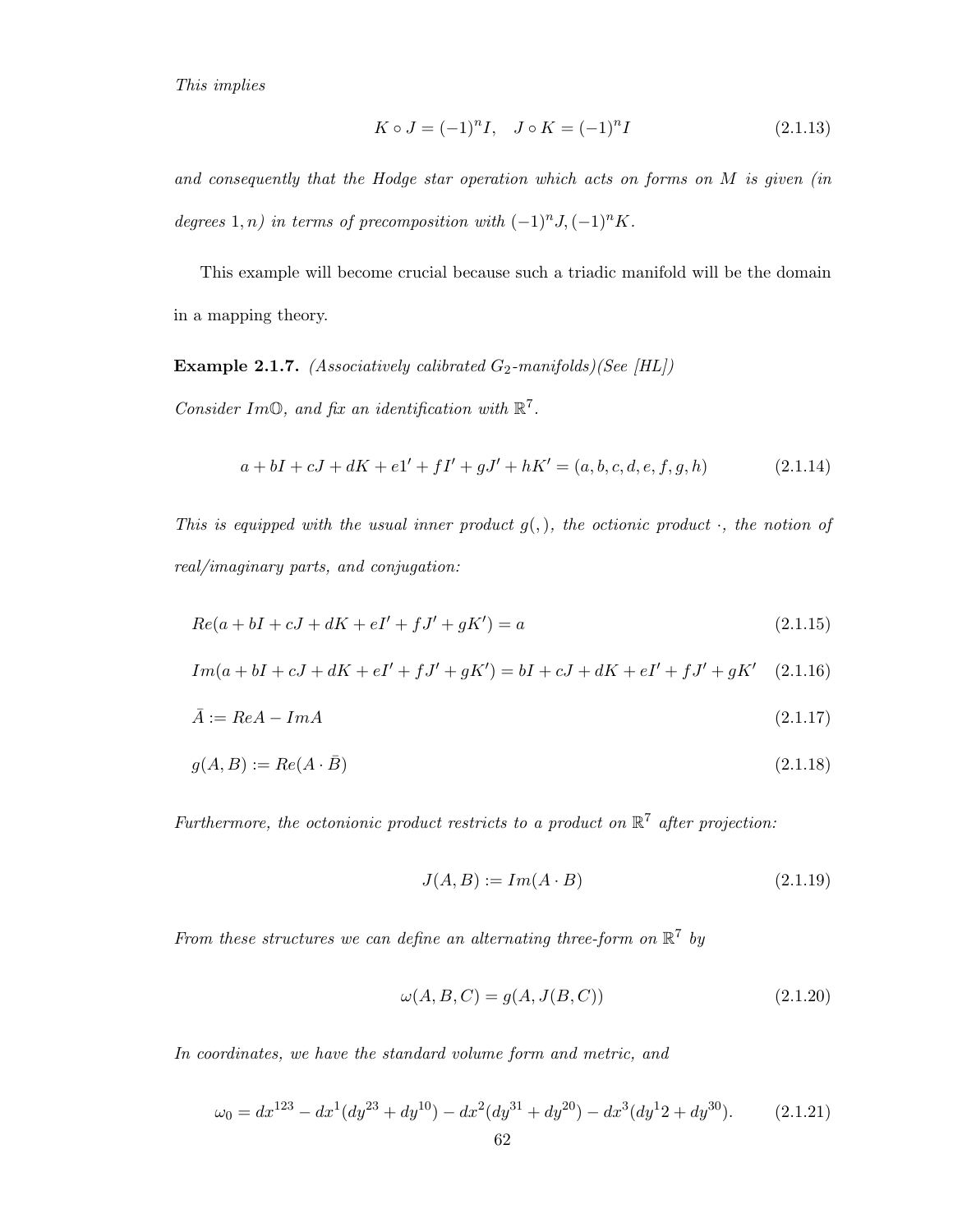This furnishes a well-known description of the exceptional Lie group  $G_2$ :

$$
G_2 := \{ \sigma \in GL(Im\mathbb{O}) | \sigma^* \omega_0 = \omega_0 \}
$$
\n
$$
(2.1.22)
$$

In  $[Br1]$ , Bryant proved that  $G_2$  can also be described as the group which preserves the metric and vector cross product. For this reason, a Riemannian 7-manifold with  $G_2$ holonomy is equipped with a parallel 3-form defined via parallel transport, and a split vector cross product given by

$$
g(A, J(B, C)) = \omega(A, B, C), \quad g(A, B) = \frac{1}{3}\omega(K(A), B)
$$
\n(2.1.23)

So any  $G_2$ -manifold has a canonical  $2$ -triad.

**Definition 2.1.8.** Such a triad on a  $G_2$ -manifold will be called the associative triad. In this case  $\nabla \omega = 0$ . Such a parallel structure we will call a torsion-free  $G_2$ -structure on M, and is equivalent to the condition that  $\omega$  is harmonic. If  $\omega$  is closed but not necessarily coclosed, the structure will be called a closed  $G_2$ -structure, and we reserve the terminology  $G_2$ -structure to denote the existence on M of a principal  $G_2$ -subbundle of the frame bundle on M. The latter condition implies the existence of a triad which is not necessarily closed. See later sections for a more full discussion of these facts.

**Example 2.1.9.** (Cossociatively Calibrated  $G_2$ -manifolds)(See [HL])

We define the coassociative 4-form on a  $G_2$ −manifold via

$$
\omega(A_0, \dots, A_3) := g(A_0, Im[A_1, A_2, A_3]) \tag{2.1.24}
$$

where  $[, , ,]$  is the associator

$$
J(A, B, C) := Im[A, B, C]
$$
\n(2.1.25)

fits into a canonical 3-plectic-triad, the coassociative triad.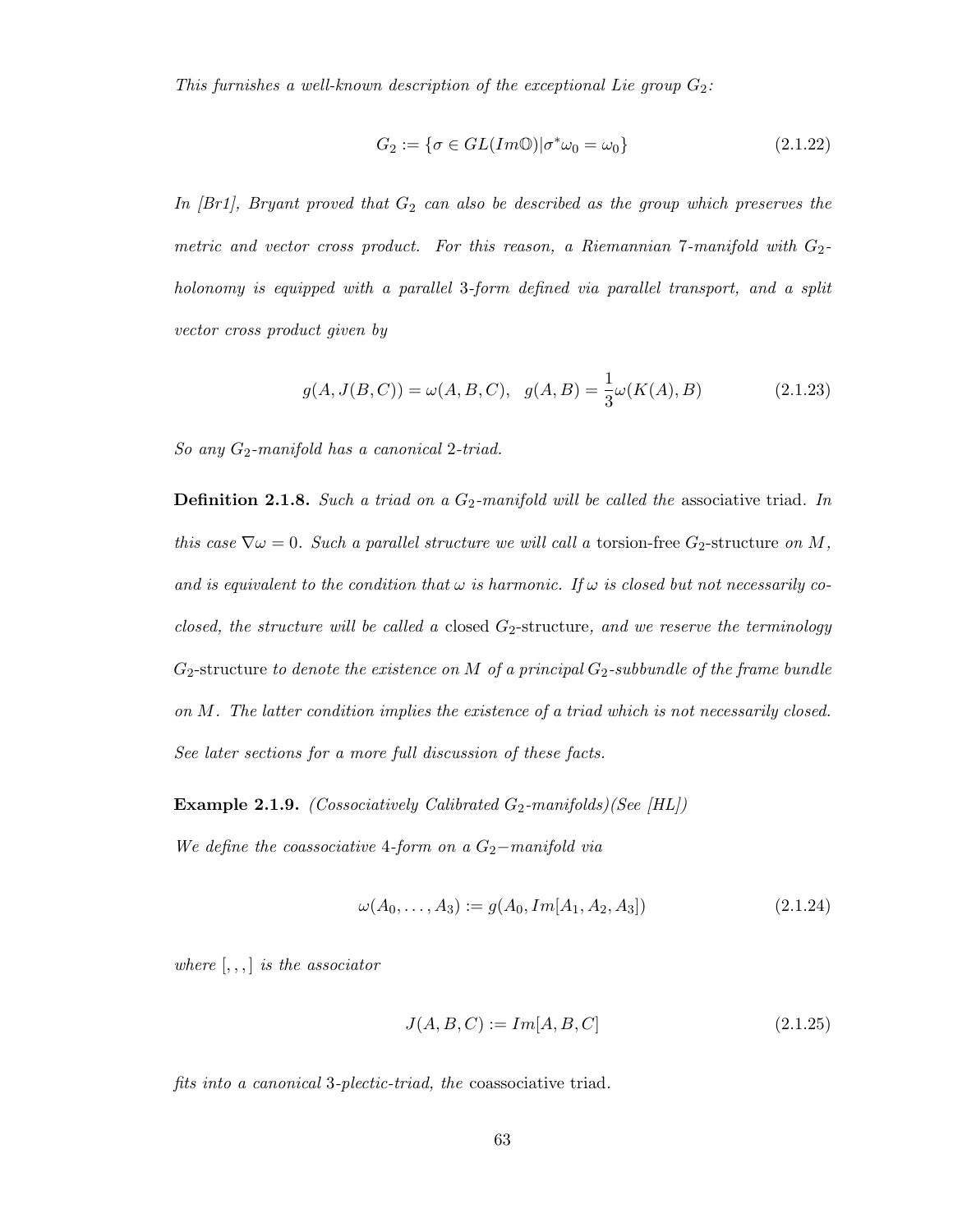On a Spin<sub>7</sub>-manifold (tangent space identified with  $\mathbb{O}$ ) we can define the Cayley Calibration

$$
\Phi(x \wedge y \wedge z \wedge w) := g(x, y \times z \times w) = g(x, J(y, z, w)), \quad J(A, B, C) := A \times B \times C \tag{2.1.26}
$$

where the operation above is the triple product in  $\mathbb{O}$ .

$$
x \times y \times z := \frac{1}{2}(x(\bar{y}z) - z(\bar{y}x))
$$
\n(2.1.27)

#### 2.1.2 The Multi-Cauchy-Riemann Equation

Suppose a smooth manifold  $M$  is equipped with an *n*-plectic triad. We denote this as  $(M, \omega, g, (J, K))$  as before. We also choose a closed, compact  $(n + 1)$ -manifold X, with an oriented Riemannian structure (hence a conformal n-triad).

We use the notation  $\Lambda^n du$  to denote the application of the *n*-th exterior power functor pointwise to du. Thus,  $\Lambda^n du$  is an element of  $\Omega^n(X, \Lambda^n u^*TM)$ . Given the usual definition of the  $\Lambda$  functor,

$$
\Lambda^n: Hom_{\mathbb{R}}(V, W) \to Hom_{\mathbb{R}}(\Lambda^n V, \Lambda^n W) :
$$
  

$$
\phi \mapsto (v_1 \wedge \ldots \wedge v_n \mapsto n \sum_{\sigma \in S_n} \frac{1}{n!} Sgn(\sigma) \phi(v_{\sigma(1)}) \wedge \ldots \wedge \phi(v_{\sigma(n)}) = n\phi(v_1) \wedge \ldots \wedge \phi(v_n)
$$
  
(2.1.28)

we introduce a dynamical equation which mimics the Cauchy-Riemann equation:

Definition 2.1.11. (Multi-Cauchy-Riemann equation)

$$
\eth u := \frac{1}{(n+1)^{(n-1)/2}} |du|^{n-1} du - \frac{1}{n} J \circ \Lambda^n du \circ k = 0 \tag{2.1.29}
$$

A solution to the above equation will also satisfy the alternative equation

$$
\eth u := \| du \|^n^{-1} du - \frac{1}{n} J \circ \Lambda^n du \circ k = 0 \tag{2.1.30}
$$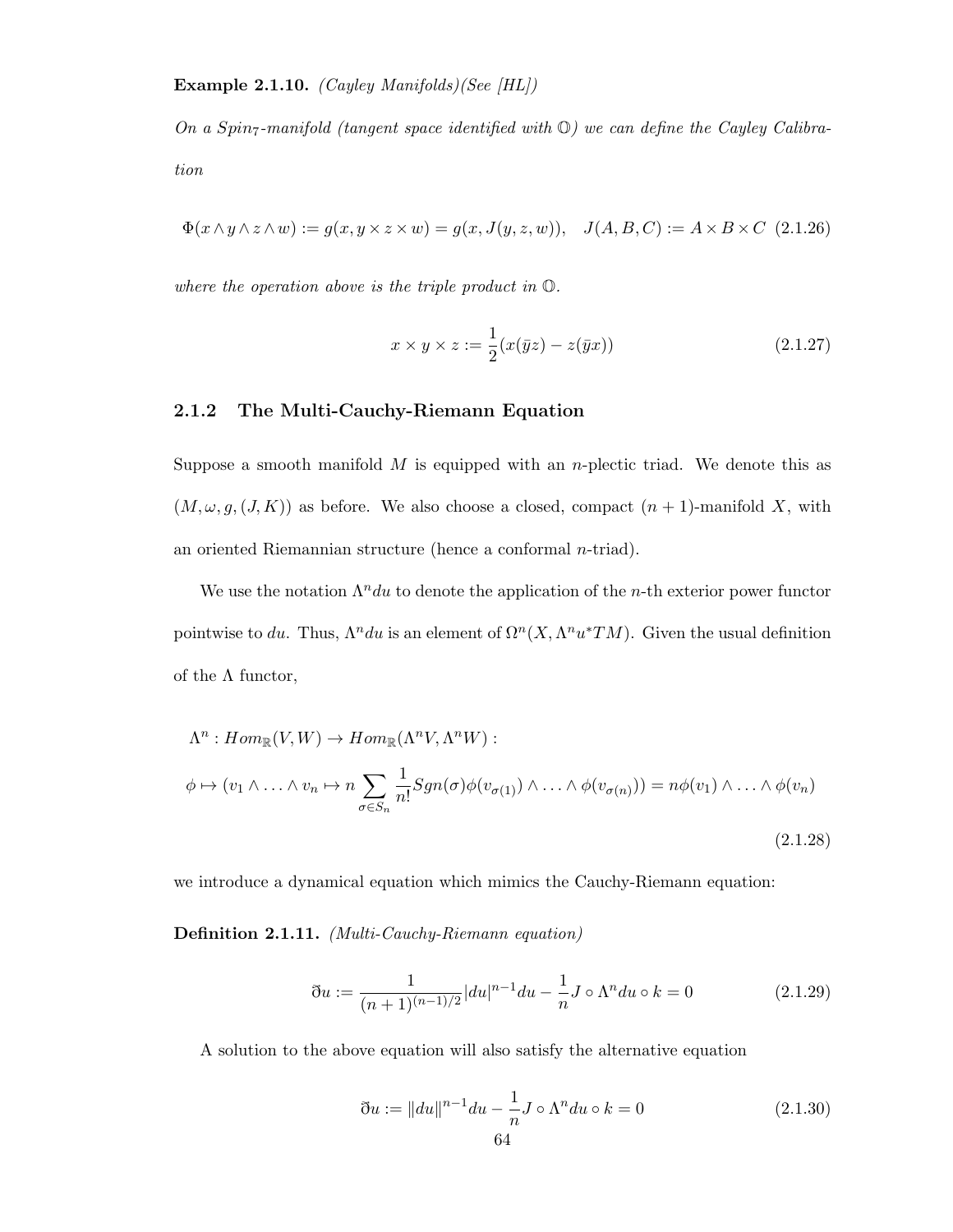where the norm  $\|du\|$  is the operator norm on du understood as a linear map pointwise. The norm of du as a vector pointwise in the tensor product space  $T_x^*X \otimes u^*T_{u(x)}M$  we denote by  $|du|$ . This is the *Hilbert-Schmidt norm Warning:* we will often leave context to decide which statements are meant pointwise.

We will sometimes make use of the fact that the latter norm comes from the metric  $g \otimes g_X^*$ , so that

$$
|du| = (g \otimes g_X^*(du, du))^{\frac{1}{2}}.
$$
\n(2.1.31)

It should be noted that if u were mapping  $(\mathbb{R}^n, g_0, dVol, \star)$  to itself then

$$
|du|^2 = tr(du \circ du^t). \tag{2.1.32}
$$

It is immediately clear from the right-hand formula that this is an orthogonal invariant of du.

If u is a solution  $\eth u = 0$ , then these two norms are proportional by a factor of  $\frac{1}{\sqrt{2}}$  $(n+1)$ on  $du$ , but are not the same in general. This issue will arise when we consider the variational perspective on these equations.

**Proposition 2.1.12.** The MCR equation is conformally equivariant. Suppose

$$
\phi: X^{n+1} \to X^{n+1}
$$

is a conformal diffeomorphism with conformal factor  $\mu^2$ ,  $\mu^2 g = \phi^* g$ . Then

$$
\mathfrak{F}(u \circ \phi) = \mu^{(n-1)}(\mathfrak{F}u) \circ d\phi.
$$
\n(2.1.33)

As a result the solution space is conformally invariant.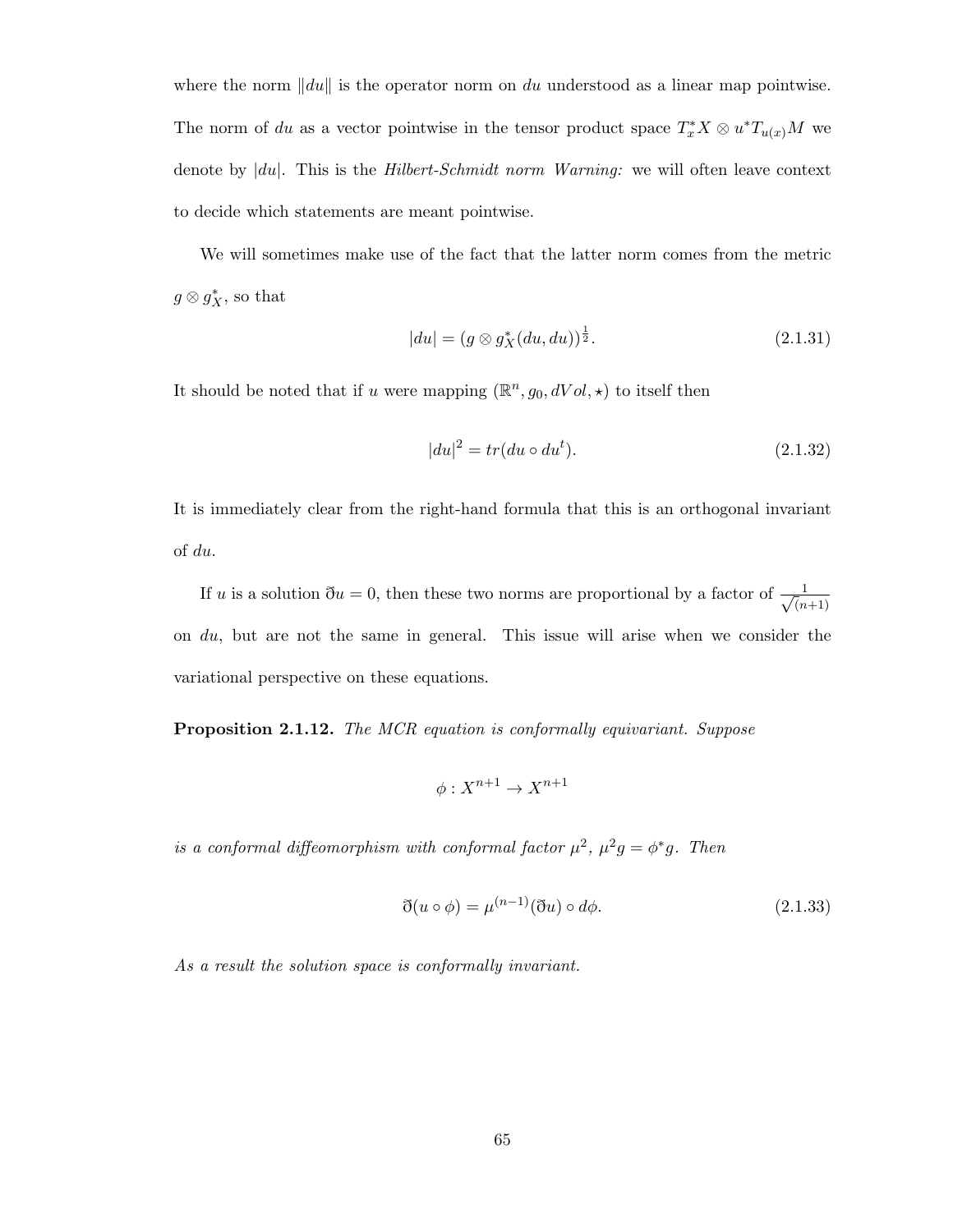Proof.

$$
\mathfrak{F}(u \circ \phi) = \frac{1}{(n+1)^{(n-1)/2}} |du \circ d\phi|^{n-1} du \circ d\phi - \frac{1}{n} J \circ \Lambda^n (du \circ d\phi) \circ k =
$$
  
= 
$$
\frac{1}{(n+1)^{(n-1)/2}} \mu^{(n-1)} |du|^{n-1} du \circ d\phi - \frac{1}{n} J \circ \Lambda^n du \circ \Lambda^n d\phi \circ k =
$$
  
= 
$$
\frac{1}{(n+1)^{(n-1)/2}} \mu^{(n-1)} |du|^{n-1} du \circ d\phi - \frac{\mu^{(n-1)}}{n} J \circ \Lambda^n du \circ k \circ d\phi \quad (2.1.34)
$$

The last equality follows from  $\Lambda^n d\phi \circ k = \mu^{(n-1)} k \circ d\phi$ , which is just the statement about how the Hodge star transforms under a conformal automorphism of the domain.  $\Box$ 

In the above calculation we used the observation that multiholomorphic automorphisms  $\phi: X \to X$  are merely conformal automorphisms. This demonstrates an important coherence of the framework of n-triads: when we consider multiholomorphic maps  $X \to M$ , we can say that the automorphisms of X (defined within the theory only in terms of  $X$ ) preserve the solutions to the MCR equation between  $X$  and  $M$ .

So, if X, M are two n-triadic  $(n+1)$ -dimensional manifolds, then the theory of multiholomorphic maps between them includes the theory of conformal maps between X and  $M$ , but a general solution can be singular. In fact the solutions in this case are a particular geometric generalization of the well-studied field of 1-quasiregular mappings. This issue is discussed in a proceeding section. We found in [IM] an excellent presentation of the of modern issues in this direction and a lot of inspiration for this more global differentialgeometric approach. In what remains in this section we describe the MCR equations in the presence of isothermal coordinates.

Suppose  $X$  is conformally flat. We have local conformal coordinates on given by the chart  $\phi_{\alpha}: U \subset X \to \mathbb{R}^{n+1}$ , with  $\psi_{\alpha} := \phi_{\alpha}^{-1}$ . Then, a map u satisfies the MCR equation iff in local conformal coordinates,  $u_{\alpha} := u \circ \psi_{\alpha}$  satisfies the MCR system:

$$
\frac{1}{(n+1)^{(n-1)/2}} \left(\sum_{j=0}^{n} |\partial_j u_{\alpha}|_g^2\right)^{\frac{n-1}{2}} \partial_i u_{\alpha} - (-1)^{n(n-i+1)} J(\partial_{i+1} u_{\alpha} \wedge \ldots \wedge \partial_{i-1} u_{\alpha}) = 0 \tag{2.1.35}
$$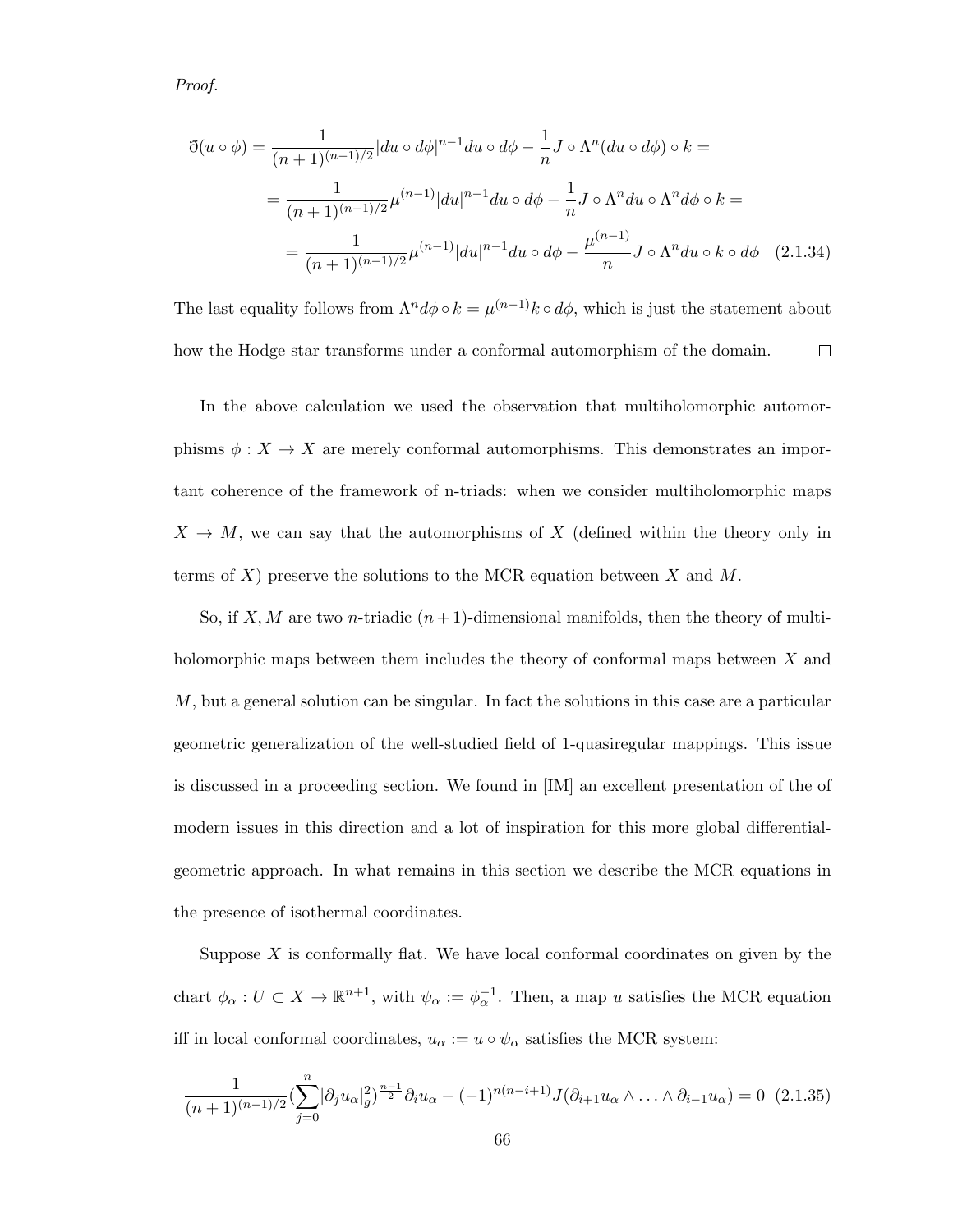Taking the norm of both sides in TM, and defining the real numbers  $|\partial_i u_\alpha| =: A_i$ ,

$$
\frac{1}{(n+1)^{(n-1)/2}} \left( \sum_{j=0}^{n} |A_i^2|^{\frac{n-1}{2}} A_i = |J(\partial_{i+1} u_\alpha \wedge \ldots \wedge \partial_{i-1} u_\alpha)| \right) \tag{2.1.36}
$$

Since  $J$  is a vector cross product,

$$
C(|\partial_0 u|^2 - |\partial_1 u|^2) = g(\partial_0 u, J(\partial_1 \wedge \ldots \wedge \partial_n u)) + g(\partial_1 u, J(\partial_0 \wedge \ldots \wedge \partial_n u)) = 0 \quad (2.1.37)
$$

where the coefficients are subsumed into C. So  $|\partial_i u| = |\partial_j u|$  for all i,j. Similarly, by the same kind of argument all of these partials  $\partial_i u$  must be mutually orthogonal because of the fact that  $\omega() = g(0, J)$  is an alternating form. Hence, we can simplify slightly in these conformal coordinates,

**Proposition 2.1.13.** In local conformal coordinates  $\{x_0, \ldots, x_n\}$ , the MCR equation on  $u: U \subset \mathbb{R}^n \to M$  is satisfied iff,  $\{\partial_i u\}$  is a positively-oriented orthogonal frame in  $T_{u(x)}M$ for all x, and  $|\partial_i u| = |\partial_j u|$  for all i, j. This means we could write the equations

$$
|\partial_i u|^{\frac{n-1}{2}} \partial_i u = (-1)^{n(n-i+1)} J(\partial_{i+1} u \wedge \ldots \wedge \partial_{i-1} u)
$$
\n(2.1.38)

 $\Box$ 

Proof.

Of course if  $M$  is Euclidean this becomes even more simple, as is discussed in the section on quasiregular maps and the Beltrami system. And even in the general situation in which there are obstructions to the existence of isothermal coordinates we can always pick local normal coordinates so that the above equations hold at the center point.

#### 2.1.3 Endomorphisms and Quasi-regular mappings

The theory of multiholomorphic maps subsumes the important and well-studied theory of quasi-regular mappings. Following the nomenclature of  $[IM]$ , given  $\Omega$  an open domain in  $\mathbb{R}^n$ , and  $f: \Omega \to \mathbb{R}^n$  a map,  $|J(f)|$  the Jacobian determinant,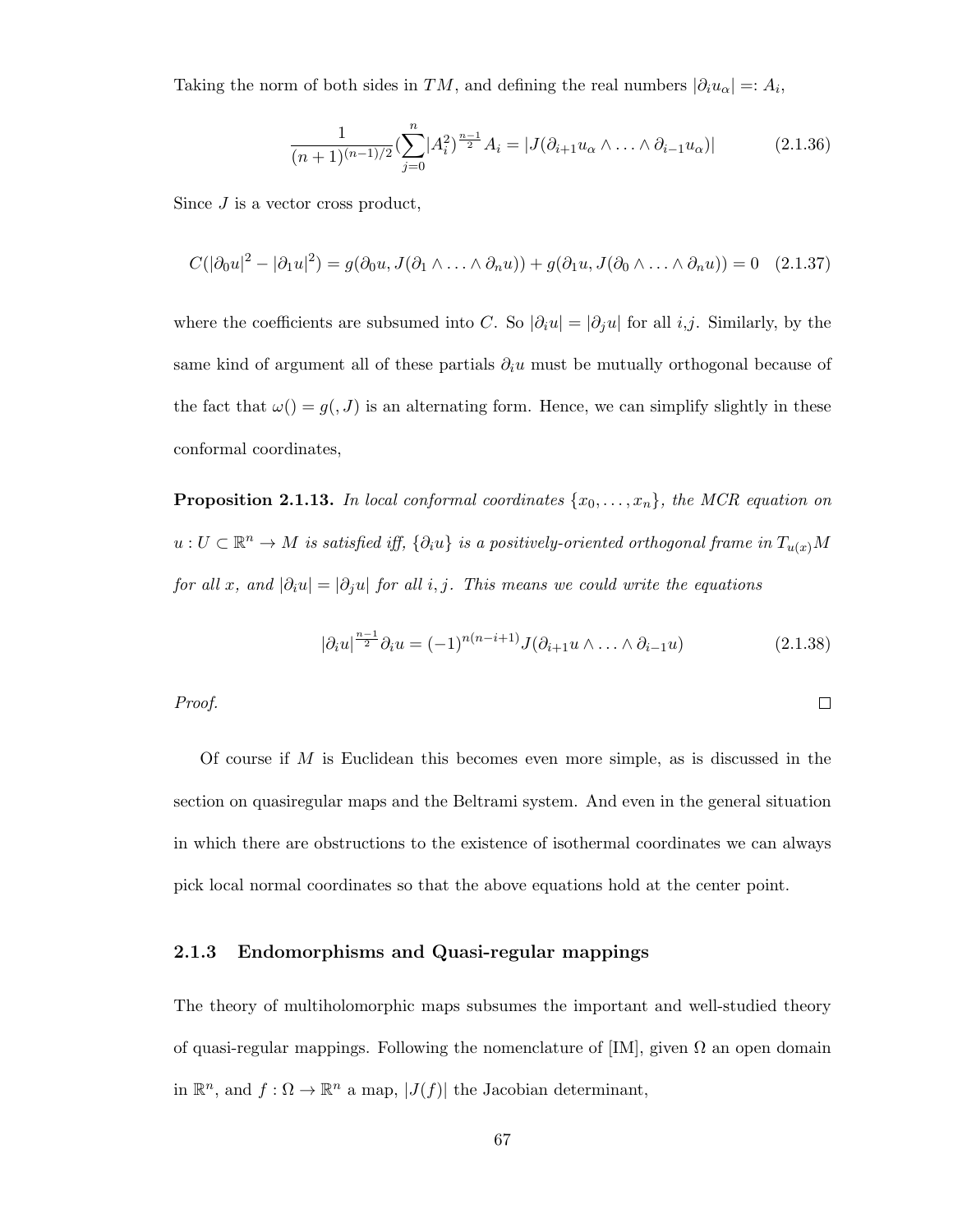**Definition 2.1.14.** The Cauchy-Riemann system in  $\mathbb{R}^n$  is the system of equations

$$
Df^t \circ Df = |J(f)|^{\frac{2}{n}} \cdot I \tag{2.1.39}
$$

This system is a first-order, fully non-linear system, which has the obvious extension to the Riemannian setup,

**Definition 2.1.15.** Let,  $(M, g_X, dVol_X, \star), (N, g, dVol_M, \star)$  be  $(n + 1)$ -dimensional, oriented, Riemannian manifolds with conformal triads, and u a map between them. The Cauchy-Riemann system is the equation

$$
u^*g = [(u^*dVol_M(dVol_X^*)]^{\frac{2}{n+1}} \cdot g_X \tag{2.1.40}
$$

where  $dVol_X^*$  is the oriented, unit,  $n+1$ -plane field on X dual to  $dVol_X$ . Which in local coordinates is

$$
g_{ij}\frac{\partial u^i}{\partial x^k}\frac{\partial u^j}{\partial x^l} = \left[\sqrt{\frac{|det g|}{|det g_X|}}\epsilon_{i_0...i_n}\frac{\partial u^{i_0}}{\partial x^0}\cdot\ldots\cdot\frac{\partial u^{i_n}}{\partial x^n}\right]^{\frac{2}{n+1}}g_{Xkl}
$$
(2.1.41)

Following [IM] we call Dstr the distortion tensor

$$
Dstr(x, u) = \begin{cases} [u^*dVol_M(dVol_X^*)^{\frac{2}{n+1}} g_X]^{-1} \circ u^* g & \text{if} \qquad u^*dVol_M(dVol_X^*) \neq 0\\ I & \text{if} \qquad u^*dVol_M(dVol_X^*) = 0\\ (2.1.42) \end{cases}
$$

where composition is understood as composition of  $(1,1)$ -tensors on TX. We are suppressing the fact that these  $u$ 's will ultimately be chosen to reside in  $W_{loc}^{1,n+1}$ , so that such a disjunctive definition makes sense.

The motivating theorem in this field is the classical Liouville theorem for  $C<sup>3</sup>$  functions  $([IM], 2.3.1)$ 

**Theorem 2.1.16.** (Liouville) Every solution  $f \in C^3(\Omega, \mathbb{R}^n)$ ,  $n \geq 3$ , to the CR-system  $(2.1.39)$ , where  $|J(f)|$  does not change sign in  $\Omega$  is of the form

$$
f(x) = b + \frac{\alpha A(x - a)}{|x - a|^{\epsilon}} \tag{2.1.43}
$$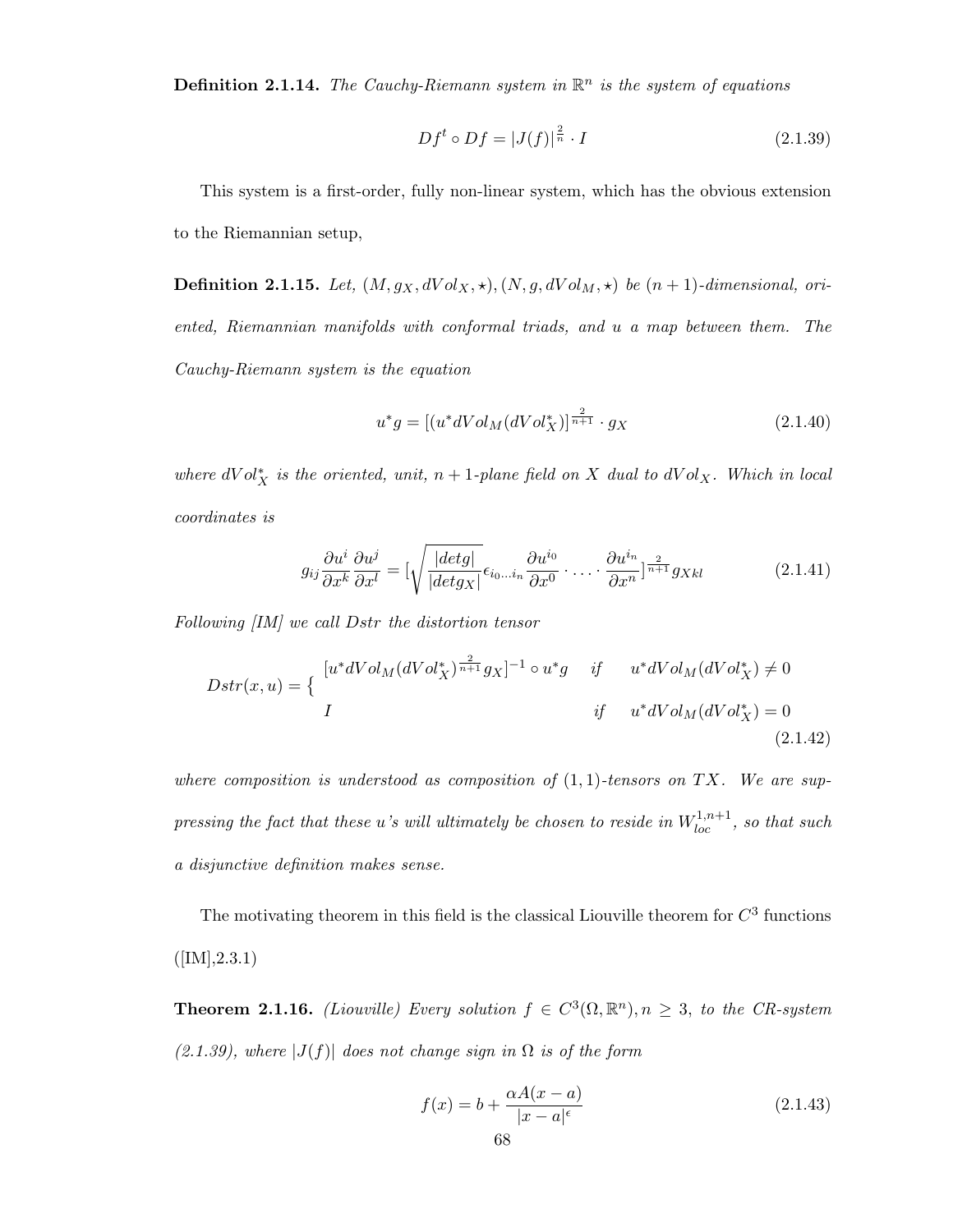In this formula the arbitrary parameters are  $a \in \mathbb{R}^n - \Omega, b \in \mathbb{R}^n, \alpha \in \mathbb{R}, A \in O(n)$ , and  $\epsilon = 0$  or 2.

This theorem is a strong rigidity result which shows that the  $n = 2$  case (in which the space of solutions is infinite dimensional) is exceptional.

This Liouville Theorem was extended to the case of functions of Sobolev class  $W_{loc}^{1,n}$ loc by the labors of Ghering, Reshetnyak, and by different methods, Bojarski-Iwaniec, and Iwaniec-Martin (see [IM] pg. 85 for these references).

From a geometric perspective, solutions of (2.1.39) are maps of directionally symmetric distortion in the sense that its directional derivatives satisfy

$$
\max_{\alpha} |\partial_{\alpha} f(x)| = \min_{\alpha} |\partial_{\alpha} f(x)| \tag{2.1.44}
$$

which implies that these solutions are special cases of maps with bounded distortion. In particular they are 1-quasi-regular mappings.

**Definition 2.1.17.** A mapping  $f : \Omega \subset \mathbb{R}^n \to \Omega' \subset \mathbb{R}^n$  is K-quasi-regular if it has bounded, finite distortion,

$$
max_{\alpha} |\partial_{\alpha} f(x)| \le K \min_{\alpha} |\partial_{\alpha} f(x)| \tag{2.1.45}
$$

It is easy enough to see that a solution to the MCR equation is 1-quasi-regular. Consider the following pointwise calculations. Let  $\zeta$ ,  $\eta$  are unit tangent vectors at some point of X, and complete these to oriented orthonormal frames  $\zeta_0 = \zeta, \ldots, \zeta_n, \eta_0 =$  $\eta, \ldots, \eta_n$ , so that  $\star \zeta = \zeta_1 \wedge \ldots \wedge \zeta_n$ . Then,

$$
|du|^{n-1}g(du(\zeta), du(\zeta)) = \frac{1}{n}g(du(\zeta), \star \Lambda^n du(\star \zeta)) = u^*dVol_M(\zeta_0 \wedge \ldots \wedge \zeta_n) =
$$
  

$$
= u^*dVol_M(\eta_0 \wedge \ldots \wedge \eta_n) = |du|^{n-1}g(du(\eta), du(\eta)) \quad (2.1.46)
$$

which says that the distortion is the same in arbitrary directions  $\eta$ ,  $\zeta$ .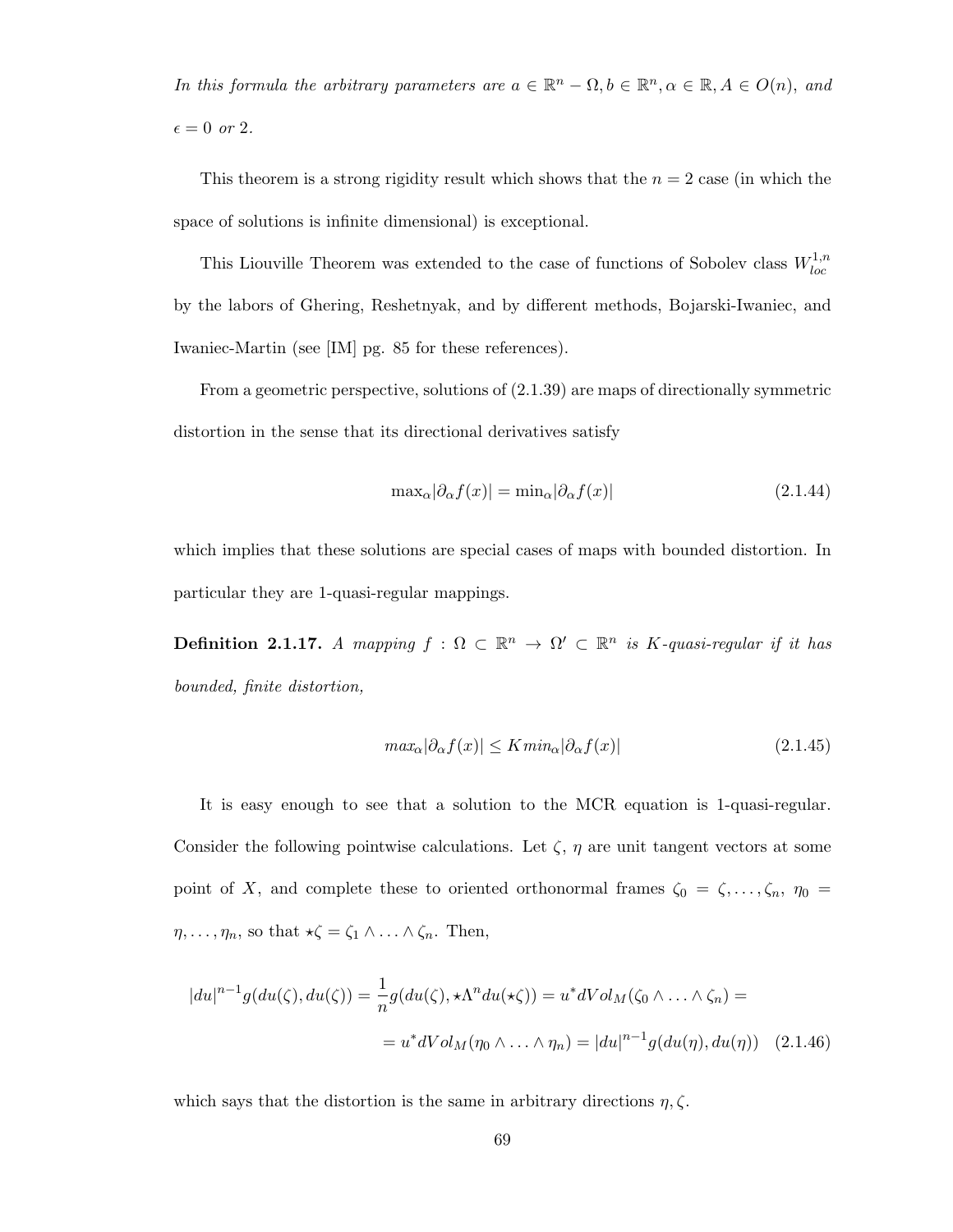**Proposition 2.1.18.** Given  $(M, h, dVol_M, \star)$ ,  $(N, g, dVol_N)$ , two  $(n + 1)$ -dimensional Riemannian manifolds with conformal triads, a map u is a solution of the multi-Cauchy Riemann equations iff it is a solution to the Cauchy-Riemann system.

Proof. First of all, recall the compatibility conditions on the conformal traids. In particular,

$$
dVol_X(\zeta \wedge \star \eta) = g(\zeta, \eta) \tag{2.1.47}
$$

Given  $u$  an MCR map,

$$
g(du(\zeta), du(\eta)) = dVol_M(du(\zeta) \wedge \star du(\eta)) = \frac{1}{n|du|^{n-1}} dVol_M(du(\zeta) \wedge \Lambda^n du(\star \eta)) =
$$
  
= 
$$
\frac{1}{|du|^{n-1}} u^* dVol_M(\zeta \wedge \star \eta) = \frac{1}{|du|^{n-1}} u^* dVol_M(dVol_X^*) g_X(\zeta, \eta) \quad (2.1.48)
$$

Now, again by applying the norm to the MCR equation it is easy to show

$$
|du|^{n+1} = u^* dVol_M(dVol_X^*)
$$
\n(2.1.49)

so that we get the Cauchy-Riemann system

$$
u^*g = [u^*dVol_M(dVol_X^*)]^{\frac{2}{n+1}}g_X
$$
\n(2.1.50)

The other implication follows by tracing this argument backwards.

 $\Box$ 

Example 2.1.19. We consider the properties of multiholomorphic endomorphisms of the 3-sphere  $S^3$  with its usual metric and conformal triad. Since this manifold is locally conformally flat, it can be covered by conformal coordinate patches. Therefore any point of  $S<sup>3</sup>$  is contained in a small neighborhood which lies inside a conformal patch, and is small enough that almost all of it lands inside a single conformal patch. Therefore, by the Liouville Theorem, this map restricted to this open set is in fact a Mobius transformation,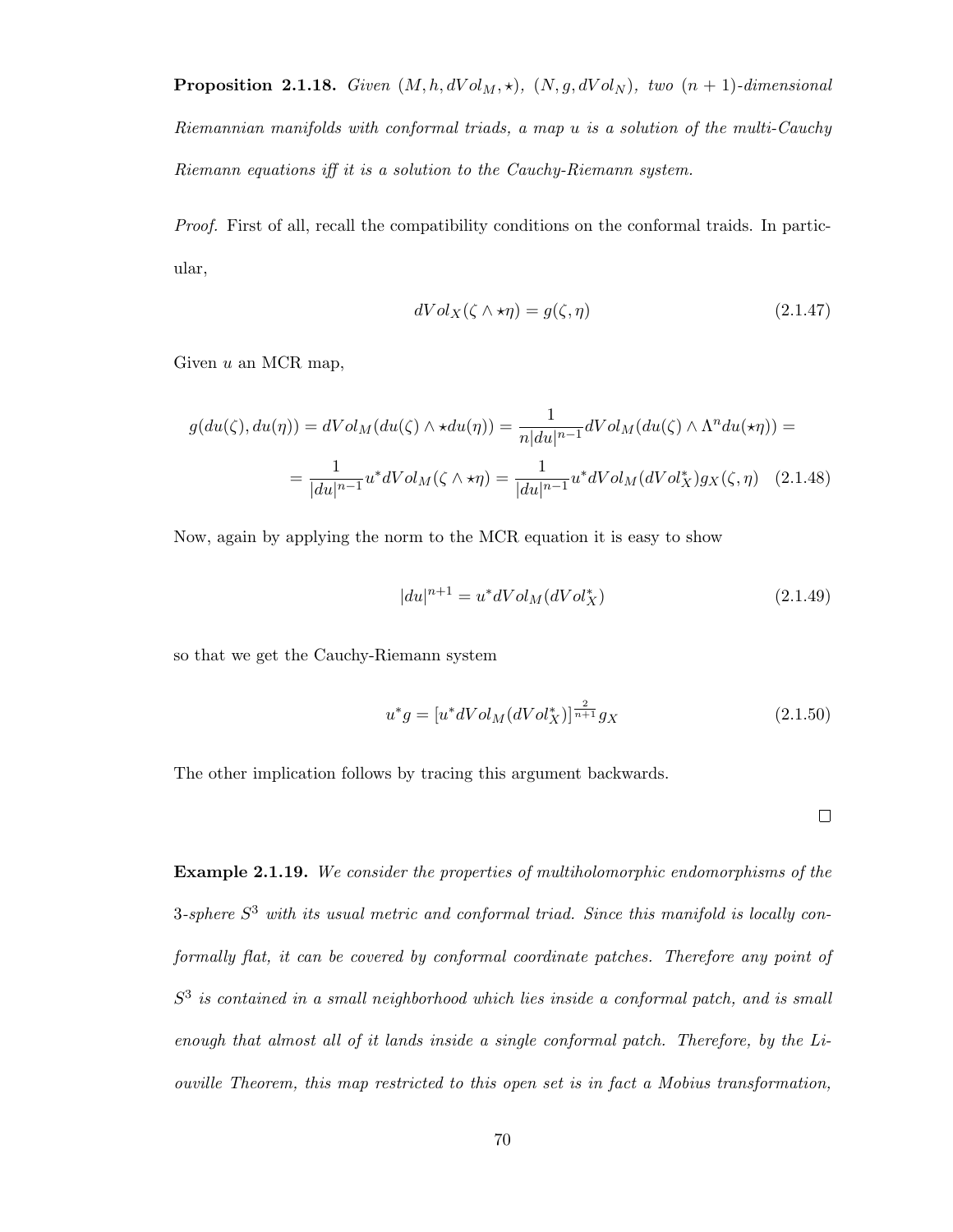and subsequently has no critical points. Then in particular, a smooth example is a covering  $u : S^3 \to S^3$ . We can easily demonstrate some of these endomorphisms using the identification  $S^3 = Units(\mathbb{H})$ . Namely, define,

$$
f_k: S^3 \to S^3, \ p \mapsto p^k \tag{2.1.51}
$$

This  $f_k$  can relatively easily be seen to satisfy the MCR equations and is a k-fold cover. These will be in different connected components of the moduli space of such maps as the energy identity shows.

The above example applies to endomorphisms of any locally conformally flat manifold. We now mention a situation which will be instructive in the  $G_2$ -geometric case which is studied later.

**Example 2.1.20.** Consider smooth  $u : \mathbb{R}^3 \to \mathbb{R}^7$  satisfying the MCR equations in which  $\mathbb{R}^7$  is equipped with the Euclidean  $G_2$ -triad  $(g_0,(J,K),\phi_0)$  coming from Im $\mathbb O$ 

$$
J(X,Y) := Im(X \cdot Y), \ \ \phi_0(X,Y,Z) := g_0(X,J(Y,Z)). \tag{2.1.52}
$$

Then, the associated MCR-system is not linked to a Beltrami-type equation, but still we can mimic it's form by applying  $du^t$  to both sides. This produces

$$
\left[\sum_{q} \left[\sum_{p} \frac{\partial u^{p}}{\partial x^{q}}\right]^{2}\right]^{\frac{1}{2}} \frac{\partial u^{j}}{\partial x^{i}} \frac{\partial u^{j}}{\partial u^{l}} = \phi_{jab} \frac{\partial u^{j}}{\partial x^{i}} \frac{\partial u^{a}}{\partial x^{l+1}} \frac{\partial u^{b}}{\partial x^{l+2}} \epsilon_{i,l+1,l+2}
$$
(2.1.53)

The previous example applies to any situation in which the domain and target in the theory are locally conformally flat. This just so happens in the case  $u : S^3 \to S^7$ , which is of significant interest in the recent preprint of Lotay [Lo], which is entirely concerned with associative submanifolds of  $S^7$  with its standard  $G_2$ -structure (coming from the spin structure on  $\mathbb{R}^8$ , and incorporating the round metric [Lo]). These kinds of examples are properly situated in the  $G_2$ -geometry sections.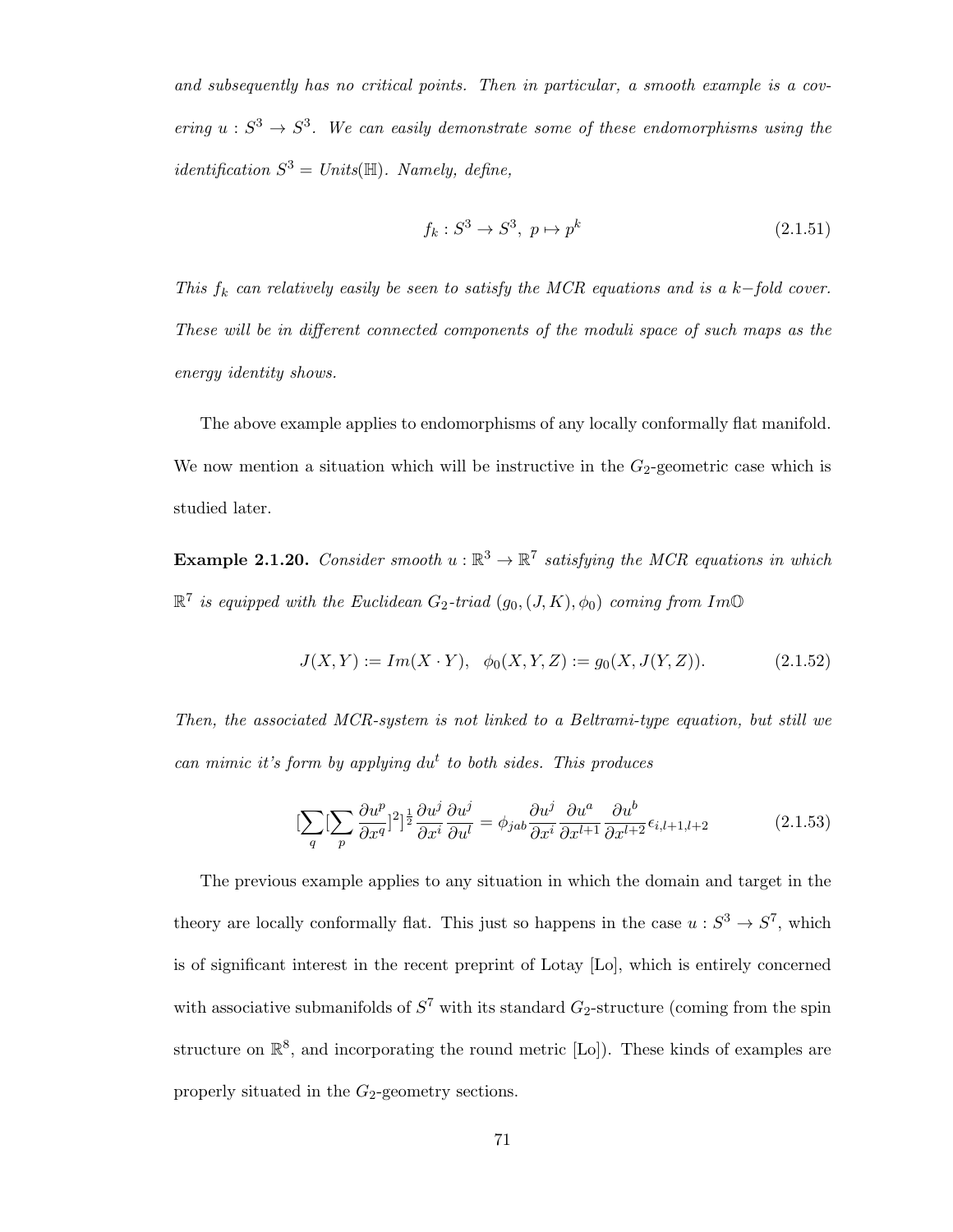The work of Reshetnyak [Re] established the following strong rigidity result for solutions of the Cauchy-Riemann system in  $\mathbb{R}^n$ ,

**Theorem 2.1.21.** (Reshetnyak) Given  $u \in W^{1,n}(\Omega,\mathbb{R}^n)$  satisfying the Euclidean CRsystem, then u is discrete and open. By this we mean that the preimage of a point in the target is a discrete set, and that u maps open sets to open sets.

These kind of rigidity theorems are relevant to general multholomorphic mappings because the moduli of such maps  $u : X \to M$  where X is equipped with the conformal  $n$ -triad and M with any  $n$ -triad will locally be foliated by endomorphisms of the domain X, that is, solutions of the afore-mentioned CR system on maps  $\phi: X \to X$ . If X is locally conformally flat then the results on 1-quasi-regular maps in  $\mathbb{R}^{n+1}$  apply directly to this situation. We collect some of these results and then attempt to extend then to the case of non-vanishing Cotten/Weyl tensor on X.

When  $n \geq 2$ , there is strong rigidity in the presence of higher regularity.

**Theorem 2.1.22.** ([IM] 16.9.1) If  $n \geq 2$ , every nonconstant orientation-preserving mapping  $f \in C^{\infty}(\Omega \subset \mathbb{R}^{n+1}, \mathbb{R}^{n+1})$  solution to the Eulidean CR-system (more generily of bounded distortion) is a local homeomorphism.

Hence it is clear that for a smooth mapping the preimage of a point is discrete. But we are interested also in the critical locus of such a map. The following proposition will be useful

**Proposition 2.1.23.** If  $n \geq 2$ , and  $u : \Omega \subset \mathbb{R}^{n+1} \to \mathbb{R}^{n+1}$  is a solution to the Euclidean  $CR\text{-}system,$  then there is a global bound on the order of zeros of u depending only on n.

By the order of a zero of a smooth function  $u$  we simply mean the infimum of the degrees of derivatives of the function which are non-zero at the point in question. This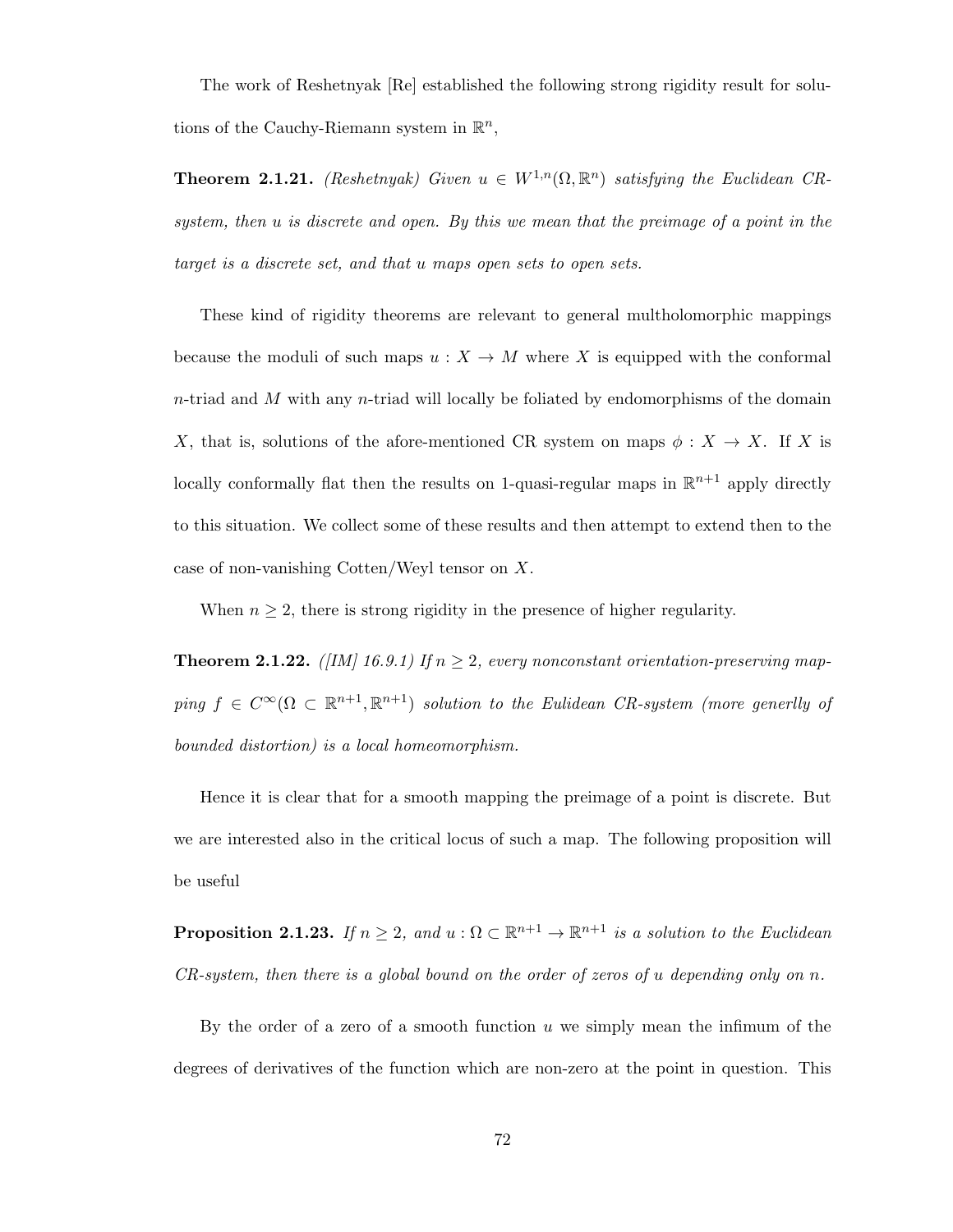notion extends to situations of lesser regularity (such as  $L^1_{loc}(\Omega \subset \mathbb{R}^{n+1}, \mathbb{R}^{n+1})$ ) by defining a zero to be a point  $x_0$  where the limit vanishes

$$
\lim_{r \to 0} \frac{1}{r^{n+1}} \int_{B(x_0,r)} |f(x)| dx \tag{2.1.54}
$$

and then the order of this zero is

$$
sup{\alpha : \lim_{r \to 0} \frac{1}{r^{n+1+\alpha}} \int_{B(x_0,r)} |f(x)| dx = 0}
$$
 (2.1.55)

*Proof.* The method of proof is hinted in  $[IM]$ . By the previous theorem, u is a local homeomorphism, and hence locally admits an inverse which will also satisfy the CRsystem (weakly). There are Holder estimates for such mappings, which immediately  $\Box$ imply this result.

Hence, given such a bound on the zeros of a smooth map,

**Theorem 2.1.24.** A non-constant smooth multiholomorphic map  $u : X \to X$  where X is LCF has finite critical locus.

Proof. This is a local matter, hence we can appeal to the previous theorem after taking local isothermal coordinates. Given that the order of any zeros is bounded, it is a relatively simple matter to see that the critical locus cannot have accumulation points –because the higher derivatives must be continuous at the accumulation point. Then compactness  $\Box$ implies finiteness of this discrete locus.

This theorem specifies, for instance, that all smooth multiholomorphic endomorphisms of  $S<sup>3</sup>$  are covers, and ultimately, We would like to establish the following

**Speculation 2.1.25.** A non-constant smooth multiholomorphic map  $u : X \to M$  where X and M are LCF has finite critical locus.

and eventually,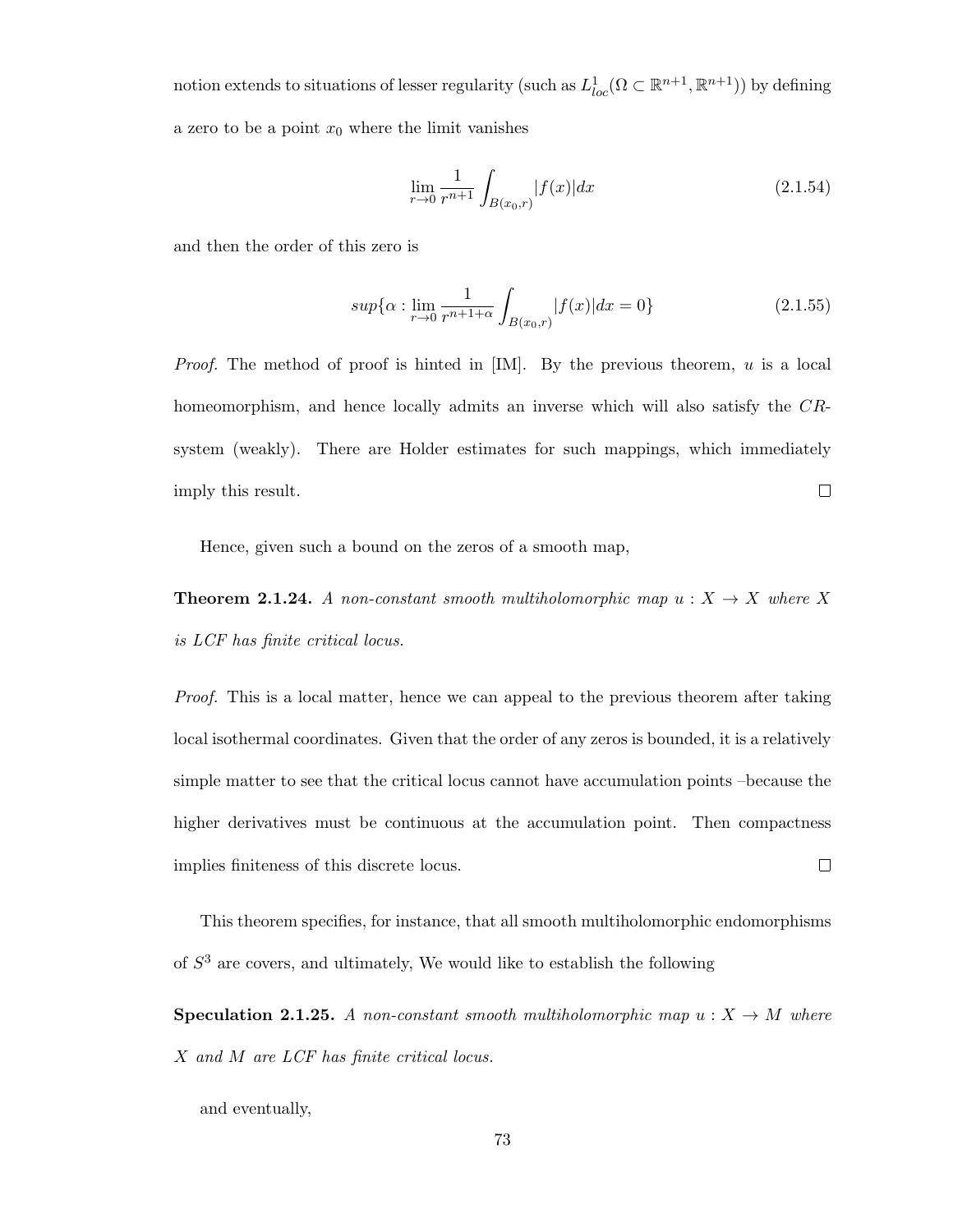**Speculation 2.1.26.** A non-constant smooth multiholomorphic map  $u : X \to M$  has finite critical locus.

## 2.1.4 The Energy Identity

The MCR equation is closely intertwined with a variational problem related to the  $(n+1)$ energy:

**Definition 2.1.27.**  $((n+1)$ -Energy) Given a compact smooth manifold X and any smooth manifold M both with a compatible triads  $(X, g_X, dVol_X, (j, k)), (M, g_M, dM, (J, K)),$  the  $(n + 1)$ -energy of a map  $u : X \to M$  is defined

$$
E_{n+1}(u) := \frac{1}{(n+1)^{\frac{n+1}{2}}} \int_X |du|^{n+1} dVol_X \tag{2.1.56}
$$

In the case where  $X$  is not compact, we retain the same definition with the proviso that the energy could be infinite. We will refer to the integrand as the energy density.

**Theorem 2.1.28.** (The  $(n+1)$ -Energy Identity) The energy of a multiholomorphic map whose domain is a compact, n-triadic,  $(n + 1)$ -manifold is a topological invariant. Specifically, let u be a smooth map

$$
u: (X, g_X, dX, (j, k)) \to (M, g, \omega, (J, K))
$$
\n(2.1.57)

between a compact n-triadic  $(n + 1)$ -manifold X and an n-triadic manifold M which satisfies  $\eth u = 0$ . Then

$$
E_{n+1}(u) = \int_X u^*\omega \tag{2.1.58}
$$

Proof. Consider

$$
\frac{1}{(n+1)^{\frac{n+1}{2}}} \int_X |du|^{n+1} dVol_X = \frac{1}{(n+1)^{\frac{n+1}{2}}} \int_X |du|^{n-1} (g \otimes g_X^*)(du, du) dVol_X =
$$

$$
= \int_X \frac{1}{(n+1)} (g \otimes g_X^*)(du, \frac{1}{n} J \circ \Lambda^n du \circ k) dVol_X \quad (2.1.59)
$$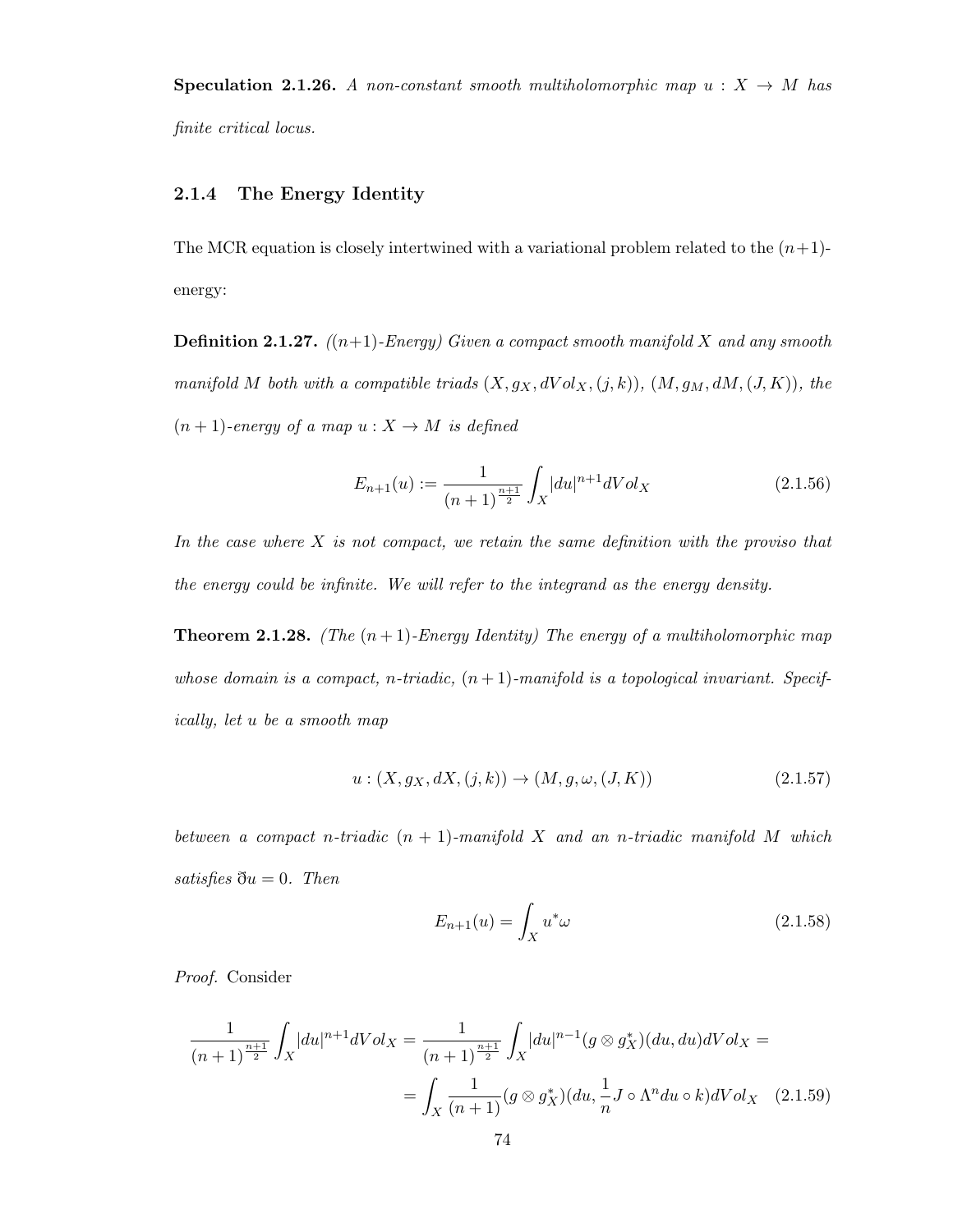Since  $k = (-1)^n \star$ ,  $g_X^*(\alpha, \beta \circ k) dVol_X = \alpha \wedge \beta$  for any  $\alpha, \beta$ , 1-forms on X. So that

$$
g \otimes g_X^*(du, \frac{1}{n}J \circ \Lambda^n du \circ k)dVol_X = g(du, \frac{1}{n}J \circ \Lambda^n du) = (n+1) \cdot u^*\omega \tag{2.1.60}
$$

Hence,

$$
\frac{1}{(n+1)^{\frac{n+1}{2}}} \int_X |du|^{n+1} dVol_X = \int_X u^*\omega \tag{2.1.61}
$$

 $\Box$ 

This estimate shows that if one fixes the topological class of a family of multiholomorphic maps then these have a fixed, finite energy. It also corresponds to a uniform  $W^{1,n+1}$ -bound on such a class. However, it is not immediately obvious that this is a variational identity. After all, in the theory of pseudoholomorphic curves we have the more robust equation for *any* smooth  $u$ 

$$
\frac{1}{2} \int_{\Sigma} |du|^2 dVol_{\Sigma} = \frac{1}{2} \int_X |\bar{\partial}u|^2 + \int_X u^* \omega \tag{2.1.62}
$$

where both quantities on the right are positive. This means that a pseudoholomorphic curve *minimizes* energy. And hence can be realized as a critical point of the energy functional. This perspective yields, (by virtue of the Euler-Lagrange equations associated to this energy functional) the important fact that a pseudoholomorphic curves are harmonic. In the next section we investigate the corresponding issue with respect to MCR maps. In what follows in this section we consider an alternate notion of energy we call the mixed energy which leads to a generalization of the energy identity above and immediately expresses a minimizing property.

Consider the pointwise calculation of the norm of  $\frac{\partial u}{|du|^{\frac{n-1}{2}}}$  (which follows from all of the same kind of calculations as above). Note that this term should not be problematic at critical points of u as the Hadamard inequality shows (see the section on variational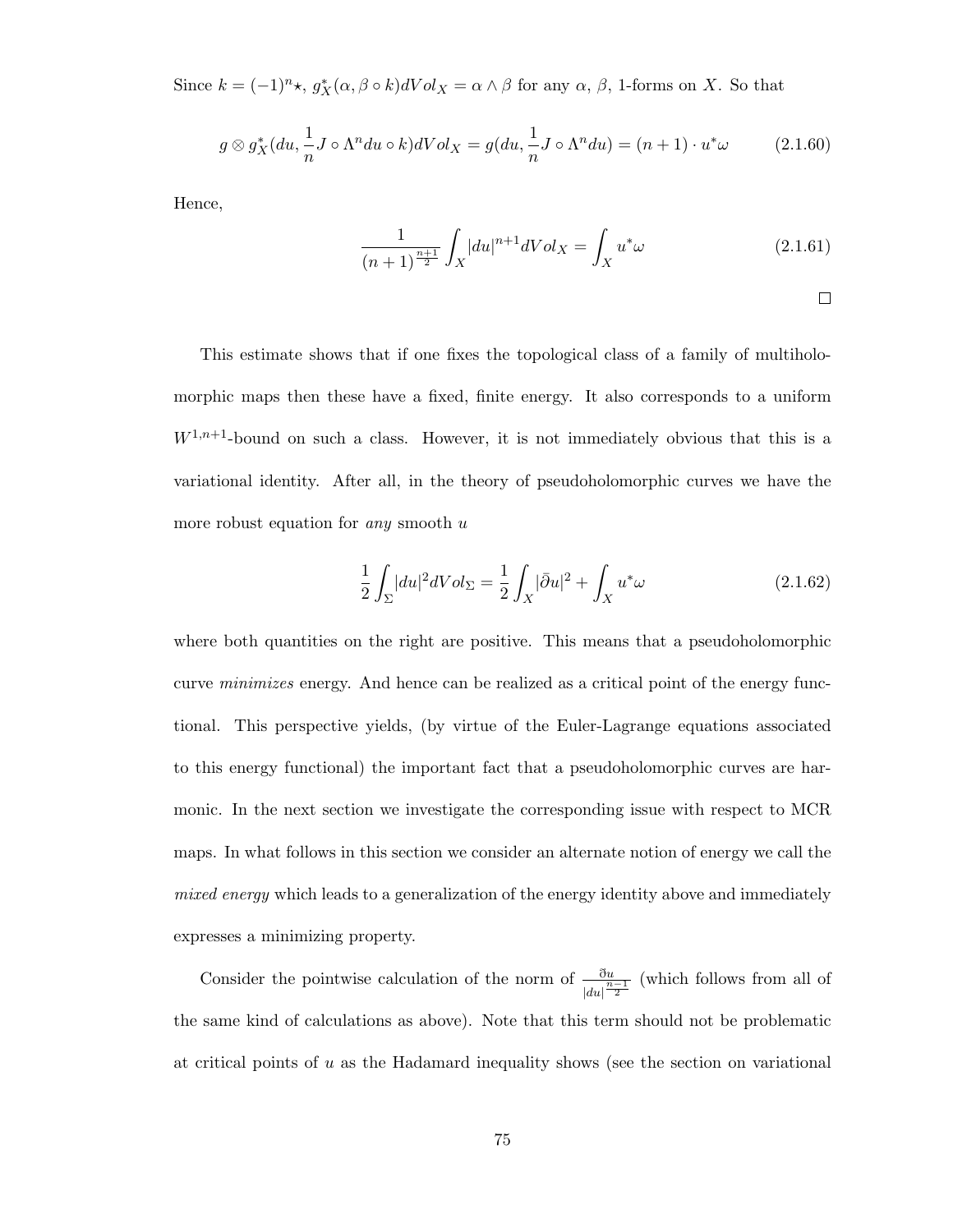issues).

$$
(n+1)^{\frac{n-1}{2}}|\frac{\partial u}{|du|^{\frac{n-1}{2}}}|^2 = \frac{1}{(n+1)^{\frac{n-1}{2}}} |du|^{n+1} + \frac{(n+1)^{\frac{n-1}{2}}}{n^2 |du|^{n-1}} |J \circ \Lambda^n du \circ k|^2 - 2(n+1)u^* \omega
$$
\n(2.1.63)

Rewriting and integrating,

$$
\int_{X} \left[ \frac{1}{2(n+1)^{\frac{n+1}{2}}} |du|^{n+1} + \frac{(n+1)^{\frac{n-3}{2}}}{2n^2 |du|^{n-1}} |J \circ \Lambda^n du \circ k|^2 \right] dVol_X
$$
\n
$$
= \frac{(n+1)^{\frac{n-3}{2}}}{2} \int_{X} \left| \frac{\partial u}{|du|^{\frac{n-1}{2}}} \right|^{2} dVol_X + \int_{X} u^* \omega \quad (2.1.64)
$$

In the conformal setup in which  $J$  and  $k$  are both isometries,

$$
\int_{X} \left[ \frac{1}{2(n+1)^{\frac{n+1}{2}}} |du|^{n+1} + \frac{(n+1)^{\frac{n-3}{2}}}{2n^2 |du|^{n-1}} |\Lambda^n du|^2 \right] dVol_X
$$
\n
$$
= \frac{(n+1)^{\frac{n-3}{2}}}{2} \int_{X} \left| \frac{\partial u}{|du|^{\frac{n-1}{2}}} \right|^{2} dVol_X + \int_{X} u^* \omega \quad (2.1.65)
$$

So, in the conformal case we have on the LHS a kind of energy with mixed linear and multilinear capacity which is minimized by an MCR map (topologically). For the sake of clarity,

**Definition 2.1.29.** (Mixed  $(n+1)$ -energy) We define the mixed  $(n+1)$ -energy of a smooth map

$$
E_{mix}(u) := \int_X \left[ \frac{1}{2(n+1)^{\frac{n+1}{2}}} |du|^{n+1} + \frac{(n+1)^{\frac{n-3}{2}}}{2n^2 |du|^{n-1}} |J \circ \Lambda^n du \circ k|^2 \right] dVol_X \tag{2.1.66}
$$

And the identity

$$
\int_{X} \left[ \frac{1}{2(n+1)^{\frac{n+1}{2}}} |du|^{n+1} + \frac{(n+1)^{\frac{n-3}{2}}}{2n^2 |du|^{n-1}} |J \circ \Lambda^n du \circ k|^2 \right] dVol_X
$$
\n
$$
= \frac{(n+1)^{\frac{n-3}{2}}}{2} \int_{X} \frac{|\eth u|^2}{|du|^{n-1}} dVol_X + \int_{X} u^* \omega \quad (2.1.67)
$$

will be called the mixed energy identity.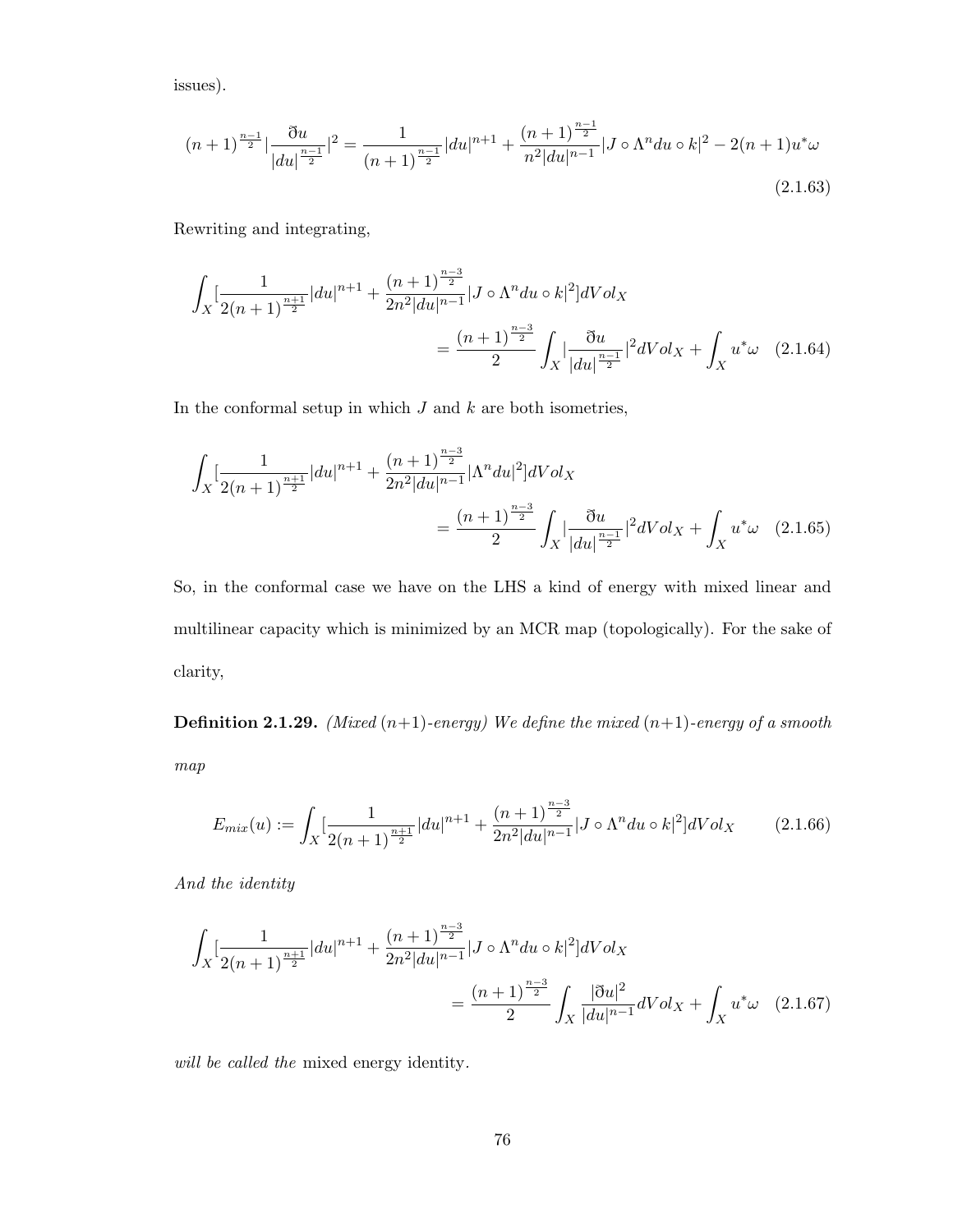It bears noting what the second term in the mixed energy denotes. It can easily be seen that

$$
|J \circ \Lambda^n du \circ k|^2 = |proj_{imK}(\Lambda^n du)|^2
$$
\n(2.1.68)

But, per the definitions, restricted to  $imK \subset \Lambda^n TM$ ,  $J, \frac{(-1)^n}{\lambda}K$  are an isometric pair. Thus if  $\Lambda^n du$  always lands in  $imK$ ,

$$
|J \circ \Lambda^n du \circ k|^2 = |\Lambda^n du|^2 \tag{2.1.69}
$$

so this condition on  $u$  is enough to yield the simplified definitions that we would have were we in the doubly-conformal situation mentioned above.

## 2.1.5 Analytic Setup

In this section we develop the primary analytic framework in which we will be working. Let B be the space  $\mathcal{C}^{\infty}(X, M)$  –which is a Frechét manifold. And given some  $u \in \mathcal{B}, u^*TM$ is a metric bundle over X. Furthermore, we get an  $L^2$ -metric on  $\Omega^{\bullet}(X, u^*TM)$  via

$$
\phi, \eta \in \Omega^{\bullet}(X, u^*TM), \ \ <\phi, \eta>_{L^2}:=\int_X \ <\phi, \eta>=\int_X g(\phi \wedge \star(\eta))=\int_X g_X^* \otimes g(\phi, \eta)dVol_X
$$
\n(2.1.70)

or any  $L^p$ -norm

$$
|\phi|^p = \int_X <\phi, \phi>^{\frac{p}{2}} dVol_X.
$$
 (2.1.71)

Define  $\mathcal{E} \to \mathcal{B}$  to be the bundle over  $\mathcal{B}$  such that

$$
\mathcal{E}_u = \Omega^1_{L^{n+1}}(X, u^*TM) := L^{n+1}(X, T^*X \otimes u^*TM) \tag{2.1.72}
$$

We can regard ð as a section of this bundle

$$
u \mapsto (u, \eth u). \tag{2.1.73}
$$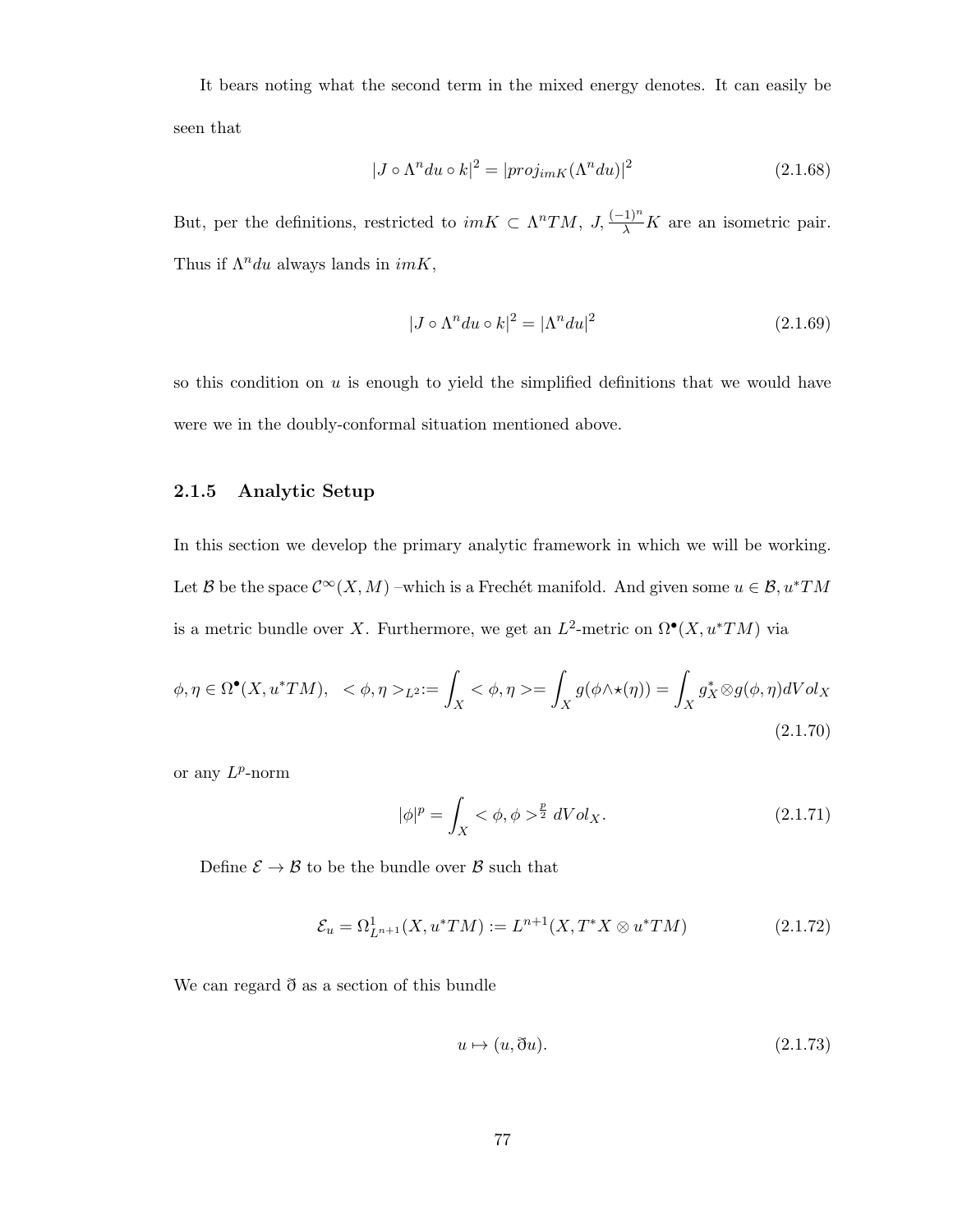and consider the vertical differential  $D_u\eth$  at some solution u. (over a zero no connection is required to define the vertical differential)

$$
D_u \mathfrak{F}: T_u \mathcal{B} = \Omega^0(X, u^*TM) \to T_{(u,0)}\mathcal{E} = T_u \mathcal{B} \oplus \Omega^1(X, u^*TM) \to \Omega^1(X, u^*TM) \tag{2.1.74}
$$

Defining a vertical differential in general requires a connection on the bundle  $\mathcal{E}$ . There is a natural way in which a connection on  $M$  induces a connection on  $\mathcal{E}$ . (Following [McDS] sec. 3.1,) Suppose  $\nabla^M$  is the Levi-Civita connection on TM. A section  $\alpha_\lambda$  of  $\mathcal E$  along a curve  $\gamma : \mathbb{R} \to \mathcal{B} : \lambda \mapsto u_\lambda$  is parallel with respect to the induced connection on  $\mathcal{E}$  if the vector field  $\lambda \mapsto \alpha_\lambda(z; \zeta) \in T_{u_\lambda(z)}M$  along the curve  $\lambda \mapsto u_\lambda(z)$  is parallel for every  $\zeta \in T_z X$ .

For  $\xi \in \Omega^0(X, u^*TM)$ , we can define

$$
\Phi_u(\xi) : \Omega^0(X, u^*TM) \to \Omega^0(X, exp_u(\xi)^*TM) \tag{2.1.75}
$$

given by parallel transport along the  $\nabla^M$ -geodesics  $s \mapsto exp_{u(z)}(s\xi(z))$ . Here  $exp_u(\xi)$  is defined by the natural prescription:

$$
exp_u(\xi)(z) = exp_{u(z)}(\xi(z))
$$
\n(2.1.76)

We then define

$$
\mathcal{F}_u : \Omega^0(X, u^*TM) \to \Omega^1(X, u^*TM), \ \mathcal{F}_u(\xi) := \Phi_u^{-1}(\xi) \eth(exp_u(\xi)) \tag{2.1.77}
$$

This is the vertical part of the section  $u \mapsto (u, \eth u)$  in the trivialization given by  $\nabla^M$  on TM. In this framework the vertical differential of this section is given by

$$
D_u \eth \xi := d\mathcal{F}_u(0)\xi \tag{2.1.78}
$$

**Proposition 2.1.30.** Suppose  $u : X \to M$ , where X is a compact,  $(n + 1)$ -manifold with the conformal triad, and M any compact n-triadic manifold. Then we can describe  $(D_u\eth)$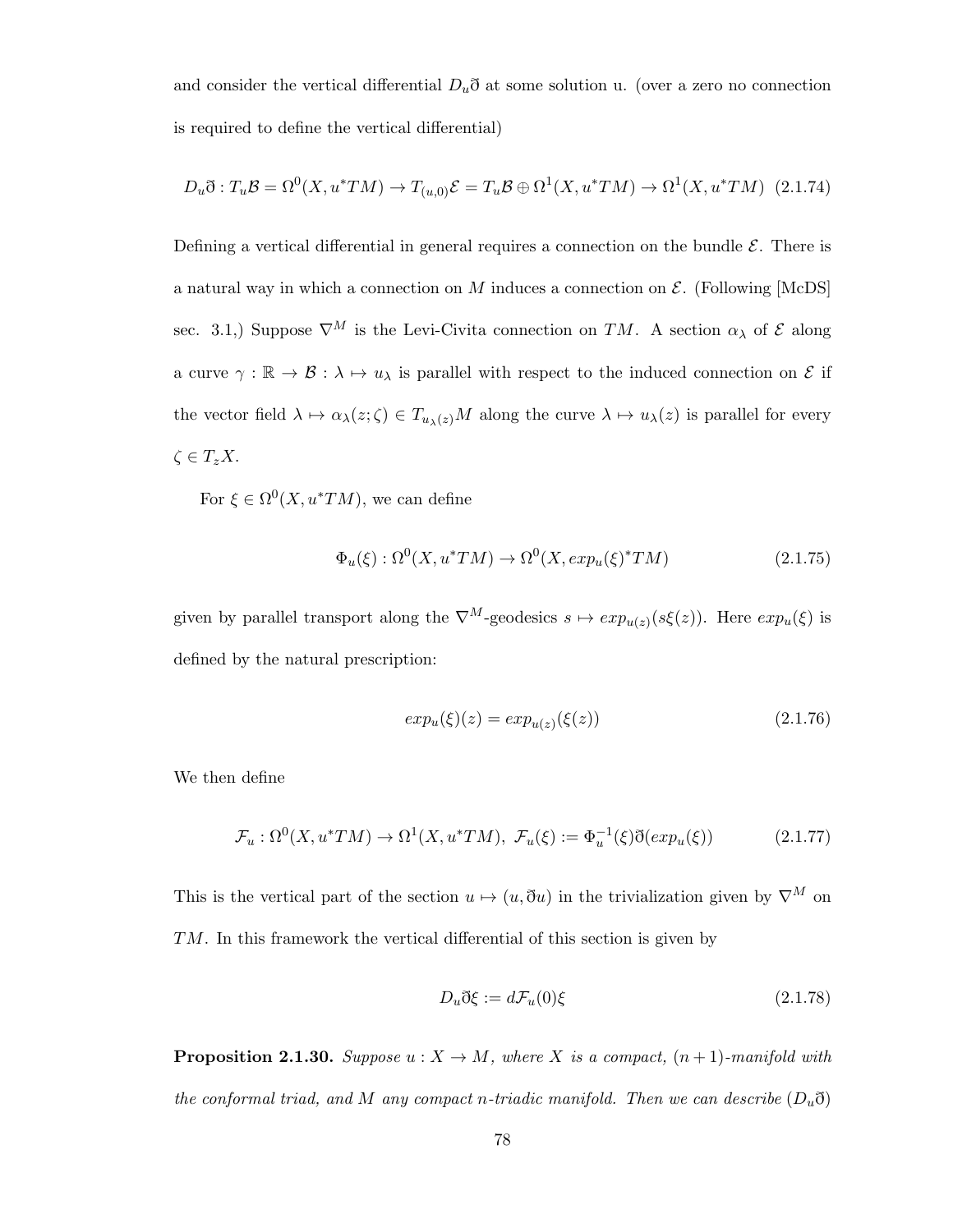as follows,

$$
(D_u \eth)\xi = \eta \mapsto
$$
  
\n
$$
\mapsto \frac{n-1}{(n+1)^{(n-1)/2}} |du|^{(n-3)} < u^* \nabla^M \xi, du > du(\eta) + \frac{1}{(n+1)^{(n-1)/2}} |du|^{n-1} u^* \nabla^M \xi -
$$
  
\n
$$
-\frac{(-1)^n}{n-1} J_u(\Lambda^{n-1} du \wedge u^* \nabla^M \xi \circ k)(\eta) + u^* \nabla^M \xi J(\Lambda^n du \circ k)(\eta) \quad (2.1.79)
$$

Proof. Consider the path

$$
\mathbb{R} \to C^{\infty}(X, M) : \lambda \mapsto u_{\lambda} := exp_u(\lambda \xi). \tag{2.1.80}
$$

Then by the definition of  $\mathcal{F}_u$ , (using  $\nabla$  to denote  $u^*\nabla^M$ )

$$
D_u \eth \xi = \frac{d}{d\lambda} \mathcal{F}_u(\lambda \xi)|_{\lambda=0}
$$
\n(2.1.81)

$$
=\nabla_{\lambda}\eth(u_{\lambda})|_{\lambda=0} \tag{2.1.82}
$$

$$
= [\frac{1}{(n+1)^{(n-1)/2}} \nabla_{\lambda} (|du_{\lambda}|^{n-1} du_{\lambda}) - \frac{(-1)^n}{n} \nabla_{\lambda} (J\Lambda^n du_{\lambda}) \circ k] |_{\lambda=0} \tag{2.1.83}
$$

$$
= \left[\frac{n-1}{(n+1)^{(n-1)/2}}|du_{\lambda}|^{(n-3)}\right| < u^*\nabla_{\lambda}du_{\lambda}, du_{\lambda} > + \tag{2.1.84}
$$

$$
+\frac{1}{(n+1)^{(n-1)/2}}|du_{\lambda}|^{n-1}\nabla_{\lambda}du_{\lambda}-(-1)^{n}\nabla_{\lambda}J_{u}(\Lambda^{n}du_{\lambda})\circ k||_{\lambda=0}
$$
\n(2.1.85)

$$
=\frac{1}{(n+1)^{(n-1)/2}}|du|^{n-1}u^*\nabla\xi+\frac{n-1}{(n+1)^{(n-1)/2}}|du_\lambda|^{(n-3)}du-\tag{2.1.86}
$$

$$
-\frac{(-1)^n}{n-1}J_u(\Lambda^{n-1}du \wedge u^*\nabla \xi \circ k) - u^*\nabla_{\xi}J(\Lambda^n du \circ k)
$$
\n(2.1.87)

The fact that  $\nabla_{\lambda}du_{\lambda}|_{\lambda=0}=\nabla\xi$  follows because  $\nabla$  is torsion-free. We have also made use of the fact that  $\nabla$  is compatible with the metric on  $M: \nabla g(A, B) = g(\nabla A, B) + g(A, \nabla B)$ . And that the Hilbert-Schmidt metric  $g_X^* \otimes g$  along this path will only depend on  $\lambda$  in the second factor. Also the following observation was put to use:

$$
\nabla_{\lambda} \left( \frac{1}{n} \Lambda^n du_{\lambda} \circ k \right) = \frac{1}{n-1} (\Lambda^{n-1} du_{\lambda} \wedge \nabla_{\lambda} du_{\lambda}) \circ k \tag{2.1.88}
$$

 $\Box$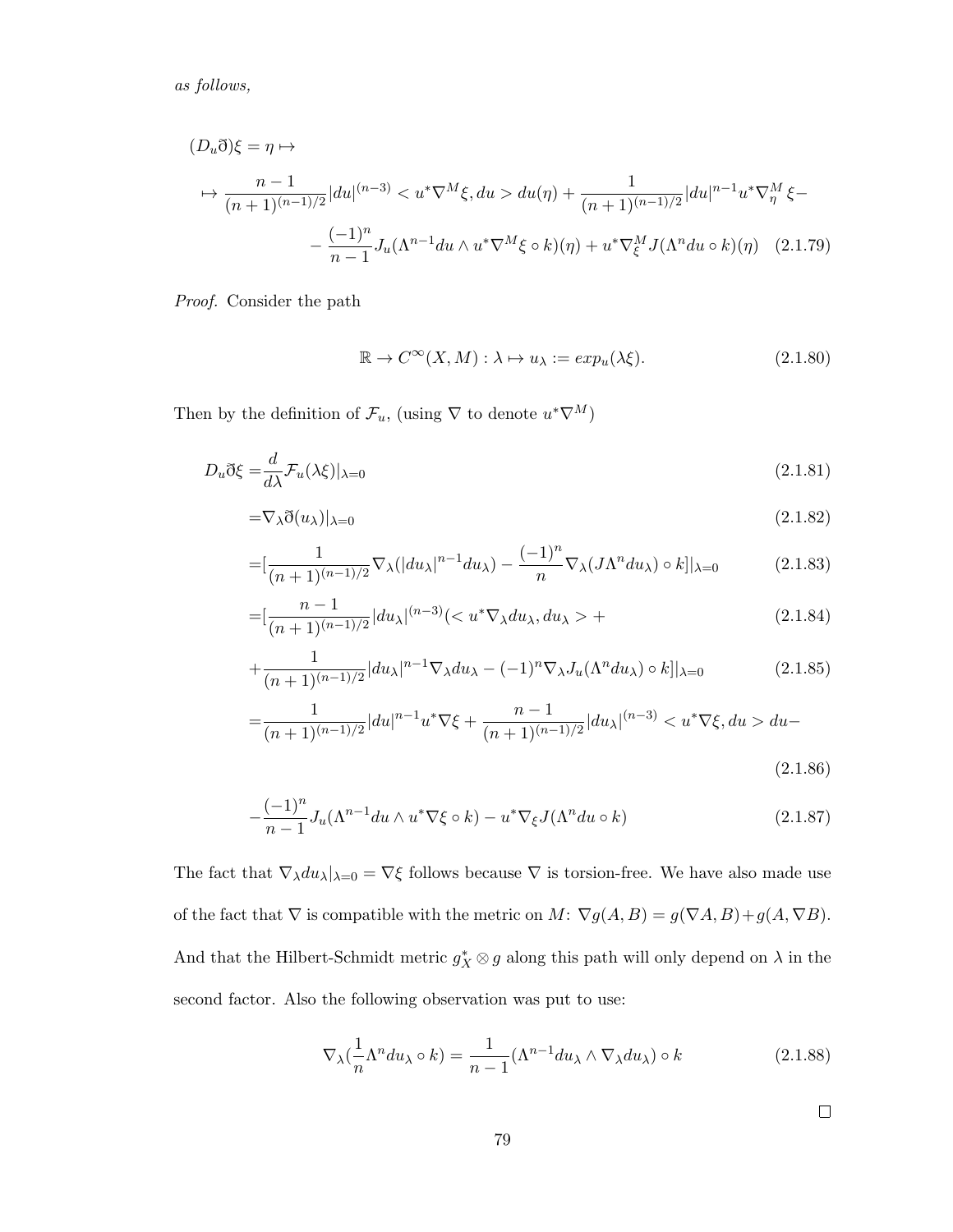## 2.1.6 Variational Aspects

We saw that the MCR maps satisfy the energy identity

$$
\frac{1}{(n+1)^{\frac{n+1}{2}}} \int_{X} |du|^{n+1} dVol_X = \int_{X} u^*\omega
$$
\n(2.1.89)

Now, we consider mappings  $u : X \to M$  as usual which are in the Sobolev space  $W_{loc}^{1,n+1}$ , and investigate the Euler-Lagrange equations for the minima of the  $(n + 1)$ energy functional

$$
E(u) = \frac{1}{(n+1)^{\frac{n+1}{2}}} \int_{X} |du|^{n+1} dVol_X
$$
\n(2.1.90)

We note that strictly-speaking there is no coordinate-independent definition of  $W^{1,n+1}(X, M)$ in general. This changes when the regularity is strictly greater than the dimension of the domain, or if  $M$  is affine.

Proposition 2.1.31. E is lower semicontinuous, i.e.,

$$
E(u) \le \liminf_{k \to \infty} E(u_k) \text{ whenever } u_k \to u \text{ weakly in } W_{loc}^{1,n+1}(X,M). \tag{2.1.91}
$$

and coercive in the sense that for each u, and any  $A \in L^{n+1}(X, Hom(TX, u^*TM))$ , the functional

$$
E(A) := \int_X g \otimes g_X^*(A, A)^{\frac{n+1}{2}} dVol_X \tag{2.1.92}
$$

has

$$
E(A) \to \infty, \ \ a s |A|_{n+1} \to \infty. \tag{2.1.93}
$$

(In this case this is trivial since  $E(A)$  is just a power of the  $L^{n+1}$ -norm).

The proof is similar to ([IM] 15.32)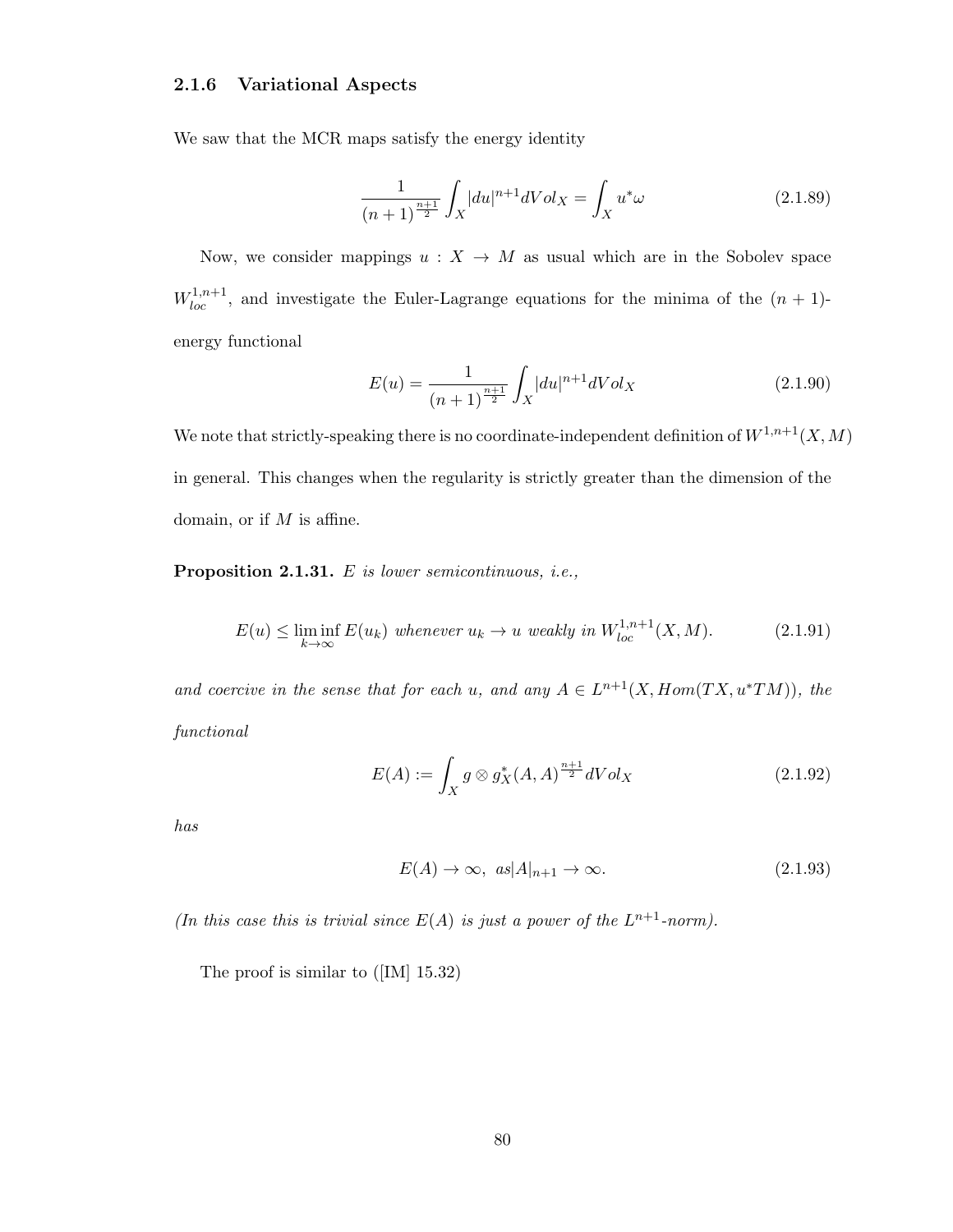*Proof.* Since  $du_k \to du$  in the  $L^{n+1}$  norm,

$$
E[u] = \lim_{k \to \infty} \int_X g \otimes g_X^*(du, du)^{\frac{n-1}{2}} g \otimes g_X^*(du, du_k) dVol_X
$$
  
\n
$$
\leq \liminf_{k \to \infty} \int_X [g \otimes g_X^*(du, du)^{\frac{n-1}{2}}]^{\frac{n-1}{n+1}} [g \otimes g_X^*(du_k, du_k)^{\frac{n+1}{2}}]^{\frac{1}{n+1}} dVol_X
$$
  
\n
$$
\leq \left[ \int_X |du|^{n+1} dVol_X \right]^{\frac{n-1}{n+1}} \cdot \liminf_{k \to \infty} \left[ g \otimes g_X^*(du_k, du_k)^{\frac{n+1}{2}} \right]^{\frac{1}{n+1}} (2.1.94)
$$

where we have used first the Cauchy-Schwarz inequality and then the Holder inequality. The result follows by dividing both sides by the leading term of the product on the RHS and taking the nth power.  $\Box$ 

As a first step we can consider the Euler-Lagrange equations in the simplest scenario of interest, that of the Euclidean, conformal case  $u : \mathbb{R}^{n+1} \to \mathbb{R}^{n+1}$ . In this case it is easy to calculate that a solution of class  $W_{loc}^{1,n+1}$  to the MCRE is in fact a weak solution to the euclidean  $n + 1$ -Laplace equation,

$$
\Delta_{n+1}u := d^*(|du|^{n-1}du) = 0.
$$
\n(2.1.95)

Going further we consider the Euclidean case of interest in the  $G_2$ -situation, that of  $u:\mathbb{R}^3\to\mathbb{R}^7$ . Let  $\Omega$  be an open domain in  $\mathbb{R}^3$ ,

**Proposition 2.1.32.** If  $u \in C^{\infty}(\Omega, \mathbb{R}^7)(u \in W_{loc}^{1,n+1}(\Omega, \mathbb{R}^7))$  satisfies  $\eth u = 0$  (for the flat conformal structure on  $\mathbb{R}^3$  and the flat  $G_2$ structure on  $\mathbb{R}^7$ ), then u is a (weak) solution to the  $n + 1$ -Laplace equation  $\Delta_{n+1}u = 0$ .

*Proof.* We will denote the Hilbert-Schmidt norm,  $(g_0 \otimes g_0^*)$ , by  $\lt, \gt$  for simplicity. Also even though we can write explicitly

$$
J(\Lambda^2 du) = J_{ab}^p \partial_i u^a \partial_j u^b dx^i \wedge dx^j \tag{2.1.96}
$$

it will be simpler just to use the abstract notation of  $J$  and to note that  $J$  is parallel. For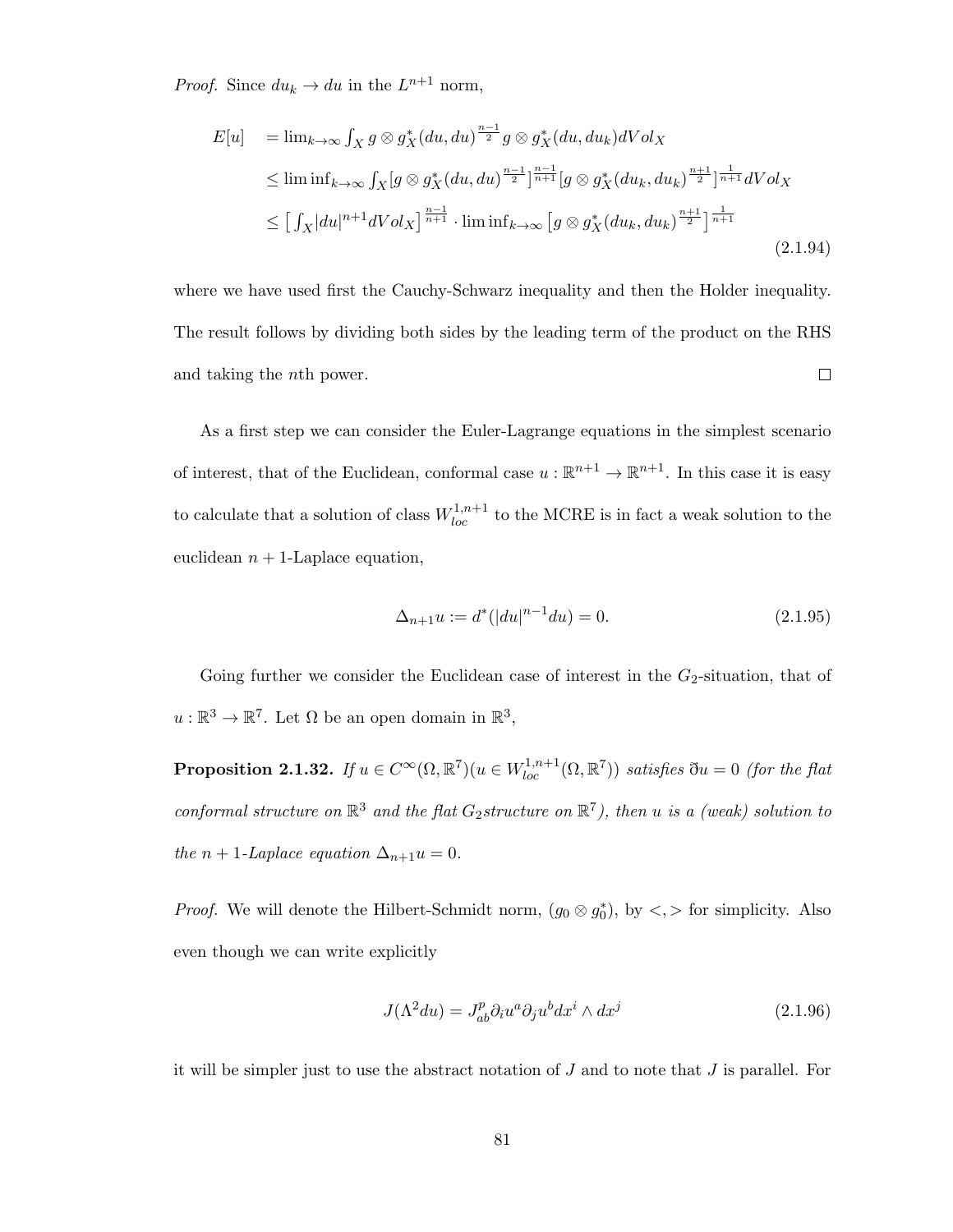any smooth 1-form field  $\phi \in \Omega^1(\Omega, u^*T\mathbb{R}^7)$ 

$$
0 = \int_{\Omega} <\nabla\phi, \eth u > dx = \int_{X} <\phi, \nabla^*\eth u > dx \tag{2.1.97}
$$

That is to say that  $u$  weakly satisfies the second-order equation

$$
(\nabla^* \circ \eth u) = 0. \tag{2.1.98}
$$

In the local Euclidean coordinates,  $\nabla_k = \partial_k \cdot dx^k$  and  $\nabla^* = \star \circ \nabla \circ \star$ . Then,

$$
\star \nabla_k \star \left( \left[ \sum_j |\partial_j u|^2 \right]^{\frac{1}{2}} \partial_i u \, dx^i - J(\partial_{i+1} u \dots \partial_{i-1} u) \, dx^i \right) = 0 \tag{2.1.99}
$$

the first part is the 3-Laplacian of  $u$ :

$$
\Delta_3 u := \nabla^* (|du| du) \tag{2.1.100}
$$

And since  $\nabla J = 0$  and  $\nabla$  is torsion free in  $\mathbb{R}^7$ , we have

$$
\nabla^*(J\Lambda^2 du \circ k) = \star J \nabla \Lambda^2 du = 0 \qquad (2.1.101)
$$

 $\Box$ 

This follows from,  $\nabla_k \partial_i u = \nabla_i \partial_k u$  combined with the calculation,

$$
\sum_{i} \nabla_i J(\partial_{i+1} u \wedge \ldots \wedge \partial_{i-1} u) \cdot dx^i \wedge dx^{i+1} \wedge \ldots \wedge dx^{i-1} =
$$
  
= 
$$
\sum_{i} \sum_{j \neq i} J(\partial_{i+1} u \wedge \ldots \wedge \nabla_i \partial_j u \wedge \ldots \wedge \partial_{i-1} u) dx^i \wedge \ldots \wedge dx^{i-1} = 0.
$$
 (2.1.102)

These are distributional equations if u is properly in  $W_{loc}^{1,3}$ .

In the most general situation we can do similarly after giving some sense to what the p-Laplacian should be globally. Let u denote a smooth map  $u : (X, g_X, (j, k), dVol_X) \to$  $(M, g, (J, K), \omega)$ . Given a connection  $\nabla^M$  on  $TM$ , we get  $u^* \nabla^M$  on  $u^*TM$ , which extends uniquely to an exterior covariant derivative on forms in  $u^*TM$ :

$$
u^*\nabla^M : \Omega^k(X, u^*TM) \to \Omega^{k+1}(X, u^*TM), \quad (u^*\nabla^M)^2 = F_{u^*\nabla^M} \wedge \bullet \tag{2.1.103}
$$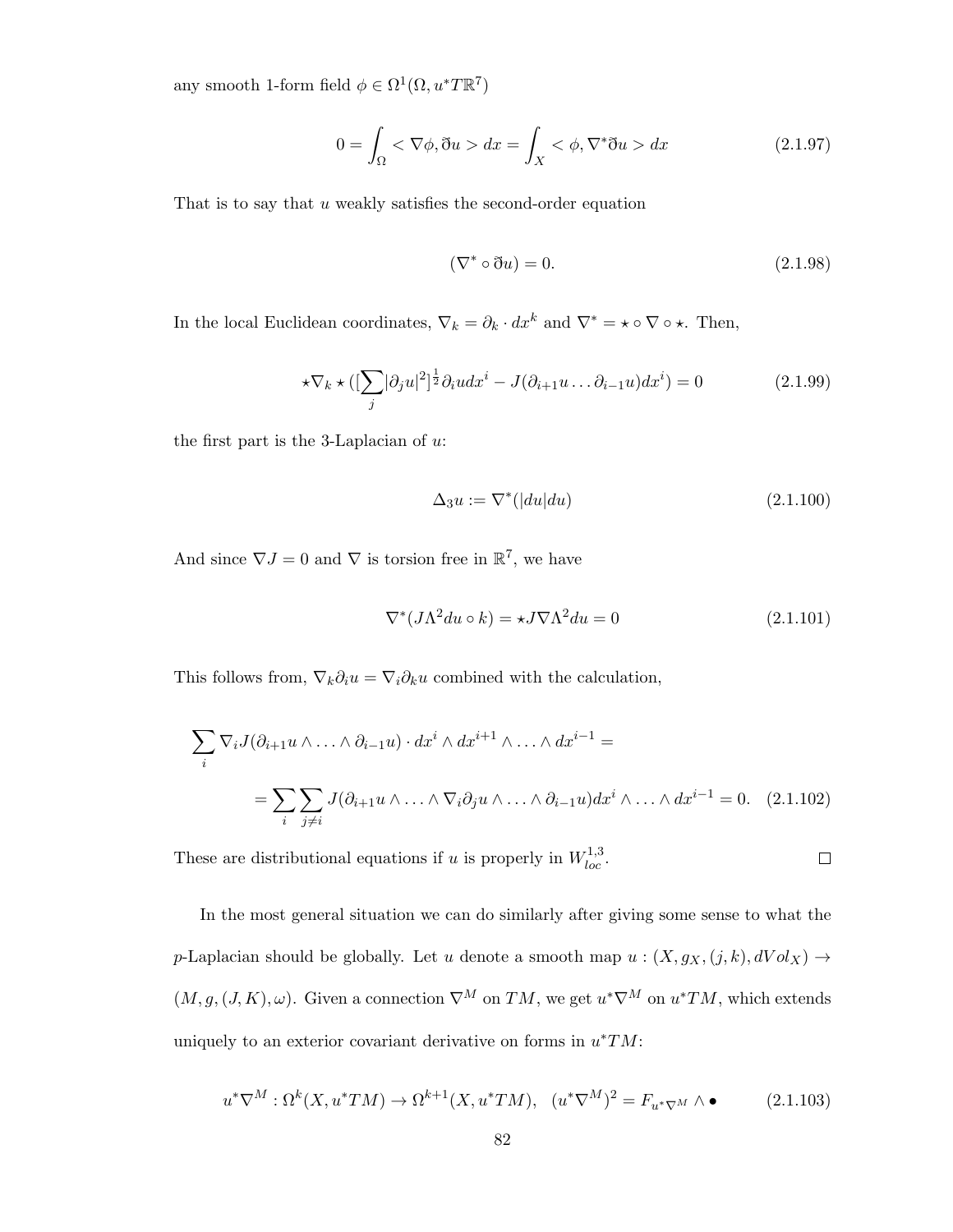satisfying the Leibnitz rule:

$$
u^*\nabla^M(\alpha\otimes v) = d\alpha\otimes v + \alpha \cdot u^*\nabla^M v \tag{2.1.104}
$$

But this is not what we need to consider in this situation. Because there are metrics on  $\Lambda^kT^*X$  and  $u^*TM$ , there is a metric on the tensor product,  $\Lambda^k g^*_X\otimes g$ , which we will denote by  $\langle , \rangle$ . Let  $\nabla^X$  be the Levi-Civita connection on X and  $\nabla^M$  the Levi-Civita connection on M. The tensor product connection given by  $\nabla := (\nabla^{X*} := g_X \nabla^X g_X^{-1}) \otimes I + I \otimes u^* \nabla^M$ is compatible with  $\langle \cdot, \cdot \rangle$  in the sense,

$$
d < A, B> = <(\nabla^{X*} \otimes I + I \otimes u^* \nabla^M)A, B> +  (2.1.105)
$$

and so that

$$
d(< du, du>)^{\frac{p}{2}} = p < du, du>^{\frac{p-2}{2}} < \nabla du, du> = p|du|^{p-2} < \nabla du, du> \tag{2.1.106}
$$

Definition 2.1.33. Given the setup in the previous calculations, we can define the p-Laplacian,

$$
\Delta_p u := \nabla^* (|du|^{p-2} du) \tag{2.1.107}
$$

where  $\nabla^*$  is the formal adjoint to the connection  $\nabla : \Omega^0(u^*TM) \to \Omega^1(u^*TM)$  with respect to the Hilbert-Schmidt metric  $\lt, \gt:= g_X^* \otimes g$ .

**Proposition 2.1.34.** On  $\mathcal{B} := C^{\infty}(X, M)$  the  $(n + 1)$ -harmonic maps extremize the functional  $E : \mathcal{B} \to \mathbb{R}$ .

*Proof.* Letting  $\gamma : \mathbb{R} \to \mathcal{B}$  be a path  $\lambda \mapsto u_\lambda$  such that  $\gamma(0) = u$ , and  $\dot{\gamma}(0) = \zeta$ , we consider  $dE(0)\zeta$ :

$$
dE(0)\zeta = \frac{d}{d\lambda}[E(u_\lambda)]|_0 = \int_X \frac{d}{d\lambda} \left[ \langle du_\lambda, du_\lambda \rangle \frac{n+1}{2} dVol_X \right] |_0 dVol_X = \tag{2.1.108}
$$

$$
=(n+1)\int_{X} |du|^{n-1} < \nabla_{\lambda} du_{\lambda}, du_{\lambda} > |_{0} dVol_X
$$
\n(2.1.109)

$$
=(n+1)\int_{X} <\nabla\zeta, |du|^{n-1}du > dVol_X
$$
\n(2.1.110)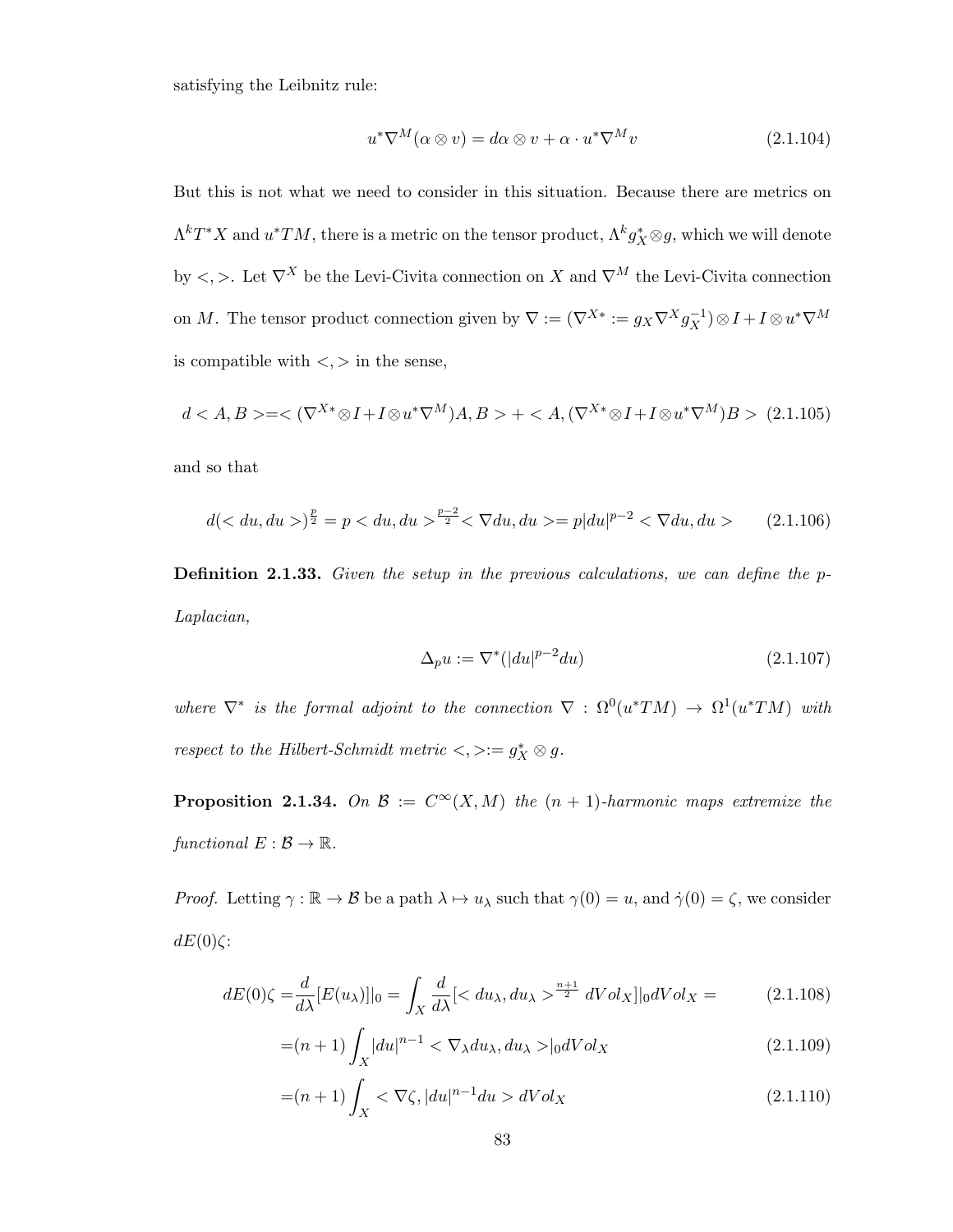This will be zero for all  $\zeta$  iff  $\Delta_{n+1}u = 0$ .

**Theorem 2.1.35.** Suppose as usual  $u : X \to M$  is a smooth MCR-map with all the usual notation. Then, u is a solution to an  $(n + 1)$ -Poisson equation,  $\Delta_{n+1}u = \eta$ . Where

$$
\eta := \frac{1}{n} \nabla(J) \circ \Lambda^n du \circ k \tag{2.1.111}
$$

Proof. We use the same notation as the previous calculation. For any smooth 0-form valued in  $u^*TM$  we have

$$
0 = \int_{\Omega} <\nabla\phi, \eth u > dVol_X = \int_X <\phi, \nabla^*\eth u > dVol_X \tag{2.1.112}
$$

So  $u$  weakly satisfies the second-order equation

$$
(\nabla^* \circ \eth u) = \frac{1}{(n+1)^{\frac{n-1}{2}}} \nabla^* (|du|^{n-1} du) - \frac{1}{n} \nabla^* (J \circ \Lambda^n du \circ k) = 0.
$$
 (2.1.113)

The first part is proportional to the  $(n + 1)$ -Laplacian of u

$$
\Delta_{n+1}u := \nabla^* (|du|^{n-1} du) \tag{2.1.114}
$$

Since  $\nabla^* = (-1)^n \star \nabla \star = (-1)^n (\circ k) \nabla (\circ j),$ 

$$
\nabla^*(J \circ \Lambda^n du \circ k) = \nabla(J \circ \Lambda^n du) \circ k \tag{2.1.115}
$$

Then,

$$
\nabla(J) \circ \Lambda^n du \circ k + J \circ \nabla(\Lambda^n du) \circ k = \nabla(J) \circ \Lambda^n du \circ k \tag{2.1.116}
$$

The second term amounts to 0. In local normal coordinates on X centered at some point z, we have because  $\nabla^M$  is torsion-free, and the metric is diagonal at z, and the Christoffel symbols of  $g_X$  vanish there,

$$
\nabla_i^M \partial_j u = \nabla_j^M \partial_i u, \text{ and } \nabla du = (I \otimes \nabla^M)(du)
$$
 (2.1.117)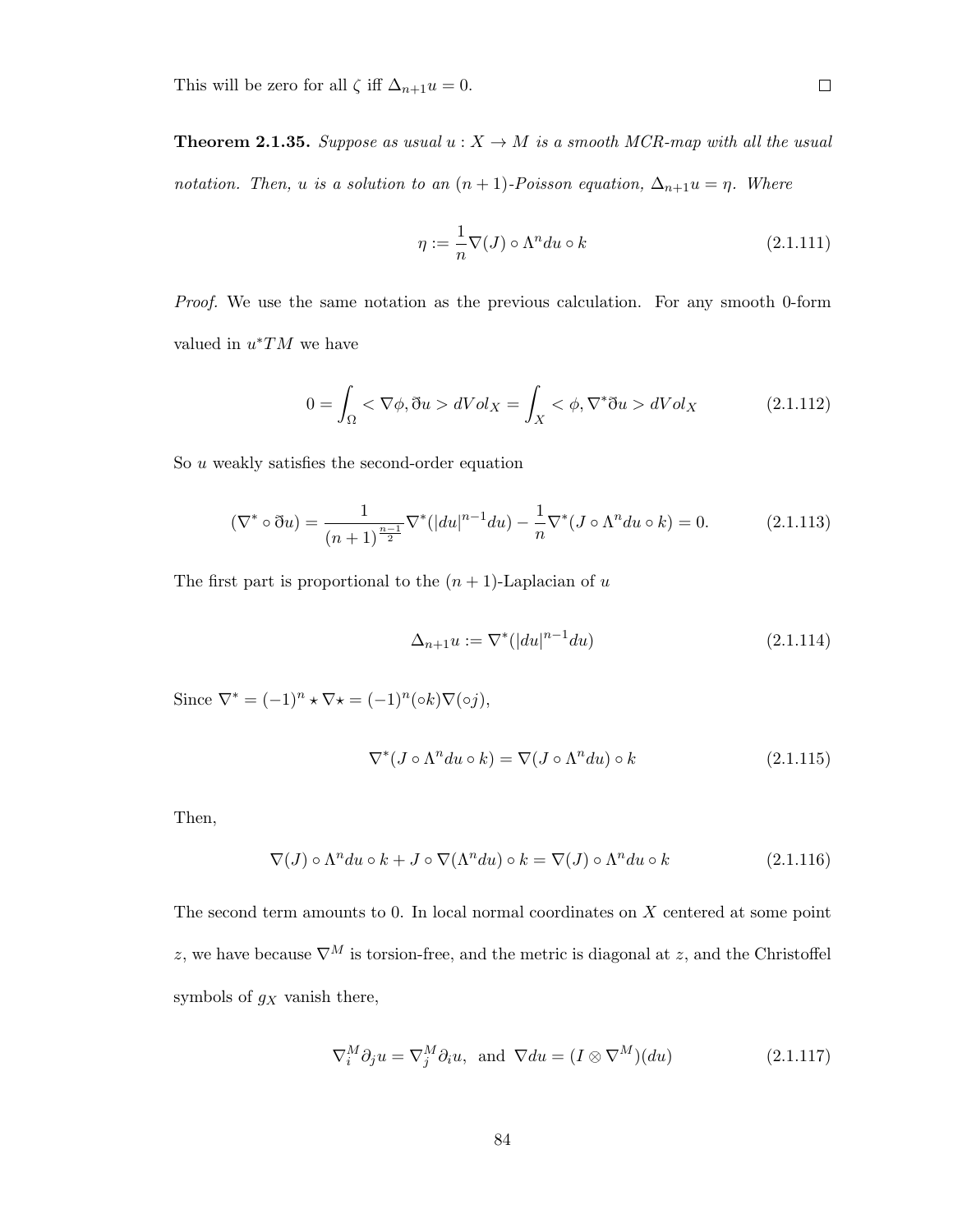and so,

$$
\sum_{i} \nabla_{i}^{M} J(\partial_{i+1} u \wedge \ldots \wedge \partial_{i-1} u) \cdot dx^{i} \wedge dx^{i+1} \wedge \ldots \wedge dx^{i-1} =
$$
  
= 
$$
\sum_{i} \sum_{j \neq i} J(\partial_{i+1} u \wedge \ldots \wedge \nabla_{i}^{M} \partial_{j} u \wedge \ldots \wedge \partial_{i-1} u) dx^{i} \wedge \ldots \wedge dx^{i-1} = 0.
$$
 (2.1.118)

This is true at the origin point for the normal coordinates on X. However, since this is a tensorial equation, the identity is true globally.  $\Box$ 

We see the expected fact:

**Proposition 2.1.36.** On  $\mathcal{B} := C^{\infty}(X, M)$  the  $(n + 1)$ -harmonic maps extremize the functional  $E : \mathcal{B} \to \mathbb{R}$ .

*Proof.* Letting  $\gamma : \mathbb{R} \to \mathcal{B}$  be a path  $\lambda \mapsto u_{\lambda}$  such that  $\gamma(0) = u$ , and  $\dot{\gamma}(0) = \zeta$ , we consider  $dE(0)\zeta$ :

$$
dE(0)\zeta = \frac{d}{d\lambda}[E(u_\lambda)]|_0 = \int_X \frac{d}{d\lambda} \left[ \langle du_\lambda, du_\lambda \rangle \frac{n+1}{2} dVol_X \right] |_0 dVol_X = \tag{2.1.119}
$$

$$
=(n+1)\int_{X} |du|^{n-1} < \nabla_{\lambda} du_{\lambda}, du_{\lambda} > |_{0} dVol_X
$$
\n(2.1.120)

$$
=(n+1)\int_{X} <\nabla\zeta, |du|^{n-1}du > dVol_X
$$
\n(2.1.121)

 $\Box$ 

This will be zero for all  $\zeta$  iff  $\Delta_{n+1}u = 0$ .

But we can also consider the mixed energy:

$$
E_{mixed}(u) = \frac{1}{2(n+1)^{\frac{n-1}{2}}} \int_X |du|^{n+1} dVol_X + \frac{(n+1)^{\frac{n-2}{2}}}{2n^2} \int_X \frac{|J \circ \Lambda^n du \circ k|^2}{|du|^{n-1}} dVol_X
$$
\n(2.1.122)

Letting  $\gamma : \mathbb{R} \to \mathcal{B}$  be a path  $\lambda \mapsto u_\lambda$  such that  $\gamma(0) = u$ , and  $\dot{\gamma}(0) = \zeta$ , we consider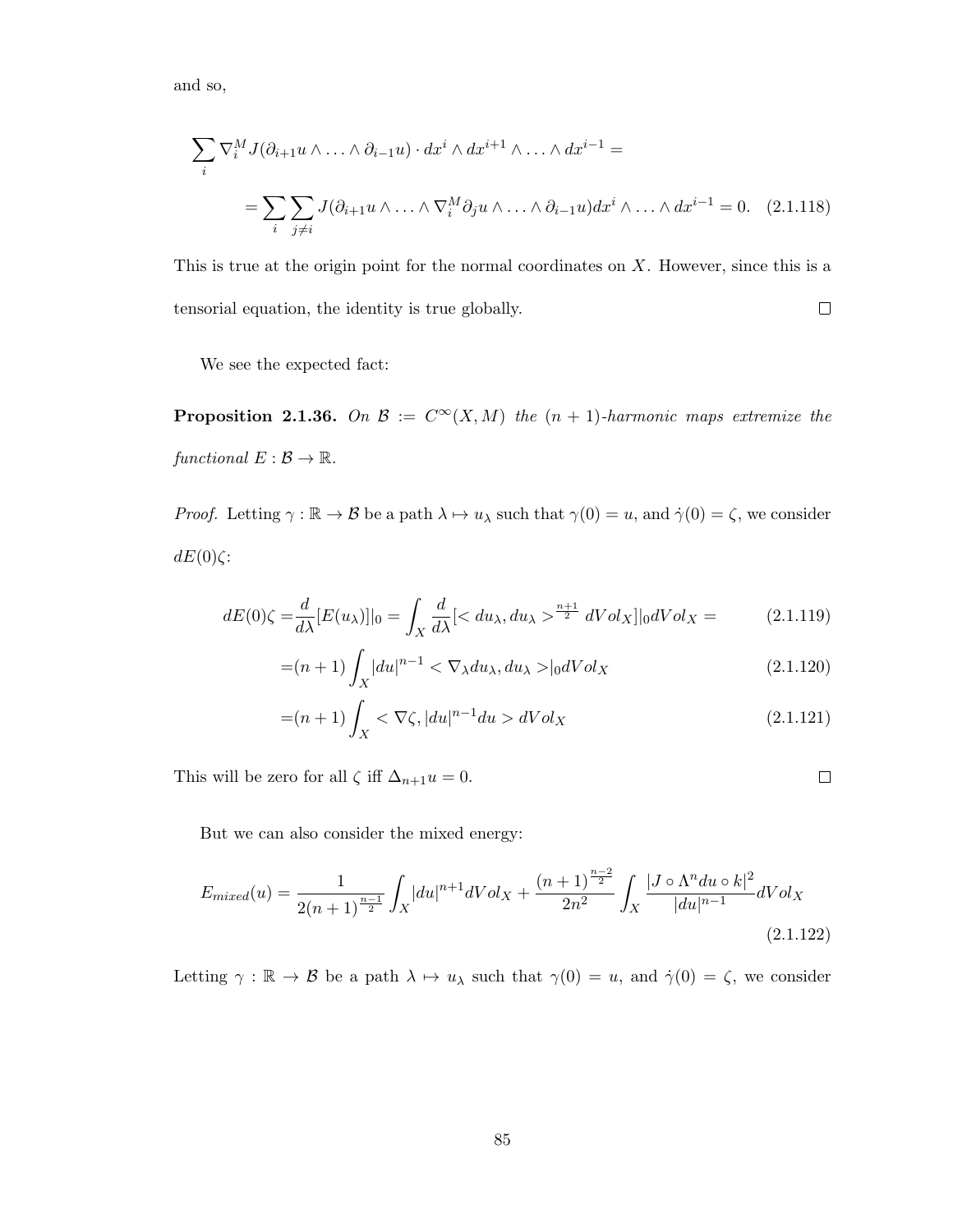$dE_{mizes}(0)\zeta$ :

$$
dE_{mixed}(0)\zeta = \frac{(n+1)}{2}\int_X <\nabla\zeta, |du|^{n-1}du > dVol_X\tag{2.1.123}
$$

$$
+\frac{(n+1)^{\frac{n-2}{2}}}{n}\int_X \frac{}{|du|^{n-1}}dVol_X\quad(2.1.124)
$$

$$
-\frac{(n-1)(n+1)^{\frac{n-2}{2}}}{2n^2} \int_X \frac{|J \circ \Lambda^n du \circ k|^2}{|du|^{n+1}} < \nabla \zeta, du > dVol_X \tag{2.1.125}
$$

This condition which arises on u by setting this this equal to zero for all  $\zeta$  is opaque to the author. It is clear that the added terms can not be folded into the first on account of any general identities. In fact the MCR-equation is necessary to make such a move. We suspect that

**Speculation 2.1.37.** In some cases there exist  $(n + 1)$ -harmonic maps which form continuous moduli, one of whose points is a MCR-map, but which are not minimal for the mixed Energy functional.

In any case, if  $\eth u = 0$  we have in hand a  $n + 1$ harmonic map and it becomes an interesting question of what regularity we can cull from this fact.

## Regularity for the Homogeneous  $p$ -Laplace equation

In  $\mathbb{R}^{n+1}$  it has been shown in the work of Uhlenbeck [U] and Evans [E], and related work in [T], that a priori a solution to the  $(n + 1)$ -Laplace equation on real functions (with constant coefficients) on  $\mathbb{R}^{n+1}$  must have  $C^{1,\alpha}$ -regularity. In principle this is the best one can do as a result of the degeneracy of  $\Delta_p$ . However it is the hope that with a priori control on the critical locus of du this situation improves significantly. Furthermore when the target manifold  $M$  is not conformally flat, the variational equations become more general, having variable metric coefficients and inhomogeneous parts.

**Speculation 2.1.38.** We can prove smooth interior regularity, and smooth regularity up to the boundary for the inhomogeneous p-Laplace equation with non-constant metric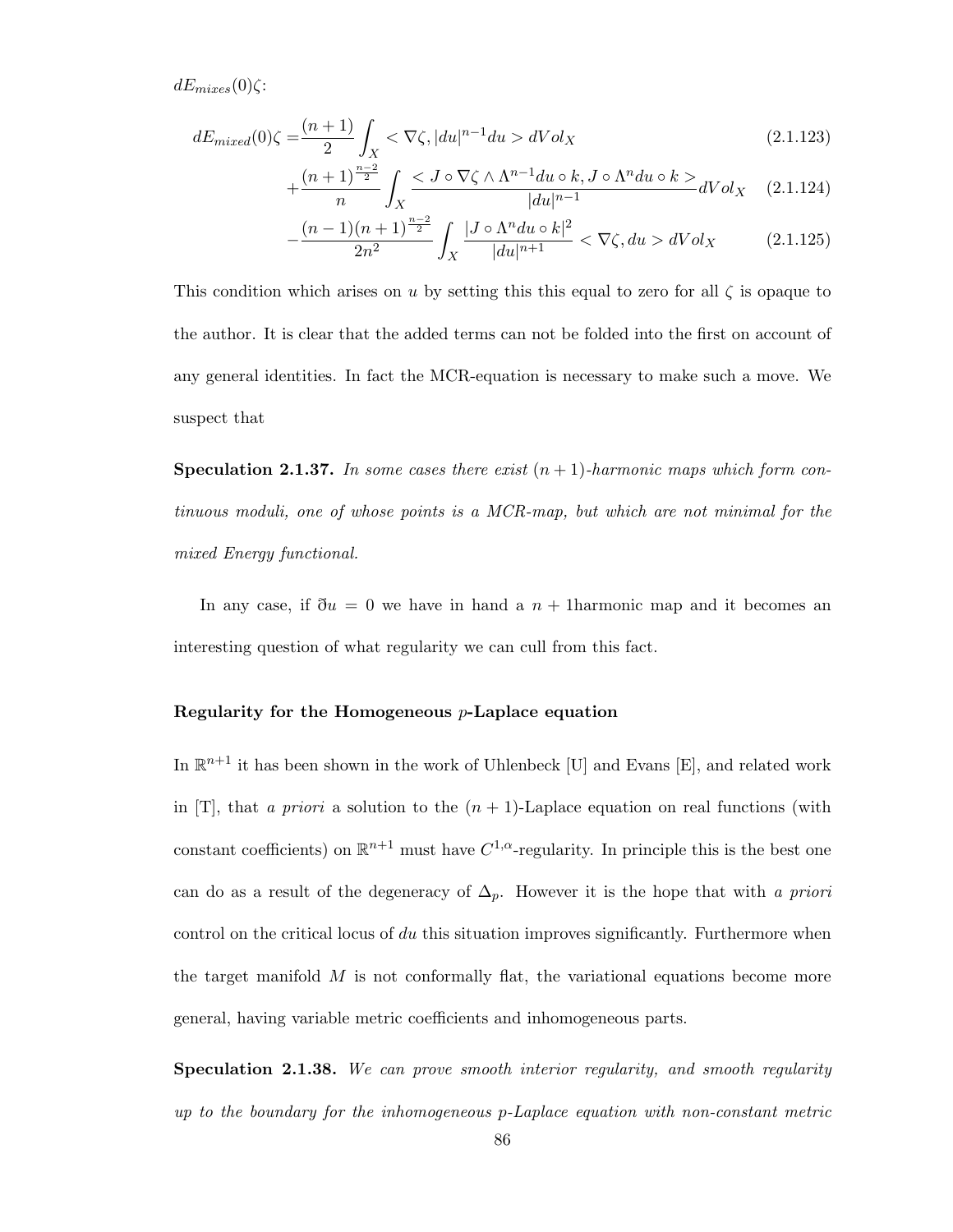coefficients for maps  $u \in W^{1,p>n+1}(X,M)$  satisfying  $\eth u = 0$ . This generalizes the work of Uhlenbeck and Evans in so far as we treat non-constant coefficients. The fact that their work could be extended to the non-constant case was proposed by Evans and Uhlenbeck in their respective papers, but not carried out. In our case we have the further datum that  $\eth u = 0$ . This condition will be especially useful because it might give a priori topological information about the "dimension" of the critical locus of  $u$ . (For instance the propositions in this section) Since the critical locus of u is the degenerate locus of the  $n+1$ -Laplacian, this data could be leveraged into stronger estimates than those applying in the general case.

# 2.2 A Mapping Theory

## 2.2.1 Main Goal

In this section we introduce the main idea of this theory. The goal is to develop a mapping theory, or field theory (gratuitously) associated to the framework of triadic structures and multiholomorphic maps. The starting data includes a compact, n-triadic manifold  $(M, \omega, g, (J, K))$ , as well as any compact,  $(n + 1)$ -dimensional Riemannian manifold X equipped with the associated conformal triad.  $X$  is regarded as the domain and  $M$  the target, and the main object of study will be configurations of multiholomorphic maps from  $X$  to  $M$ .

$$
\{(n+1)-manifolds with conformal triad\} \xrightarrow{\partial u=0} \{\text{manifolds with } n\text{-triad}\}
$$
 (2.2.1)

It should not come as a surprise at this point that we will really only need the data of conformal class of  $X$ , so we expect that any relevant invariants will be conformal invariants. One then considers the moduli spaces of multiholomorphic maps from X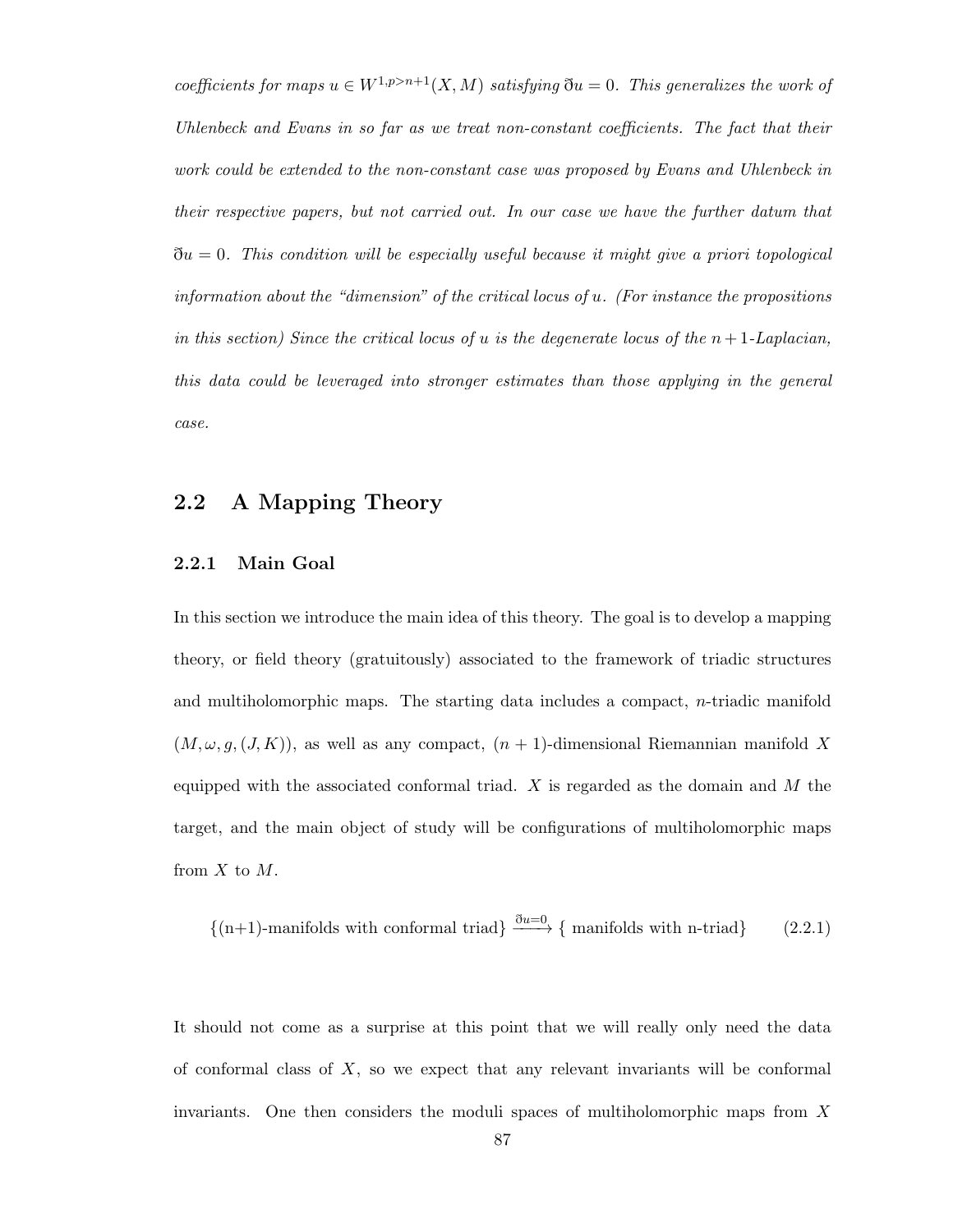into  $M$ , a space which is split into components (by virtue of the energy identity) by the possible topological classes of such maps. We might also consider boundary conditions for non-closed  $X$  which lie on "branes," that is, maximal isotropic submanifolds for the multiholomorphic form  $\omega$ . For example, in the  $G_2$ -case the branes are the coassociative submanifolds. There is an obvious choice for the branes for each of the distinct families of n-triad structures. There is preexisting work along these lines in  $[LL], [L1], [L2],$  (and other work of Leung), which in turn rests on the work of McLean [McL] with regard to the deformation theory of calibrated submanifolds and the associated branes. The main novelty of this paper's framework is a PDE intertwining compatible structures on domain and target. Prior work seems to be concerned mainly with arbitrary parametrizations of associative submanifolds, a class of maps which is much larger and does not benefit from any regularity results enjoyed by solutions of the MCR equation.

The paradigmatic examples for the kinds of theories we have in mind here are Hamiltonian/Lagrangian Floer Theory and its cousin Quantum cohomology.

#### 2.2.2 Foundational Matters

Much needs to be established in order to get this theory off the ground.

#### Integrability and Existence

In general, the MCR equations are overdetermined as can be seen from the calculations of the previous section. In general this means that some integrability conditions will need to obtain in order to guarantee that a non-empty moduli space exists. These conditions will be investigated in some particular examples rather than trying to give an over-all theory. After all, we know that in the Kähler case the equations are underdetermined, and in some others obviously overdetermined.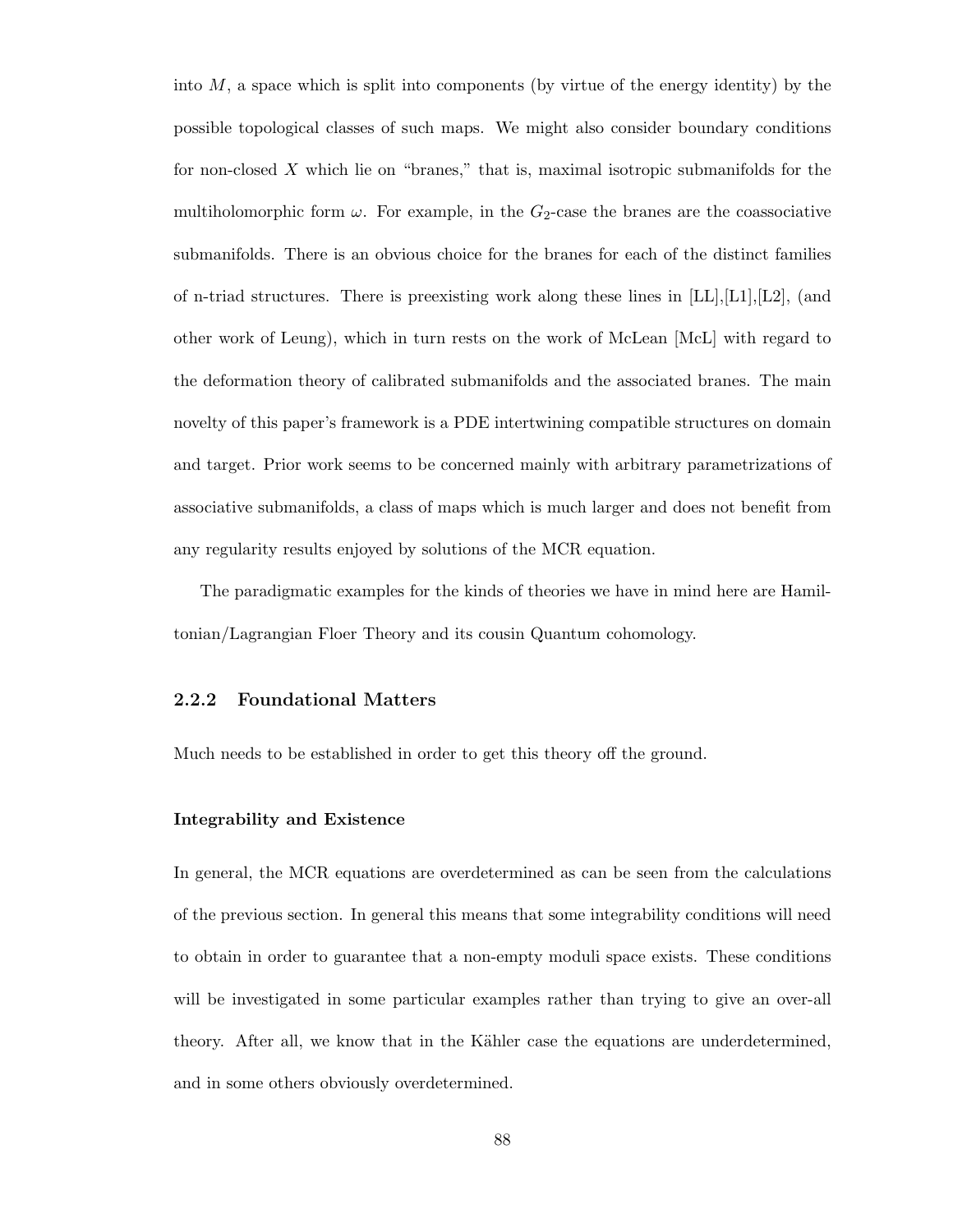#### Bubbling

Conformal rescaling a la Gromov results in the same bubbling effects as in symplectic Floer theories. A particularly impressive theorem would be a version of Gromov Compactness

**Speculation 2.2.1.** Given a sequence of multiholomorphic maps  $u_{\nu}$  such that  $sup_{\nu}E(u_{\nu})$ is finite then there exists a subsequence which converges moduli bubbling from a finite number of isolated points.

This theorem has not yet been pursued because some more basic considerations need to be considered first: namely issues of existence and integrability.

#### Compactness

Eventually the goal here would be to levereage the Gromov-Compactness speculations above in order to give a complete characterization of the boundary of the moduli space of multiholomorphic maps. With this description in hand one can specify its compactification. Alternately one could identify criteria that imply the moduli space is already compact, not requireing a compactification in the first place. Both of these are methodologies which come into play in the pseudoholomorphic region.

## 2.2.3 Case:  $G_2$ -manifolds with the associative triad

As was pointed out in earlier sections, a  $G_2$ -manifold possesses the parallel associative triad. This integrability condition simplifies the analytic difficulties of the theory analogously to the simplification in the theory of pseudoholomorphic curves between K¨ahler and almost-Kähler manifolds. First we describe more fully the subject of  $G_2$ -manifolds and collect some relevant facts. An excellent source is [J1].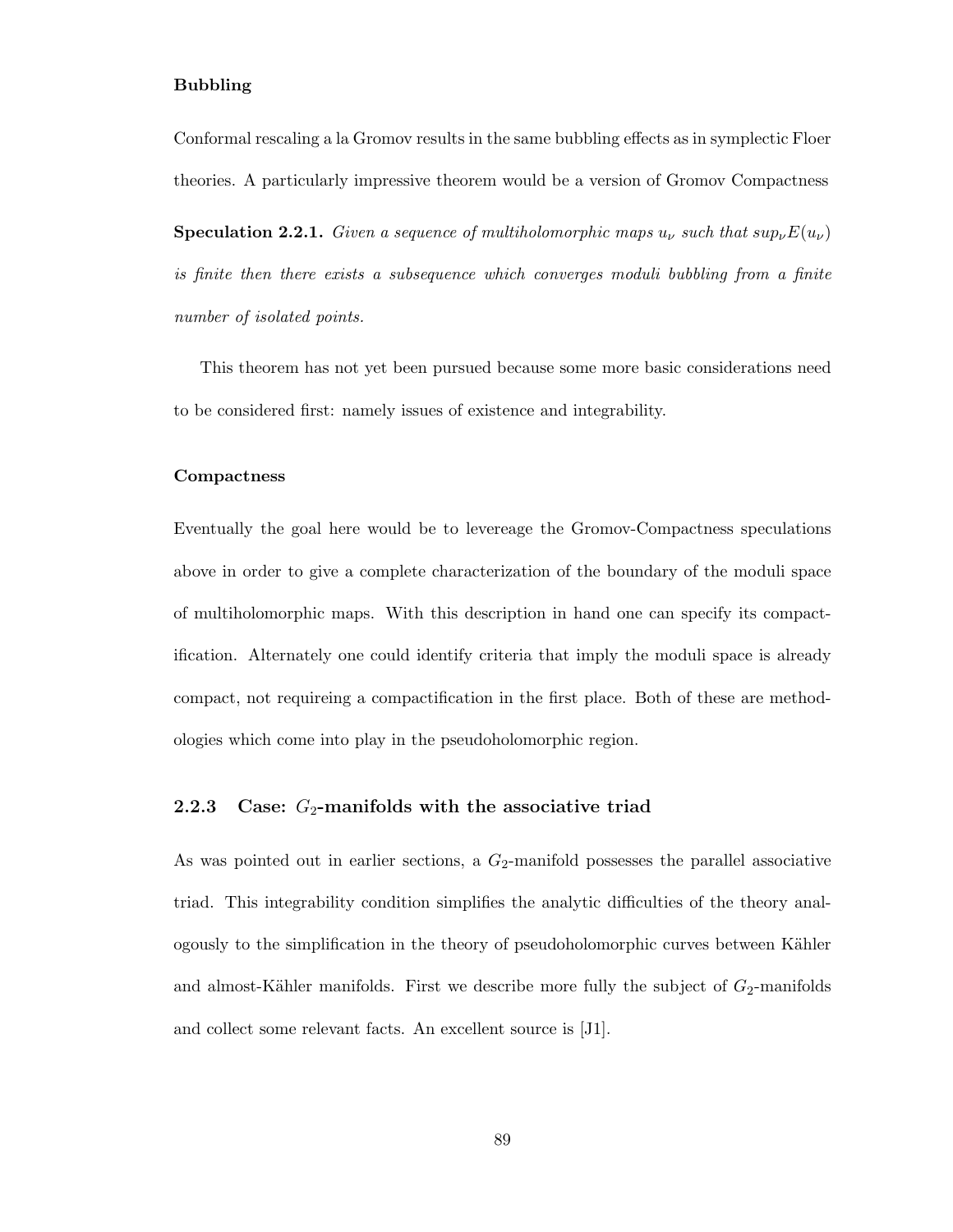**Definition 2.2.2.** A  $G_2$ -structure on an oriented 7-manifold M is a principal,  $G_2$ subbundle of the oriented frame bundle of M.

One can regard the frame bundle over some point  $x \in M$  as consisting of isomorphisms  $\phi: T_xM \to \mathbb{R}^7$ . Following [DS] and [J1], we describe an equivalent notion of a  $G_2$ -structure more explicitly. Consider  $V$  a 7-dimensional real vectorspace with orientation  $O$ . There is an open  $GL_{+}(V)$ -orbit  $P_3 \subset \Lambda^3 V^*$  each element of which has stabilizer  $G_2 \subset SL(V)$  and likewise for  $P_4 \subset \Lambda^4 V^*$ . Now consider an oriented 7-manifold M. At each point  $p \in M$ we have open subsets  $P_{3,p} \subset \Lambda^3 T_p^* M$ ,  $P_{4,p} \subset \Lambda^4 T_p^* M$  as before. Then,

**Definition 2.2.3.** A  $G_2$ -structure on an oriented 7-manifold M is a choice of a 3-form  $\omega$  which lies in  $P_{3,p}$  for each p.

Note that such a structure defines a  $G_2$ -structure in the first sense by considering the subbundle of the positive frame bundle consisting of isomorphisms  $\alpha: T_xM \to \mathbb{R}^7$  for which  $\alpha^*\phi_0 = \phi$ . Conversely, one uniquely defines a 3-form, Riemannian structure, and Hodge stars since one can define a metric on a  $G_2$ -manifold by pulling back the Euclidean metric,  $\phi_0$  and the Hodge stars, and noting that these are  $G_2$ -invariant/equivariant.

If  $\omega$  is a 3-form which yields a  $G_2$ -structure, then one can consider the Riemannian connection  $\nabla$  associated to the metric g determined by  $\omega$ . We define,

**Definition 2.2.4.** If  $\omega$  is a G<sub>2</sub>-structure on M, then the torsion of this G<sub>2</sub>-structure is defined to be  $\nabla \omega$ .

#### Proposition 2.2.5.  $([J1]11.1.3)$

Let  $\omega$  determine a G<sub>2</sub>-structure on an oriented 7-manifold M, and gbe the associated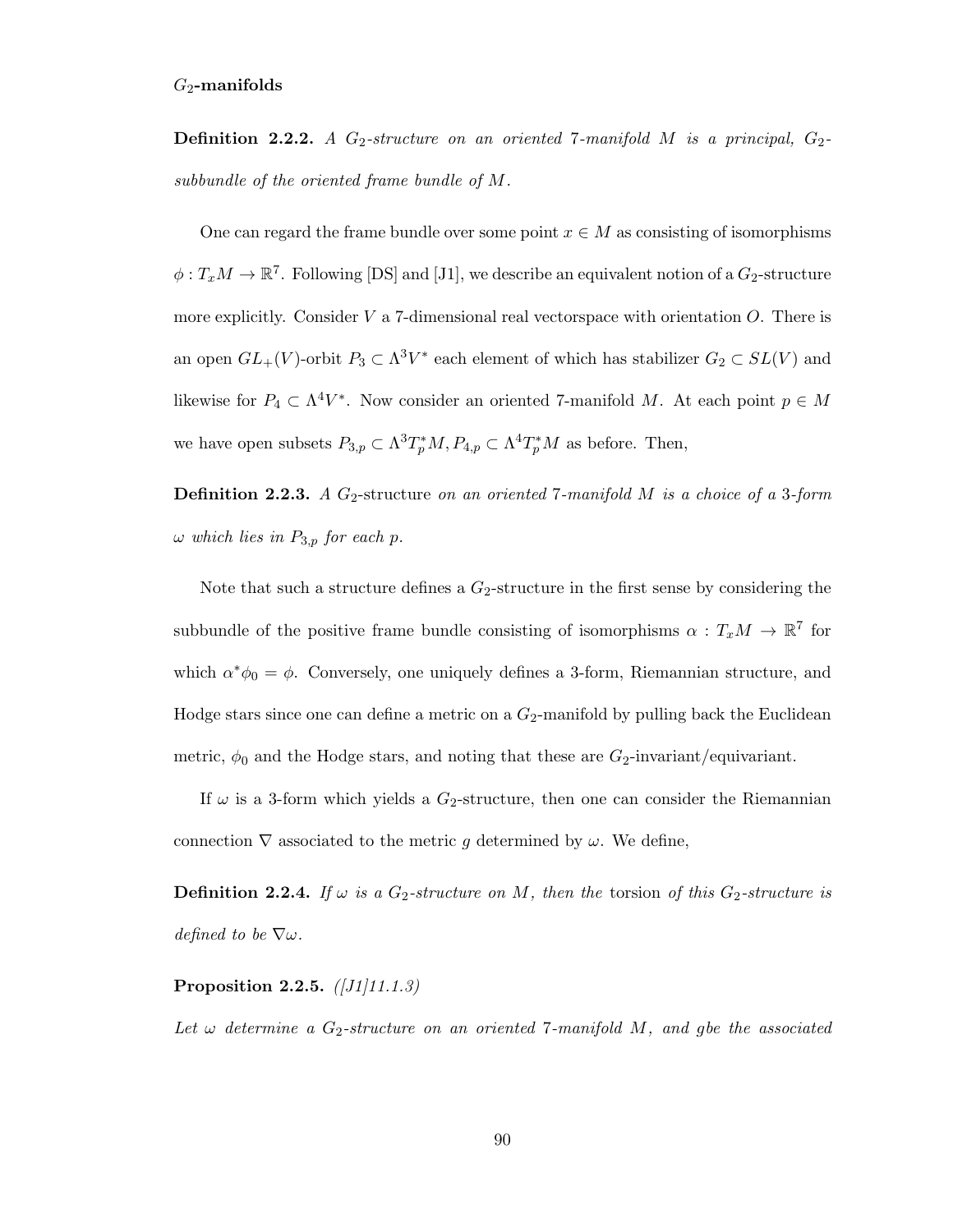metric. Then the following are equivalent:

$$
i) \nabla \omega = 0 \tag{2.2.2}
$$

*ii)* 
$$
Hol(g) \subset G_2
$$
, and  $\omega$  is the induced 3-form\n
$$
(2.2.3)
$$

$$
iii) d\omega = d^*\omega = 0 \tag{2.2.4}
$$

$$
iv) \ \ There \ exists \ a \ parallel \ spinor \ field \ on \ M. \tag{2.2.5}
$$

The last statement is ambiguous unless  $M$  inherits a particular spin structure from the  $G_2$ -structure. This is in fact the case:  $G_2$  embeds in  $SO_7$ , which induces an embedding of their universal covers. Because  $G_2$  is a simply-connected, this is a map  $\tilde{\iota}: G_2 \to Spin_7$ , which is an injective Lie group homomorphism lifting the covering of  $SO<sub>7</sub>$ . The  $G<sub>2</sub>$ structure Q (understood as a principal subbundle of the positive frame bundle) induces an  $SO_7$  structure on M via  $P = SO_7 \cdot Q$ . The spin structure on M is then given by  $\tilde{P} = Q \times_{G_2} Spin_7$  making use of  $\tilde{\iota}$  for the  $G_2$ -action on  $Spin_7$ .

There are also strong constraints on the topology of closed  $G_2$ -manifolds. As modules over  $G_2$ , we have splittings

$$
i) \qquad \Lambda^1 T^* M = \Lambda^1_7 \qquad \qquad ii) \qquad \Lambda^2 T^* M = \Lambda^2_7 \oplus \Lambda^2_{14} \qquad (2.2.6)
$$

$$
iii) \qquad \Lambda^3 T^* M = \Lambda_1^3 \oplus \Lambda_7^3 \oplus \Lambda_{27}^3 \qquad iv) \qquad \Lambda^4 T^* M = \Lambda_1^4 \oplus \Lambda_7^4 \oplus \Lambda_{27}^4 \qquad (2.2.7)
$$

$$
v) \qquad \Lambda^5 T^* M = \Lambda^5_7 \oplus \Lambda^5_{14} \qquad \qquad vi) \qquad \Lambda^6 T^* M = \Lambda^6_7 \qquad (2.2.8)
$$

where the lower indices mark off the dimensions of these submodules. The Hodge star gives an isometry between  $\Lambda_l^k$  and  $\Lambda_l^{7-k}$ .  $\Lambda_1^3 = \langle \omega \rangle$ ,  $\Lambda_1^4 = \langle \omega \rangle$ , and  $\Lambda_7^k$  for all k are canonically isomorphic. It is a well-known fact that these decompositions are respected by the Hodge Laplacian, yielding a refinement of the de Rham cohomology,  $\bigoplus_l H_l^k(M,\mathbb{R}) =$  $H^k(M,\mathbb{R})$ . We have the theorem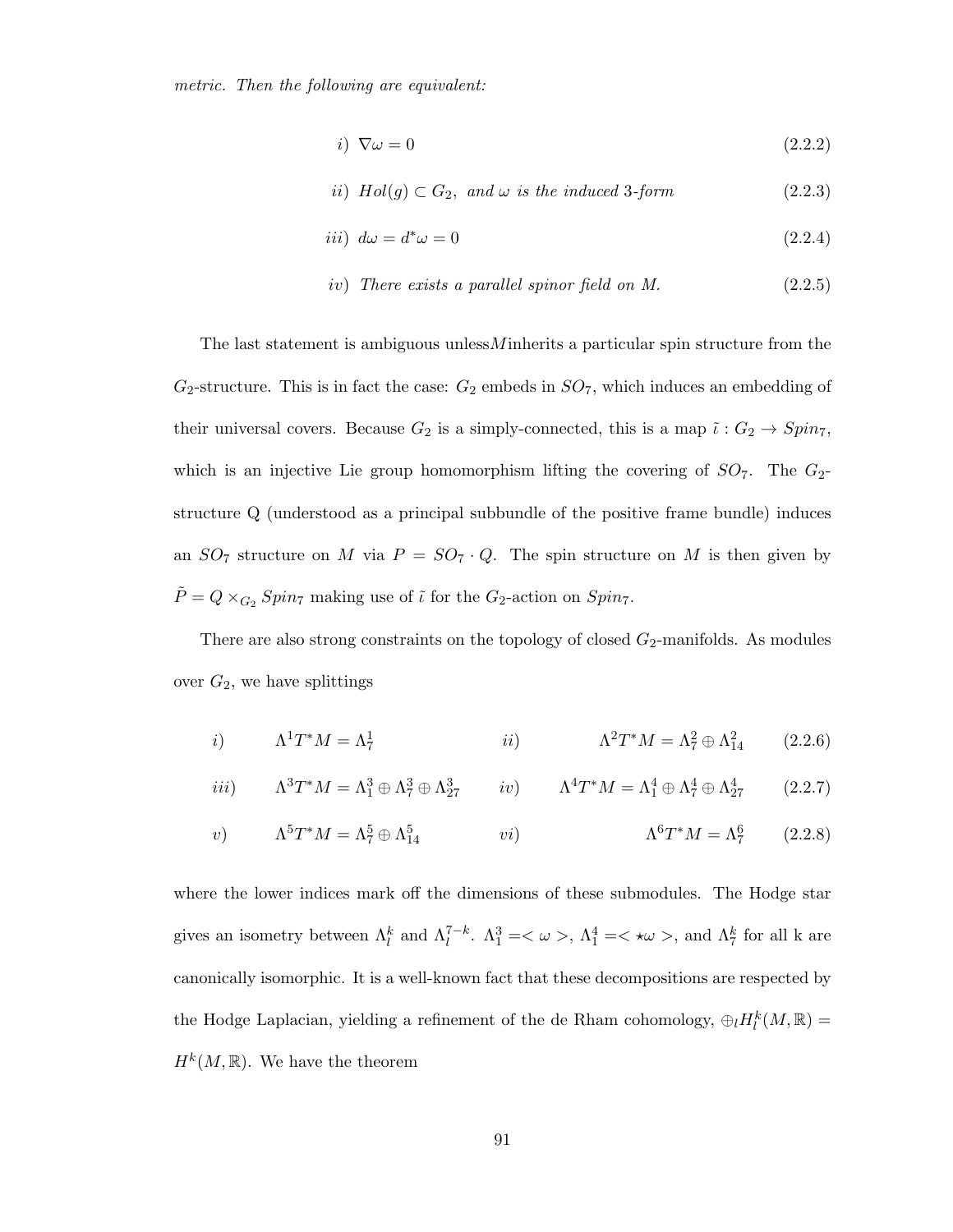**Theorem 2.2.6.** Let  $(M, \omega, g)$  be a compact  $G_2$ -manifold. Then,

i) 
$$
H^{1}(M,\mathbb{R}) = H^{6}(M,\mathbb{R}) = 0
$$
 (2.2.9)

$$
ii) \tH_1^3(M, \mathbb{R}) = \langle \omega \rangle, \quad H_1^4(M, \mathbb{R}) = \langle \star \omega \rangle \tag{2.2.10}
$$

$$
Hi^k(M, \mathbb{R}) \cong H_l^{n-k}(M, \mathbb{R}), \tag{2.2.11}
$$

*iv*) and, if 
$$
Hol(g) = G_2
$$
, then  $H_7^k(M, \mathbb{R}) = 0$  for all k (2.2.12)

Ultimately this means that for a full-holonomy  $G_2$ -manifold there are only two Betti numbers to be determined  $(b^2,b^3)$ . One can find tables of possible Betti numbers in [J1].

And finally one might consider the characteristic classes relevant to a  $G_2$ -manifold. The next theorem is largely an application of Chern-Weil theory combined with the previous considerations.

**Theorem 2.2.7.** ([J1] 11.2.7) Suppose M is a compact 7-manifold admitting metrics with full holonomy  $G_2$ . Then M is orientable, spin, has finite fundamental group, and has a non-trivial first Pontrjagin class.

#### Calibrated geometry and  $G_2$ -manifolds

 $G_2$ -geometry is closely related to the topic of calibrated geometry by virtue of the fact that if a manifold M has a closed G<sub>2</sub>-structure, i.e.  $d\omega = 0$ , then  $\omega$  is a calibration on M. If M is a  $G_2$ -manifold (has holonomy inside  $G_2$ ) then the theorem above implies not only that  $\omega$  is closed, but that  $\star \omega$  is as well. It follows then that  $\star \omega$  is a calibration. The relevant *calibrated submanifolds* are the integral submanifolds for the distributions consisting of the unit-multivectors dual to these forms. In what follows we describe this explicitly.

We have already noted that a  $G_2$ -manifold is one whose tangent spaces are identified continuously, and orientedly, and generically with  $Im\mathbb{O}$ . Given the complicated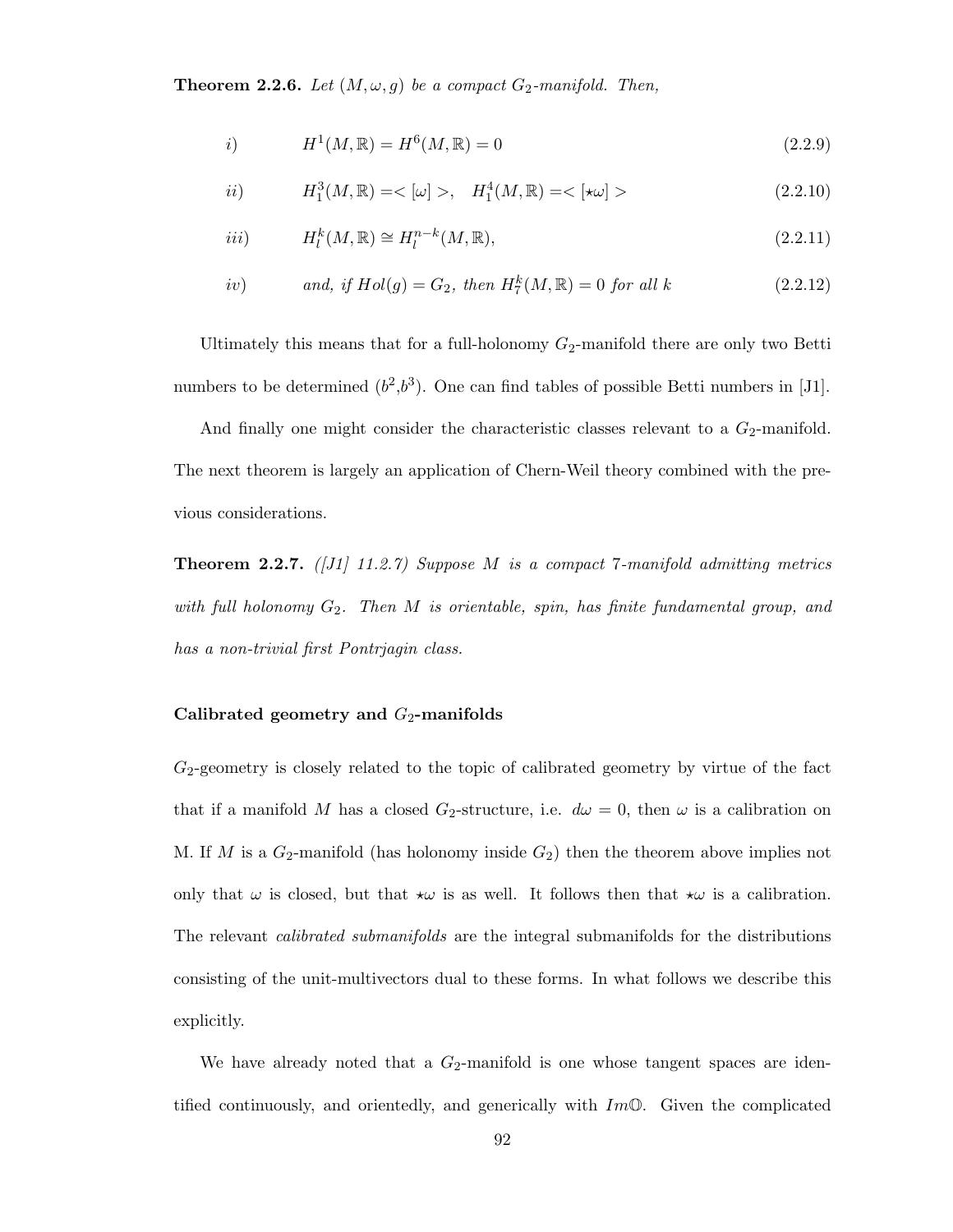subgroup/subalgebra structure of  $\mathbb{O}$ , it is not surprising that there will be interesting sub-geometries. In particular, we note that the unusual presentation of  $\mathbb{O}$  is by virtue of the Cayley-Dickson process:

$$
\mathbb{O} = \mathbb{H} \oplus \mathbb{H} = \langle 1, i, j, k \rangle \oplus \langle l, il = I, jl = J, kl = K \rangle, \quad (a, b)(c, d) = (ac - \bar{d}b, da + b\bar{c})
$$
\n(2.2.13)

This product restricts nicely to Im<sup>O</sup> where we have defined in the introduction,  $J(x, y) :=$  $Im(x \cdot y)$ . But it is not associative, hence we have the associator:

$$
[x, y, z] := (x \cdot y) \cdot z - x \cdot (y \cdot z) \tag{2.2.14}
$$

Which is defined on Im $\mathbb{O}$  and takes values in Im $\mathbb{O}$ . On Im $\mathbb{O}$  it can be observed that

$$
J(x \cdot y) = \frac{1}{2}[x, y] \tag{2.2.15}
$$

Where the right-hand side is the usual commutator. However, the lack of associativity of O means that this commutator doesn't satisfy the Jacobi identity. In fact,

$$
J(x, J(yz)) + J(z, J(xy)) + J(y, J(zx)) = -\frac{3}{2}[x, y, z]
$$
\n(2.2.16)

There are an important class of 3-planes in  $Im\mathbb{O}$  which are the 3-planes isomorphic to  $Im\mathbb{H}$ inside  $\mathbb{O}$ . These are the *associative* 3-planes, the paradigm case being  $i \wedge j \wedge k$ . Likewise, a 4-plane which is complementary to an associative 3-plane is called coassociative, with  $l \wedge I \wedge J \wedge K$  an exemplar. Hence according to the above formulas, the associator vanishes on associative 3-planes, and on a  $G_2$ -manifold the associator form is proportional to the Jacobiator of J (so that J becomes a Lie bracket on associative 3-planes). Let

$$
G := \{ \zeta = x \land y \land z \text{ an oriented 3-plane in Im} \mathbb{O} \mid [x, y, z] = 0 \}
$$
\n
$$
(2.2.17)
$$

Likewise, over a  $G_2$ -manifold M, we could define the associative Grassmannian  $G(M)$ which is a fiber bundle over M with fiber over  $m \in M$ :

$$
G_x(M) = \{ \zeta = x \land y \land z \text{ an oriented 3-plane in } T_m M \ | [x, y, z]_m = 0 \}
$$
 (2.2.18)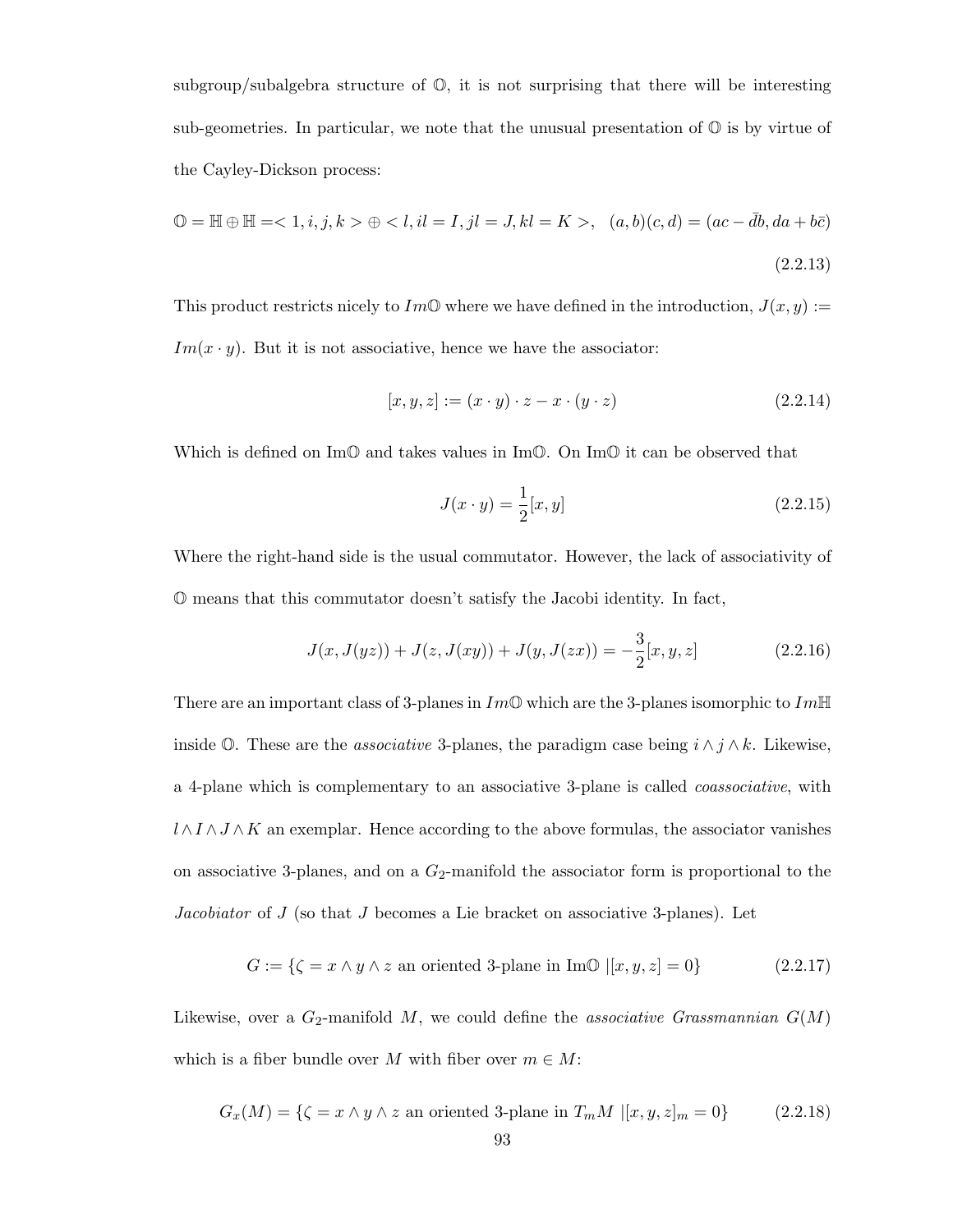We could do similarly and construct the *coassociative Grassmanian*. Hence we define an  $(co)$ associative submanifold to be a 3(4)-dimensional submanifold X of M, such that its tangent 3(4)-planes are in the (co)associative Grassmannian. These calibrated submanifolds are highly constrained (for instance they are volume-minimizing), and yet are relatively abundant (for example any analytic surface in a  $G_2$ -manifold locally extends uniquely to an associative submanifold) [HL]. For the sake of later usage, we now describe the topology of the associative Grassmanian and the corresponding associative Stiefel manifold. It is proven in [HL] that

$$
G \equiv G_2/((Sp_1 \times Sp_1)/\mathbb{Z}_2) \tag{2.2.19}
$$

Where  $Sp_1 \times Sp_1/\mathbb{Z}_2$  acts on Im $\mathbb{O} =$ Im $\mathbb{H} \oplus \mathbb{H}$  via

$$
(a, b) \mapsto (q_1 a \bar{q}_1, q_2 b \bar{q}_1) \tag{2.2.20}
$$

where  $q_1, q_2$  are unit quaternions. Define the *associative Stiefel manifold* 

$$
V := \{(e_1, e_2, e_3) \text{ an orthonormal 3-frame in } \text{Im}\mathbb{O} \mid [x, y, z] = 0\}
$$
 (2.2.21)

And likewise the associative frame bundle or associative Stiefel bundle)  $V(M)$  over M with fiber:

$$
V_m(M) := \{(e_1, e_2, e_3) \text{ an orthonormal 3-frame in } T_mM \ | [e_1, e_2, e_3]_m = 0\} \qquad (2.2.22)
$$

Obviously V is a principal  $SO_3$ -bundle over G, and  $G(M)$  is a quotient of  $V(M)$  by the pointwise  $SO_3$ -action.

## Proposition 2.2.8.

$$
V \cong V_{7,2} \cong G_2/SU_2 \tag{2.2.23}
$$

*Proof.* We follow the identification outlined in [HL]. Namely, note that  $V_{7,2}$ , the Stiefel manifold of oriented, orthonormal 2-planes in  $\mathbb{R}^7$  is mapped onto V by

$$
(e_1, e_2) \mapsto (e_1, e_2, e_1 \cdot e_2) = (e_1, e_2, J(e_1, e_2))
$$
\n
$$
(2.2.24)
$$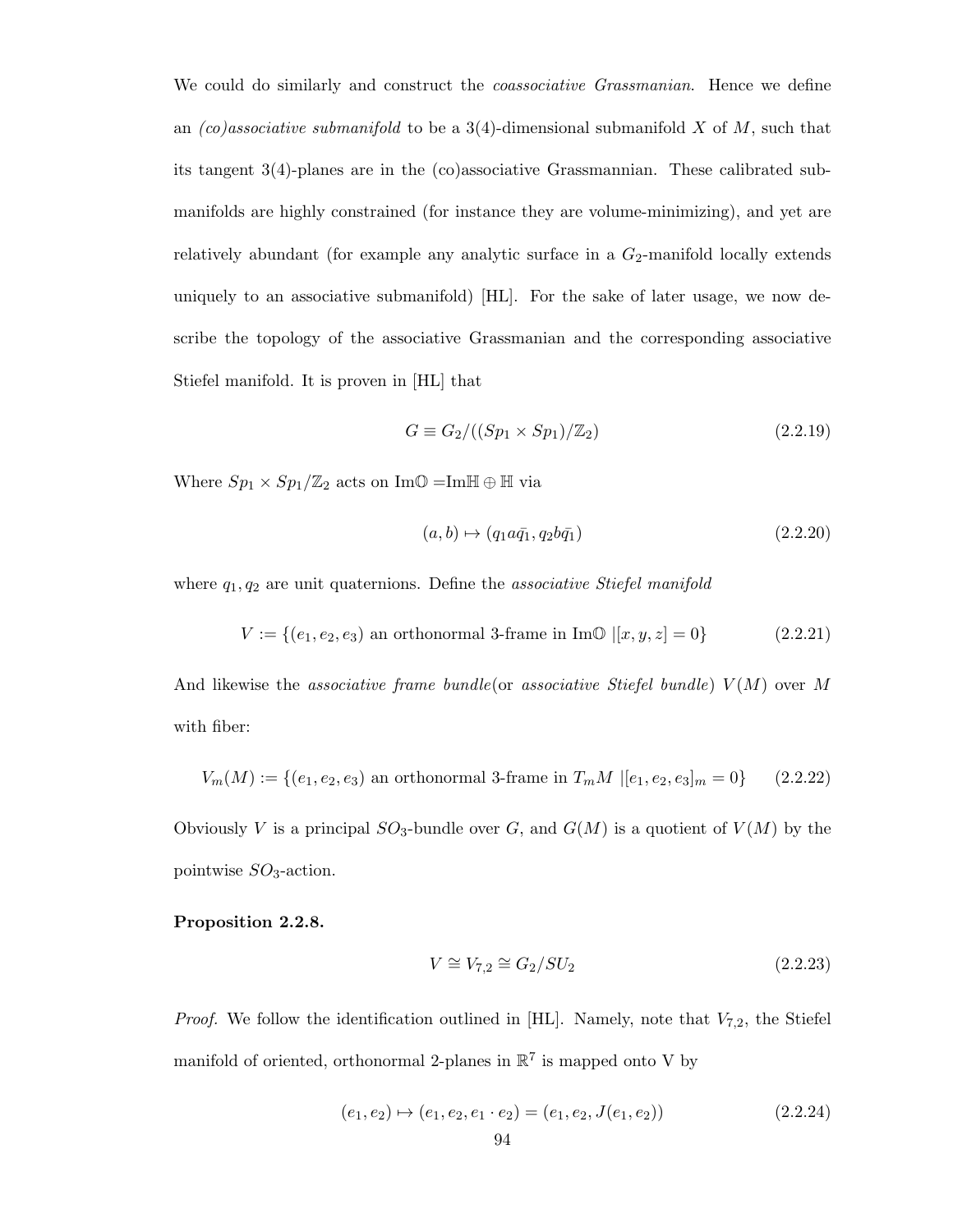And it is a simple matter to check that this is an isomorphism (this uses the fact the J is a vector cross product). Harvey and Lawson show furthermore that  $G_2 \subset SO_7$  acts transitively on  $V_{7,2}$ . The stabilizer of  $(i, j)$  can be recognized as  $SU_2$  in the following manner. Note that if  $\sigma \in \text{Stab}_{G_2}((i,j))$ , then  $\sigma = Id$  restricted to the first factor of  $Im\mathbb{O} = Im\mathbb{H} \oplus \mathbb{H}$ . So we write

$$
Stab_{G_2}((i,j)) = Aut_{\mathbb{O}}(\text{span} < e, I, J, K>)
$$
 (2.2.25)

We have identified O with H⊕H according to the Cayley-Dickson process, so the product restricted to the second component is  $(0, b)(0, d) = (-\overline{d}b, 0)$ . Since  $\overline{d}b = g_{\mathbb{H}}(b, d) + Im(\overline{d}b)$ , and  $\phi(\overline{d})\phi(b) = \overline{d}b$ , we can take real parts and equate

$$
g_{\mathbb{H}}(b,d) = g_{\mathbb{H}}(\phi(b), \phi(d))
$$
\n(2.2.26)

Hence, 
$$
\phi \in Sp_1 \cong SU_2
$$
.

#### Constructions of  $G_2$ -manifolds

We mention that there are well-known methods of constructing  $G_2$ -manifolds with full  $G_2$ -holonomy, first famously due to Joyce [J3], and another due to Kovalev [Ko]. We leave this exploration to the reader.

#### Multiholomorphic images are associative

Coming back to the main thread, suppose a closed, oriented, Riemannian 3-manifold X maps by u into a closed  $G_2$ -manifold M. If  $\eth u = 0$  (and u is an embedding for the time being) then the image is an associative submanifold of  $M$ . We consider the MCR equation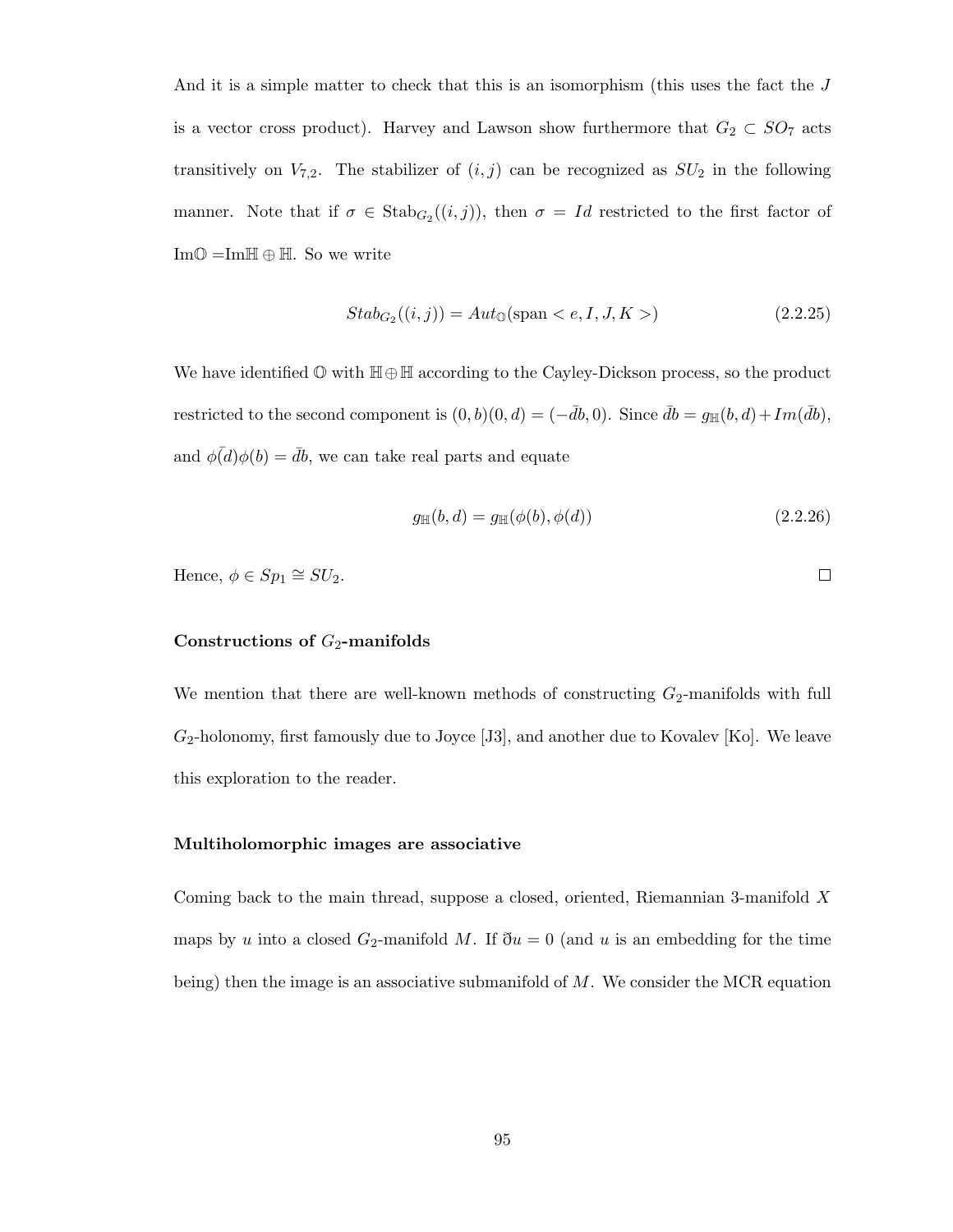in local normal coordinates  $\{s, p, q\}$ , at the origin point:

$$
|\partial_s u| \partial_s u = J \partial_p u \wedge \partial_q u \tag{2.2.27}
$$

$$
|\partial_p u| \partial_p u = J \partial_q u \wedge \partial_s u \tag{2.2.28}
$$

$$
|\partial_q u| \partial_q u = J \partial_s u \wedge \partial_p u \tag{2.2.29}
$$

And then since  $J$  is alternating,

$$
|\partial_s u| J(\partial_s u, J(\partial_p u \wedge \partial_q u)) = 0
$$
\n(2.2.30)

$$
|\partial_p u| J(\partial_p u, J(\partial_q u \wedge \partial_s u)) = 0 \qquad (2.2.31)
$$

$$
|\partial_q u| J(\partial_q u, J(\partial_s u \wedge \partial_p u)) = 0 \qquad (2.2.32)
$$

Hence,  $\partial_s u \wedge \partial_p u \wedge \partial_q u$  is an associative 3-plane. This is sufficient to write

$$
u^*[\bullet, \bullet, \bullet] = 0 \in \Omega^3(X, u^*TM) \tag{2.2.33}
$$

If u is an embedding then  $im(u)$  is an associative submanifold of M.

## 2.2.4 Integrability and Existence

As one can readily see, in general the MCR equations are an overdetermined system. This is the primary issue in the  $\mathbb{R}^n \to \mathbb{R}^n$  case of quasi-regular maps (hence the Liouville theorem), and it becomes relevant in other cases as well.

It is exceedingly clear that solutions exist in abundance in the  $G_2$ -situation. There is a very rich world of associative submanifolds of a  $G_2$ -manifold and several researchers have studied these intensely. To name one example, Lotay's recent work [Lo] begins a more systematic study of the associative submanifolds of  $S<sup>7</sup>$ . And there is literature pertaining to the existence of  $G_2$ -manifolds with conic singularities as well as corresponding associatives with singularities. Given an associative submanifold, one can obtain at least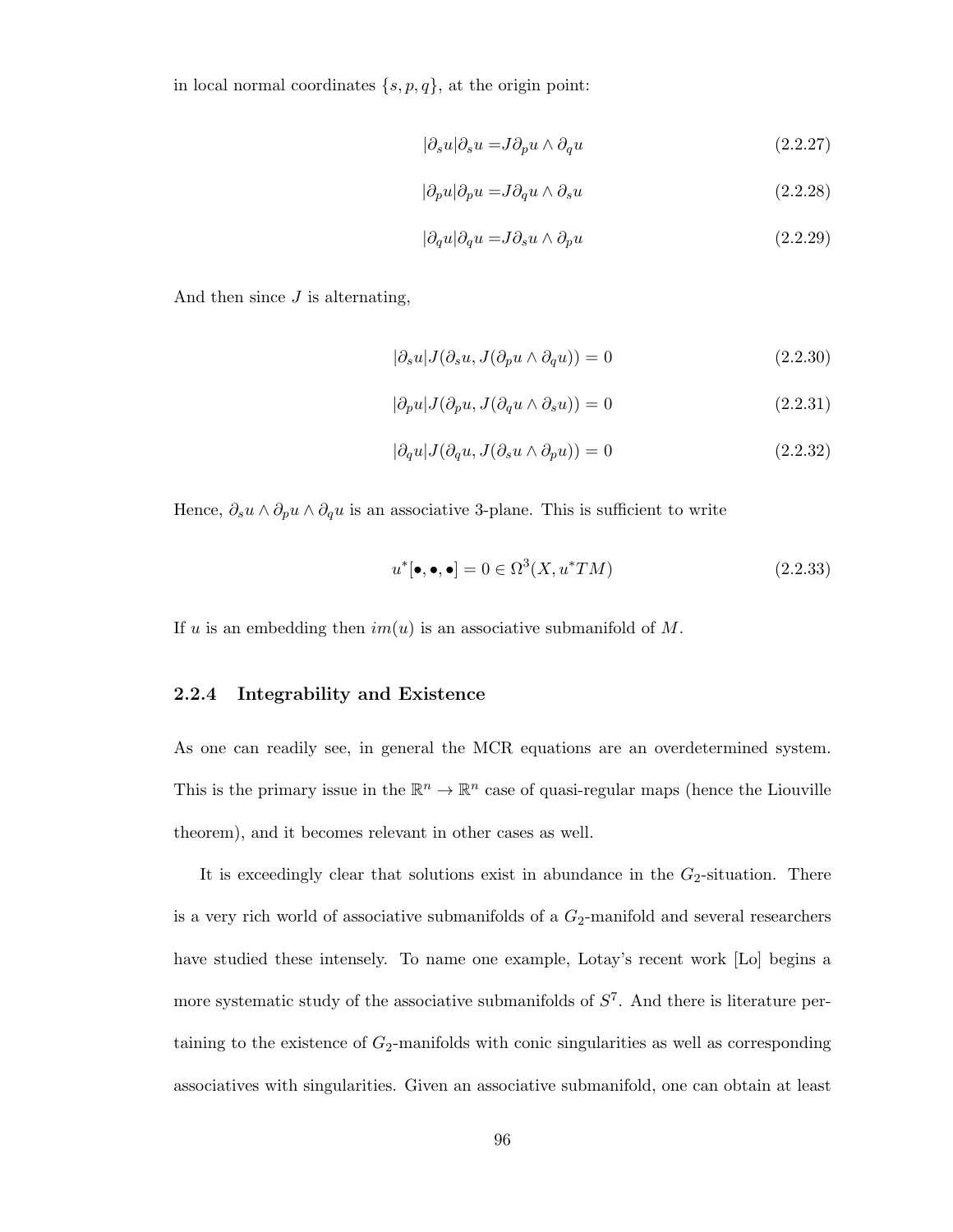as many multholomorphic maps as there are endomorphisms of this domain. This is the issue we turn to in the next subsection.

#### Endomorphisms

As we saw earlier, in the case where  $X$  is a manifold with a conformal triad, multiholomorphic self-maps are 1-quasiregular. In the case in which  $X$  is a 3-manifold the local description of such maps (a la Liouville) is not adequate to understand their behavior because there is an obstruction in dimension 3 to local conformal flatness, the Cotton tensor:

$$
C_{ijk} = \nabla_k R_{ij} - \nabla_j R_{ik} + \frac{1}{2(n-1)} [\nabla_j R g_{ik} - \nabla_k R g_{ij}]
$$
 (2.2.34)

where  $R_{ij}$  is the Ricci curvature, and R the scalar curvature. A study of the Liouville theorem  $\mathbb{R}^3 \to \mathbb{R}^3$  in situation of nontrivial Cotton tensor seems like an interesting project in its own right.

As we saw earlier, on  $S^3$ , a manifold which is LCF, we know that a multiholomorphic endomorphism is a covering transformation.

## Overdeterminedness

The linearization of the MCR equation as calculated in the analytic setup with section is

$$
(D_u \eth)\xi = \eta \mapsto
$$
  
\n
$$
\to \frac{n-1}{(n+1)^{(n-1)/2}} |du|^{(n-3)} < u^* \nabla^M \xi, du > du(\eta) + \frac{1}{(n+1)^{(n-1)/2}} |du|^{n-1} u^* \nabla^M_\eta \xi -
$$
  
\n
$$
- \frac{(-1)^n}{n-1} J_u(\Lambda^{n-1} du \wedge u^* \nabla^M \xi \circ k)(\eta) + u^* \nabla^M_\xi J(\Lambda^n du \circ k)(\eta) \quad (2.2.35)
$$

From this we can see clearly the overdeterminedness of the equation as this is prima facie m equations on  $n + 1$  unknowns even with the condition of parallel vector cross product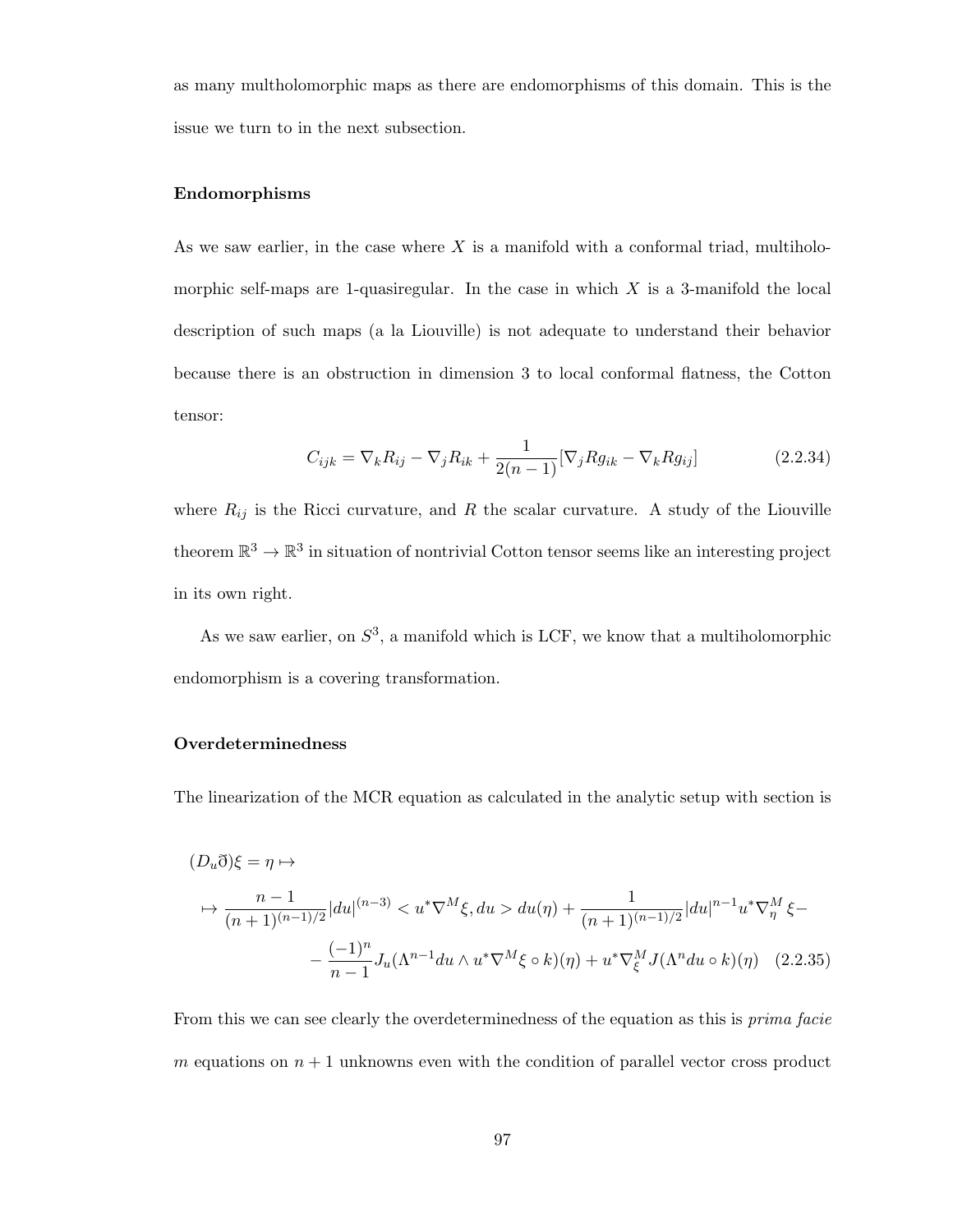J. Suppose that  $\xi$  is a normal deformation up to first order. That is,

$$
\langle \xi, du(X) \rangle = 0 \forall X \in TX, \text{ and } \langle \nabla \xi, du \rangle = 0, \text{ everywhere.}
$$
\n(2.2.36)

Then  $D_u \eth \xi = 0$  simplifies to

$$
\frac{1}{(n+1)^{(n-1)/2}}|du|^{n-1}u^*\nabla_\eta^M\xi - \frac{(-1)^n}{n-1}J_u(\Lambda^{n-1}du \wedge u^*\nabla^M\xi \circ k)(\eta) + u^*\nabla_\xi^M J(\Lambda^n du \circ k)(\eta)
$$
\n(2.2.37)

In the simplest case of  $u : \mathbb{R}^3 \to \mathbb{R}^7$ , where u is the inclusion of  $Im\mathbb{H} \to Im\mathbb{H} \oplus \mathbb{H}$  as the 3-plane  $\langle i, j, k \rangle$ , then  $\xi$  is a first order normal deformation if

$$
\partial_0 \xi = -j \cdot Im(\partial_1 u \xi_2) + k \cdot Im(\partial_2 u \cdot \xi_1) \tag{2.2.38}
$$

$$
\partial_1 \xi = i \cdot Im(\partial_2 u \xi_0) - k \cdot Im(\partial_0 u \cdot \xi_2) \tag{2.2.39}
$$

$$
\partial_2 \xi = -i \cdot Im(\partial_0 u \xi_1) + j \cdot Im(\partial_1 u \cdot \xi_0) \tag{2.2.40}
$$

But one can readily see that multiplication by  $i, j, k$  permutes these equations, all of which are equivalent to the Dirac equation on  $\mathbb{R}^3$  on spinor fields

$$
D\xi := [i \cdot \partial_0 + j \cdot \partial_1 + k \cdot \partial_2] \xi = 0 \tag{2.2.41}
$$

This is a determined elliptic equation. Indeed this matter has been known for some time, most-notably in the paper of McLean [McL]. There it is shown that any normal (1st order) deformation  $\xi$  can be identified with a harmonic spinor over  $im(u)$ . This done by virtue of an identification of the normal bundle to an embedded associative to a twisted spinor bundle over the associative (this is described in the bounded case in the section on the deformation index). Unfortunately, in this situation the obstructions to full integrability of deformations lie the cokernel of the Dirac operator, which is nontrivial whenever its kernel is. (The index of a differential operator on a closed 3-manifold is 0.)

In our case, of course we are looking at more data, namely deformations of maps. For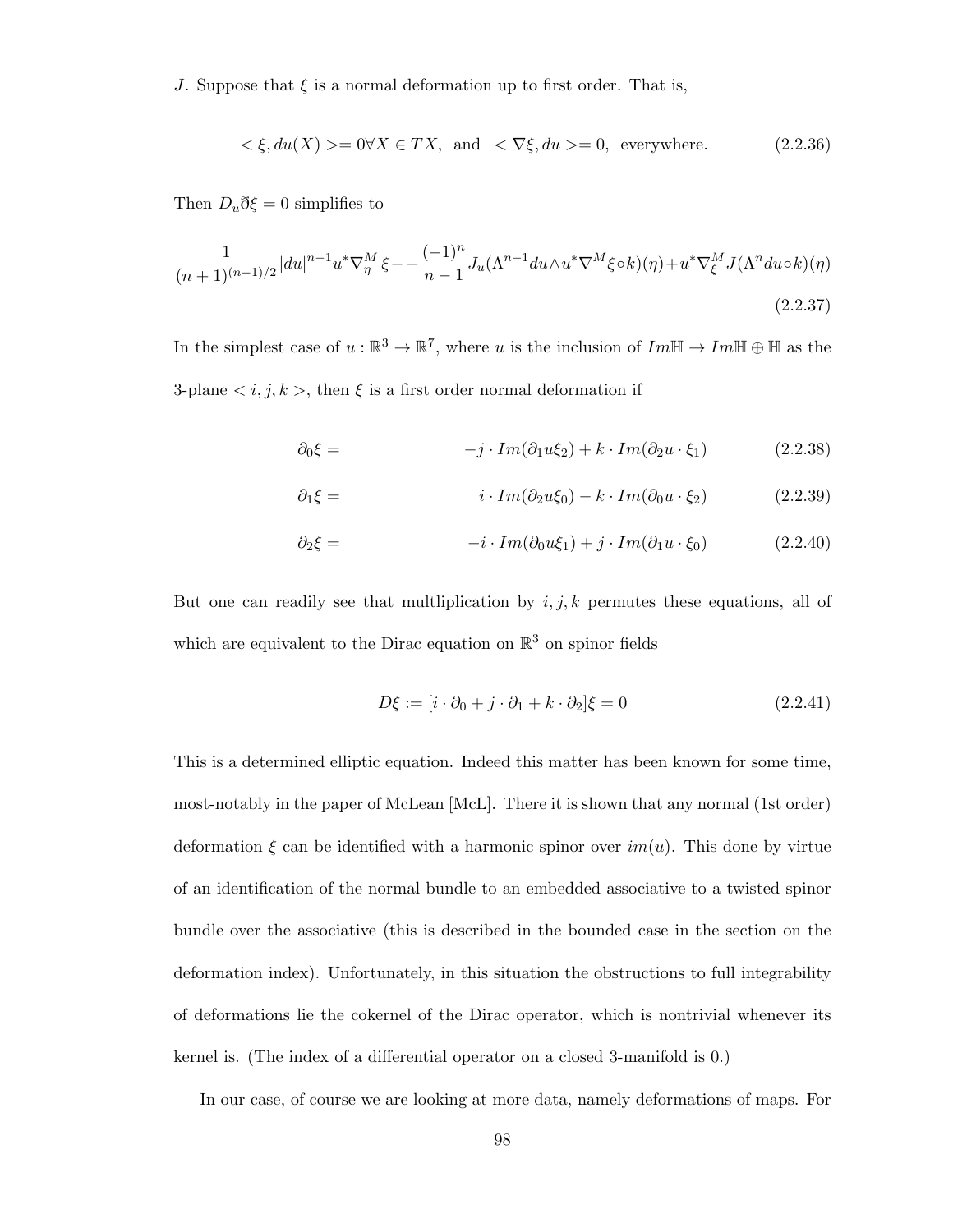instance the term

$$
\langle \nabla \xi, du \rangle |du|^{n-3} du \tag{2.2.42}
$$

appears in the linearization. This is a scaled projection of  $\nabla \xi$  onto the 1-form du. It is relatively unsatisfying at this point that we have not yet identified a situation in which there exist continuous moduli of normal deformations of multiholomorphic maps into a  $G_2$ -manifold which are emphnot given by applying a continuous family of global isometries of the target manifold to a particular MCR-map.

#### Integrability

In general we will require integrability conditions in order to specify the existence of solutions to the MCR equations. Almost always we will assume that the  $G_2$ -structure on M is parallel,  $\nabla J = 0$ . This means in particular that MCR maps are locally solutions to the homogeneous rather than inhomogeneous  $(n + 1)$ -Laplace equation.

**Theorem 2.2.9.** (Bryant) Any compact, real-analytic surface S in a  $G_2$ -manifold locally extends uniquely to an associative submanifold.

This fact gives some picture of how deformations of associatives might be understood as arising from deformations of some special surfaces.

#### Examples Related to  $SU(3)$ -Geometry

There is a relatively trivial construction of a fibered  $G_2$ -manifold which works well as a conceptual reference point. It is ultimately an outworking of the fact that  $SU(3)$  sits as a proper subgroup inside of  $G_2$ . Given a Calabi-Yau 3-fold Y, one can consider the cross product  $Y \times S^1$  with the obvious  $S^1$  action by translation. This Cartesian product picks up a  $G_2$ -structure via

$$
\phi := Re\Omega + \omega \wedge dt \tag{2.2.43}
$$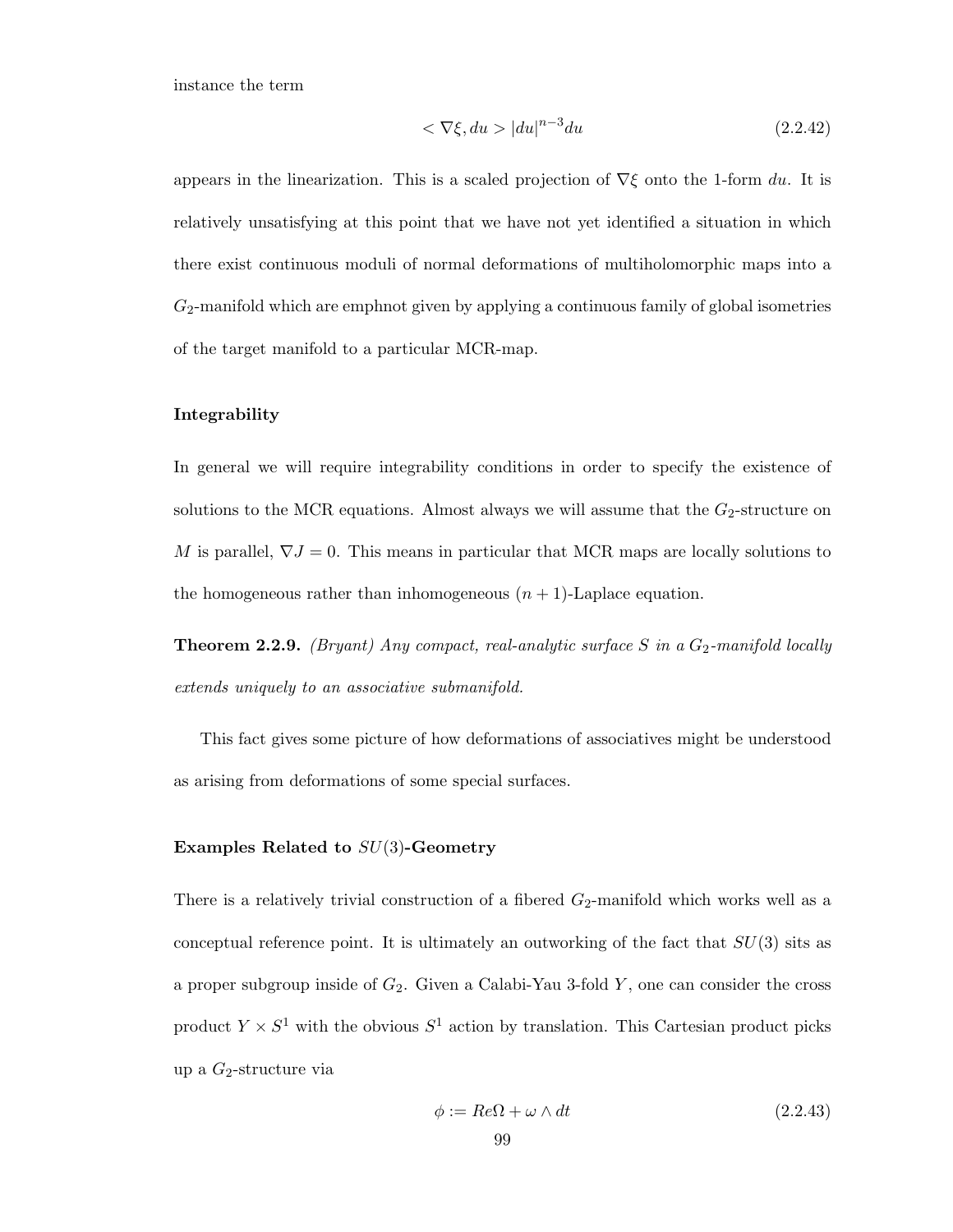where  $\Omega$  is the holomorphic volume form on Y,  $\omega$  is the compatible symplectic form, and t is the coordinate along  $S^1$ . There are some simple means of constructing associative and coassociative submanifolds from the Kähler geometry. In particular, one easily sees that a holomorphic curve  $\psi$  in Y becomes an associative submanifold in M by crossing with  $S^1$ . Likewise, a special Lagrangian in Y with phase of  $\frac{\pi}{2}$  becomes coassociative in M after crossing with  $S^1$ . By crossing with a point, a special Lagrangian in Y with phase 0, becomes associative in  $M$ , and the same construction with a holomorphic 2-cycle in Y produces a coassociative submanifold in M.

Although any deformation of a holomorphic surface in Y produces a deformation of associative submanifolds, the same will not be true at the level of maps. This ultimately arises from the fact that if  $\phi$  is a holomorphic curve,  $\phi \times I$  is likely not a multiholomorphic map from  $\Sigma \times S^1$  to  $Y \times S^1$ . What is required in  $Y \times S^1$  is a conformal deformation of  $im\phi \times S^1$ . And in fact, since this  $S^1$ -factor cannot by expanded or shrunken, then a conformal deformation of  $im\phi \times S^1$  must be realized by a global symmetry of  $Y \times S^1$ under which  $im\phi \times S^1$  is moved isometrically. This approach does in fact yield some examples in simple cases, but it seems clear that actually the  $S<sup>1</sup>$  factor is rather limiting and in this case it is not remotely clear that anything can be gleaned from consideration of this fibered case.

## 2.2.5 Coassociative Boundary conditions for the  $G_2$ -MCR equation

As noted previously there are natural boundary conditions for associative submanifolds. The relevant boundary manifolds, or *branes*, are the coassociative submanifolds. These are the maximal-dimension isotropic submanifolds for the calibration  $\omega$ . Interestingly they are also calibrated submanifolds for the dual form  $\star \omega$ . One can cite [McL] for their deformation theory, at least the compact ones. One might (following Lagrangian Floer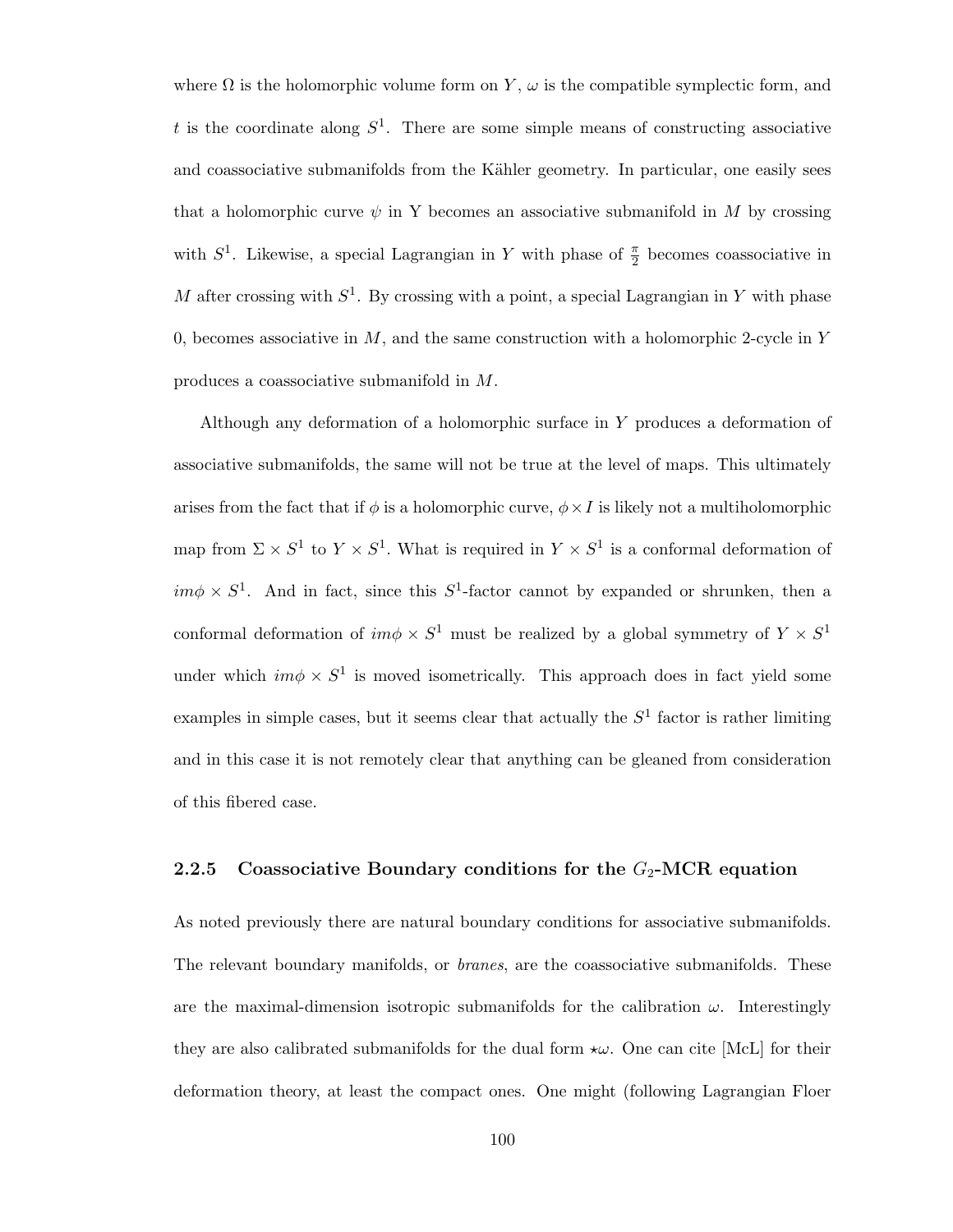theory) consider bounded associative submanifolds whose boundaries lie on particular coassociative submanifolds. The main analytic desideratum for this configuration is that the energy identity holds true relative to these boundary components. That is,

**Proposition 2.2.10.** Suppose  $u_t$  is a smooth 1-parameter family of multiholomorphic maps  $u_t: X \times I \to M$ , where X has boundary components labeled  $\partial X = \bigcup_i \partial X^i$ . Each  $X_i$  is some closed surface. And furthermore suppose that these surfaces lie for all t inside some chosen coassociative submanifolds  $\{C_i\}$ , i.e.  $u_t(X_i) \subset C_i$ ,  $\forall t$ . Then, the energy of  $u_t$  does not depend on t.

*Proof.* W.l.o.g. we equate  $E_0$  and  $E_1$  where  $E_t = \int_X u_t^* \omega$ . Then,

$$
0 = \int_{X \times I} u_t^*(d\omega) = \int_{X \times \{0\}} u_0^*\omega - \int_{X \times \{1\}} u_1^*\omega + \int_{\partial X \times I} u_t |_{\partial X}^*\omega = E_0 - E_1 \qquad (2.2.44)
$$

So, as before, the moduli space of multiholomorphic maps with coassociative boundary conditions is divided into components by energy levels. In the next section we describe normal deformations of such configurations of *submanifolds*. This issue has been addressed by Gayet and Witt in [GW]. Our study of this proceeded without this knowledge at first, but was broken off after finding their prior work. We include a somewhat loose discussion of these results noting that our definition of the Maslov class may be divergent from theirs.

## Deformation Index

We collect here some facts with are of central importance. Mostly these are from [McL] and [HL], although the former derives heavily from the essential [LM]. To start, it is useful to recall that  $Sp_1 \cong Su_2 \cong Spin_3$ , which may be used interchangeably based on the context. Suppose X is an associative submanifold embedded in  $M$ , a  $G_2$ -manifold.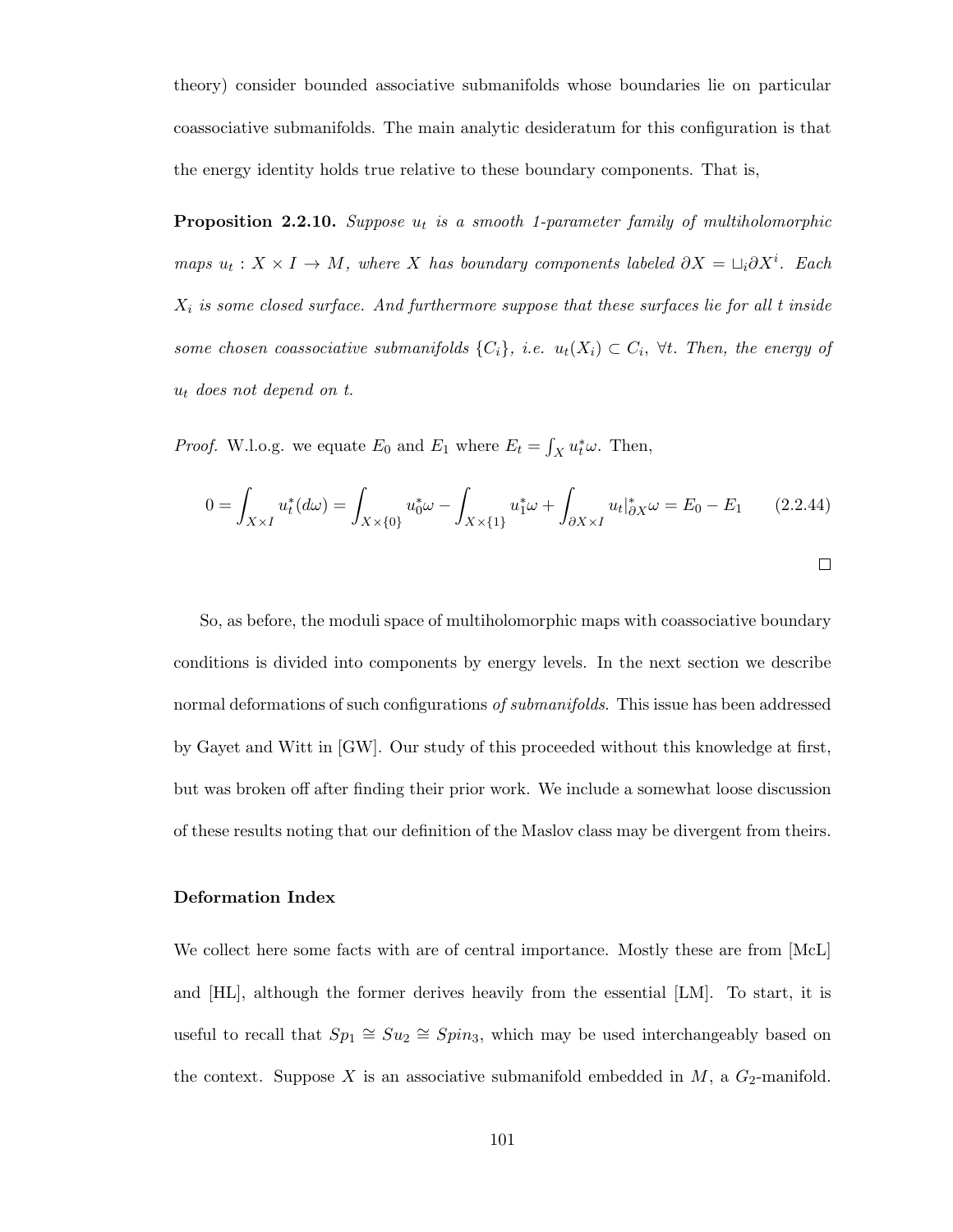There is a  $G_2$ -frame bundle on M which consists of orthonormal frames

$$
\mathcal{F}_{G_2}(M)_p = \{ \rho : T_p M \to \mathbb{R}^7, \rho^* \phi_0 = \phi \}
$$
 (2.2.45)

This is a principal right  $G_2$ -bundle. Given an associative manifold X in M, we pull back the  $G_2$ -frame bundle on M to X, and take the adapted orthonormal frame bundle  $\mathcal{F}^{(1)}(X)$ . This is the subbundle consisting of frames which respect the splitting  $T_pM|_X = T_pX \oplus \nu_X$ .  $\mathcal{F}^{(1)}$  is a principal right  $SO(4) \cong Sp(1) \times Sp(1)/\pm(1,1)$  bundle via the action

$$
(p,q) \in Sp(1) \times Sp(1) : ((e_i) \in \mathcal{F}(Im\mathbb{H}), (v_j) \in \mathcal{F}(\mathbb{H})) \mapsto (q(e_i)\overline{q}, p(v_j)\overline{q}) \tag{2.2.46}
$$

It can be seen that the tangent bundle to X is associated to  $\mathcal{F}^{(1)}(X)$  via the representation

$$
\rho: SO(4) \to GL(Im\mathbb{H}), \ \ [p,q](x) = qx\bar{q} \tag{2.2.47}
$$

And the normal bundle  $\nu$  is associated via the representation

$$
\tau : Sp(1) \times Sp(1)/ \pm (1,1) \to GL(\mathbb{H}) \quad [p,q](y) = py\bar{q}
$$
\n(2.2.48)

Now the spin structure on  $M$  determines a spin structure on  $X$ . Suppose  $P$  is the principal  $Spin_7$ -bundle over  $\mathcal{F}_M$  determined by the  $G_2$ -structure on M. Then this determines a principal  $Sp(1) \times Sp(1)$ -bundle  $\mathcal{P}^{(1)}$ , which double-covers the adapted frame bundle. One can construct a principal  $Spin_3$ -bundle double covering  $\mathcal{F}_X$  by taking a quotient of  $\mathcal{F}^{(1)}$ by the image of  $\{(1, Spin_3)\}\$ under the quotient  $Spin_3 \times Spin_3 \rightarrow Spin_3 \times Spin_3/\pm(1,1).$ However, all at once we can associate the spinor bundle to this  $\mathcal{P}^{(1)}$ . Namely, the spinor bundle S is associated to the principal bundle  $\mathcal{P}^{(1)}$  by the representation

$$
\sigma: Sp(1) \times Sp(1) \to GL(\mathbb{H}) \quad (p,q)(y) = y\overline{q} \tag{2.2.49}
$$

 $\nu$  is associated to this lift via the lifted representation

$$
\tau': Sp(1) \times Sp(1) \to GL(\mathbb{H}) \quad (p,q)(y) = py\overline{q}
$$
\n
$$
102 \tag{2.2.50}
$$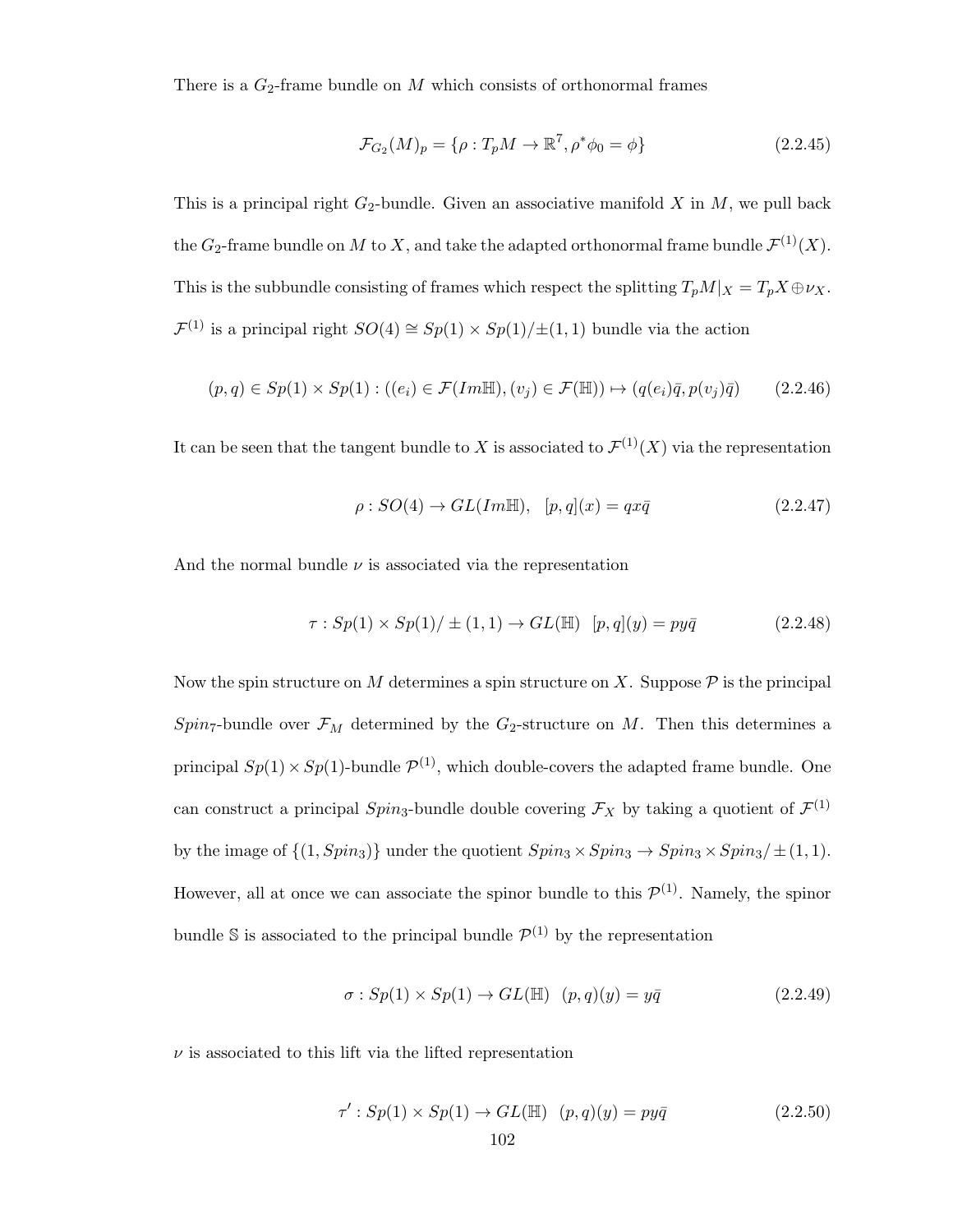Suppose we denote by E the bundle associated to  $\mathcal{P}^{(1)}$  via  $(p,q)(y) = py$ . Then we have made the identification

$$
\nu = \mathbb{S} \otimes_{\mathbb{H}} E \tag{2.2.51}
$$

Thus  $\nu$  is a rank-4  $G := Sp_1 \times Sp_1\text{-bundle over X.}$ 

From another perspective one sees this structure as a  $Spin_4 = Sp_1 \times Sp_1$ -structure on  $\nu$ , which has been shown to exist on the normal bundle of any 3-dimensional manifold inside a  $G_2$ -manifold. Given such a  $Spin_4$ -structure one can define S and E as above, realizing that in the case where the submanifold is associative, S becomes its spinor bundle [AS3], [Br1].

On the boundary  $\nu$  has additional interesting structures.

**Proposition 2.2.11.** A boundary component  $\Sigma$  has an outward-facing normal  $\hat{n}$  which determines a complex structure on each boundary component. For  $v \in \nu|_{\Sigma}$ ,

$$
Jv := J(\hat{n}, v) \tag{2.2.52}
$$

*Proof.* Let x be a boundary point of X, with outward unit normal  $\hat{n}$ . For v, any unit vector in  $nu_{xX}$ ,  $(hatn, v, J(\hat{n}, v))$  is an associative, positively-oriented, orthonormal 3frame. Considering

$$
g(J(\hat{n}, v) + v, J(\hat{n}, v) + v) = ||v||^2 + ||\hat{n} \wedge J(\hat{n}, v)||^2 - 2\omega(\hat{n}, v, J(\hat{n}, v)) = 2 - 2 = 0
$$
 (2.2.53)

$$
yields \, J(\hat{n}, \bullet)^2 = -I.
$$

Thus the  $G_2$  structure induces a holomorphic structure on each boundary component. We will be interested in deformations of such a configuration which have certain coassociative boundary conditions. In particular we are interested in sections of the normal bundle with boundary values inside a coassociative distribution in  $TM$  which intersects the normal bundle in a 2-dimensional space at each point of intersection. (Since the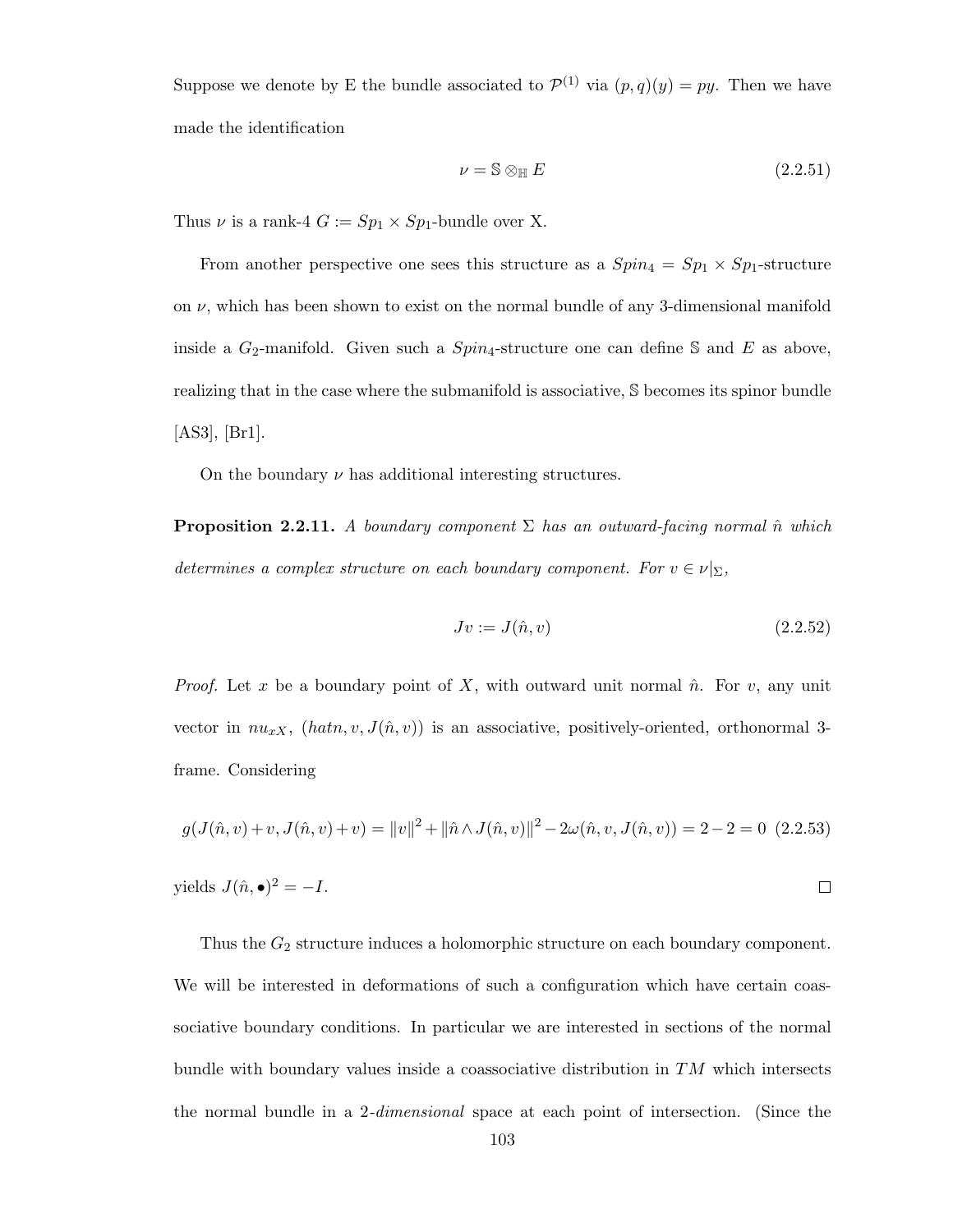2-dimensional boundary of X lies in the coassociative manifold, it's tangent space can intersect the normal direction in at most 2 dimensions.) This amounts to specifying a complex line bundle on each boundary component.

Indeed, suppose the coassociative plane bundle on  $\Sigma$  in TM intersects  $\nu|_{\Sigma}$  in twodimensions; then this two-dimensional subbundle is necessarily complex and vice-versa. A coassociative 4-plane always has an oriented, orthonormal frame  $(e_1, e_2, e_3 \perp e_1e_2, e_1e_2e_3)$ . We can choose  $e_1, e_2$  to be the associative frame for TX such that  $e_1e_2 = \hat{n}$ . Then  $(e_3, e_1e_2e_3$  an orthonormal complex frame since the complex structure is  $J(\hat{n} = e_1e_2, \bullet) =$  $e_1e_2\cdot\bullet$ . On the other hand, any orthonormal complex frame  $(l_1, l_2)$   $(J(\hat{n}, l_1) = l_2, J(\hat{n}, l_2) =$  $-l_1$ ) in  $\nu$  has  $J(l_1, l_2) = \hat{n}$ . Thus  $\langle l_1 \wedge l_2 \wedge (\hat{n}^{\perp}) \rangle$  is a coassociative 4-plane. Hence,

Proposition 2.2.12. Given a bounded associative submanifold in M, its normal bundle restricted to the boundary gains a canonical complex structure. Furthermore, on any connected component  $\Sigma$ , there is a bijective correspondence between complex line-subbundles L of  $\nu|_{\Sigma}$  and coassociative planes C in  $TM|_{\Sigma}$  whose intersection with  $\nu$  is 2-dimensional, and include the 2-plane  $\hat{n}^{\perp} \subset TX$ .

Proof.

 $\Box$ 

One could go further and note that any non-vanishing, unit vector field on  $X$  yields a complex structure on  $\nu$ . If this vector field is normal to the boundary components it may point inwards on some boundary components, hence inducing the opposite complex structure than the canonical one on those components.

In any case, a choice of such coassociative boundary conditions is equivalent to picking a particular complex line bundle inside  $\nu$  along each boundary component. On a given boundary component  $\Sigma$ , such a choice is given by a section into the Grassmanian of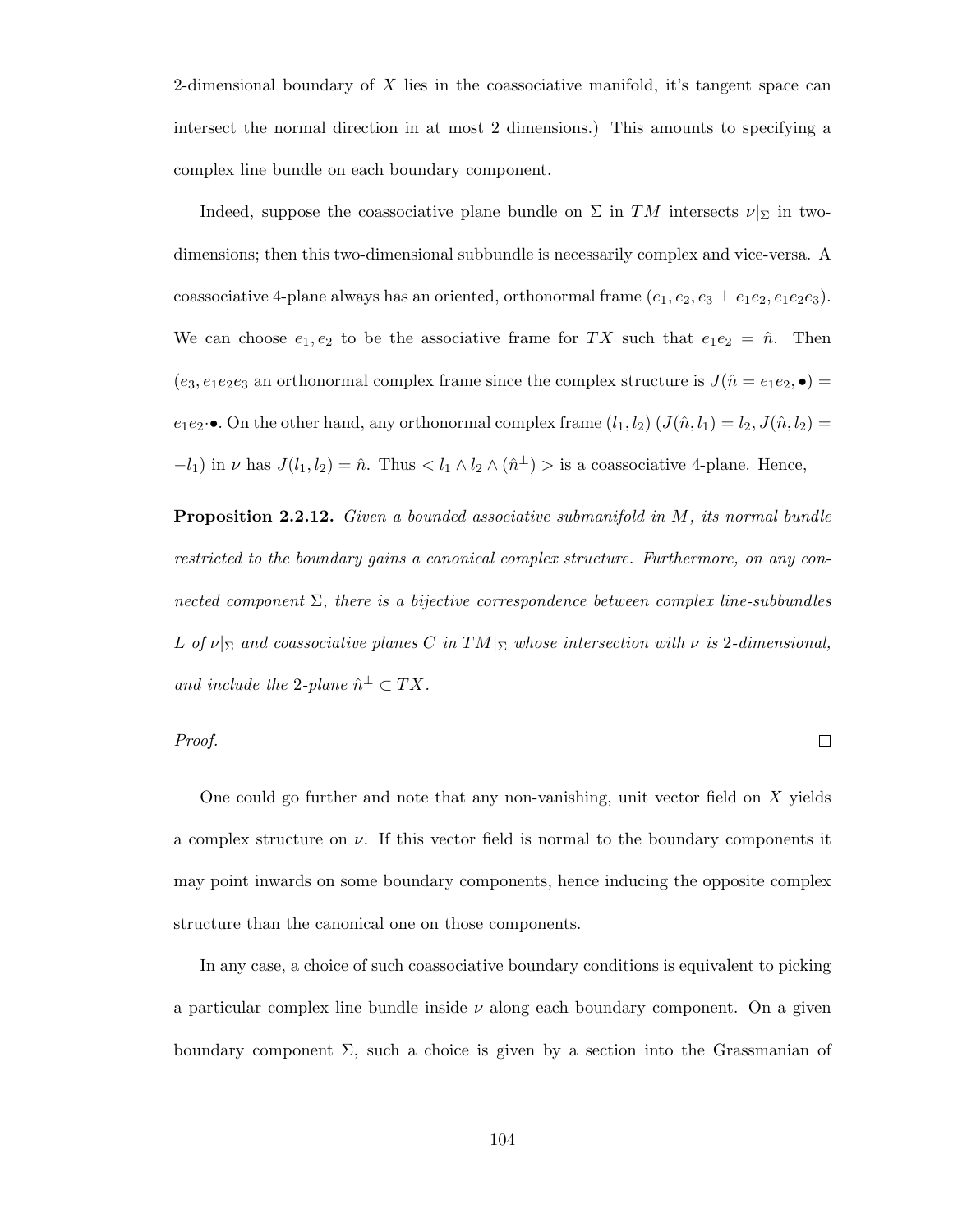complex 2-planes of  $\nu$ . This is a bundle with fiber isomorphic to  $\mathbb{CP}^2$ :

$$
\mathbb{CP}^2 \to \text{Grass}(\nu, \mathbb{C}) \to X \tag{2.2.54}
$$

which lifts to the complex frame bundle

$$
SU_2 \to \text{Frame}(\nu, \mathbb{C}) \to X \tag{2.2.55}
$$

A principal  $SU<sub>2</sub>$ -bundle over X.

So following the scheme set up in  $[McL]$ , deformations of X with this type of coassociative boundary values are identified with sections of  $\nu = E \otimes S_X$  over X which lie inside  $L \subset \nu$ , a chosen line bundle on  $\partial X$ , which furthermore are in the kernel of the associated twisted Dirac operator  $D_E$ .

On the boundary components, it is not hard to see that the Dirac operator restricts to the Cauchy-Riemann operator, and the machinery of elliptic boundary value problems yields,[GW],

$$
Ind[(D_E, L)] = Ind[\bar{\partial}] = \chi(\Sigma) + 2 < c_1(L), [\Sigma] > \tag{2.2.56}
$$

This kind of theorem is quite similar in character to that of Freed [Fr], except that the line bundle L is not canonically given. The result of this calculation is that if one considers a bounded associative  $X$  as a bordism from some "inward-facing" to "outward-facing" boundary components (a question of whether or not a given orientation agrees with the one induced by the orientation of  $X$ ), then we see that the index of such bordisms is the difference of the indices on the inward and outward ends.

## The Maslov-type index

There is an obvious Maslov-type index in the above situation which is closely related to the above deformation index. Recall that given a manifold with boundary equipped with and a complex bundle, the *boundary Maslov index* [McDS] is an index which characterizes the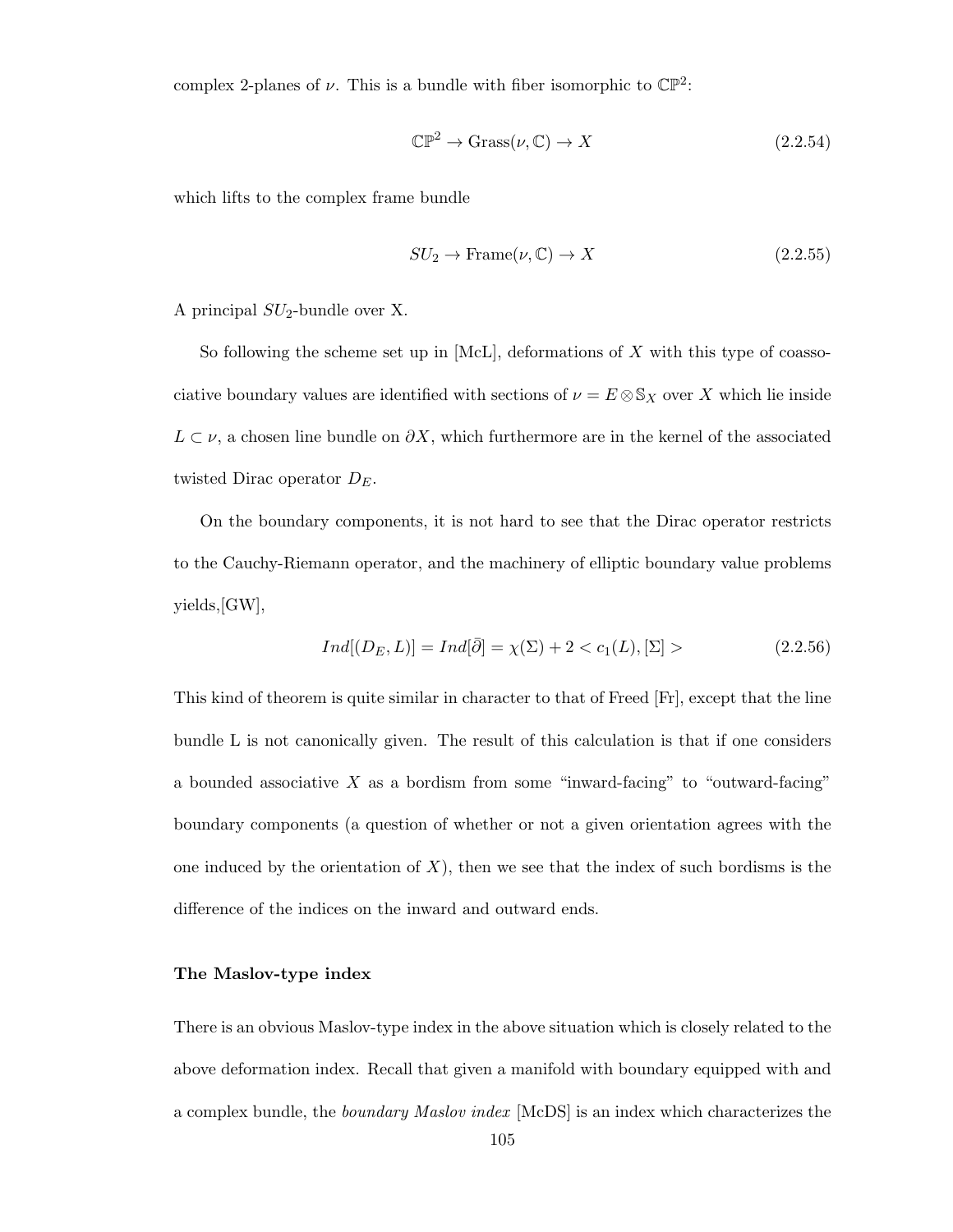topological class of a Lagrangian subbundle over the boundary. Suppose  $\Sigma$  is a Riemann surface with boundary, and  $E$  a rank-n complex bundle. Then  $E$  is trivial for topological reasons. Smoothly picking an n-dimensional totally real subspace over each boundary point corresponds to a map from  $\partial \Sigma \to Grass_{Lag}(n, \mathbb{C})$  the Grassmanian of Lagrangian subspaces of  $\mathbb{C}^n$ . This space has a distinguished class in  $H^1$  (the Maslov class) which can be paired with this path. The resulting index is the boundary Maslov index.

Completely analogously in our case, one can consider the normal bundle  $\nu_X$  over  $X, \partial X$  with a choice of a complex line bundle over each point in  $\partial X$ . Supposing first that  $\nu_X|_{\partial X}$  is trivial, one recognizes that the coassociative boundary choice represents a map from  $\partial X$  to the Grassmanian of complex lines in  $\mathbb{C}^2$ , that is,  $\mathbb{CP}^1$ . Then we can regard the relevant Maslov-type index as the degree of

$$
\partial X \to \mathbb{CP}^1 \tag{2.2.57}
$$

If X is a 3-disk with boundary  $S^2$  then in terms of a trivialization of  $\nu_X$  we can regard the boundary as  $\mathbb{CP}^1$  and hence define the normal forms for each k:

$$
\Lambda_k : [z:w] \to [z^k; w^k] \tag{2.2.58}
$$

Then, we have

**Proposition 2.2.13.** If  $X$  is a 3-disk as above with boundary map given by the normal form of degree k, then

$$
Ind[D_E, L] = 2 + \mu_{G_2}(X, L) = 2 + k \tag{2.2.59}
$$

 $\Box$ 

Proof.

Furthermore, we can extend this Maslov class to any  $X$ . First suppose  $X$  is a handle body of genus g. Then the exact same identification as above goes through because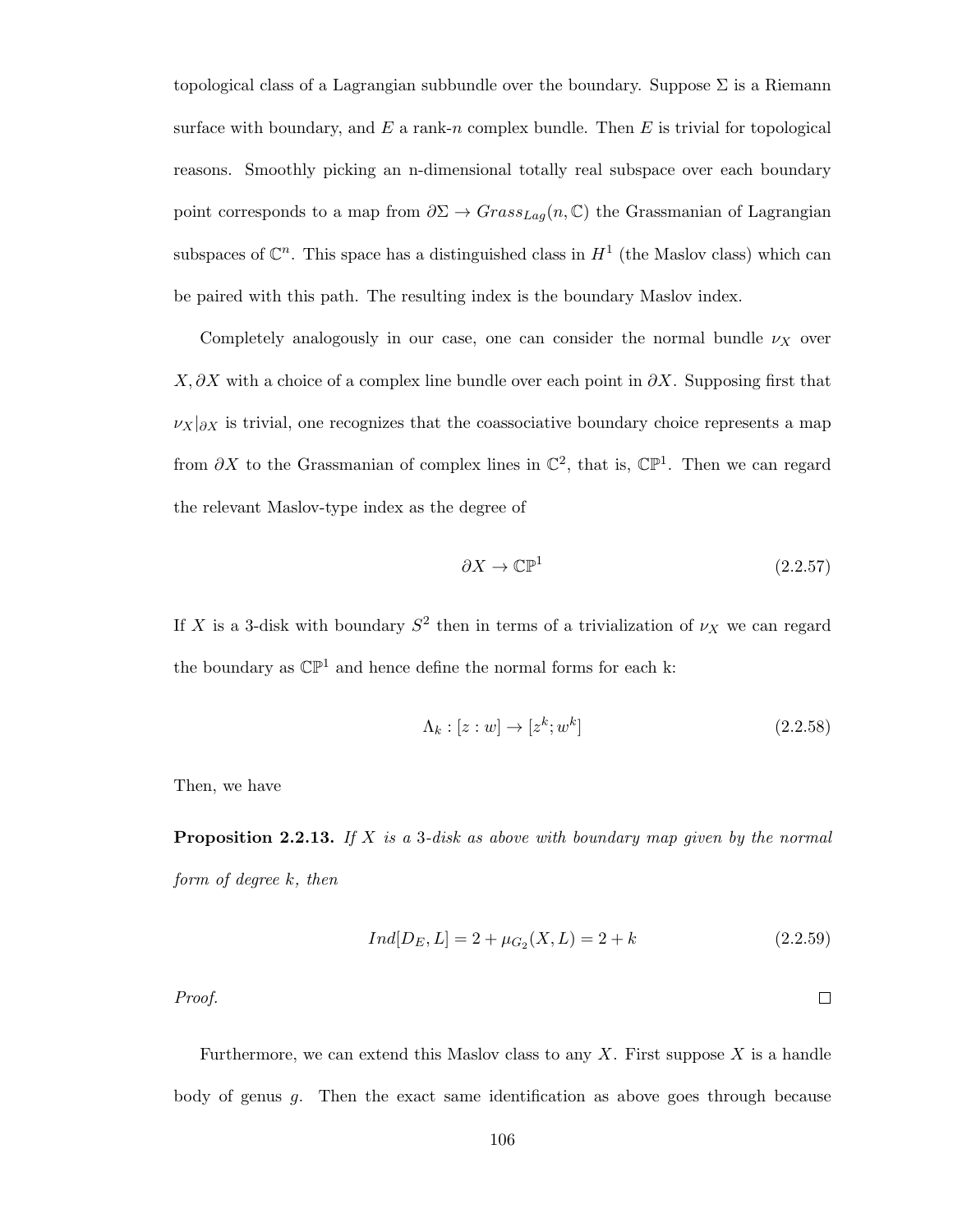$Spin_3 \times Spin_3$ -bundles over handle bodies are trivial, and complex line bundles over Riemann surfaces are classified by their first Chern classes. We get

$$
Ind[D_E, L] = (2 - 2g) + \mu_{G_2}(X, L) = 2 - 2g + k \tag{2.2.60}
$$

By a sum formula we can extend this to any 3-manifold, even closed ones. Every closed, compact 3-manifold admits a Heegaard splitting, which is a homeomorphism to a pair of handle bodies glued by virtue of a given isomorphism of the boundary surface. Thus a  $G = Spin_3 \times Spin_3$ -bundle on such a closed X with Heegaard decomposition  $X = X_1 \cup_f X_2$  can be specified topologically by a clutching function-type specification. G is connected, so every G-bundle on a handle body (which is homology-equivalent to a bouquet of circles) is trivial. Then the specification of a clutching function on the overlap surface  $\Sigma_g$  is trivial as well since G has  $\pi_2(G) = H_2(G) = 0$ . One would expect then that the Maslov index on a closed 3-manifold would be 0. This would agree also with the fact that the relevant deformation problem has index zero.[McL]

Indeed, suppose that we have  $X = X_0 \sqcup_I X_1$  with  $\partial X_0$  and  $\partial X_1$  covered by complex line bundles  $L_0, L_1$  and I an isomorphism of bundles  $L_0 \rightarrow L_1$  covering an orientationreversing diffeomorphism between  $\partial X_0$  and  $\partial X_1$ . Then,

$$
\mu(X_0, L_0) + \mu(X_1, L_1) = \mu(X_0, L_0) + \mu(-X_0, L_0) = Ind[\bar{\partial}] + Ind[\partial]
$$
\n(2.2.61)

firstly because the Maslov index is preserved by bundle isomorphisms over diffeomorphisms, and secondly because reversing the orientation on the gluing surface induces the opposite complex structure on the normal bundle over the surface. Hence we are looking at the sum of the indices of the Cauchy-Riemann and anti-Cauchy-Riemann operators on  $\partial X_0$ . But  $-\star \bar{\partial}^* \star = \partial$  implies that these have opposite indices. Hence,

$$
\mu(X, \partial X = 0) = \mu(X_0, L_0) + \mu(X_1, -L_0) = 0 \tag{2.2.62}
$$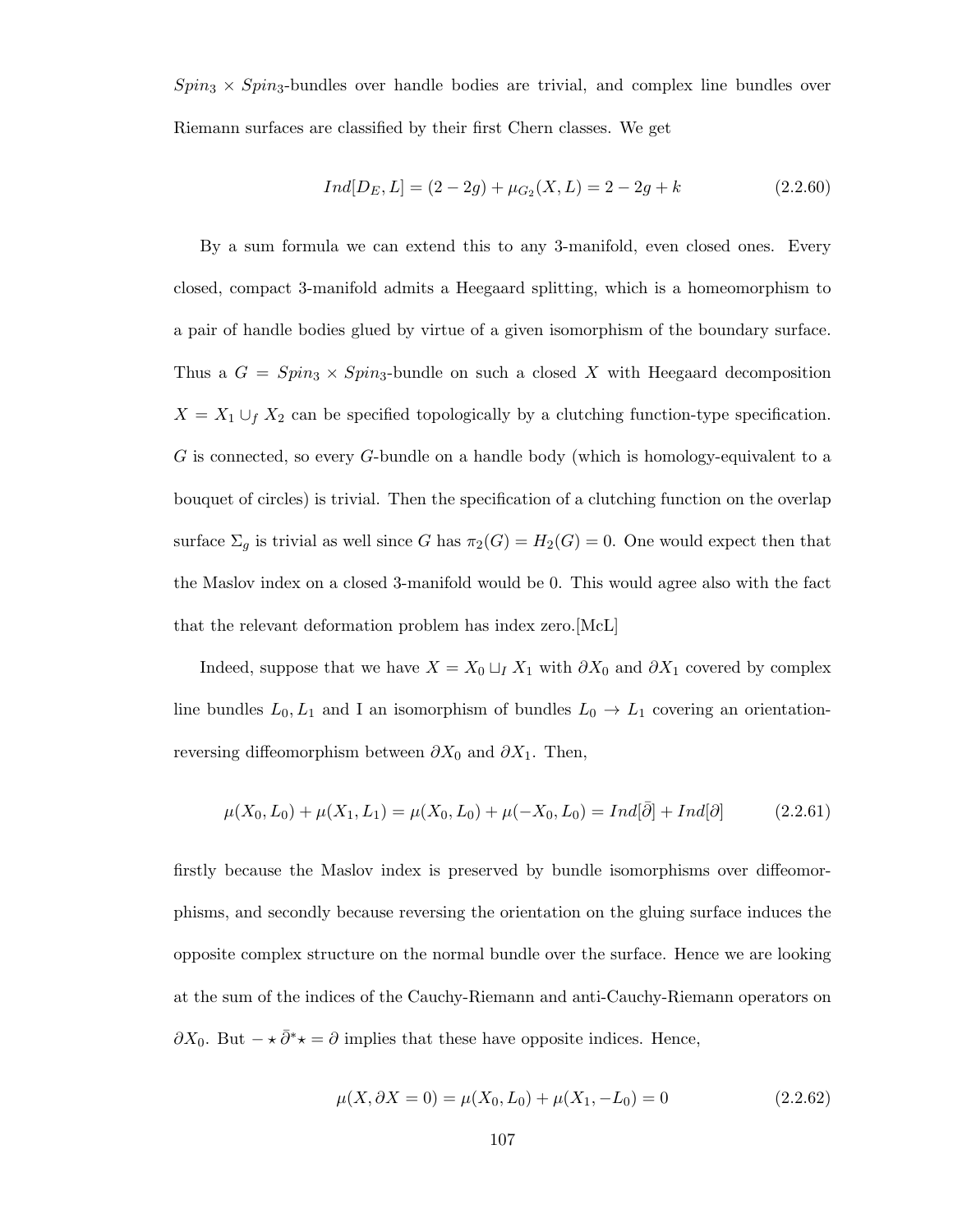Similarly, a bounded 3-manifold admits a Heegaard-like decomposition in the sense that any 3-manifold can be written as the union of two compression bodies which have been glued along their respective positive boundary components according to a specified isomorphism.

Recall that a *compression body* is constructed from a surface  $\Sigma$  by attaching 1-handles  ${H<sub>i</sub>}$  to  $\Sigma \times [0, 1]$  on the outer surface  $\Sigma \times \{1\}$ . The result is a 3-manifold C with boundary divided into

$$
\partial C = \partial_{-} C \sqcup \partial_{+} C = \Sigma \times \{0\} \sqcup (\partial C - \partial_{-} C) \tag{2.2.63}
$$

And so a 3-manifold with boundary X can be written  $X = C_1 \cup_f C_2$ . A compression body is homotopy equivalent to the surface  $\Sigma$  along with some bouquet of circles attached base point-to-base point. G-bundles (or more-basically  $SU_2$ -bundles) on surfaces are not necessarily trivial but are governed by the Chern classes of the boundary surfaces. Continuing in this direction is not essential for this thesis, but it represents a possibly interesting rabbit trail for future researcher.

## 2.2.6 Fukaya-like boundary conditions

One of the elements of Floer theory is the fact that a cylinder mapped holomorphically into a target symplectic manifold is guaranteed to close up smoothly at the end (converge unitformly in the parameter variable to a point) under the assumption that the energy of such a map is finite. This remarkable fact is another example of the strong constraints that the Cauchy-Riemann equation implies. This fact extends to the bounded situation in the Fukaya-categorical setting in which open strips are guaranteed to converge uniformly to intersection points of the bounding Lagrangians.

In our situation we have the following speculation about the behavior of these maps near asymptotically cylindrical ends.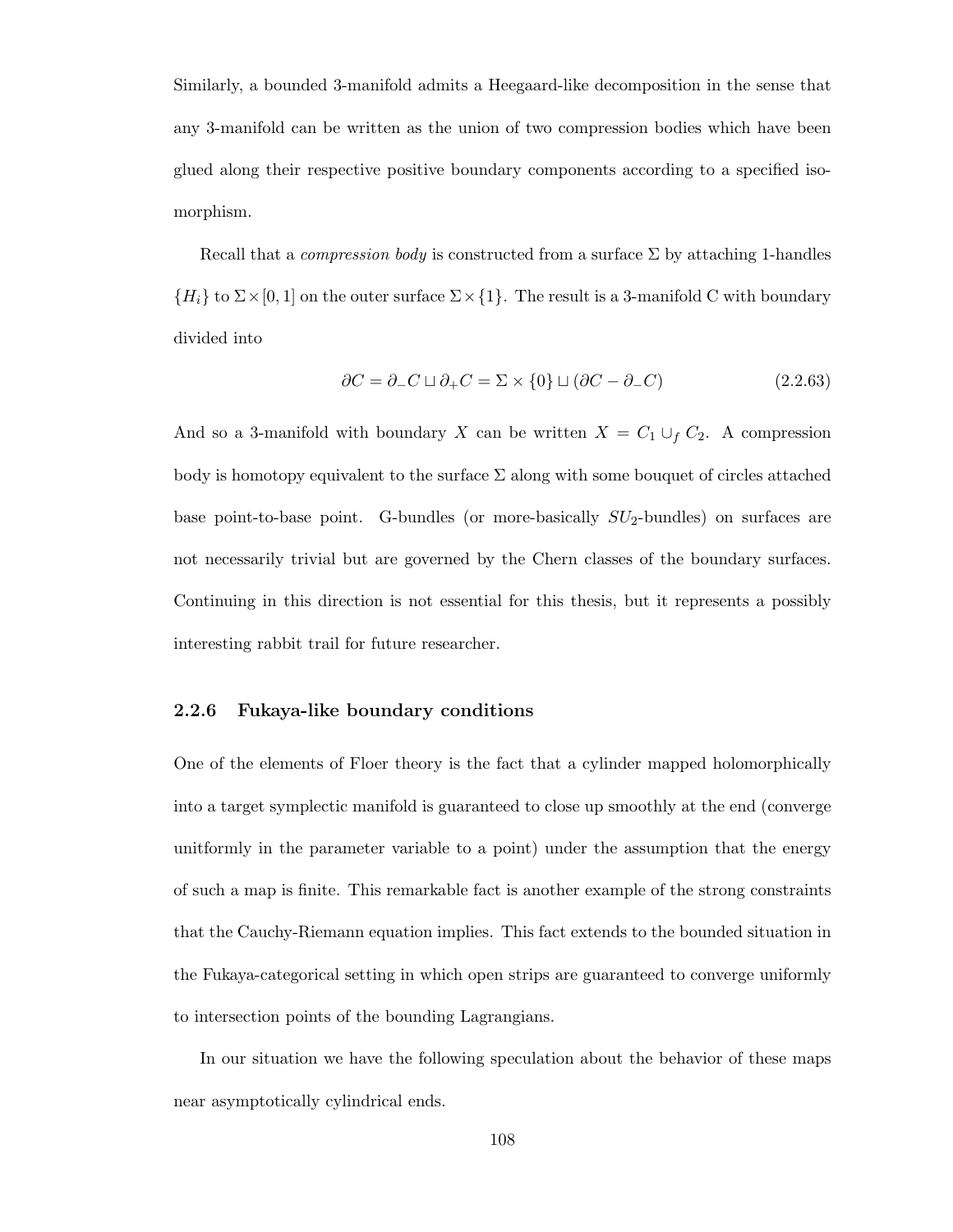**Speculation 2.2.14.** Given a multiholomorphic map u from  $\Sigma \times (0,1)$  into some  $G_2$ manifold M, if  $E(u) < \infty$  then u converges uniformly in the parameter variable to a single point, producing a cones on  $\Sigma$  as a singularity.

This issue will not be tackled until further basic examples are worked out.

One could furthermore give some speculation on the form that a Fukaya-like theory would take, incorporating coassociative submanifolds as branes. This avenue immediately brings to mind many possibilities, all of which seem fraught with difficulty. One observation to make is that a generic intersection of two coassociatives is some finite number of circles. On the other hand based on the conjecture above, one would not expect some open multholomorphic map to extend to a 1-dimensional boundary such as one of these  $S<sup>1</sup>$ -intersections. Another perspective would induce one to consider multiholomorphic maps of  $S \times (0,1) \rightarrow M$  for which S is a 2-manifold with corners in which alternating boundary components are required to land on some chosen set of coassociatives, the others being free boundary components. This is merely too complicated to be worth studying at such an early phase of this putative mapping theory.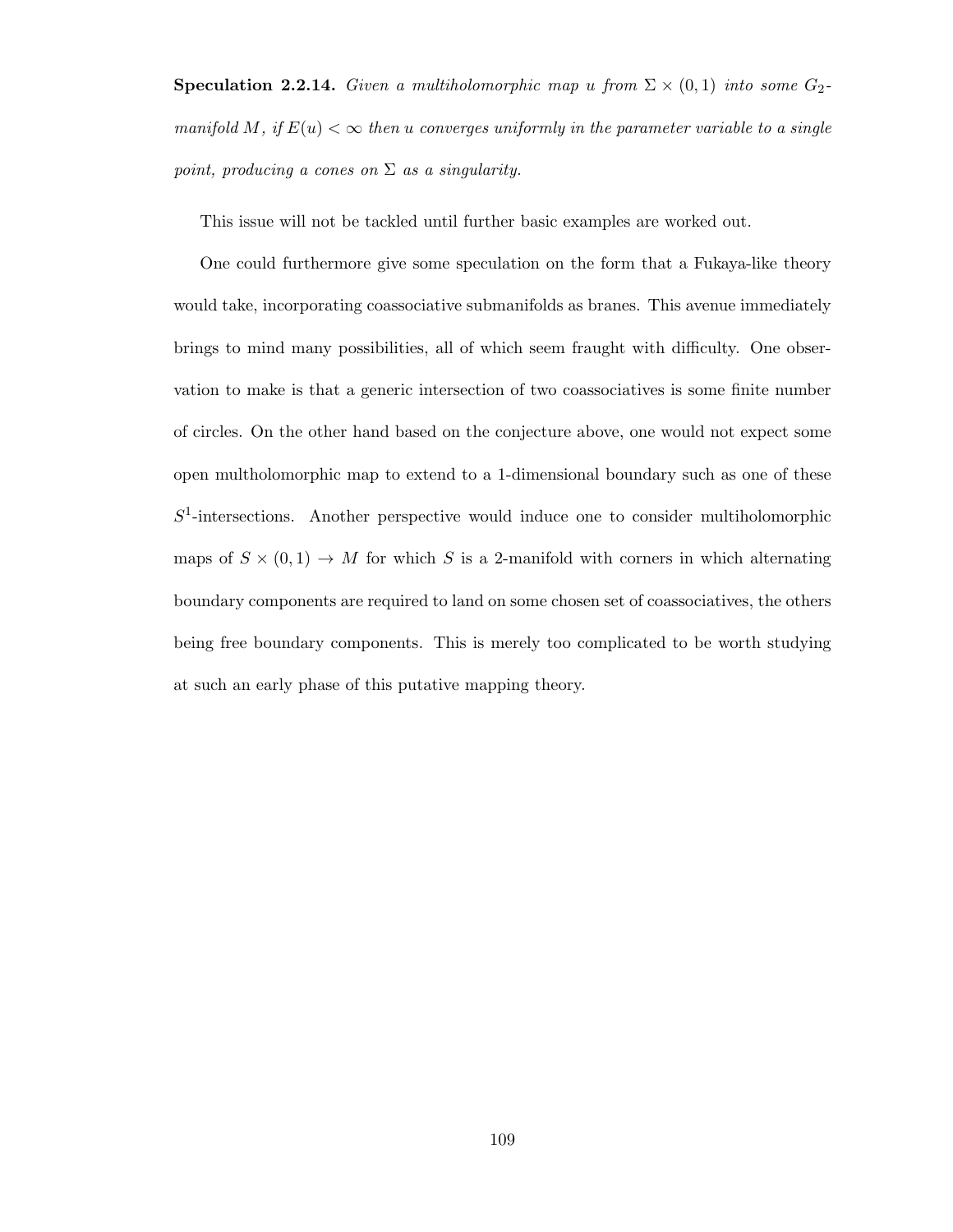## Bibliography

- [AS1] Selman Akbulut and Sema Salur, Deformations in  $G_2$  manifolds. Adv. Math. 217 (2008), no. 5, 2130–2140.
- [AS2] Selman Akbulut and Sema Salur, Calibrated manifolds and gauge theory. J. Reine Angew. Math. 625 (2008), 187–214.
- [AS3] Selman Akbulut and Sema Salur, Associative manifolds of a  $G_2$ -manifold. arxiv: 0412032v3.
- [BHR] John Baez, Alexander Hoffnung, Christopher Rogers, Categorified symplectic geometry and the classical string, arxiv.
- [BH] John Baez and Alexander Hoffnung, Convenient Categories of Smooth Spaces, arXiv: 0807.1704v2.
- [Be] Julie Bergner, A model category structure on the category of simplicial categories. Trans. Amer. Math. Soc. 359 (2007), no. 5, 20432058.
- [Bl1] J. Block, Duality and Equivalence of module categories in noncommutative geometry, A celebration of the mathematical legacy of Raoul Bott, 311339, CRM Proc. Lecture Notes, 50, Amer. Math. Soc., Providence, RI, 2010.
- [BK] A.I. Bondal and M.M. Kapranov, Enhanced Triangulated Categories, Math USSR Sbornik, Vol 70. (1991), (No. 1) 93–107.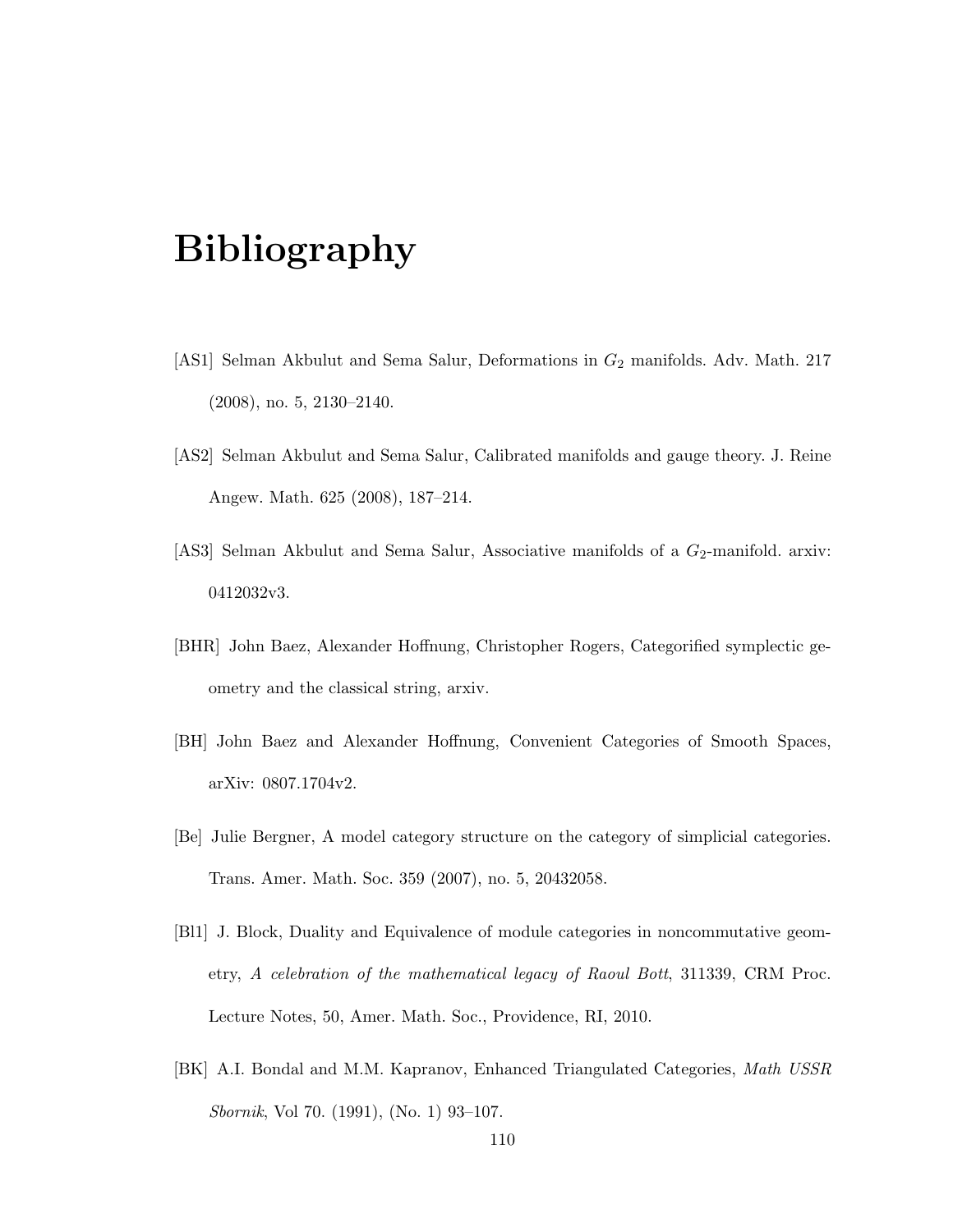- [BW] Bernhelm Booss-Bavnbek, Krzysztof P. Wojciechowski, Elliptic Boundary Problems for Dirac Operators, Birkhauser, Boston, 1993.
- [BG] Robert B. Brown and Alfred Gray, Vector Cross Products, Comment. Math. Helv. 42 1967 222–236.
- [Br1] Robert Bryant, Metrics with exceptional holonomy, Annals of Mathematics 126, 1987.
- [Br1] Robert Bryant, Some remarks on  $G_2$ -structures. Proceedings of Gkova Geometry-Topology Conference 2005, 75–109, Gkova Geometry/Topology Conference (GGT), Gkova, 2006.
- [BGG] Robert Bryant, Phillip Griffiths,and Daniel Grossman, Exterior Differential Systems and Euler-Lagrange Partial Differential Systems, University of Chicago Press, 2003.
- [Ch] Kuo-Tsai Chen, Iterated Path Integrals. Bulletin of the AMS 83 (1977), no. 5, 831– 879.
- [Co] J.M. Cordier, Sur la notion de diagramme homotopiquement coherent. Cahiers Top. et Geom. Diff. XXIII 1, 1982, 93-112.
- [D] Andrzej Derdzinski, Einstein metrics in dimension four, in Handbook of Differential Geometry, Elsevier, New York, 2000.
- [DS] Simon Donaldson and Ed Segal, Gauge theory in higher dimensions, II. arxiv: 0902.3239
- [DT] Simon Donaldson and Richard Thomas, Gauge theory in higher dimensions. in The Geometric Universe (Oxford, 1996), 31–47, Oxford Univ. Press, Oxford, 1998.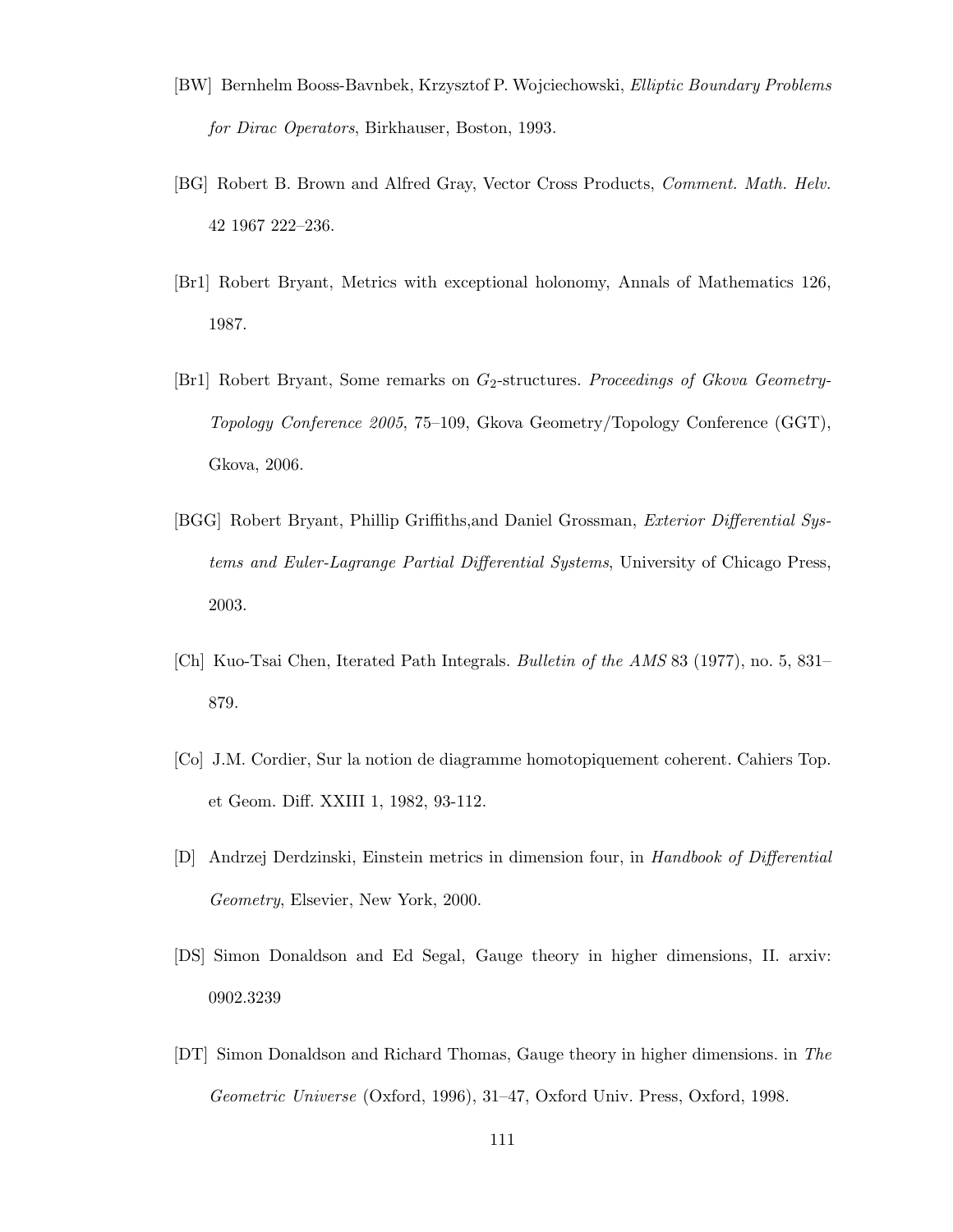- [Du] Daniel Dugger, Spectral enrichments of model categories, Homology, Homotopy Appl. 8 (2006), no. 1, 130.
- [DSh] Daniel Dugger and Brooke Shipley, Enriched model categories and an application to additive endomorphism spectra, Theory Appl. Categ. 18 (2007), No. 15, 400439.
- [DSp] Daniel Dugger and David Spivak, Mapping Spaces in Quasicategories, arXiv: 0911.0469.
- [DK] William Dwyer and Daniel Kan, Simplicial localization of categories, J. Pure and Appl. Algebra 17 (1980), 267284.
- [E] Lawrence C. Evans, A new proof of local  $C^{1,\alpha}$  regularity for solutions of a certain degenerate elliptic P.D.E., Journal of Differential Equations, 45 (1982), 356–373.
- [Fl] Andreas Floer, The unregularized gradient flow of the symplectic action. Comm. Pure Appl. Math., 41:775-813, 1988
- [Fr] Daniel Freed, Two nontrivial index theorems in odd dimensions, arXiv:dg-ga/9601005
- [Fu] Martin Fuchs, p-Laplacian papers (FIX)
- [FH] William Fulton and Joseph Harris, Representation Theory: A First Course, Springer, New York, 1991.
- [GW] Damien Gayet, Frederik Witt, Deformations of associative submanifolds with boundary, arXiv:0802.1283.
- [G-J] Paul Goerss and John F. Jardine, Simplicial Homotopy Theory (Progress in Mathematics), Birkhauser, Basel, 1999.
- [GIMM] Momentum Maps and Classical Fields: Part I: Covariant Field Theory, Gotay Eisenberg Marsden Mongomery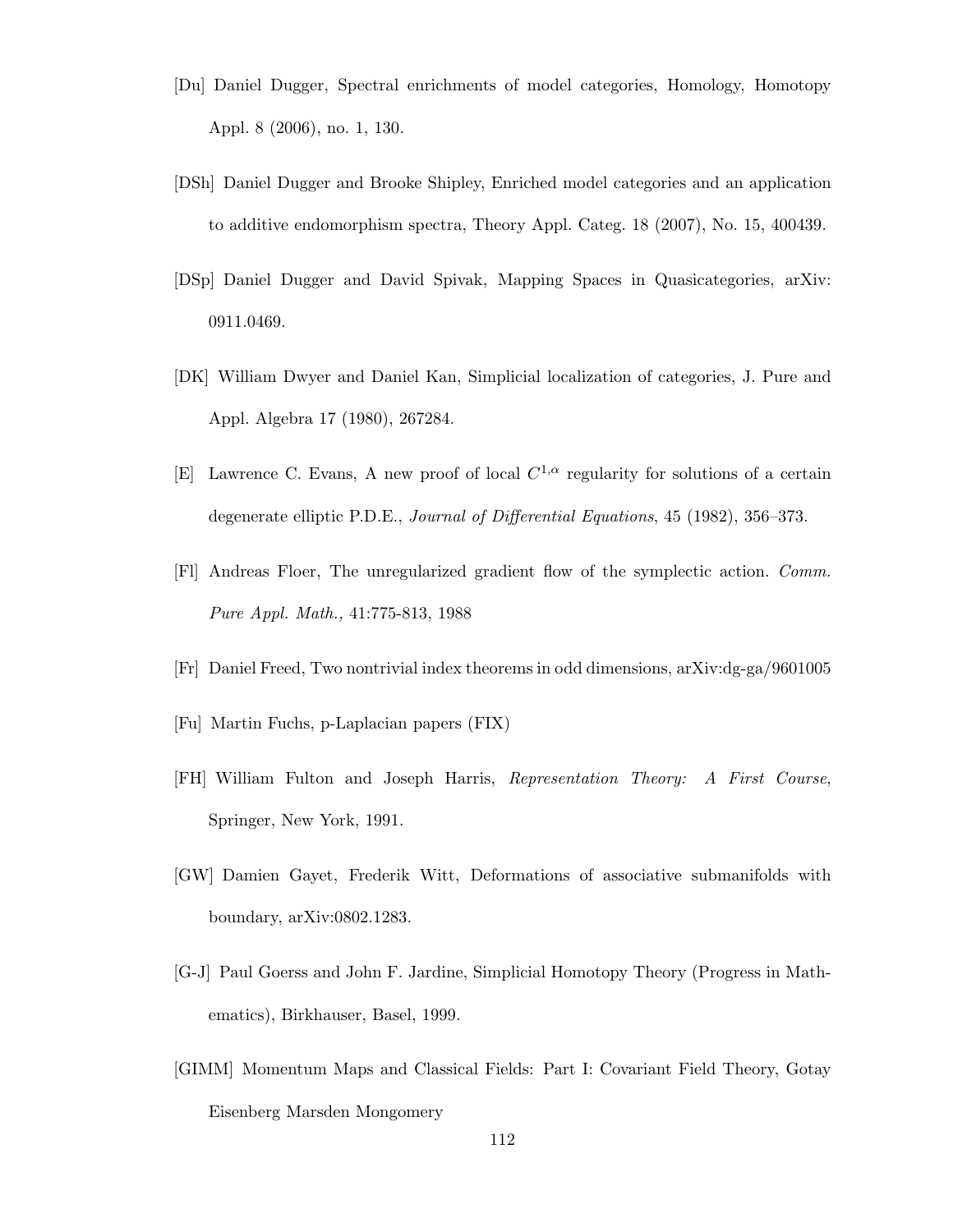- [G] Mikhail Gromov, Pseudoholomorphic curves in symplectic manifolds, Invent. Math. 82 (1985), no. 2, 307–347.
- [Ha] Richard Hain, Iterated Integrals and Algebraic Cycles: Examples and Prospects, Contemporary trends in algebraic geometry and algebraic topology (Tianjin, 2000), 55118, Nankai Tracts Math., 5, World Sci. Publ., River Edge, NJ, 2002.
- [HL] Reese Harvey and H. Blaine Lawson, Jr, Calibrated geometries. Acta Mathematica, 148, 47-157, 1982
- [Hi] Philip Hirschhorn, Model Categories and Their Localizations, Mathematical surveys and monographs, AMS, Providence, 2003.
- [HZ] Helmut Hofer and Eduard Zehnder, Symplectic Invariants and Hamiltonian Dynamics, Birkhauser Verlag, Boston, 1994
- [HS] Helmut Hofer and Dietmar Salamon, Floer Homology and Novikov Rings , in The A. Floer Memorial Volume, Birkhauser, Boston, 1994
- [HNS] Sonja Hohloch, Gregor Noetzel, Dietmar Salamon, (FIX)
- [Ho1] Mark Hovey, Model Cateories. Mathematical Surveys and Monographs, 63. American Mathematical Society, Providence, RI, 1999.
- [Ig02] K. Igusa, Twisting Cochains and Higher Torsion, arXiv: 0303047v1.
- [I] K. Igusa, Iterated Integrals of Superconnections, arXiv:0912.0249v1.
- [IM] Tadeusz Iwaniec and Gaven Martin, Geometric Function Theory and Non-Linear Analysis, Oxford Science Publications, Clarendon Press, Oxford, 2001.
- [J1] Dominic Joyce, Riemannian Holonomy Groups and Calibrated Geometry, Oxford University Press, inc., New York, 2007.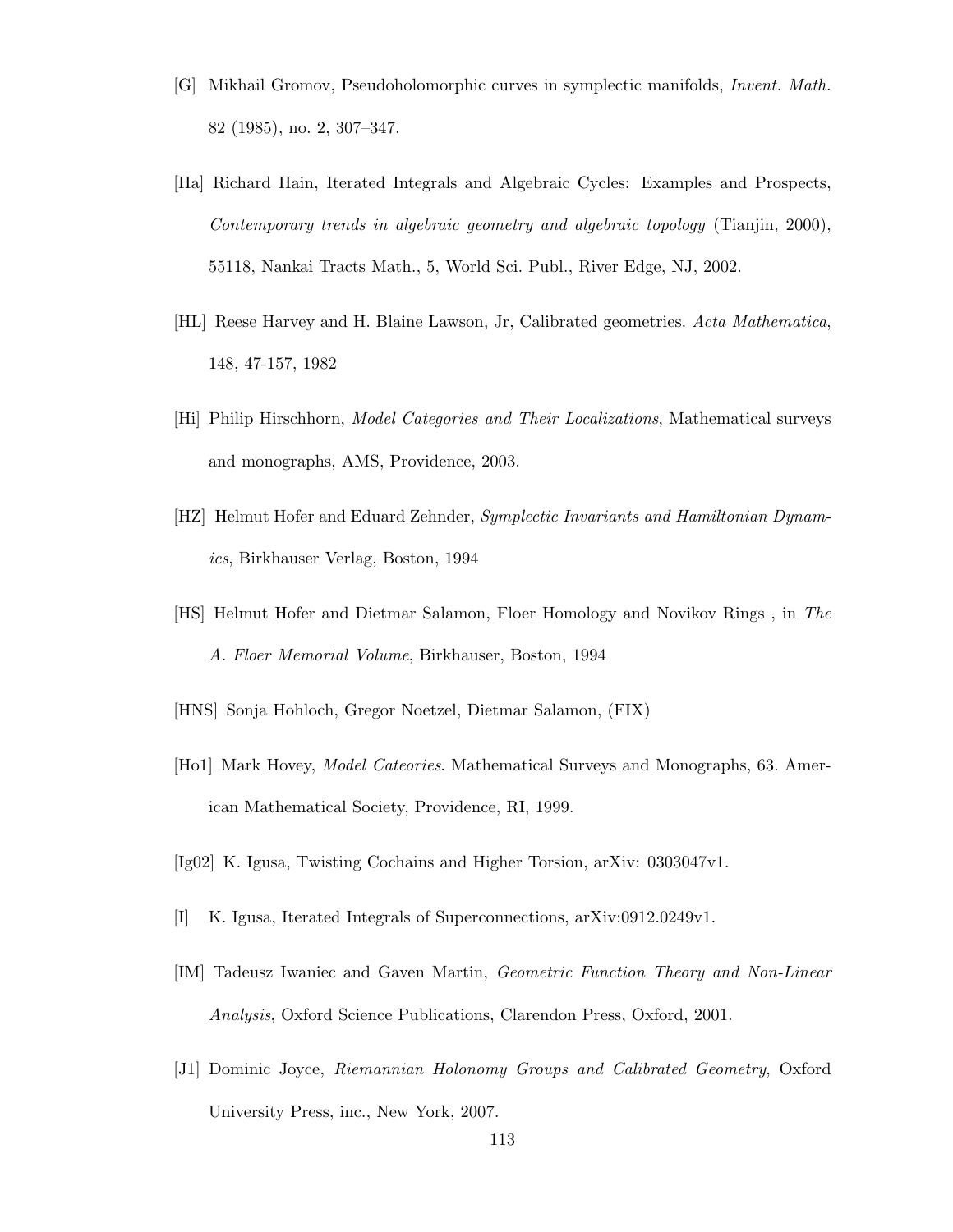- [J2] Dominic Joyce, Exceptional holonomy groups and calibrated geometry, arxiv.math: 0406011v1.
- [J3] Dominic Joyce, Compact Riemannian 77-manifolds with holonomy  $G_2$ . I, II. J. Differential Geom. 43 (1996), no. 2, 291328, 329375.
- [KN] Shoshichi Kobayashi and Katsumi Nomizu, Foundations of Differential Geometry, John Wiley and Sons, Inc., New York, 1969.
- [K-S] M. Kontsevich and Y. Soibelman, Homological mirror symmetry and torus fibrations, Symplectic geometry and mirror symmetry (Seoul, 2000), 203–263, World Sci. Publ., River Edge, NJ, 2001.
- [Ko] Alexei Kovalev, Twisted connected sums and special Riemannian holonomy. J. Reine Angew. Math. 565 (2003), 125160.
- [LM] Blaine Lawson and Marie-Louise Michelsohn, Spin Geometry, Princeton University Press, Princeton, NJ, 1989.
- [LL] Jae-Houk Lee and Naichung Conan Lueng, Asian J. Math. 12 (2008), no. 1, 121–143.
- [dLR] M. de Leon and P.R. Rodrigues, Generalized Classical Mechanics and Field Theory, North Holland, Amsterdam, 1999
- [L1] Naichung Conan Leung, Geometric structures on  $G_2$  and Spin(7)-manifolds. Adv. Theor. Math. Phys. 13 (2009), no. 1, 1–31.
- [L2] Naichung Conan Leung, TQFT for Calabi-Yau 3-folds and  $G_2$ -manifolds, Adv. Theor. Math. Phys. 6 (2002) 575591.
- [Lo] Jason Lotay, Associative submanifolds of the 7-sphere, arxiv:1006.0361v1.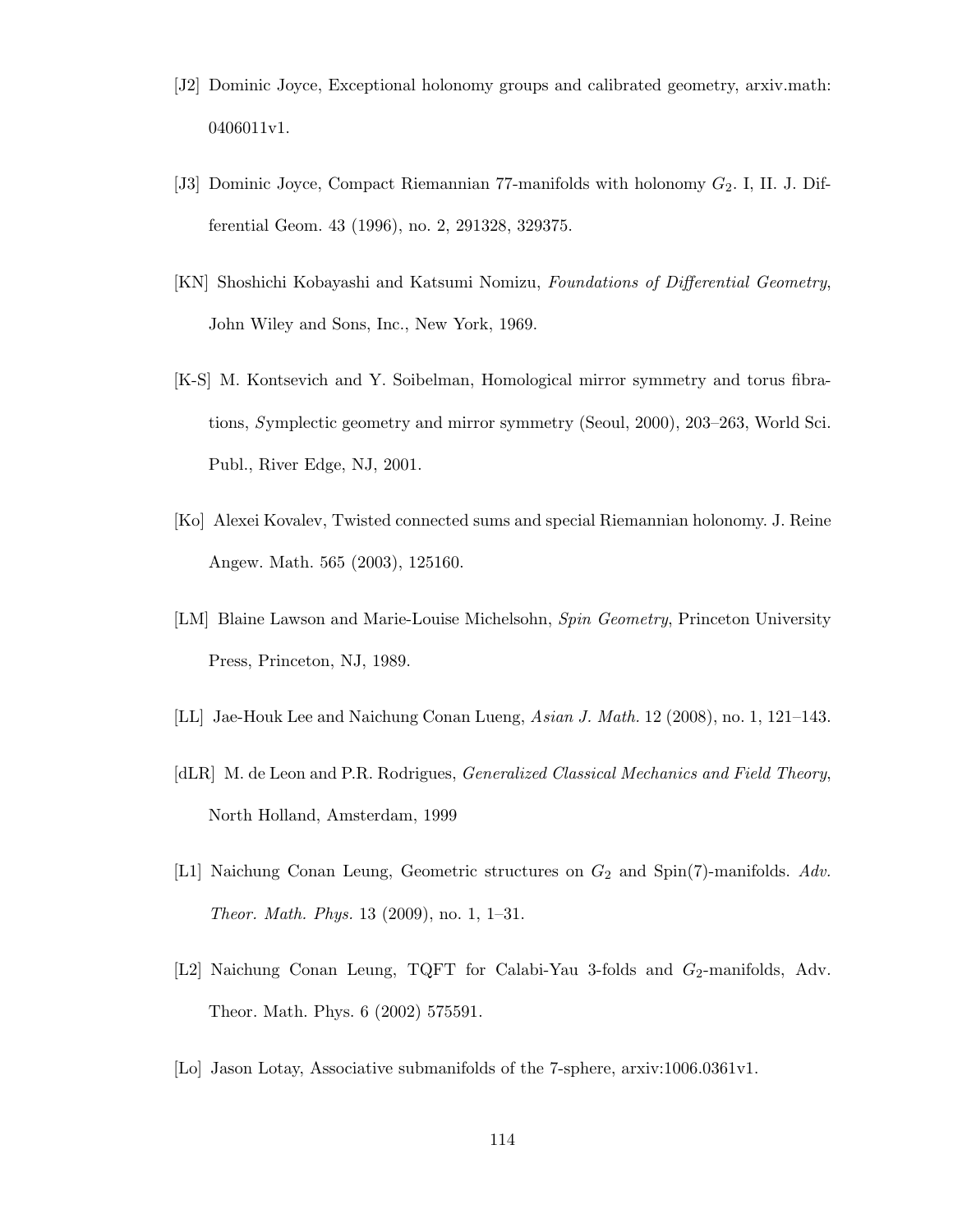- [Lu1] Jacob Lurie, Higher Topos Theory, Annals of Mathematics Studies, 170. Princeton University Press, Princeton, NJ, 2009.
- [Lu2] Jacob Lurie, Stable Infinity Categories, arXiv: 0608228v5.
- [M] G. Martin, A Darboux theorem for multisymplectic manifolds, Lett. Math Phys., 16, 133-138, 1988
- [Ma] J. Peter May, Simplicial Objects in Algebraic Topology, University of Chicago Press, Chicago, 1967.
- [McDS] Dusa McDuff and Dietmar Salamon, J-Holomorphic Curves and Symplectic Topology, American Mathematical Society, Providence, Rhode Island, 2004
- [McL] R.C. McLean, Deformations of calibrated submanifolds, Comm. Anal. Geom. 6 (1998), 705747.
- [Me] Sergei Merkulov, De Rham model for string topology, Int. Math. Res. Not. 2004, no. 55, 29552981.
- [OTT] N. O'Brian, D. Toledo, and Y.L. Tong, Grothendieck-Riemann-Roch for complex manifolds. Math. Ann. 271 (1985), no. 4, 493–526.
- [Re] Yuri Reshetnyak, Liouville's theorem on conformal mappings under minimal regularity assumptions. Sibirsk. Mat. Zh., 8 (1967) 835-840.
- [R] Carlo Rovelli, Quantum Gravity, Cambridge University Press, Cambridge, 2004.
- [SGA6] P. Berthelot, A. Grothendieck, and L. Illusie, Théorie des Intersections et Théorème de Riemann-Roch, Springer LMS, Vol. 225, 1971.
- [Sa] Dietmar Salamon, Morse theory, the Conley index and Floer homology. Bull. London Math. Soc., 22:113-140, 1990.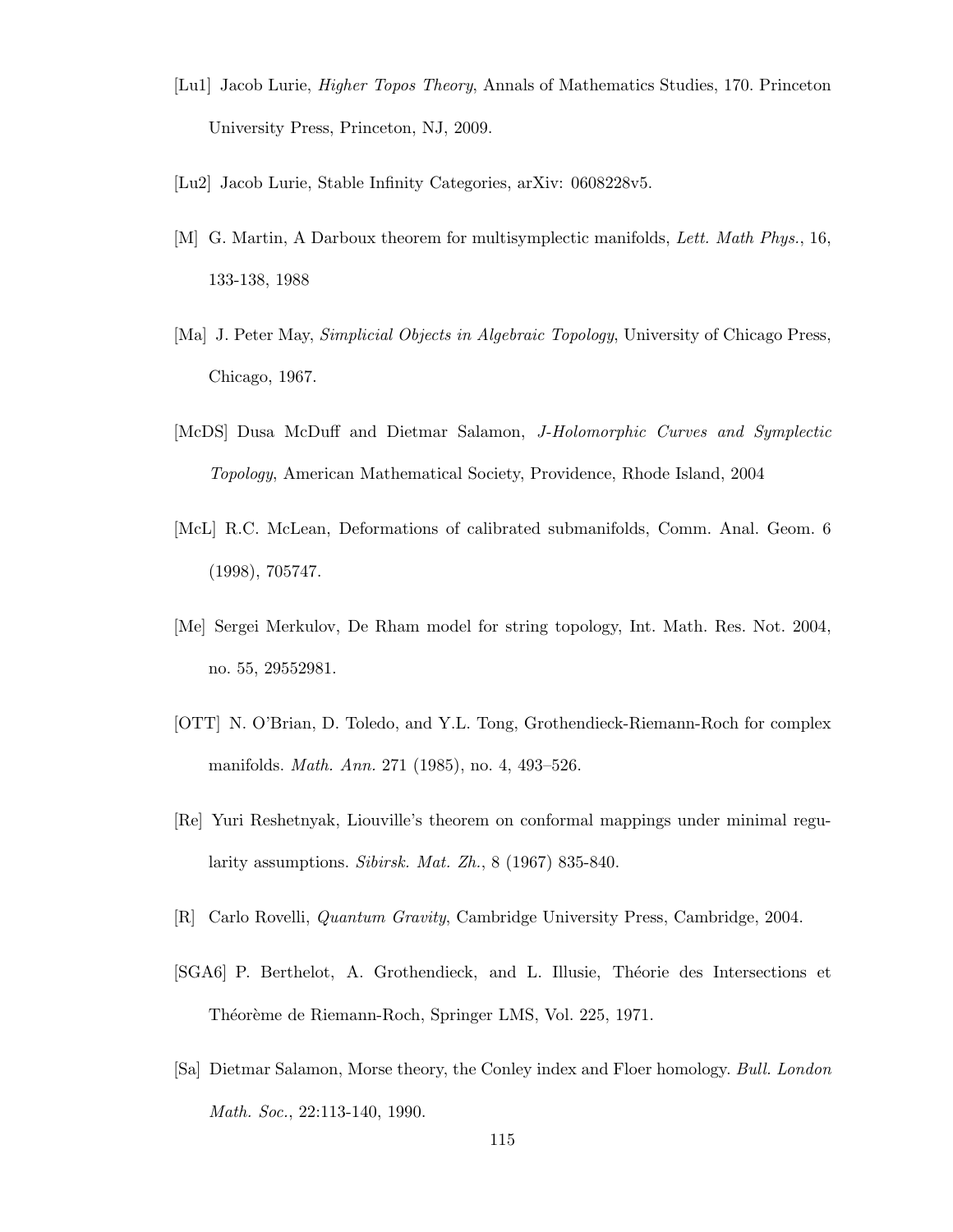- [SZ] Dietmar Salamon and Eduard Zehnder, Morse theory for periodic solutions of Hamiltonian systems and the Maslov index. Comm. Pure Appl. Math., 45:1303-1360, 1993
- [SS] Stefan Schwede and Brooke Shipley, Algebraic and Geometric Topology 3 (2003), 287–334.
- [Sm] Aaron Smith, A quasicategorical model for k-linear ∞-categories, in preparation.
- [S-Z] Emma Smith-Zbarsky, Families of  $A_{\infty}$ -algebras and Homotopy Group Actions, arXiv: 0905.4768v2
- [Ta] Gonalo Tabuada, Differential graded versus simplicial categories. Topology Appl. 157 (2010), no. 3, 563–593.
- [To1] Bertrand Toen, Homotopical and Higher Categorical Structures in Algebraic Geometry, Habilitation Thesis, arXiv: 0312262v2.
- [To2] B. Toen, The homotopy theory of dg-categories and derived Morita theory, Invent. Math. 167 (2007), no. 3, 615667.
- [TV1] B. Toen and G. Vezzosi, Segal Topoi and Stacks over Segal Categories, arXiv: 0212330v2.
- [TT1] D. Toledo, Y. L. Tong, A parametrix for  $\overline{\partial}$  and Riemann-Roch in Čech theory. Topology 15 (1976), no. 4, 273–301.
- [TT2] Toledo, D., Tong, Y.L., Duality and intersection theory in complex manifolds. I. Math. Ann. 237 (1978), no. 1, 41–77.
- [T] Peter Tolksdorf, Regularity for a more general calss of quasilinear equations, Journal of Differential Equations, 51 (1984), 126–150.